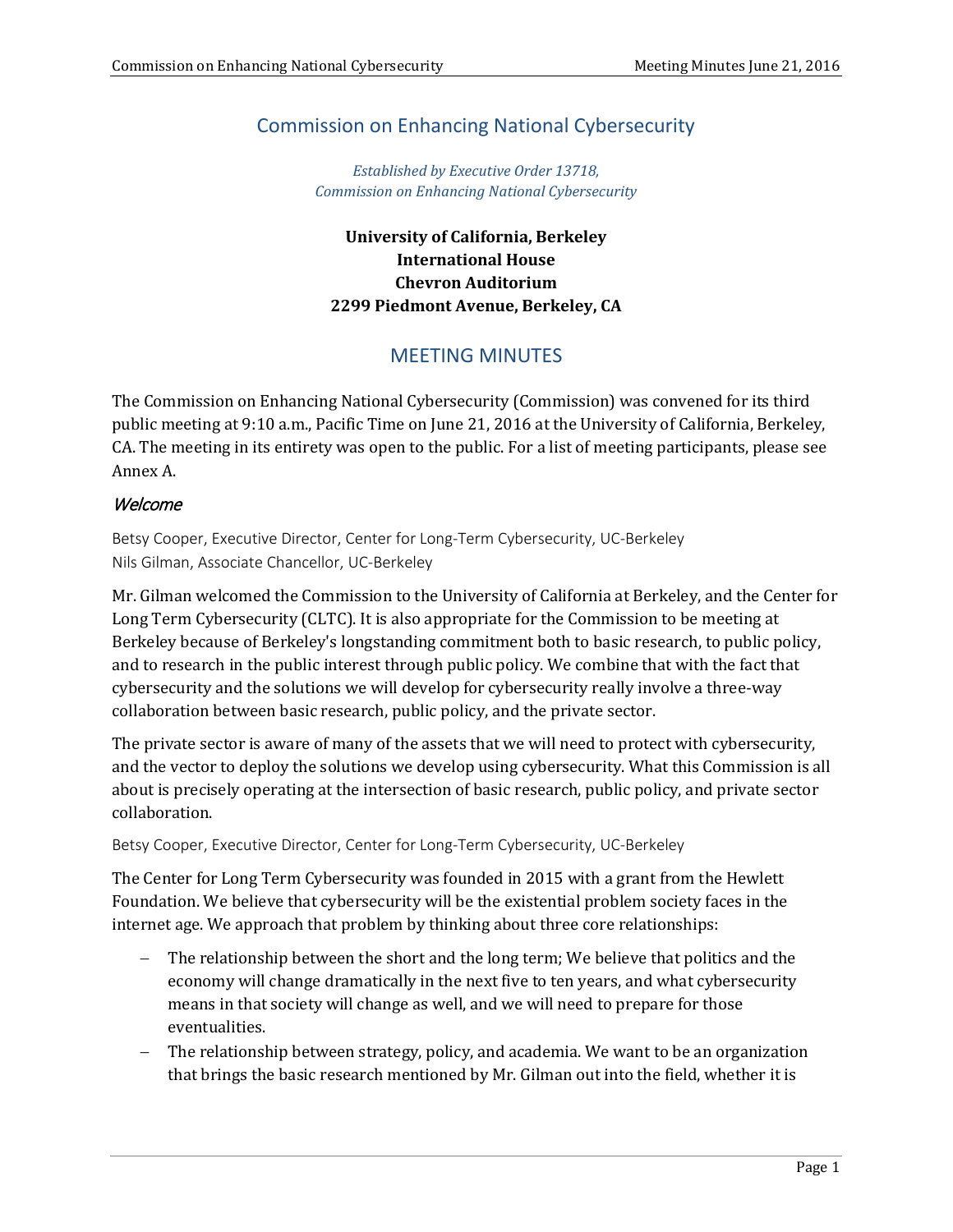interacting with companies, other non-profits, academic institutions, or with government. It is a core part of our mission to breakdown some of the barriers that have existed so far.

− The relationship between people and technology. We are an organization that begins from the principle that we have great technology, and great technologists will be able to make technology right. The concern is with what people will do with technology once they have it. We believe this core relationship drives a lot of the research and programming we put on.

As an organization we are focused on research. We have given out over a million dollars in basic research grants to organizations all affiliated with the University of California, Berkeley. We are also focused on educational programming. Both to try to improve the pipeline problem that exists in the cybersecurity field today, but also to engage women, minorities and other under-represented groups that are not currently represented in the cybersecurity space.

Finally, and most appropriately for today, we are an organization focused on relationship building. We approach relationships broadly, whether they represent relationships with companies to improve joint research efforts, relationships with other academic organizations, or as today, with government officials to try to improve the policy pipeline for cybersecurity. We are extremely pleased to have the Commission here today.

We would like to thank the NIST staff, and the contractor staff assisting them. The event today has been successful thanks to their collaboration. We would like to thank the International House staff and the A/V staff for putting this together today. We would like especially like to thank the CLTC staff for their assistance. The CLTC will be live tweeting during the event.

# Meeting Opening and Remarks

Thomas E. Donilon, Commission Chair Samuel J. Palmisano, Commission Vice-Chair

The Chair commended the CLTC's work on cybersecurity and developing diversity in the cybersecurity workforce. He thanked the panelists for attending the meeting. The core question for today, as the digital economy experiences dramatic growth, and where Accenture estimates the digital economy represents approximately twenty-three percent of the current global economy, as that economy moves on to new technical platforms, particularly mobile and cloud computing with the security challenges that go with them, how do you think about these security challenges in the future, and how do the government, private sector, citizens and consumers meet those challenges? It is the core question facing us today.

The way we've been thinking about our challenge over all in the Commission is essentially a memo to the next President. It seeks to point to the signal ideas that will form the basis of the cybersecurity program for the country for the next few years. It is an opportune time to do this. The memo we deliver should provide the response to what the next President's priorities in cybersecurity will be. It should provide the signal ideas to form the basis of a sentinel program for the next five to ten years for everyone.

# Commission Business:

Thomas E. Donilon, Commission Chair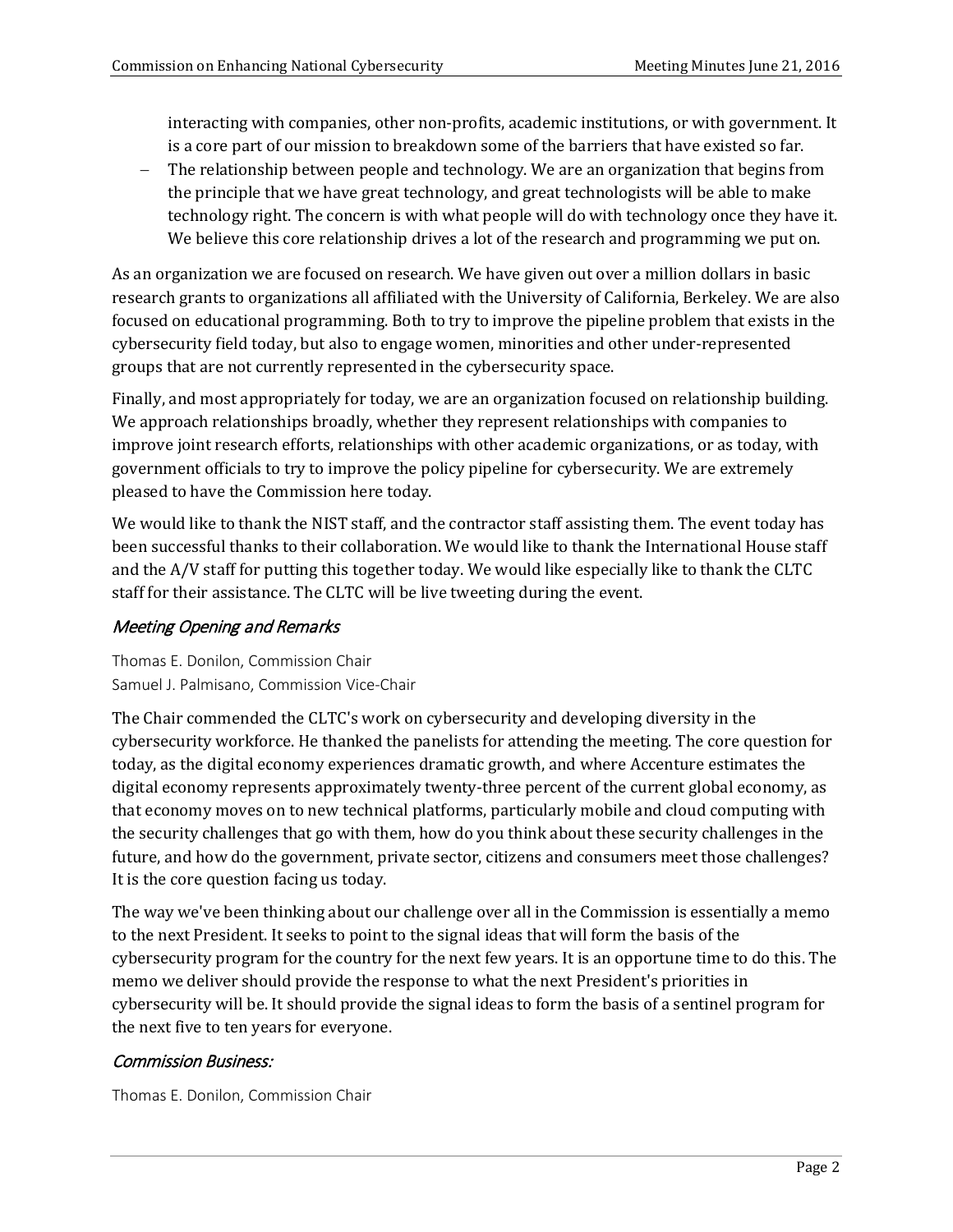Approving the minutes to the April 14th meeting. No corrections were noted for the April 14, 2016 minutes. Mr. Palmisano moved to approve the minutes as presented in the UC-Berkeley briefing book provided to the commissioners. The motion was seconded, and the motion was approved.

Kiersten opened the meeting officially at 9:15 a.m., Pacific Time.

## Panel 1: Addressing Security Challenges to the Digital Economy

Geoff Belknap, CISO, Slack Patrick Heim, Chief Trust Officer, Dropbox Hemma Prafullchandra, EVP and Chief Technology Officer, Products, HyTrust Alex Stamos, CISO, Facebook

Geoff Belknap, CISO, Slack

Mr. Belknap thanked the Commission for the opportunity to speak and noted the views presented today are his own gleaned from twenty years of working in the technology and security industries. Every day people's lives become simpler and more productive thanks to the benefits of technology. The economy is influenced by a wide array of useful technology with enormous impact on our economy and our workforce. It is important to ensure the influence of technology continues to be positive, given how much we require the ability to trust in the products, platforms, and companies supporting this change.

While there are no silver bullets, the challenge we face today, there are several policies that need to be improved:

- 1. Corporate boards should regularly review their governance and transparency security and privacy, including their company's cybersecurity maturity, preparedness, and effectiveness with the chief security officer. For public companies, this review could be incorporated into the SEC business and financial disclosure requirements.
- 2. We strongly urge companies that collect data that consumers consider to be personal, or that enterprises consider to be private and sensitive, to publish an annual review for privacy and security privacy policies. These reviews should describe the kind of data collected, uses for each type of data, and the entities the data is expected to be shared with, and how often the sharing takes place.

Policies should be expected to explain how data is protected, whether in transit or at rest, encryption used, authentication, log in and auditing access, vulnerability assessments, penetration tests, security scanning, bug bounties, code scanning and security practices. Taken a step further, these policies should be presented in plain English in such a way to allow consumers, customers and others to make risk informed decision.

3. We can embrace secure-by-design standards and practices. The Cybersecurity Framework (CSF) was a game changer. It is accessible, flexible, and relevant in a way many security frameworks are not. In a landscape where an attacker can do more harm by exploiting poor security hygiene than perpetrating original attacks, developing communicating, and practicing good security hygiene is paramount.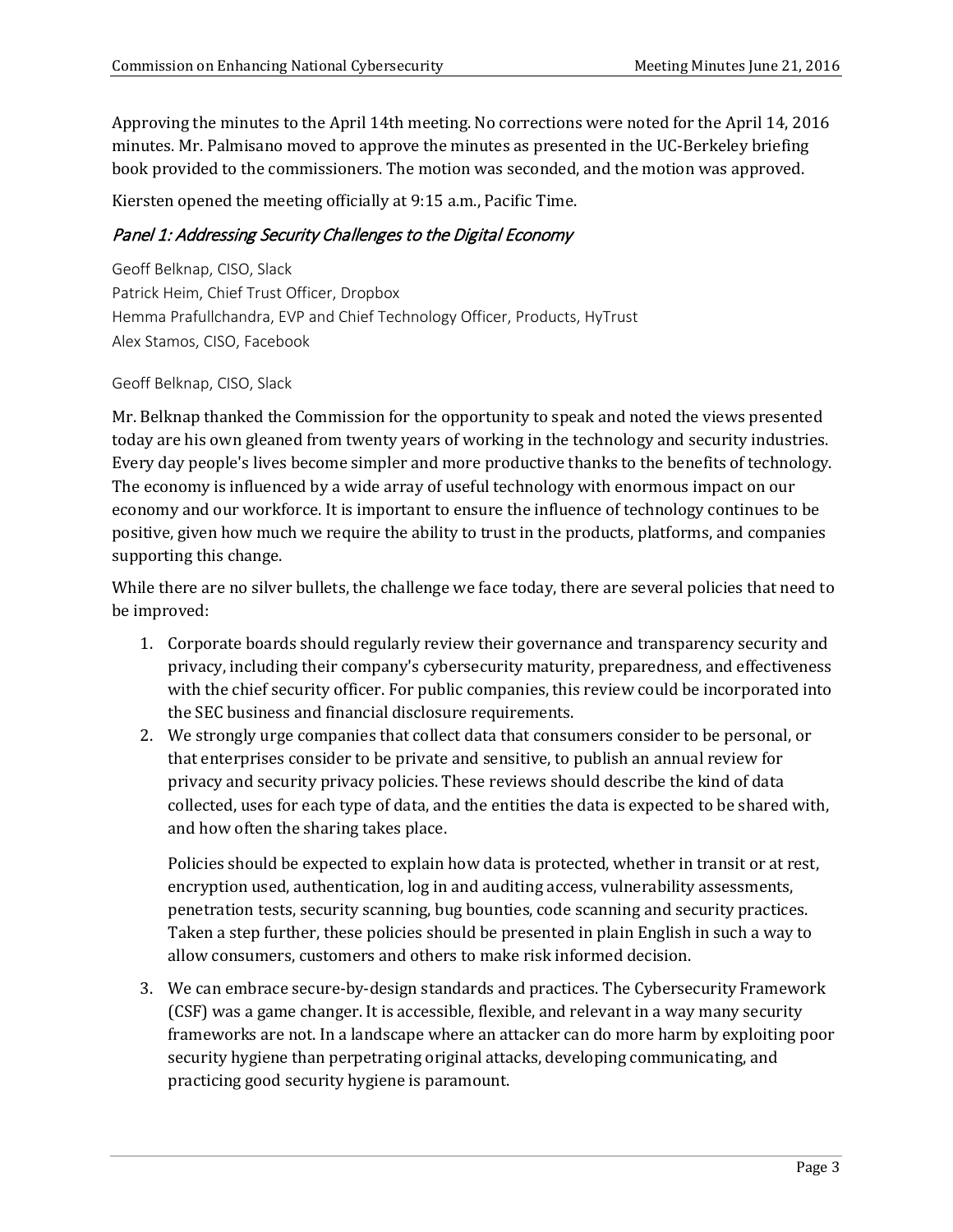Directing NIST to expand the core framework and also recommend that data security practices could improve the practices of many organizations. Updating the standards and practices would enhance the chances of more organizations to stay current and practice good security. These standards and practices should include guidance on what types of data should be considered sensitive, even if it means broadening the definition of personal and sensitive data beyond current legal definitions of protected personal information. This will help establish generally acceptable standards of caring for data.

4. We can hasten the move to a post-password world. All too often the data we entrust to our technology platforms is protected simply by a user name and password. It has proven to be a poor method of protection. Recent development of multi-factor authentication, certificates and other secure authentication technologies have already delivered products and services to market that represent progress on this issue. Encouraging the investment, development and implementation of new technologies and best practices that reduce the use of passwords for user authentication can only improve security for consumers, enterprises, and governments.

#### Patrick Heim, Chief Trust Officer, Dropbox

Mr. Heim thanked the Commission and introduced his background representing a spectrum of roles in the security field over twenty years.

There has been a failure of economics in security. Consistently, it appears security appears cheaper than it actually is. It drives a vicious cycle of over investment in security related opportunities. It has been noted in areas of organizations that there are not good economic models for factoring in the true long term cost for sustaining security in systems.

Mr. Heim was at a recent meeting hosted at Palo Alto, CA where there were representatives of the US military who were asking the technology industry to provide solutions to help secure event systems in various components. The focus was not to upgrade or look at the underlying systems, or building more hardened platforms, but to add new wrappers to the existing system. There was a philosophy that did not include sustainability or looking at the long term cost of embedding security or maintenance of security into these systems.

Outside the military context it is very common for CIOs to have pressure to continuously reduce operating expenses on an annual basis, which reduces the ability to continually invest in long term system maintenance or in system refreshes. We have noted there is a strong correlation between legacy and unmaintained systems and vulnerabilities.

The recommendation to the panel is that although there hasn't been any investment in looking at ROI, it should be calculated for new technology investments in the government and private sectors. It is needed to truly identify what the long term costs are for maintenance of systems, and how to budget for replacements. This discipline is currently missing. Mr. Heim believes it underlies many of the current systemic and long term vulnerabilities that exist in our environments.

From a technology company perspective this economic plays out in a slightly different way. If there were two companies who each were innovating aggressively, and one devoted more resources to make its product more secure, [that company devoting more resources to security] would very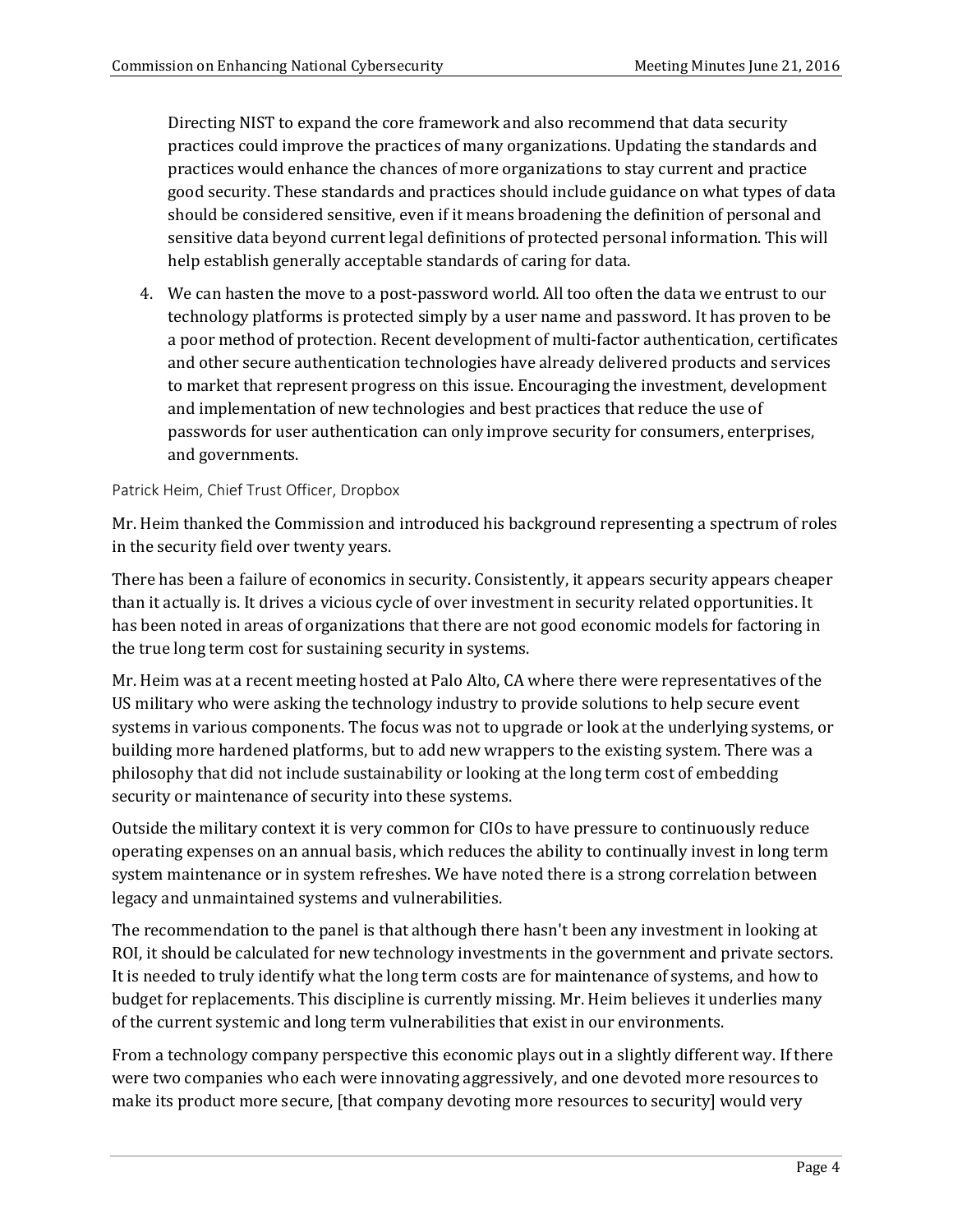likely be at an economic disadvantage related to that product. Currently, the market rewards innovation and does not reward creating a fundamentally more secure product. This is also an opportunity for the Commission to think about how to shift this dynamic, how to create a level playing field, and how to encourage technology companies that are at the edge of innovation to place greater emphasis on creating secure products.

There is a challenge to educate citizens and consumers at a global level in good security practice. Technology providers have a role in creating this shift. There is a limit of education's ability to actually change individual behavior. When individual behavior is measured, there is a capability to change behavior for the better with more education. There is an absolute limit to the level of behavior change that can be accomplished.

When we look at the threat environment we face, many of the compromises are associated with manipulating individuals through phishing attempts and others. We have not come up with a good method to educate consumers on a large scale. Educating billions of consumers around the world, by itself, is not going to work. This is not to say that we haven't, we've actually done a good job as yet. It is incumbent on large technology companies then, to conduct experiments, and look at how behavior is shifted, and to compensate for human weakness. In the end, human beings will be human beings. Our perceptions of risks, motivators, and drivers are based on living in the physical world, and are not going to change.

It is a function of government and large industry to determine what those weaknesses are, and invest in studying the underlying behaviors and investing technologies to compensate. It includes promoting two-factor authentication and other means. Mr. Heim noted that Dropbox has free 2 factor authentication for users worldwide. However, less than one percent of users take advantage of it.

The role of networks is diminishing today. When examining portfolios and investments, it is clear something has shifted over the last ten years. It may not be reflected yet in where money is being spent. FBI and other law enforcement authorities say the internet is going dark on them. It may be also for corporations. The cost of encryption at the network level has made it ubiquitous. At the same time, threats have evolved.

There is now tunneling content in online services. The ability of the network to act as a protective barrier has diminished over time. We need to push the thinking of security investments and drive innovations at the end points where we know what is happening. The network itself, as a means of control and monitoring is diminishing. It has been introduced as a challenge for mobile and cloud computing. It is true in the area of mobility, the network is wherever the connection exists in each distributed end point device.

Hemma Prafullchandra, EVP and Chief Technology Officer, Products, HyTrust

Cybersecurity is a very broad and complex topic. It is a global issue. There is a need for international collaboration and holistic approach when it comes to cybersecurity. Certain nations will not cooperate, but for those we need to make sure we have import regulations that require certain levels of confidence in the technologies that are offered domestically. This may include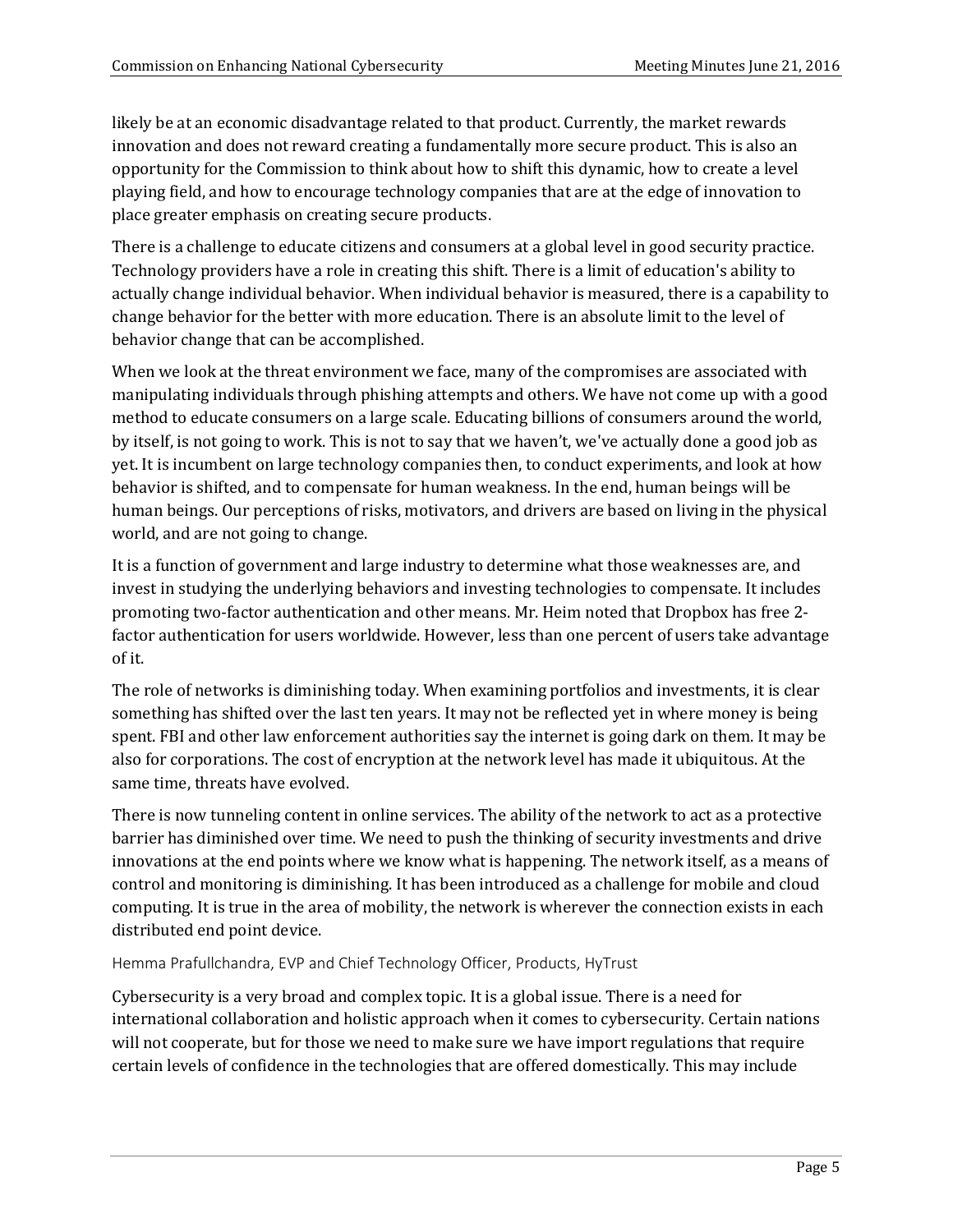services that are based internationally and offered to Americans, or technologies coming into the country.

The biggest challenge today is how will consumers know that identity or access control implementations offered by service providers will be similarly implemented? What confidence is there that there have been no shortcuts, or not done more than the minimum for identity access control?

We should try to define a set of core protections that every service provider and technology vendor must comply with before products can be offered to Americans, whether consumers or enterprises. We understand what the core is already, but we don't have a mechanism to say they are implemented equally across the board. As the only CTO on the panel, she notes cybersecurity is added on after the fact.

The biggest investment we can make as a nation is to offer some self-service or validation of the technologies being utilized and developing this in a way that is tactical and enduring at the pace technology is evolving.

We need to apply the same creativity and innovation to solve this problem so that there is greater confidence in the technology we are all using. We have good controls over the electricity used in homes today. We need the same controls for cybersecurity. The feeling is a major event has to happen before there is real progress.

The second recommendation is we must be proactive because our already large dependencies on digital technology will only increase. We must start education early. Children start early with using digital devices. There should be education on security before kids start using devices. Our education system does not have the emphasis on digital safety being taught prior to the young age children now start using devices. We started with using these devices before thinking through possible consequences. Education can start as early as pre-K.

The third recommendation involves the definition of critical infrastructures. We have largely defined telecommunications, energy, and those classics we think of when considering critical infrastructure. We need to re-think the definition to also include cloud technologies and providers as part of this group. Many critical providers offer crucial services. They need to be identified and prioritized in terms of criticality. If large businesses are secure, the small businesses depending on them will also be secure.

## Alex Stamos, CISO, Facebook

Facebook's mission is to make the world more open and connected. Essentially, the mission is based on trust. The trust the government places in us, and the trust our users place in us is very important. Facebook has applied its ideas about mission to the benefits of connecting people, and to how it does security. Mr. Stamos has identified three long-term trends that appear to be getting worse and are dragging down national cybersecurity.

1. There is a critical lack of talent in the cybersecurity field. He mentioned, mainly due to the difficultness of it. Facebook for example, offers a lot of incentives to assist with recruiting; however, the government is not as well positioned for recruiting and this is an issue that doesn't seem to be getting better.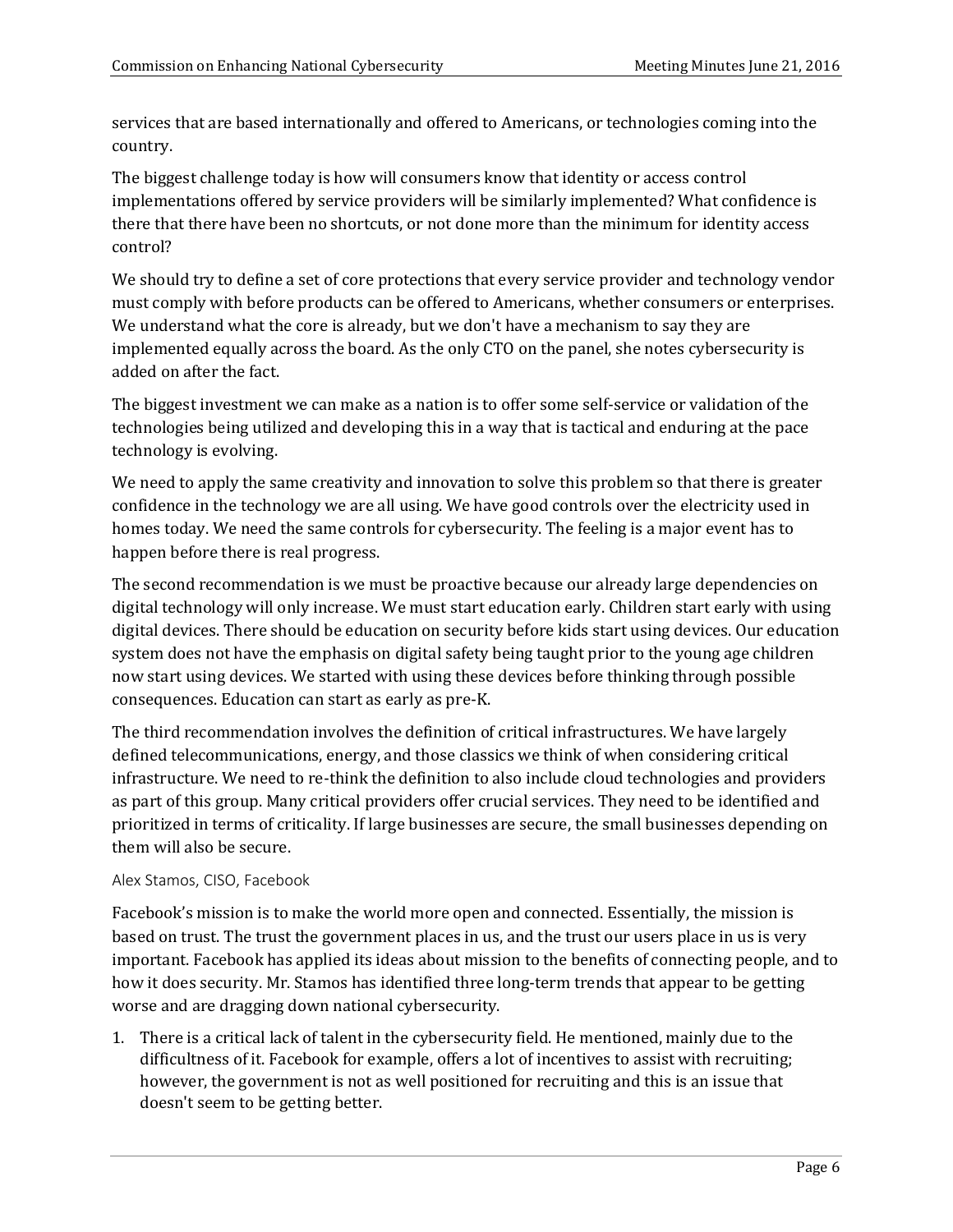- 2. There is a trickle-down effect of capabilities into a much more complex set of threats than what has been seen in the past. The level of attacks and degree of sophistication on our networks [suggest] capabilities that might be typical for top-tier cyberwarfare. Those tool capabilities and threats have trickled down into a much broader set of threat actors. As a result, there is a much larger set of companies falling victim to these threats due to the increased motivation to steal a nation's sensitive information.
- 3. The talent we have is not being utilized efficiently enough. We are not properly collaborating information sharing across the private sector, security research communities and the public sector. The emphasis would be to utilize the existing pool of talent across sectors and make it available to each industry.

There are four recommendations in this area:

- 1. American companies need to embrace modern defensive ideas, which includes the idea that moderately sized enterprises will not be able to prevent all breaches. It means accepting the fact there are many ways attackers can get in, and raising the sensitivity to attacks to the level each organization is able to respond to quickly and decisively. We need to increase the ability to block attacks immediately and defensively. The Fortune 500 must adopt this stance going forward.
- 2. Information sharing can massively increase the cost for attackers. It includes attackers that are directly economically motivated (like spammers and malware, etc.) and the high-end attackers that like to invest in one set of cutting edge tools, control channels and systems to utilize against high quantity of victims at one-time.
- 3. The intention is to maximize the cost of their investment. By information sharing, the cost investment can be minimized and removed from them. Facebook offers a free service called the Threat Exchange which is a machine-to-machine threat sharing platform. It consists of 350 companies, with almost all major tech companies being involved. It provides a service for all partners on the threat exchange to provide information sharing on URLs from domain and spam sites to IP addresses to top malware nation -states that have been caught in transit in the system.
- 4. Improve the collaboration between corporate and the security research community to work positively together. This has been turning around but needs to continue. A majority of tech companies now have an ability for researchers to responsibly disclose bugs. A large percentage of tech companies have bug bounty programs which will pay to have bugs reported.

Since the bug bounty program started, Facebook has fixed over 2,400 flaws based upon external bug barrier reports, and paid out 4.3 million dollars to the security research community.

Finding ways that this type of model works for more than the technology companies would be a best practice for both America and international talent to tap into. Currently, the number one country that contributes to this program is India. The ability to utilize this talent pool would benefit American consumers, and be an untapped super power to companies.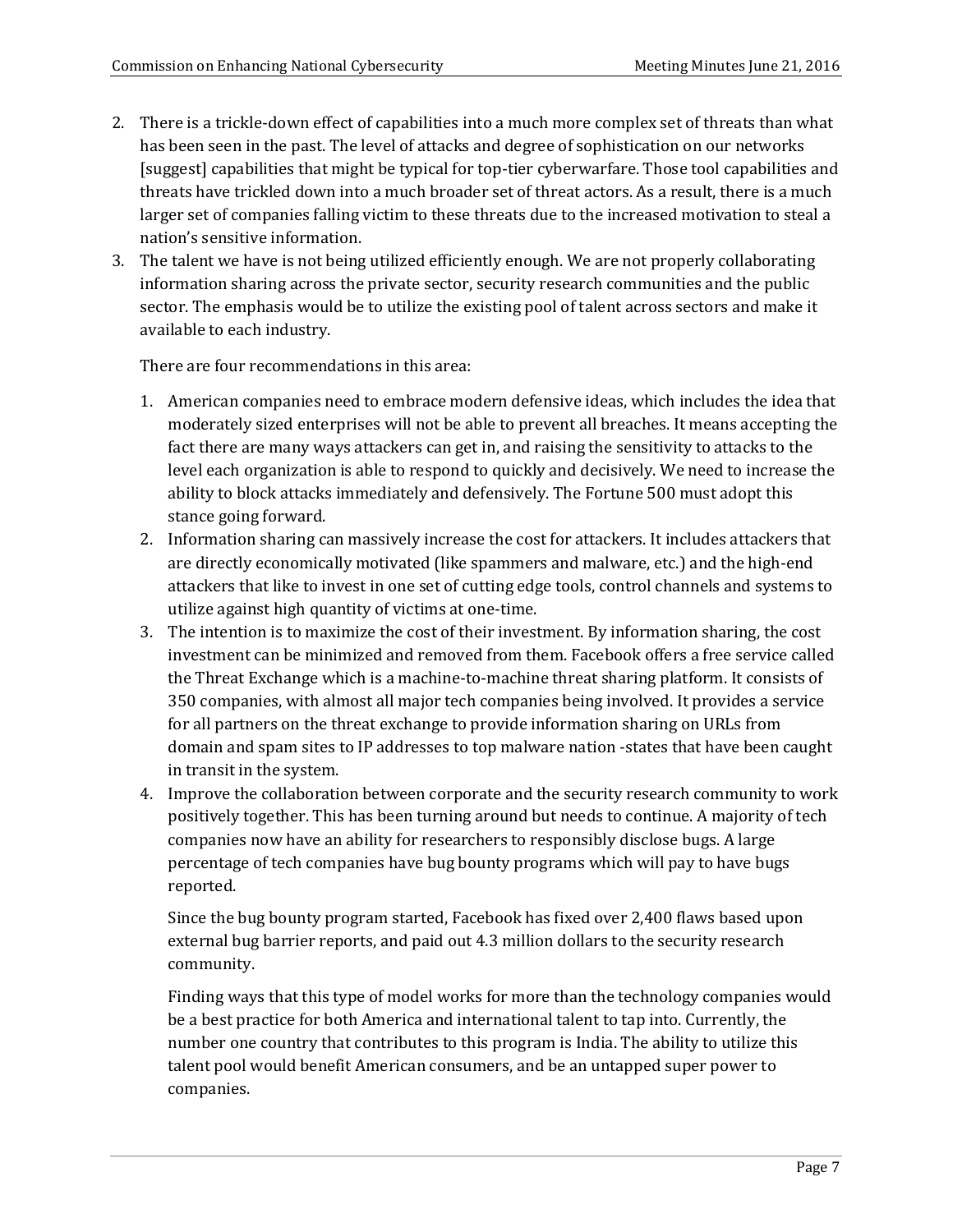A longer term goal would be to build a talent pipeline. Facebook has been experimenting with various programs within the middle school, high school and college levels and they are starting to pay off. Facebook has hired its first high-school engineer out of the program.

These programs have been around for years to encourage new talent. It would be beneficial and exciting to rollout cybersecurity education all the way through middle school to the university level.

# Panel One Discussion

Commissioners of the Commission on Enhancing National Cybersecurity

**Mr. Donilon**: [*To Mr. Stamos*] You mentioned the importance of information sharing and raising the cost of units per attack against the potential benefit as well as the Facebook-sponsored threat exchange program. Can you talk about your experience with the government with respect to information sharing, how effective has it been and what ways can it be improved? Additionally, what recommendations might we be thinking of regarding government to private sector information exchange?

**Mr. Stamos:** Facebook does have a positive relationship with federal law enforcement when it comes to going after attackers. However, a lot of areas like outcomes from hackers and child safety are not as good because it is much more difficult to get international cooperation.

While we like having a relationship, there has not been an instance that the U.S. government has provided information that has then been used to deflect an attack. Part of that is due to receiving briefings and/or bulletin's that are not real-time (realistically, they could be 6 months after the fact). For information sharing to be meaningful, declassification of information and a more rapid response at least from machine-to-machine would be a positive step forward.

For example, once any human gets involved (by waiting for an email, phone call or sending someone to a SCIF (Sensitive Compartmented Information Facility) for a briefing), given the speed which adversaries are moving, the attack is over. If we want the government to do more than watch these attacks happen and then release to us after the fact, finding a way to communicate with the government using machines would be key.

**Mr. Donilon**: *[to Mr. Heim]* The concept of starting to think about security, not at the individual entities network level, but rather at the end point of increased reliance on cloud and mobile devices, where is the industry on this concept in terms of thinking about conceptually implementing effective cybersecurity measures in light of the evolution of the whole system?

**Mr. Heim:** The cybersecurity industry is overly invested, with an estimate of 1,500 new start-ups. There is almost too much innovation, which can make it confusing from a consumer's perspective. I'm not sure that's a sustainable state we can be in. We are seeing investment in every corner including the end-point side. There is a lot of focus on the end point but that's not saying that companies investing in innovation on the network has been diminishing. I think we need to understand why. However, this will probably play itself out naturally as the network capabilities diminish over time.

**Mr. Donilon**: *[to Mr. Heim]* Another question, you provided an interesting statistic on a less than 1% adoption rate of your dual-factor authentication product for consumers. How can we interpret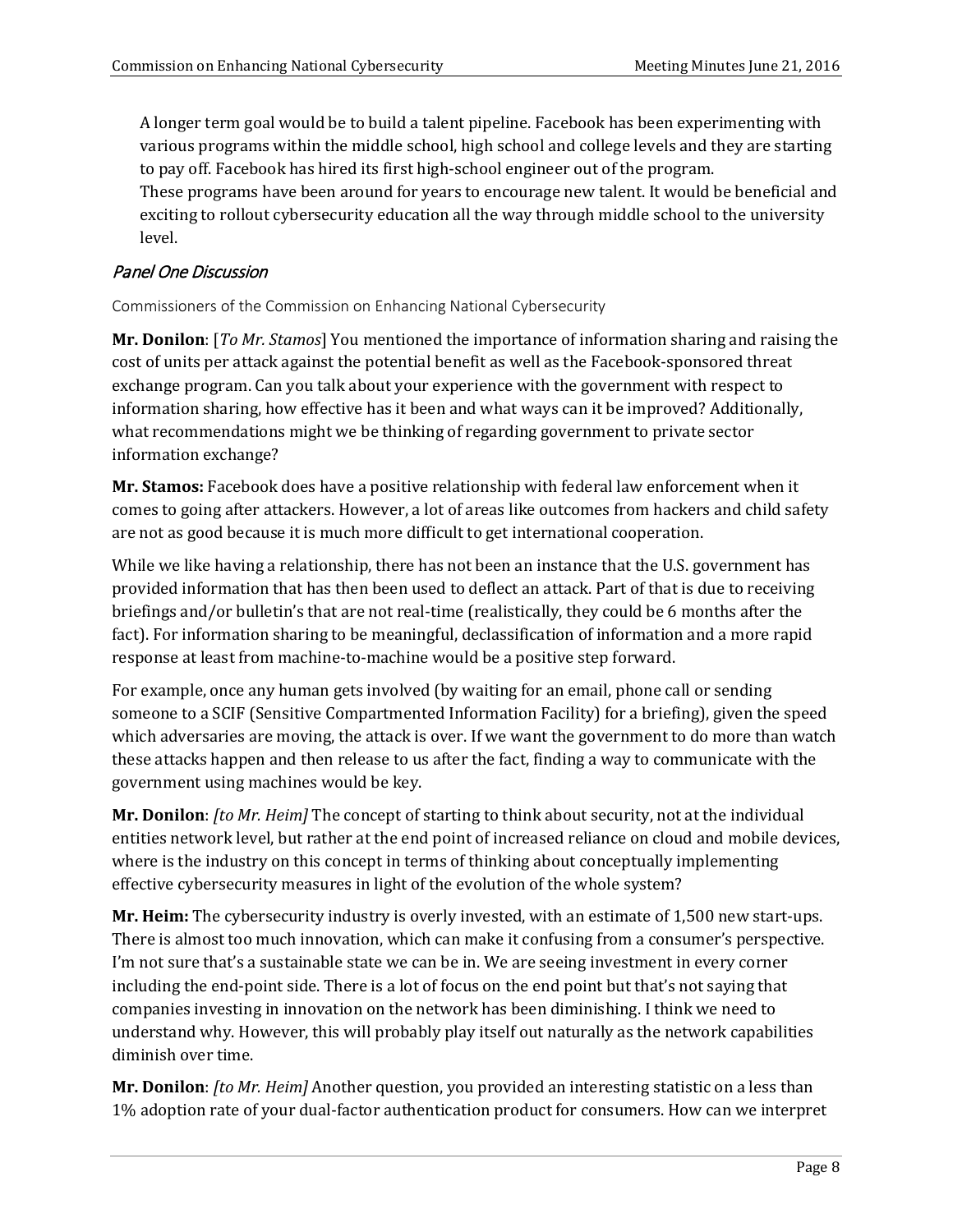that, is it a technical, research and development, psychological problem and / or an industrial psychology problem? Additionally, where is the thinking in regards to making these systems take into account the behavior of people and technology, and will it make technology more effective to adopt and use?

**Mr. Heim:** It's a complicated problem, and there are several parts to it. For technology behavior versus education, people may not know all the capabilities that exist on their technology are available, or the benefit of turning them on. They perceive these capabilities as too costly, or it simply interferes with their user experience.

Another area of focus may be to experiment with users to understand different behavioral patterns. Although the thought of running experiments with humans has some negative connotations, there is openness to running security experiments on population sets to understand how human behavior can be adjusted, as well as the design of technology to be used as a compensation mechanism.

**Mr. Donilon**: *[to Ms. Prafullchandra]*, In having a focus on international technology standards and core capabilities before importing into the U.S. market, what about technology vendors in U.S. standards? What kind of mechanisms can you think of where we could implement a set of programs?

**Ms. Prafullchandra**: Before any new technology gets to the market and initial release to Americans, standards should be applied equally, not only domestically but also on imports. This would create a certain level of cybersecurity controls and protections to be implemented, like safety measures, privacy, identity, audit logging and access controls.

The core set of controls would need to be defined, and at the very least, have a minimum set of standards. As a validation mechanism, an online service could be created depending on the size of the company. For example, there may be a self-service that allows a small business to get certified indicating that the product is good enough to be used by Americans. It is essentially requiring a baseline for all vendors across the globe.

**Mr. Donilon:** *[to the panel]* How do you all think of the role of government and what would be the most important thing the government can do in terms of cybersecurity to enhance your efforts in the private sector?

**Mr. Heim:** The government needs to clarify the role in which they intend to play. There is clearly a role in the kinetic space providing for the common defense for the U.S. However, it's not so clear, what the role of the government is in the cyberworld. The government has an opportunity to take a step back and truly define, communicate and articulate what role it intends to play and use foundational principles.

**Mr. Stamos**: The most important role of the government is to not deploy detailed standards from a cybersecurity perspective for the private sector to live up to. For example, probably the most widely deployed cybersecurity standard in the world is the Payment Card Industry Data Security Standard (PCI DSS). Every single company that experienced a data breach of over 100 million credit card numbers traded on the black market were PCI DSS certified. Having been breached, the assumption was that the companies attacked were not certified. However, the truth of the matter is,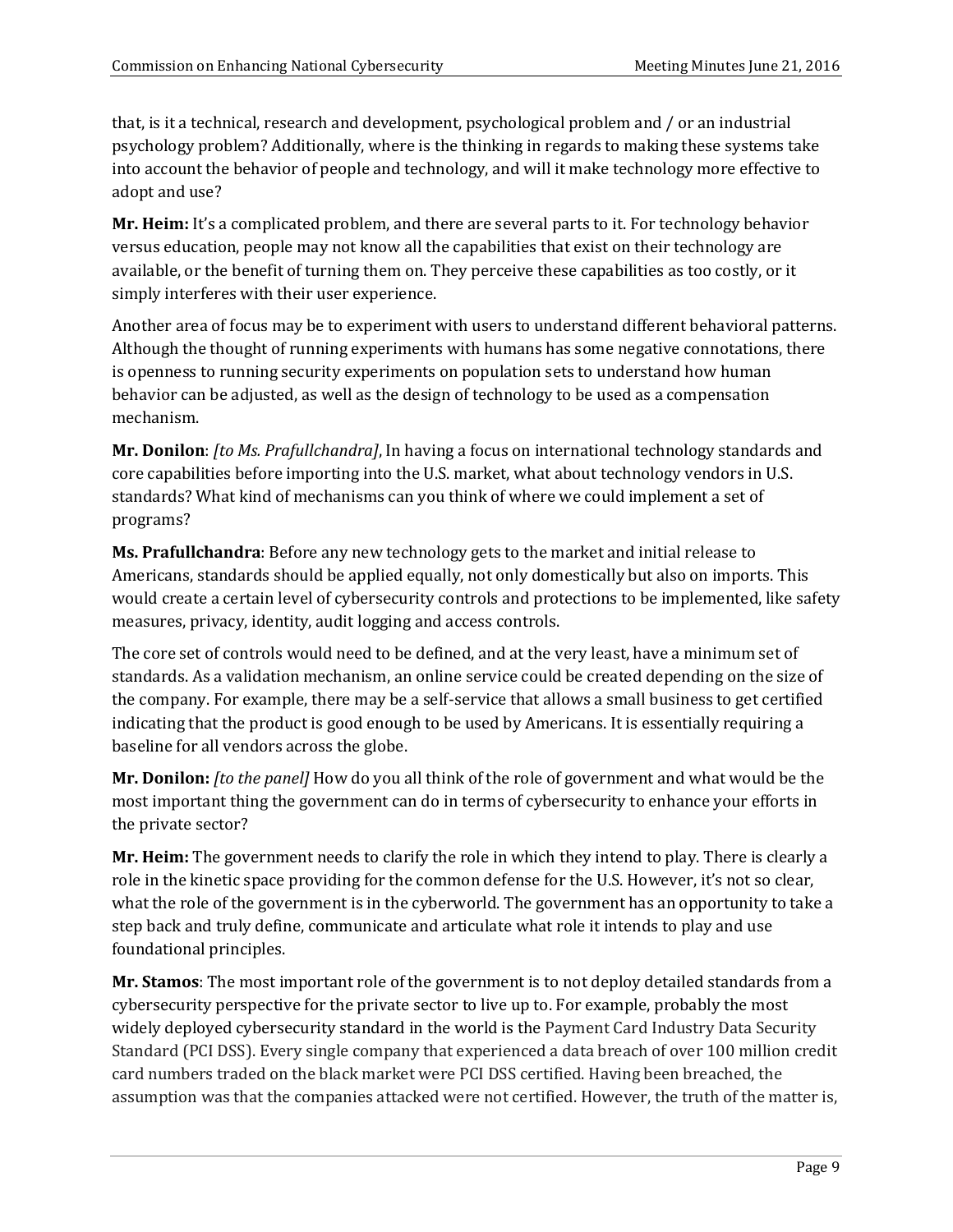it's an issue staying on top of the changing canvas of cybersecurity threats and it's important that security stays relevant. It is extraordinarily difficult to come up with standards and stay relevant over time. These standards often take years to adjust to, like enterprise virtualization to cloud computing, etc. The reality is, they force companies to what they should be doing at a minimum bar, but not what they actually should be aiming for, or they would distort the industry with a huge amount of money going toward compliance.

As a recommendation instead, we need a more fine-grained decision based approach to what kind of threats companies are facing while being very careful about what gets propagated by the government. [The purpose is so that] people and companies don't aim lower in order to comply. This would be a hugely positive step.

**Ms. Anton:** [*To Mr. Stamos*] I agree that more information sharing is needed and anything we can do on the government side, as well as industry would be positive. Specifically, you mentioned that there has not been to date any information from the government that helped you deflect an attack.

Additionally, with the Threat Exchange Community consisting of 350 private sector companies; has the program, at any time, been able to deflect an attack and, if so, what can the government do to leverage that program concept?

**Mr. Stamos:** We have evidence of both. The Threat Exchange has already reduced the economic incentives for the type of attackers that try and target a widespread group of people and make money on each. We have also stopped the spread of malware, spam and intrusion attacks (from lower level to high-level attackers). There are many preventions but two examples, specifically, were from high-end attackers that were stopped by information sharing and an intrusion was detected due to a breach that was stopped by collaborating within the Threat Exchange program.

The idea behind some of the high-end attacks is to put together an attack tool kit with the intention to distribute it to multiple operational teams so all go active simultaneously and, if one, of those victims can catch that either from an automated pipeline or a manual analysis and put it on Threat Exchange and push it out to its partners then you can immunize those partners before the threat happens or catch it within minutes. Those high-level attacks can spread laterally within a network which makes them very difficult to get out.

**Ms. Anton:** *[to Mr. Stamos]* The Commission as a whole has discussed the need for metrics and the need to measure the cost of the real-time exchange. Is there a science that assists with capturing measurements?

**Mr. Stamos:** The greatest minds of our generation have been destroyed trying to figure-out security and have tried to figure out how to capture measurements and failed. For Facebook, the threat exchange is an open platform. Companies can decide what they share, and what they use for detection. However, they have to calculate their own risk on investment.

From Facebook's perspective we see it as valuable. Even if we don't stop an attack (which has not been the case), we consider ourselves as an eco-system platform that is protecting other companies, which is worth it. It is a hard to quantify, but we have significantly less customer churn rate with vulnerabilities. For smaller companies, the value is to leverage small and large businesses information on the Threat Exchange.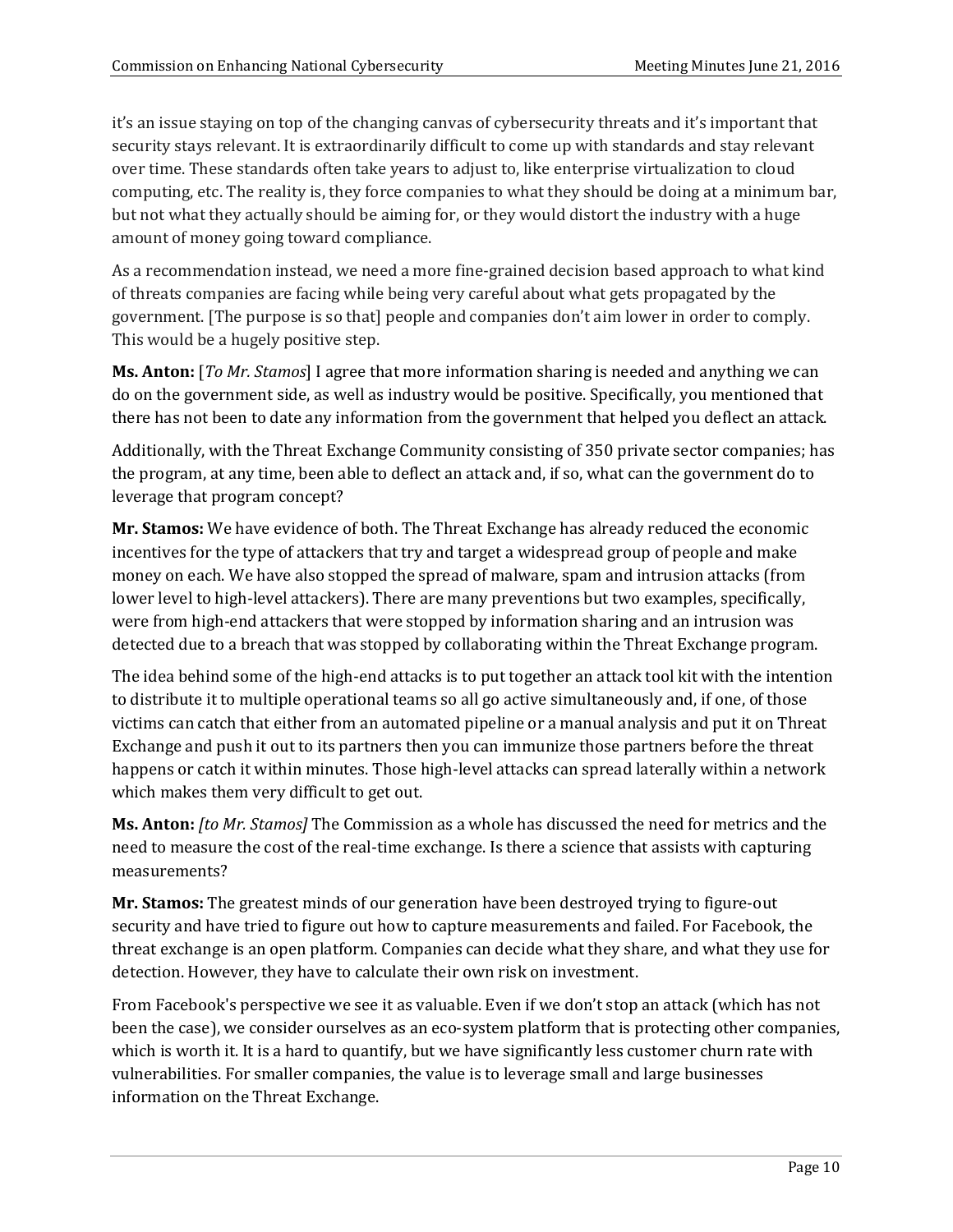Facebook is usually the first to be attacked, although that is not necessarily a bad thing. Having good adversaries, is a gift which usually brings talent that can be utilized and there is knowledge gained from each attack. Meaning that when someone goes into an intelligence agency and wants to obtain Facebook information, the intelligence agency usually gives the task to their best team and that keeps us on our toes. Meanwhile, we are training ourselves against the best. Additional benefits include a trickle-down effect to lower-level teams in those organizations as well as publically. If big companies are attacked first, we have the ability to protect the smaller companies.

Now, that still means that the smaller companies need a basic level security investment regarding their network. That means some sort of Systems Insight Manager (SIM) system with integration and incident response capabilities. They essentially need to have a system in place that gathers all that data for the incident response team. Large companies have dedicated intelligence teams and/or malware analysis teams. All of these benefits are why we see this program as worth it to keep our partners and customers safe, which is why this service will remain free.

**Ms. Wilderotter:** *[to Mr. Heim]*, I agree with the challenges that are currently being placed on the network. Regarding ROI and investing into sustainable technology verses the network, have you thought about the idea of incentivizing companies from a policy perspective that would enable companies to continue that investment?

**Mr. Heim:** The thought is to change our thinking from making a security investment, to estimating the cost of security over-time as part of the original technology investment including long-term sustainability. The challenge is changing the perspective of adding security band aids. As systems age, the cost of security increases dramatically to the point of being unsustainable at some point. There needs to be more emphasis placed on the overall life-cycle of technology and have an appropriate budget built in to continuously secure it. Then, making sure the money is available to replace, update, and re-platform the environment as needed.

The hope is once the economics are understood regarding this model, to evolve a discipline of decisions around where technology investments are being placed. It appears technology is extraordinarily cheap and driving over-investment which increases the technical legacy debt that all entities will have to compensate for in the future.

**Ms. Wilderotter:** *[to Mr. Heim]* Would an accelerated rate of depreciation on equipment, tax benefits to companies for having a secured environment, and a tax credit for educating employees and supply chain be worth considering? Would those types of policies help the initial focus and drive the direction of thinking of security life-cycle investments?

**Mr. Heim:** That is an interesting idea, and directionally and absolutely going in the right direction. It is the ability to get corporations to update, replace, and re-platform to modern environments. Whether those incentives are tax credits, or preferential treatment for government contractors, I do agree it is the correct way of thinking of this problem.

**Ms. Wilderotter**: *[to the panel]* Regarding collaboration from a policy perspective between government and private sector research, any ideas on how government could drive a policy to encourage more collaboration that you are not seeing today?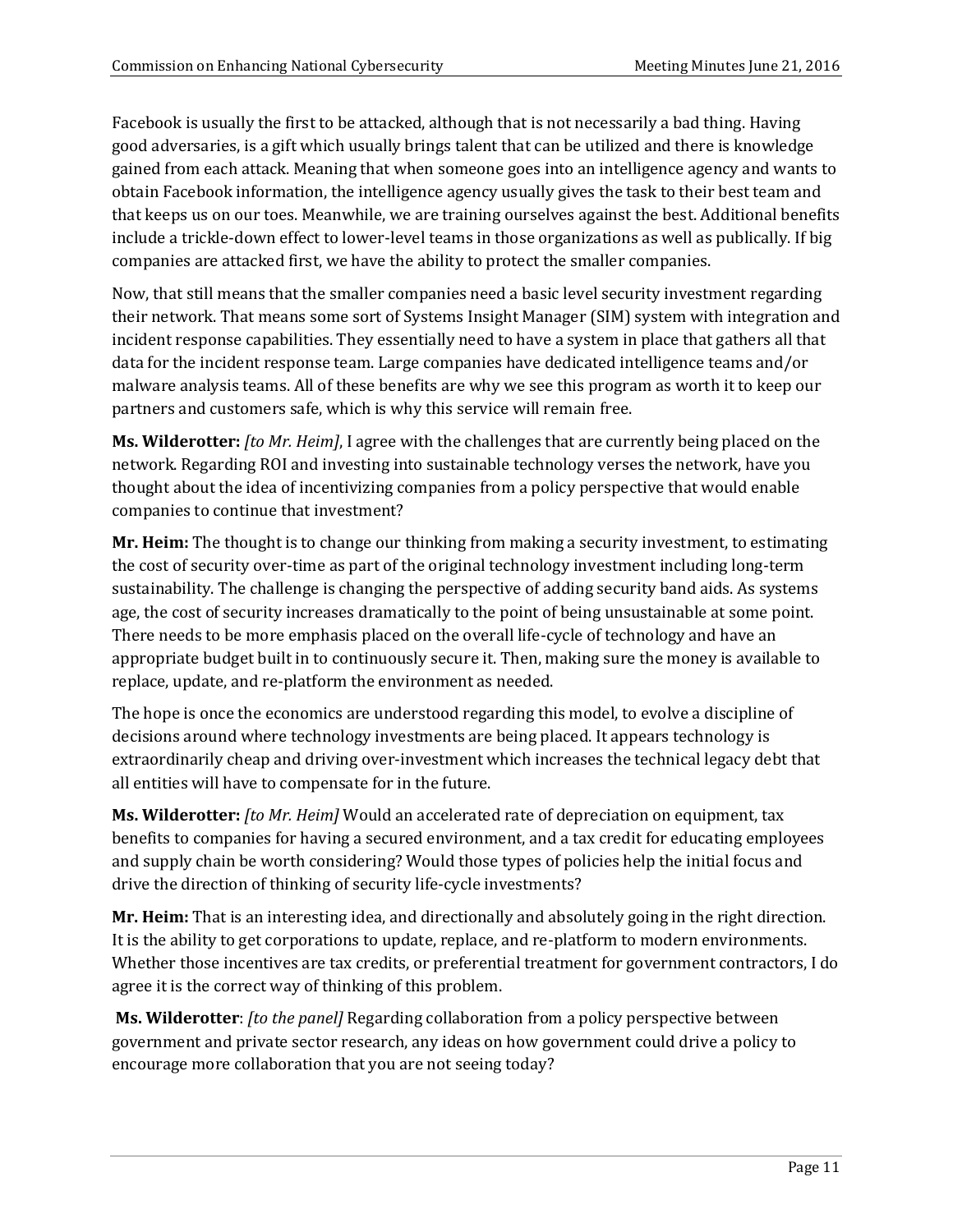**Ms. Prafullchandra**: The NIST National Cybersecurity Center of Excellence (NCCoE) in Maryland is a collaborative environment in sharing new technologies. More centers that could be available regionally that could have collaborative efforts without having to go into a SCIF, or cleared areas. It allows open access areas for collaboration and demonstration of technologies in solving specific use cases. It would be beneficial.

**Mr. Stamos:** If the government could get the entire Fortune 500 to at least accept bugs responsibly, and to give incentives to the security industry to act responsibly, or have even half of those companies recognize the value and pay for it.

Communicating with other CISOs and general counsels of other large companies, and additionally remove other regulatory requirements that encourage them not to know (from a see no evil, hear no evil perspective) when a bug is found. For example, if a bug is found in the network, which could potentially kick-off a 6-month investigation by the Federal Communications Commission (FCC). It is better for them to not know about the bug than deal with paper work.

There is a need to find a regulatory safe-space for companies to incentivize people to adjust and start sharing more responsibly. Software is innately flawed since it was written by humans. As a society, there should not be disincentives in reporting bugs, instead people should embrace it and recognize the value in correcting it.

**Mr. Gallagher:** *[to panel]* Is there a fundamental design problem regarding human behavior and technology? Meaning, is it easier to educate and correct human behavior or adjust technology?

**Mr. Heim:** Humans are somewhat fixed. There is a limit to what can be achieved through educating people. It is mainly incumbent on large technology providers to invest in innovation emphasizing the improvements of technology by design.

To assist with technology design efforts, conducting experiments on human behavior that are outcome oriented with the intent to understand where technology can be improved. And, building in safety nets within technology platforms to limit the damage when human behavior cannot be modified.

Dropbox is a member of the Threat Exchange, and integrates into the platform. If we notice that users' passwords have been compromised, we proactively will take those and expire those user accounts, and force a reset against the population to change passwords. This happens even if those users did not have the same password on Dropbox as other sites. One of the largest root causes today of people being compromised is linked to password re-use on multiple sites. This is a simple example of creating safety nets as a service provider. The idea is to change human behavior when possible but not rely on it as a security control. This is an area of investment that needs to be led by large IT companies.

**Ms. Prafullchandra:** Adjustments in human behavior and technology by design are necessary. Technology is growing at such a fast pace, we don't understand the impact and consequences of how humans will interact with it, use or not use it.

The current generation is very trusting in terms of the digital economy and technology. They have a simplistic view in that they do not believe harm will be done to them. The mind set and expectation of people is that technology is going to safeguard them.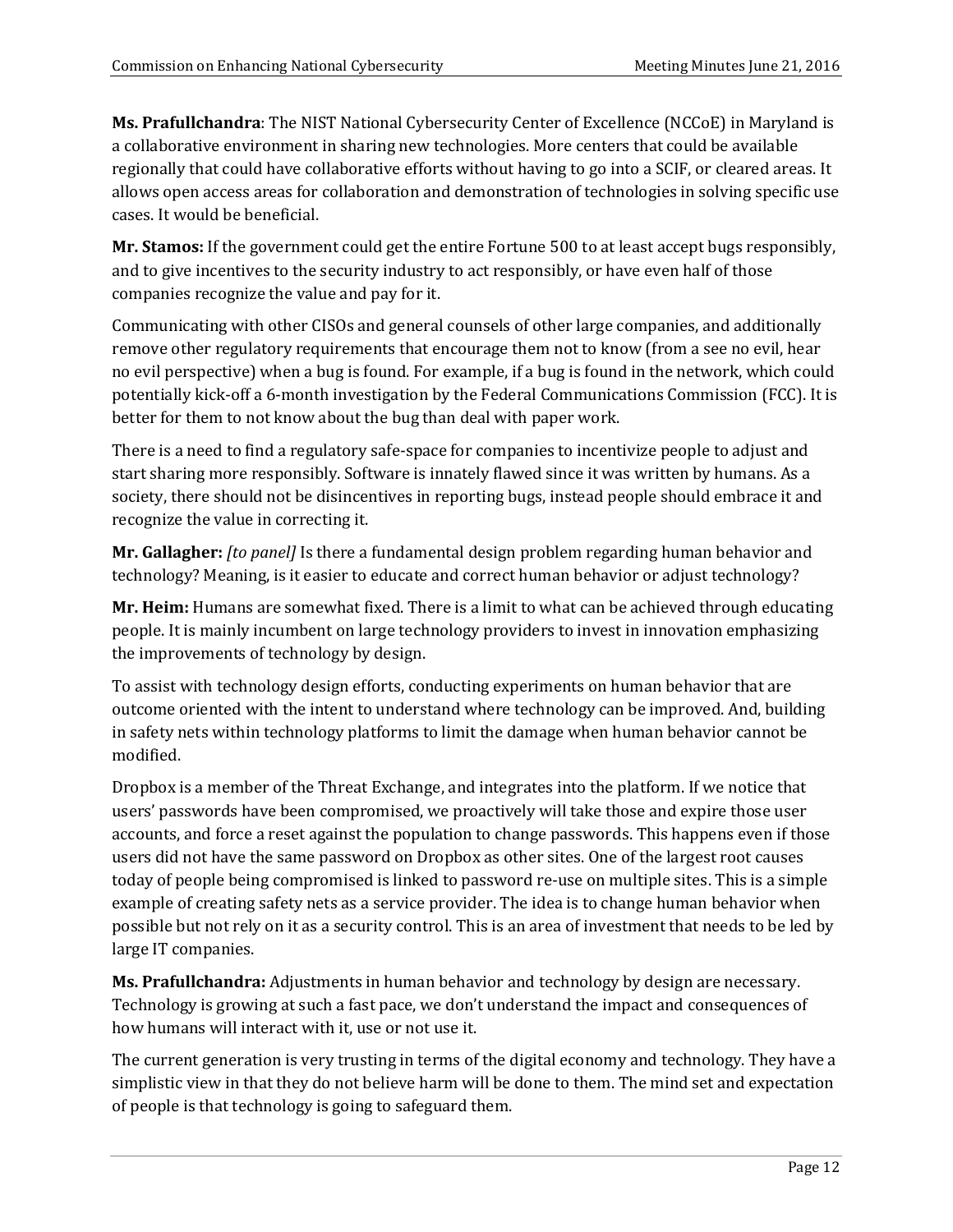As a society, people do not understand the impact of technology and how it can be used. Cyberbullying was an outcome of human behavior and technology being misused. There are behaviors that are very human, but the impact of those in the digital technology world is not understood. The importance of continuing to educate people on technology while innovating and automating protections in this context.

**Mr. Stamos:** As a society, the need to build technology that is safe is important not when they are used perfectly. 60% of the world's population is not on the internet yet so technology companies will need to think in terms of the median new user when building their products.

Facebook has 1.65 billion users worldwide and 84% of them are outside the U.S. The median new user may have never used the internet and unlike most people in the United States may have never grown up with computers or technology. As technology providers, they need to be empathetic and build and design technology securely and do not write-off inexperienced users or users that may make simple mistakes that realistically they cannot understand.

**Mr. Gallagher:** *[to panel]* What is creating this new perspective in the technology sector and is there anything that the Commission can do to encourage it?

**Mr. Stamos:** Facebook's focus is on building products that work for people around the world. Facebook has a program working with other countries that we are currently not servicing, and studying these populations. Additionally, Facebook has better measurement data of undesirable outcomes that assist with forward progression. For Facebook, security is only focused on building perfectly secure products.

The truth is, even if they were perfect, people would misuse them to hurt each other and be misused by human error. Understanding the broader perspective, we have a wider set of metrics and measurements that are monitored other than the measures such as how many intrusions, malware detections and bug detections were found. Facebook has a team that actually captures human harm that happens on the platform. That team conducts a number of experiments to try and drive that harm down.

## **Mr. Donilon:** *[to Mr. Belknap]* Would you like to add your company's perspective?

**Mr. Belknap:** There is very little recourse for the consumer when harm has occurred or an identity has been breached, which affects everyone including children. Technology offers the ability to damage people with no fault of their own by identity theft, and there are few antidotes to remediate the problem. While all service providers' care about their customers, how can we protect consumers and entities that have been damaged. This may be a good area to place more attention as technology progresses.

**Mr. Lee:** *[to Mr. Heim]* The idea of economic failure and technology appearing cheaper, what are the implications of that?

**Mr. Heim:** The perspective is geared toward the world where data centers and investing in purchasing systems have a large maintenance burden. The transition to cloud computing is one of the solutions. A cloud company's number one principles are trust and security. The trend is to move away from in-house infrastructures, which has those elements of unsustainability, and move towards cloud providers as a natural transition. The failure of undefined cost-model linked data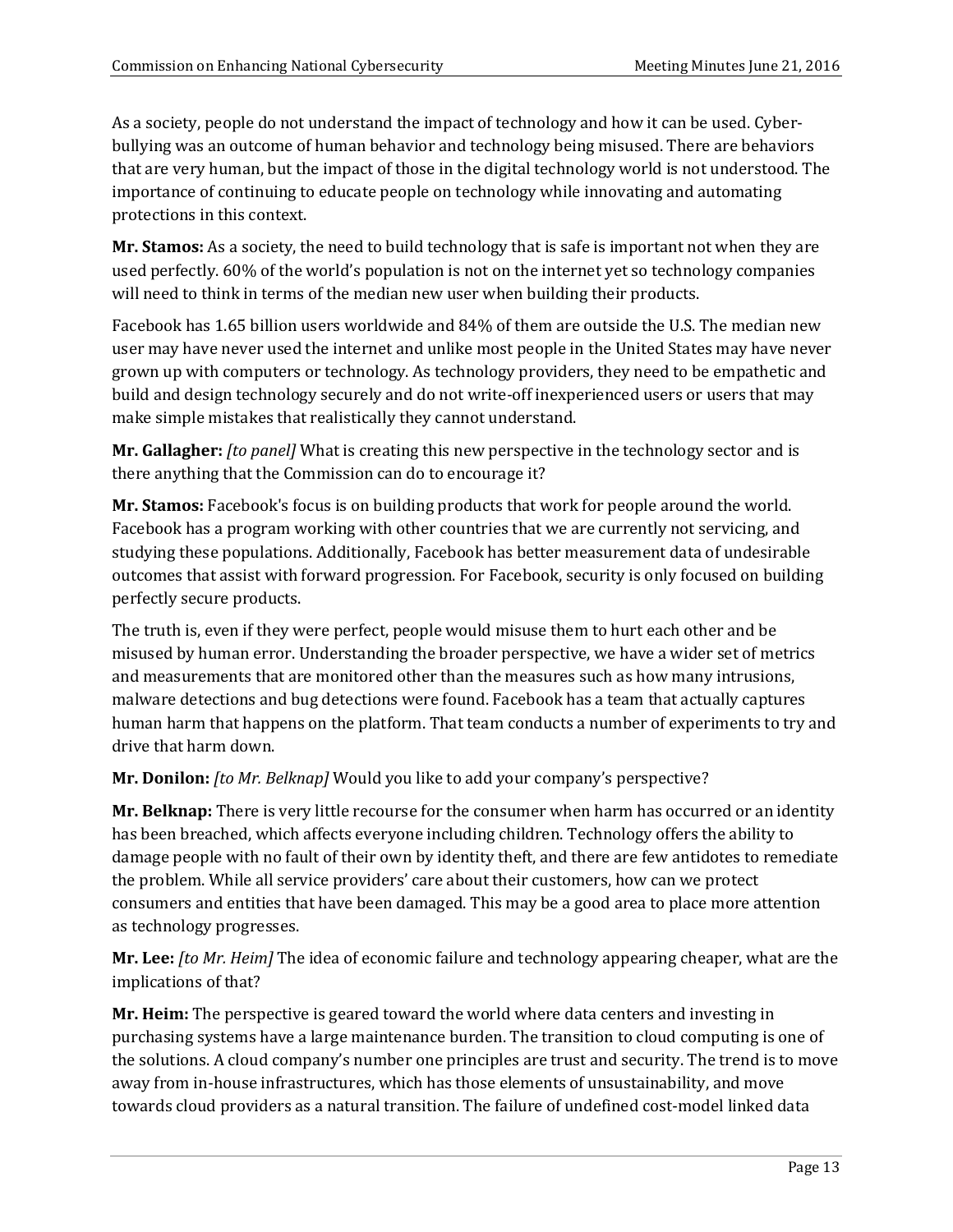center economics to the transition to cloud providers, which have the security talent and the core mission where security is embedded into the architecture in order to provide a rapid response while remaining agile in the face of threats. The game changer, in my mind, that will be recognized over time is that cloud computing is one of the most powerful enablers of getting beyond traditional data center economics.

**Mr. Lee:** *[to the panel]* Then, from the investments companies make, as they budget for investments and earmark funds in some way and address the cost of security, what would be the mechanisms? This may lead into my second question, mainly directed at Mr. Belknap. What faith do you have, and what mechanisms do you see to ensure those investments follow through in some meaningful way to improve security of your products?

**Mr. Belknap:** A common question all of us receive from others is, what would be an appropriate level of investment, and that is one of the great philosophical questions of security because it includes so many variables. I do believe that coming up with metrics to report and making it a higher level discussion and having a framework to do it in a rational fashion is extremely important. Right now, I would say there is a lot of reliance on professional judgement for risk. There is no common standard for risk assessment. We are not able to have those discussions where there is blending of economic risk with technical reality.

**Mr. Heim:** There are so many variables of the data scale to protect and diversity in a system while also predicting whether global or domestic. Having a framework to discuss mechanisms is important. There's a lot of reliance on professional judgement without a common standard for risks. The perspective would be blending economic risk with technology.

**Mr. Belknap:** The government has the incentive to encourage people to take this seriously and have people build security by design. Consumers bear the burden of leaked personal information and there has been little negative impact to the responsible companies. There needs to be other mechanisms in place to ensure boards of executives are thinking about this within an organization.

**Mr. Lee:** *[to Mr. Belknap]* Do you envision the NIST Cybersecurity Framework in its current form, or some evolution of the NIST framework, as being the framework to create transparency?

**Mr. Belknap:** There is a very good possibility that it could be. At the most recent board meeting of my company, I presented a slide based on the NIST framework. It turned out to be a very useful tool for discussion. It presented the company's maturity perspective, and five different core securityrelated functions.

The framework does offer positive transparency to discuss the five core functions we perform in security. It's easy to digest for investors to understand in the sense of, "why security matters", as well as what maturity level the organization has been evaluated at, and what the functions are that are being performed and accomplished. That is the bare minimum level that every board should understand.

**Mr. Lee:** *[to the panel]* Has there been some level of cybersecurity framework adoption across your other organizations?

**Mr. Stamos:** Facebook has used the NIST Framework. It is useful to have a framework to discuss the needs of each organization, and remain flexible especially for international companies.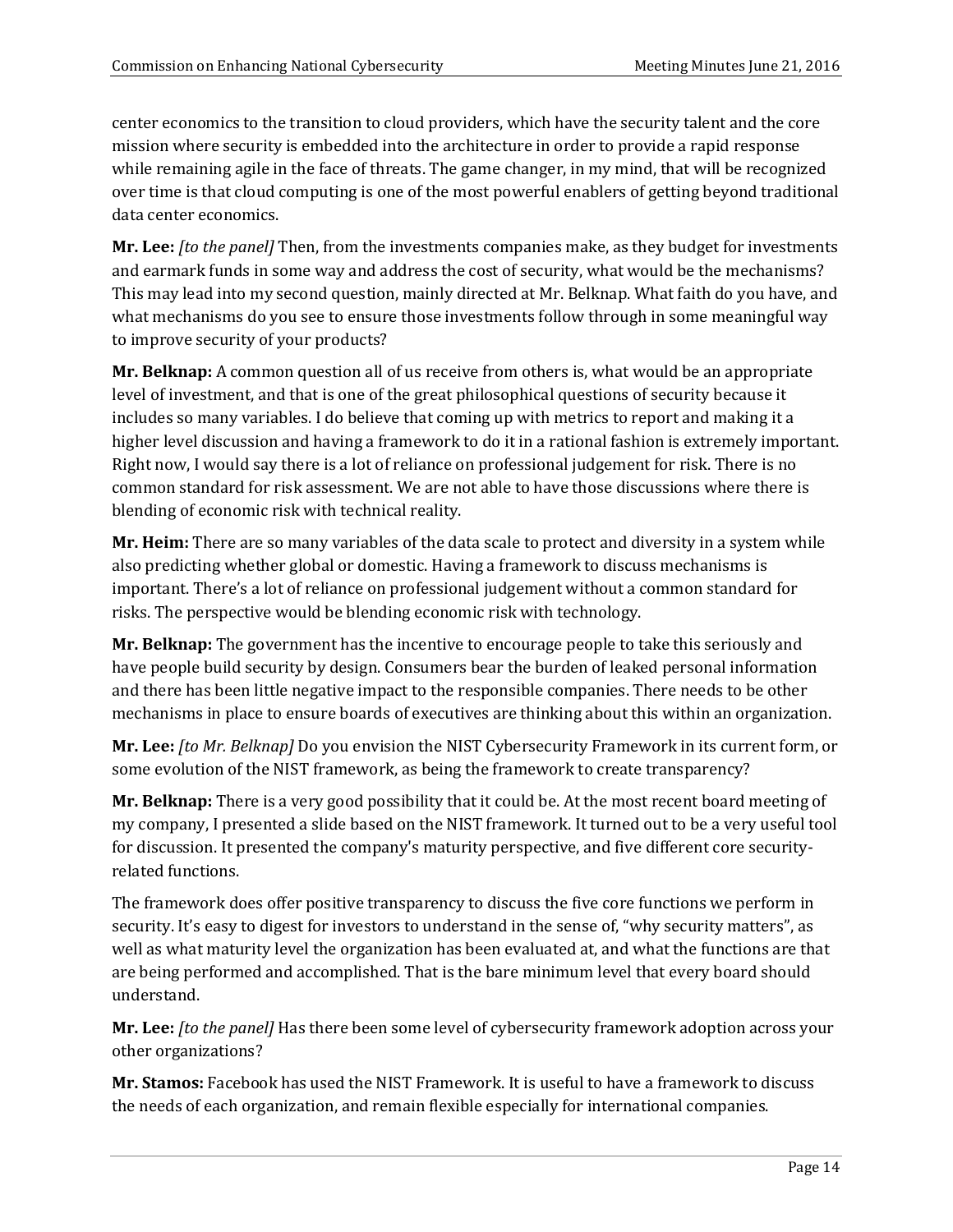**Mr. Lin:** *[to panel]* Are there any thoughts on speeding up the automated process regarding information sharing, and on taking action with respect to response time in responding to adversary attacks? Getting responses seems to be at least as difficult as sharing information initially.

**Mr. Stamos:** The information is useless if there is little ability to query all one's systems within a small period of time. Some helpful trends that would assist with automation would be moving to cloud computing on enterprises and mobile devices that have better security models than the traditional PC.

As an example, large email client services are the only ones qualified to provide this service. No other entity controls the code, and additionally do not understand how it reacts, nor has the ability to patch it except on maybe a quarterly basis. This can only be secured through the email client. Service providers and cloud computing providers are part of that group.

Cloud-computing will vastly assist with information sharing. Cloud providers provide protection for these groups invisibly, as well as find a way to distribute information to their customers. Facebook uses an open source agent that runs on all its systems, which can run system-wide queries and receive responses very quickly. There are some good commercial products that have the same capabilities. Peer-to-peer systems are starting to be deployed. There are exchanges like the threat exchange, and now we are starting to get those things connected so we can get alerts. When certain alerts come in, we query our systems worldwide because it comes from a trusted partner. This is the model we need to get to.

**Mr. Lin:** *[to panel]* As an example, if an indicator of compromise is reported (IOC) and an automated alert is unable to be sent out, will an automated patch be triggered?

**Mr. Stamos:** It's not an automated patch, but there are functions that happen automatically to isolate the IOC. A lot of companies are not at the capability to do this yet, but it is a direction where companies should be moving.

**Mr. Lin:** *[to Ms. Prafullchandra]* Can you provide insight on trade-offs between mandated standards and the impact on innovation?

**Ms. Prafullchandra:** Defining the minimal core standards would be key, such as identity management, how it's managed, and how access is granted. Services can go live at any time, but if a company is claiming they have access management, then the quality of identity management implementation should be measured. There should be confidence whether using Dropbox or Facebook, people's identities will be managed equally well even if people are using their Facebook account to login into another site.

Today, people are trusting blindly and that trust should be something that can be measured by developing metrics and services people can have confidence in. Cloud computing is the appropriate direction for all companies to heading in. Cloud computing offers a lot of quality measurements without degrading the pace of innovation. We have to innovate in this space as much as we do with developing new technology.

From a government perspective, incentivizing small businesses to move to cloud computing faster, rather than trying to run their own will help. Moving to Office 365 for email would be a positive step forward with filtering spam email and managing at a level that can be better protected.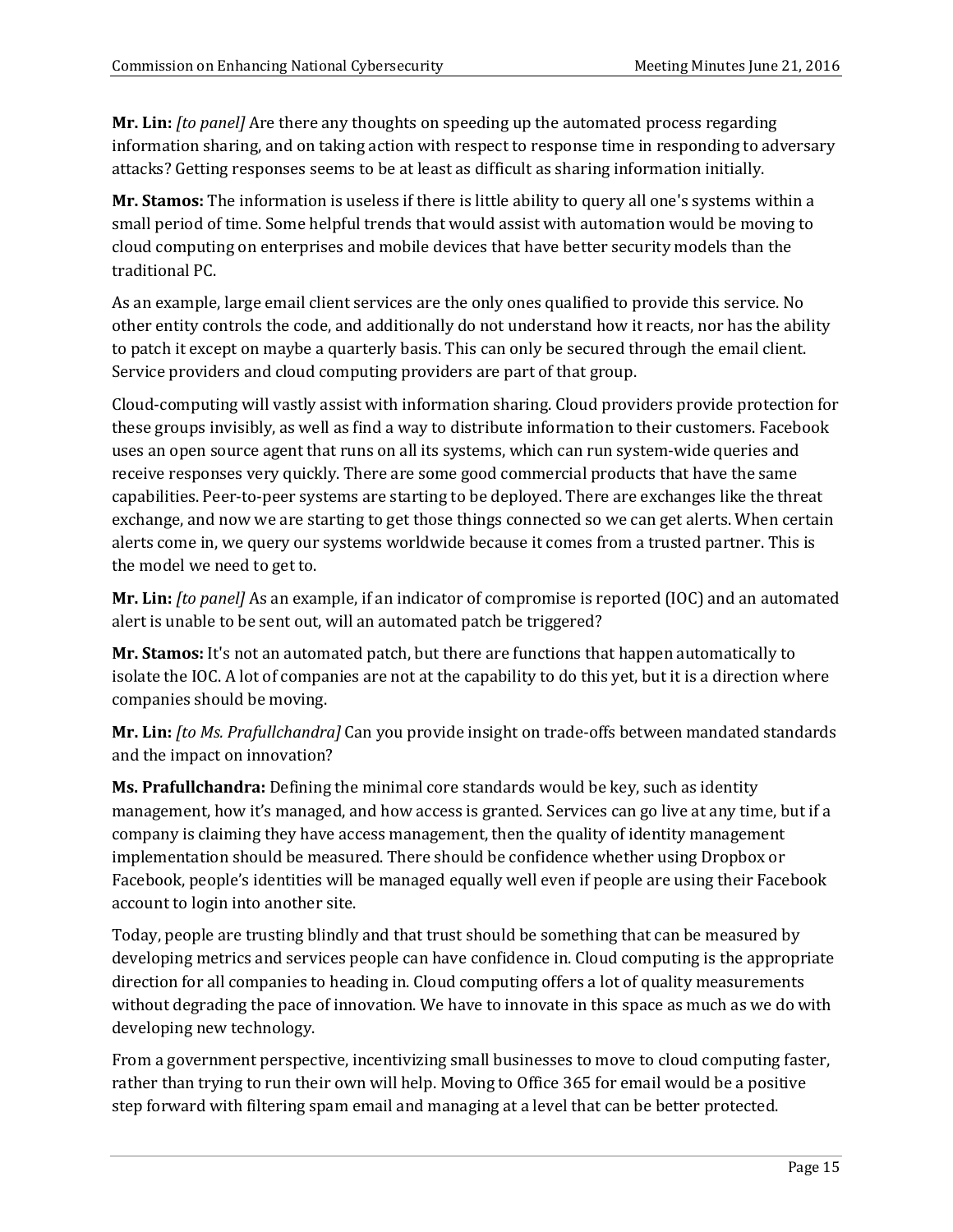**Mr. Lin**: As clarification, the security performance standards would be put on key infrastructure components and have companies build off those, not on regulating every application. In other words, only regulating infrastructure services on which applications rely.

**Ms. Prafullchandra**: Placing security standards on the infrastructures is a starting point. There is not enough maturity known to place standards on every vendor's applications. This is an area of research that needs to be explored.

**Mr. Heim:** We've recently seen large password dumps in the news. On the one side, there was a Russian company that stored passwords in plain text with no encryption. Then there are companies like Dropbox and Facebook that have designed their password encryption mechanisms under the assumption that they will be compromised, and how will integrity be maintained in that instance.

We can view security as a function of time. Given whatever the current standards are, in terms of compute time, passwords may have to resist attacks for a certain period of time. It is very abstract and requires some degree of interpretation. It would move as technology moves, and would be challenging to implement.

**Mr. Lin:** *[to the panel]* The entire discussion up to now has been focused on security as something that must be added. It would be great if the world was not like that, but it is not. Is there a way to flip that around and say, are there business opportunities that are enabled by better security? There are surveys that say people are afraid to do various things online. Would you comment on the idea that security could be an enabling factor for new business opportunities?

**Mr. Heim**: I would make one comment about security as a business opportunity. In those cases, it's rarely about the deep elements of security and engineering, and more about the certifications that companies invest in. There is also a danger in that because if the business is too focused on compliance and certification, then it's a zero-sum game. They may be drawing from the investment pool to do really strong engineering. As Mr. Stamos mentioned earlier, every credit card company with a major breach was PCI certified. I think you will hear a common theme from this team here, that certification has its place, it's part of a larger portfolio, but it is not a substitution for investing in real security opportunities.

**Mr. Lin:** I'm wondering if there are serious business opportunities that you see that could be enabled by much better business opportunities.

**Mr. Belknap:** I think from a consumer perspective, maintaining using trust of users is critical to having any engagement with a product if there is any kind of private information involved. Trust is more than security. When I think of trust, people must believe the maker is making decisions on their behalf that is based on the consumer's best interest. They must believe the maker has the wherewithal to stand up for those decisions. That's where security comes in, to protect the decisions companies make to do the right thing. It is critical for companies to do what they can to maintain the trust of their users. It is also important from a regulatory perspective for the United States to have an environment where the rest of the world trusts American technology companies. Currently, it is something that is generally true. It is not as true as it was five years ago. It is a durable, competitive advantage for the United States that we can grow upon, or we can throw it away if we do the wrong things in the next few years.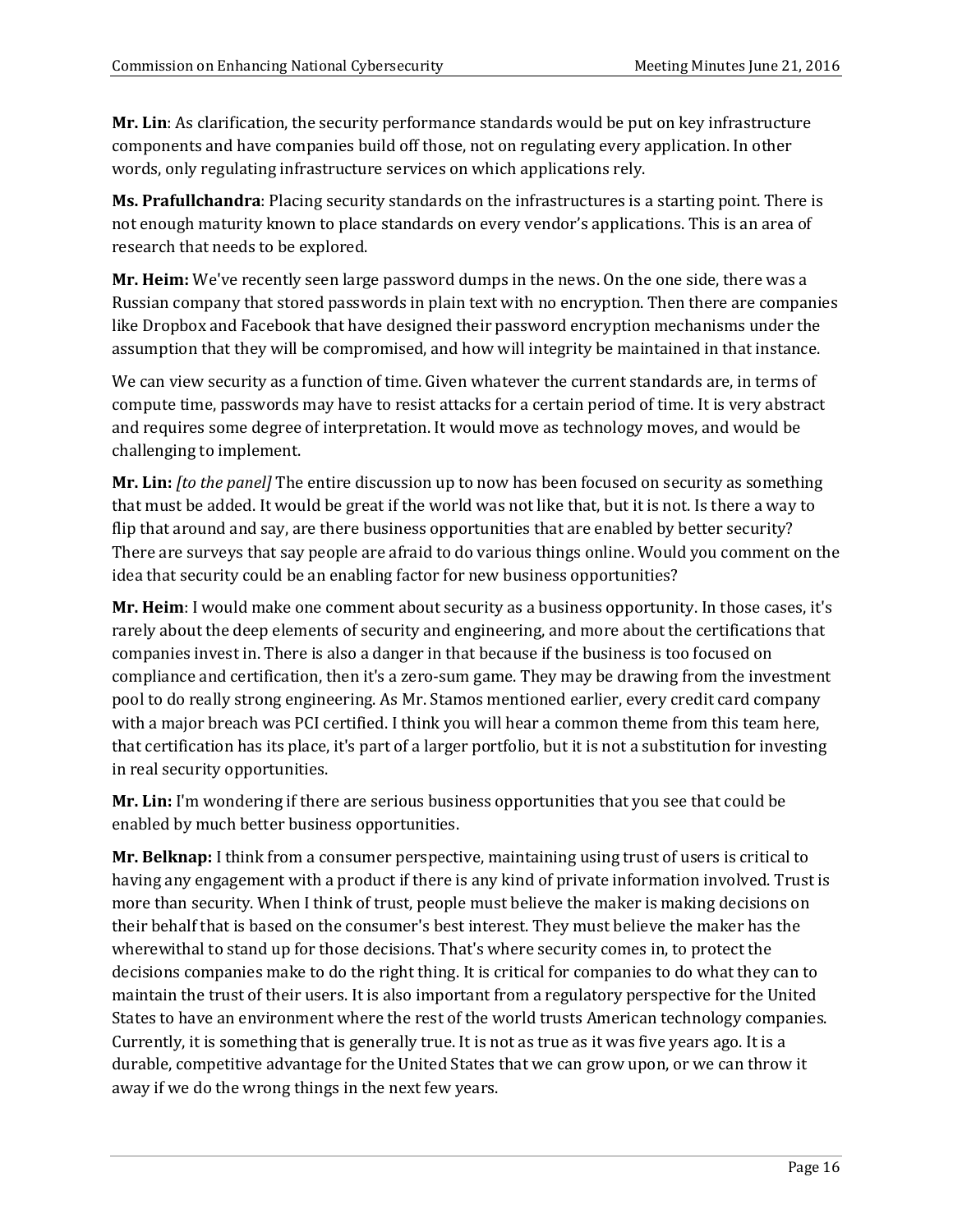**Mr. Sullivan:** I've been thinking about these issues through the lens of a smaller business. A few of you have the luxury of large resources and board support for building security teams. For this Commission, we need to think about not just the top 100 companies that have those large budgets, but the really small companies that are getting their whole business on the internet right now. How big does a company security team need to be to participate in something like the threat exchange, or how big should the security team be for a fifteen-person law firm, or a fifteen-person real estate agency?

**Mr. Heim:** I think it should be zero. I think those small companies need to embrace the cloud almost entirely. Investing in infrastructure, having to have security officers in small business will not scale well. We've already mentioned that the resource availability of skilled resource professionals is the huge constraint. Small companies are at a huge disadvantage in trying to attract, retain, and compensate those types of individuals. The alternative is to create a mesh of services for small companies such as security as a service (SaaS), and others that really help provide what a small business needs located in the cloud with small business providers.

**Mr. Sullivan:** Do you think the enterprise products that are out there that small businesses are adopting come out of the box secure? You mentioned Dropbox offers multi-factor authentication to consumers and they adopt it one percent of the time. When a small business decides to put their business in the cloud, does it come secure by default?

**Mr. Heim:** I think we need to examine what the product is. One of the things we have consistently identified is products that have a consumer foundation like Facebooks' and others are under continuous attack. However, there is an element of "Darwinian" evolution of security in play here. Our systems are reasonably secure because we are under continuous attacks. When there are products that are younger in age, and not as broadly exposed, it's not really known until something is attacked. The true measure of security is the ability of the teams to respond, adapt, and to recover.

It seems most of the products that service small business currently, do have great standards. It makes it easy for companies to focus on authentication across a large variety of cloud services. We're seeing that the underlying ability to piece together services for companies without infrastructure has evolved and is evolving in a very positive direction. The real problem becomes one of authentication, not perimeter control. This is one of the supporting points for the earlier discussion the network is disappearing. When we think about small companies today, they are accessing services. There is no data center. The concept of a corporate network, or a production network doesn't exist because everything is accessible from anywhere. The real problem becomes one of authentication, not perimeter control.

**Ms. Prafullchandra**: There is a challenge with small businesses adopting cloud-based services. It is something they are embracing but the smallest businesses don't have the skill sets to evaluate the different providers that are available. It goes back to quality. How do they go about evaluating hosted email services or productivity tools they may want to use? They may not necessarily have the skills to choose, so they may rely on local consultants where there is a trust relationship. However, those consultants may also not have criteria to judge. There is no trusted relationship in this situation.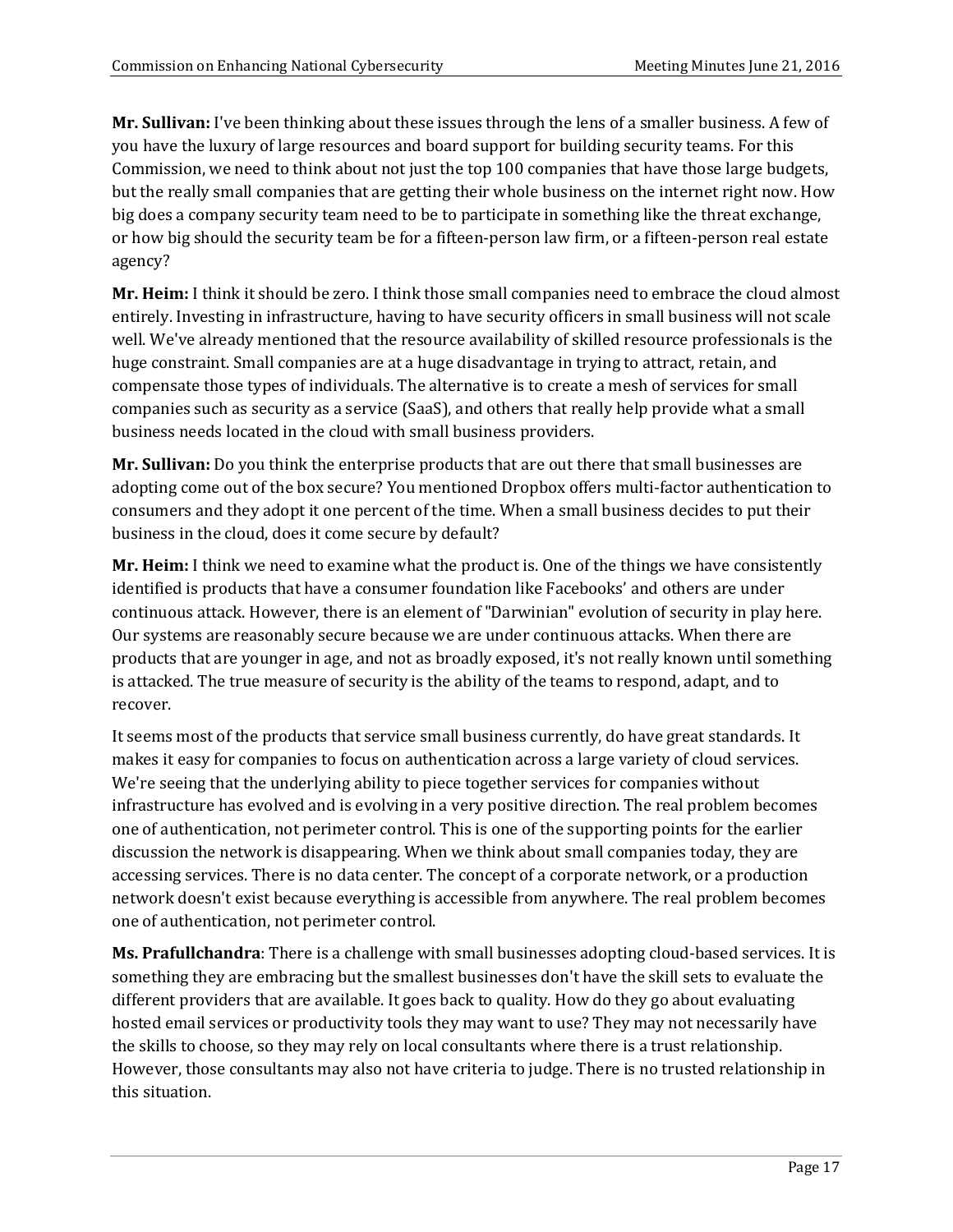**Mr. Belknap:** To use an analogy, and turn back the clock a bit. People gave up horses and buggies and started using cars. I think technology is advancing quickly, and we are putting automotive products on the market that have seatbelts. This may be an unpopular opinion, but the auto industry is not required to put them in cars even today. For myself and others making platforms, it seems it should be important. While platforms are advancing quickly, and we're putting seatbelts and other things to keep people safe, consumers have not yet exercised the demand in the market to only by products with advanced safety features. It is something the government can influence. Strict regulation may not be the way to do that, but there is room to influence consumers in this direction.

**Mr. Sullivan**: Getting a little deeper on that, and the PCI example that was given. I know from experience, it is hard for a standard to keep up with technology now. What are the places we could be looking at right now? Is federated identity something to pursue? Is focusing on the network level something we should pursue? What are areas to pursue in the near term?

**Mr. Belknap:** This where I'm convinced technology is not the problem. There are a number of fantastic technologic advances that have dramatically improved outcomes. This is where education becomes the problem. Not enough has been done to educate consumers on how to make good choices. It's easy to go into an appliance store and find a refrigerator that meets the needs of the person buying it. Consumers have enough information to make an informed choice on the appliances they buy.

Consumer information to make informed decisions on cybersecurity is not really available today. Even if we go home today and implement fantastic advances in cybersecurity, and force consumers to use them, it's not enough if consumers don't know to use them. It may be a differentiator competitively. However, it doesn't improve the state of cybersecurity for the nation or the world.

**Mr. Stamos**: The panel hit on something interesting when talking about the ability of people to make judgements on cybersecurity. In my opinion, one of the most ridiculous wastes of money is the vendor risk management process. Is there a way to standardize the threat information process to make it more efficient? It would save a lot of money on the high end, and open up the ability to look at a standard set of judgements for smaller companies to use. There would then be a means to look at the set of information to aid in decision making.

Dealing with standards very quickly becomes too complicated. Is there a mechanism by which only the largest companies that have the most buying power have the ability to get real questions out of their vendors, in order to make a reasonable judgement? There have been a couple of efforts in the private sector that have failed to make the process more efficient. It could make the process more efficient and save money at least at the high end. There would then be more of a basis for intelligent decision making. Availability of standards for small business and consumers is critical.

**Mr. Banga:** I think your point about standards, and enabling transparency about using those for people choose what they are buying is critical. We've gotten used to it in food labels and electrical devices. We need to think about the digital world as an extension of the physical world, instead of it being a new world. The worlds are converging at a rapid pace. Yet, our dialogue tends to be "eitheror". It is not "either-or", it's a unified world. That's part of one topic. I think the topic of small business deserves a lot of attention from all of us. We need to protect the weakest link in the chain.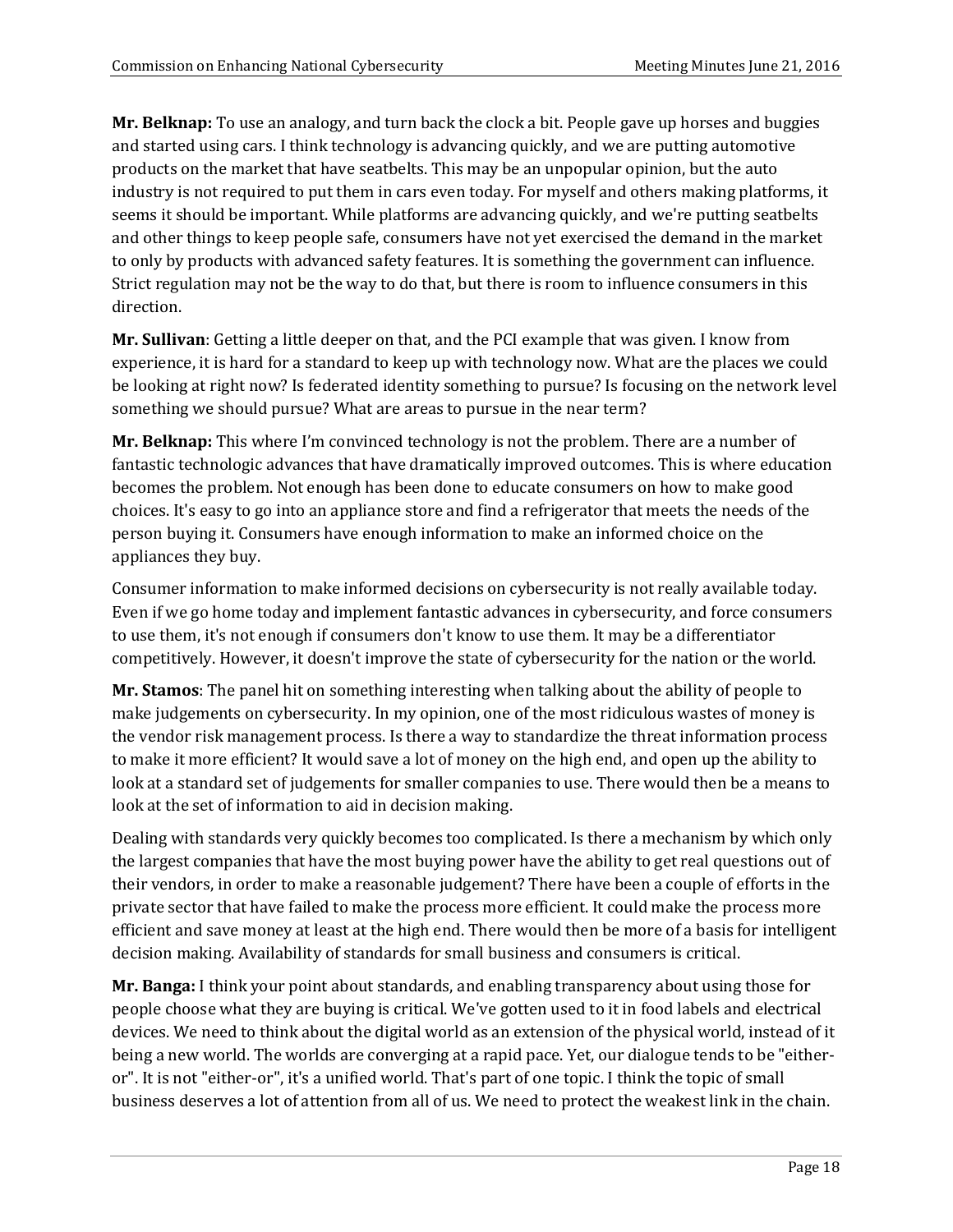I have a question on a different topic that anyone can answer. My belief is human beings prefer to be recognized for who they are, not what they remember. Our problem is, all our systems are built on what we remember and not who we are. The problem with using "who we are" is, we come very close to a debate on privacy and personal identity in so many ways. How do we frame that issue? It is a tough question for policy makers and government to consider.

**Mr. Heim:** Biometrics is an area that has evolved very positively. It has primarily due to smart phones. What we're seeing now with the new generation of smartphones is nearly all have the ability to have a fingerprint-reader built in, or in some cases the ability for facial recognition. But if you were to ask me what is the future of authentication, and what would it look like in a perfect world, five years from now. I think the smart phone will be used as a portable biometric and be used as a gateway. The authentication device becomes a gateway to bridge into one's PC, and other systems. The rise of smartphones has created the opportunity for a portable biometric device that is controlled by the individual. It is an amazing opportunity to utilize this consumer technology to actually step up the quality of user authentication, as long as we have the protocols to integrate those devices into the back-end systems we all provide.

**Mr. Heim:** The funny thing is, authentication is not that hard. We have a lot of options available for various threat scenarios, and various levels of risk, and there are good ways to authenticate oneself. The real problem, especially for consumer businesses, is account lifecycle management. Meaning, how do we tell customer accounts are created for good purposes, and matching identities on those accounts? How do we handle all the things that happen to consumers at scale? If someone loses a computer, or their phone, and their SIM changes, how will they be able to get back into their account? It is extraordinarily difficult. It is easier for people with a large physical plant. The bank can freeze the money, and eventually the owner will get back in. As people interact more and more with international organizations without local presences, it becomes much more difficult. It is a larger challenge than authentication itself.

**Mr. Banga**: The issue of having different aspects to use for authentication is easier to comprehend. The phone, fingerprint, or a selfie, or a heartbeat monitor recognition system that comes off an available device. However, if we go past that, all of those cross over into who one shares that information with. After all, one's fingerprints, or heart beat pattern are being given to a lot of people. I want to frame that debate, because that debate could bring all those ideas to a halt very quickly. They are terrific ideas because they seem to answer the consumer need for being recognized for who they are, vs. what they remember. There still is the issue of people's privacy. I'd like to know how you feel about it as this industry evolves.

**Mr. Heim:** I support that thinking, but I view it as an engineering detail. If one were to do a fingerprint verification on a local device, why could that not unlock a set of keys stored on hardware. The provider on the other side, never has to have the biometric information. The authentication occurs at the device level. The data does not need to be passed on to providers as part of the authentication protocol.

**Mr. Banga:** You are recommending the manufacturer become the keeper of personal identities. I'm just pushing on that part a little bit.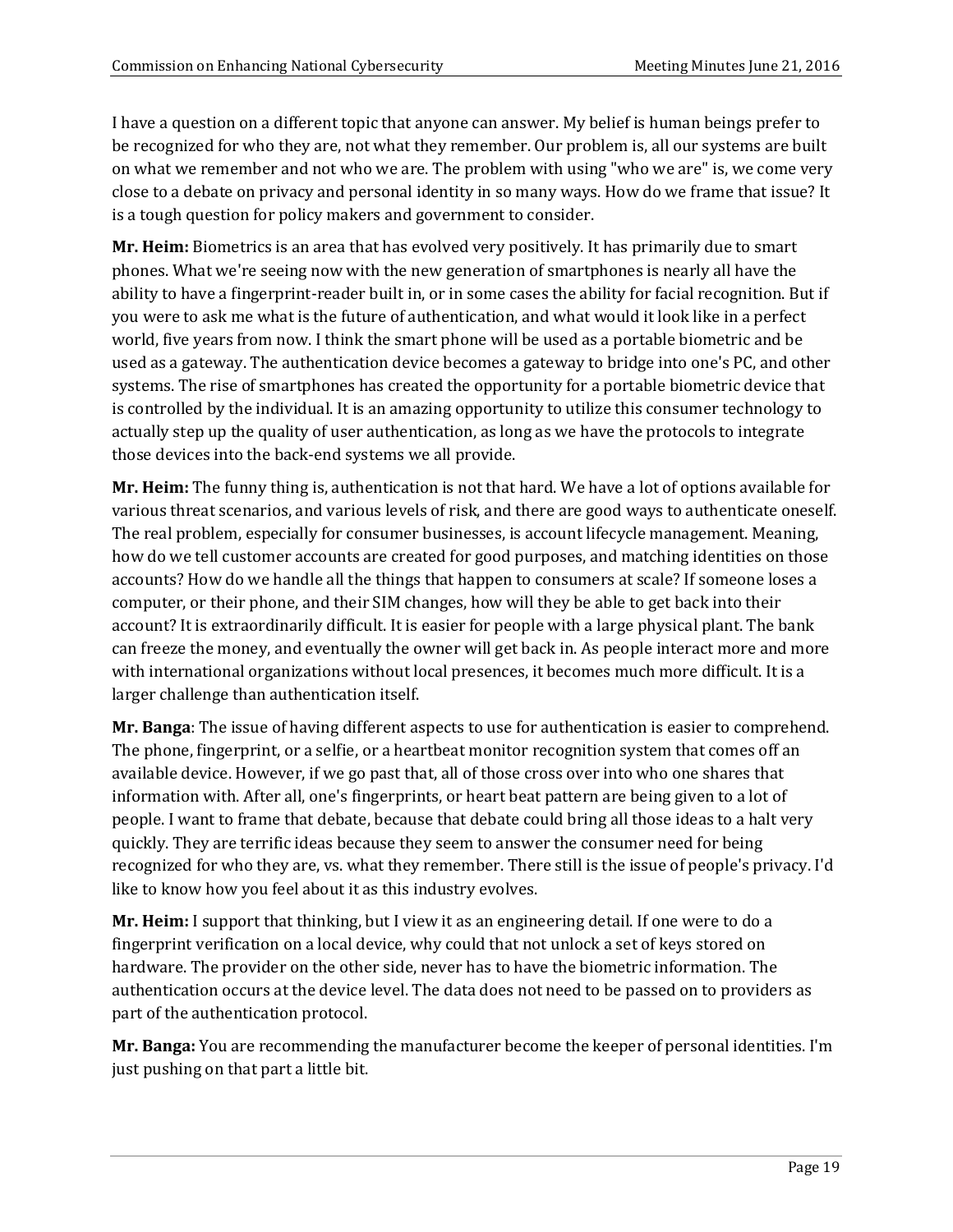**Mr. Heim:** There must be transparency in engineering these devices, as well as standards that reassure consumers when they use biometrics, the implementation will not abuse them from a privacy perspective, and will comply with various standards. It should integrate broadly and have been securely engineered.

**Mr. Stamos:** Talking to the people at the Fast Identity Online Alliance (FIDO) is a good idea. They've done a lot of work on using biometrics in a way that preserves privacy.

**Ms. Prafullchandra:** It is an evolving situation as far as our openness in using technology, and using biometrics. As security practitioners, we are highly sensitized to the kind of information we share. But in terms of usability, using a single thumbprint to access apps is simple. We must recognize that our attitude and approach is changing in these matters. We trust manufacturers and services they render. It becomes about trusting services and providers because breaches can still happen and biometric identities can also be stolen. That's one part, the other is, especially for small businesses, the use of data is highly sensitive. Usability and convenience will always win. We must educate them on the consequences of using these things.

**Mr. Stamos:** When we talk about these trade-offs, I'm afraid as a society we may end up accepting the horrible status quo because people are afraid to try new things. As Mr. Heim pointed out, the last two weeks have been some of the most extraordinary in our industry in that hundreds of millions of passwords have been dumped out on the black market. It has been pretty much invisible to consumers, but there has been a mass of frantic activity happening in consumer businesses to keep our information safe. Despite the fact that anyone with access to those dumps, which is a lot of cybercriminals, now have the ability to impersonate people. If there are trade-offs to be made, they should be made openly and transparently, while being weighed against the current status quo, which is absolutely horrendous.

**Ms. Murren:** This question relates to consumers. If we look at some other industries, such as healthcare and financial services, they've been able to encourage changes in consumer behavior, but they typically relate to having a mandated risk disclosure in certain instances either on packaging, or in conjunction with education. Certain entities, such as mortgages, require disclosures that are understandable to the average consumer that must be read prior to entering into an agreement. Do you think this something technology companies should adopt as well?

**Mr. Heim**: There is a long history of click-through terms and agreements for various technology products, which unfortunately no one reads. I'm not sure that embedding security risk statements is helpful. That is my initial reaction, but I would need to consider further.

**Ms. Murren:** The corollary would be mortgages, where before the financial crisis people signed pages of financial documents without reading them. Now, there is a statement at the front outlining terms, and presenting risks for entering the agreement. It is a short summary to allow people to understand what they're doing.

**Mr. Stamos:** We've experimented a lot with this. If you look at our privacy policy, you'll see it's written to be humanly understandable. On the security side, there is less focus on internet hazards in general, than if there are specific threats. Specific advice to consumers on possible scenarios may be more helpful than warning statements up front. We warn Facebook users when they have been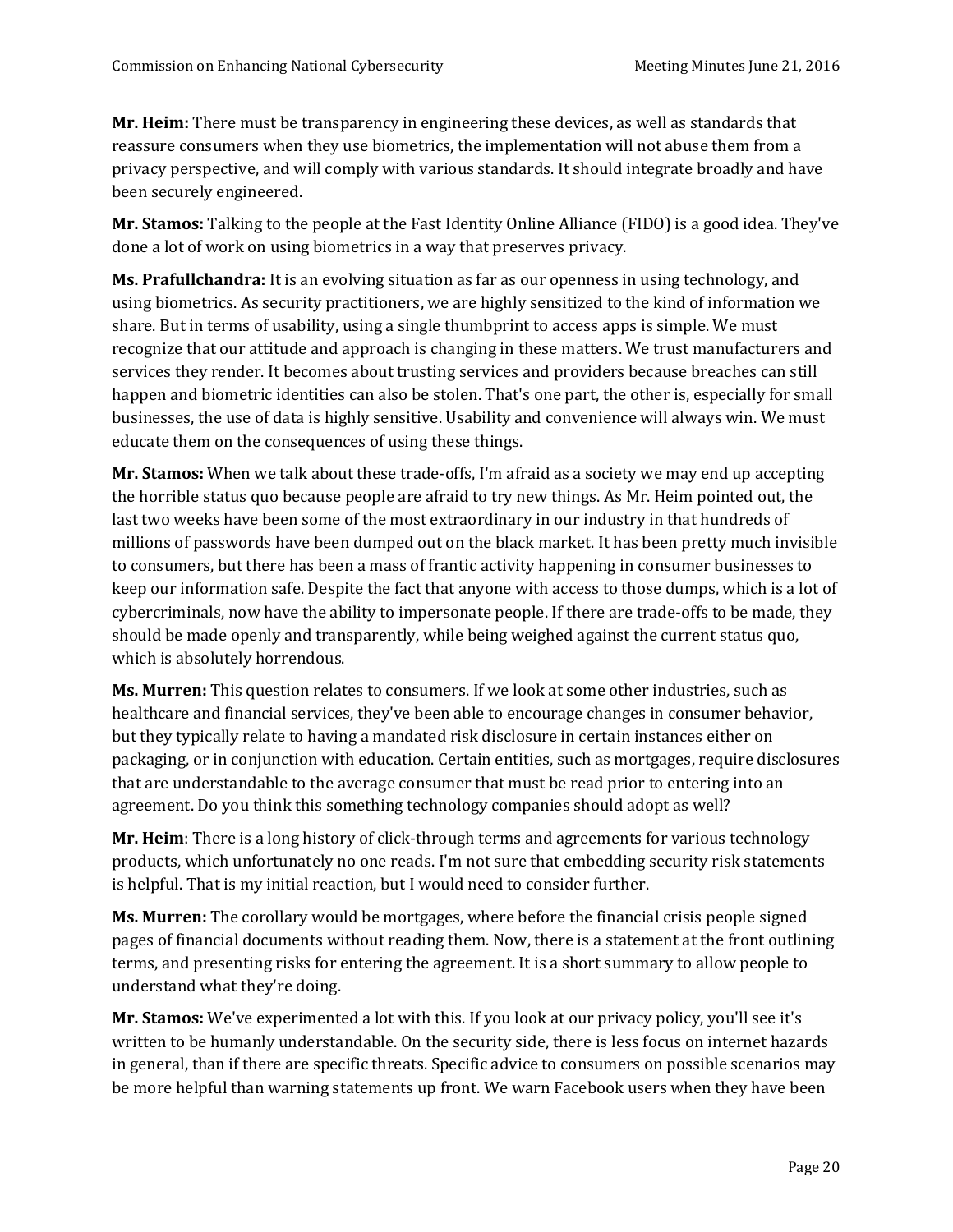attacked by a nation-state not only that an account has been compromised, but it was done by attackers related to some government, and we are working to decide what kind of advice we give people and what situational help should be offered.

**Mr. Heim:** One the elements that may support this from an enterprise perspective, is in the emerging ISO standard 27017 that explicitly defines consumer responsibilities when purchasing from a company vs. the cloud provider. It is very healthy because everything is defined and there are no gray areas. It is difficult to reach consumers and explain their accountability and potential risks. It is a difficult proposition.

**Mr. Alexander:** It would be nice for security as an industry to stop scaring people. We're really good at that. I think we've almost done too much of it. It's time to move towards admitting it's scary, but emphasize what to do about the threats. WE can get to a point with consumers, where given their particular situations, they can be given what they need. If we can get to a point where those here on the panel, and other platform providers can provide a clear, easy to understand means for consumers to understand everything they need to know, it would be progress. Simply understanding risks is not enough, because it's easy to accept risk at a corporate level and just signoff on something and hope nothing bad happens. It's much harder to maintain good hygiene.

**Ms. Prafullchandra**: A one-time statement up front may not be all that is needed. Practices may change for any provider. It is a good thought but I think it needs to be iterative and continuous.

**Mr. Alexander:** I agree with your comments on cloud computing and especially pushing small companies there. It is something regulators need to look at. My question is, what do you see as the "cyber Pearl Harbor", and what should government and industry do to work together to prevent it?

**Mr. Heim:** There is great concern about the internet of things, primarily because there isn't any evidence that we've changed the behaviors of how we build and sustain technology components attached to durable goods that actually impact people's lives. The pattern we've seen is when looking at a technology component is the lifespan is maybe two or three years, and then there is a new component. But if we look at the underlying tangible asset, or the component it's attached to, those appliances have life spans of ten or more years. My own car, a 2011 Ford Explorer no longer receives updates after only a few years, no longer receives updates. I feel I am at risk in that area. It is something that may be fixed by regulation. As we move more into the internet of things, technology components need to be secured for the lifetime of the vehicle or appliance it is attached to. It is a powerful principle to consider here.

The reason I think back to that doomsday scenario is, we have to consider the balance of innovation vs. risk. I think this is an area where we've been able to deal with losses in the past, whether privacy losses, or fiscal losses. Those are things that can be compensated for. But as we start moving into a deeper and deeper dependence on machines that control our lives, keep us alive, safe, and sane, future breaches will be ones that directly impact people's lives in the future. I believe that it will force a reaction on the part of voting populations to see changes in cybersecurity.

**Mr. Stamos**: The "cyber Pearl Harbor" should be of most concern to those running power grids, hospitals, and others. For the rest of us, we should not let the idea of that one horrible day distract us from the reality that software and the internet are not as safe, usable, and trustworthy as it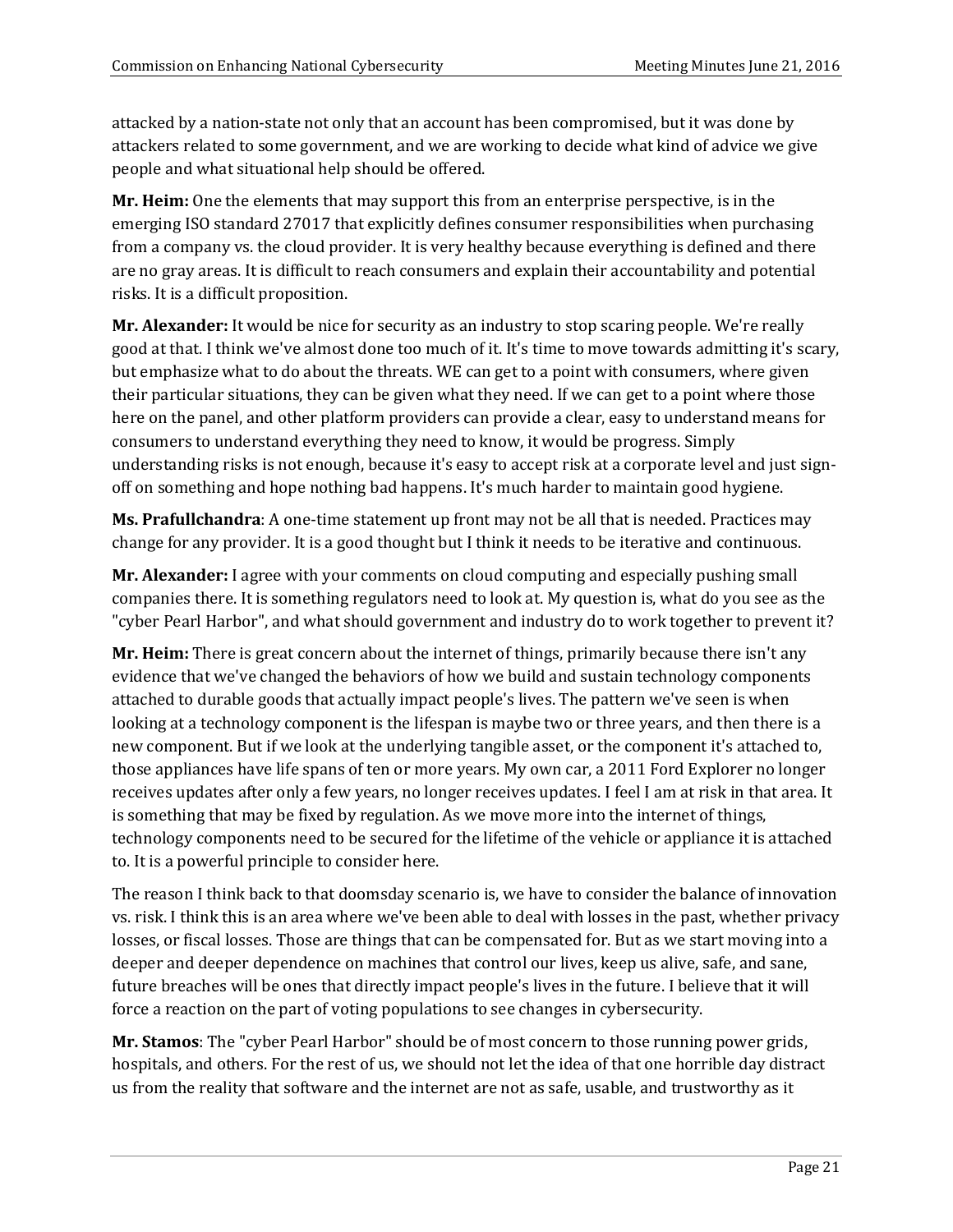should be right now. Focusing positively on the day-to-day problems, can have a long-term positive effect.

I'd like to see a change in law enforcement and the intelligence communities away from information sharing as something that enables their eventual mission, which could be enablement of actual action, or enabling law enforcement to be able to make arrests where needed, and have information sharing be the outcome. With the cyber-CISA omnibus bill, one of the reasons it wasn't supported by the technology industry, was that it had a huge focus on law enforcement as being the outcome of information sharing. That is not why IOCs get shared. We share IOCs with each other to make it difficult for attackers to attack, fast response to threats, and reduce economic impacts. The government becoming a clearinghouse that has greater ways and means than ours, to get information on threat actors, and to willingly share, even when they are not part of the outcome. It is still a success if American companies can be immunized against threat actors, even if there are no arrests.

**Ms. Prafullchandra:** We are pretty good at detection. We struggle with how to share what we have discovered. The areas we should look at going forward, is what are the critical infrastructures in our society? Is Facebook a critical infrastructure? It is used by people to share their current state in an emergency. We need to think some of these digital technologies that have come into widespread use. If something is a critical infrastructure, the government should provide adequate funding for those entities to survive disasters.

We need to think differently about openness and transparency in cybersecurity. For a long time, cybersecurity has been a topic where the perception is sharing cannot occur. We need to be confident in the controls we have in order to be able to share.

# Panel 2: Collaborating to Secure the Digital Economy

Thomas Andriola, Vice President & CIO, University of California System Dr. Cynthia Dwork, Distinguished Scientist, Microsoft Research Eric Grosse, Vice President, Security Engineering, Google Eli Sugarman, Cyber Initiative Program Officer, The William and Flora Hewlett Foundation

Thomas Andriola, Vice President & CIO, University of California System

Mr. Andriola speaks from the perspective of being a chief information officer, and trying to protect the university from cyber-attacks. He considers himself in the role of understanding cyber risk. In his role of being a chief information officer, it covers technology in a range of areas from the mundane to keeping the openness of the research environment of a group of research universities, and protecting from attacks.

The University of California (UC) system has ten campuses, educating 240,000 students annually, five medical centers serving fourteen million patients every year, and relationships with three national laboratories. We are in health care, higher education, and research and development, all areas of high activity for cyber-attacks against high value assets. The university also has the talent to look at problems in these domains. The university system has a rich history in dealing with many kinds of problems as society has progressed.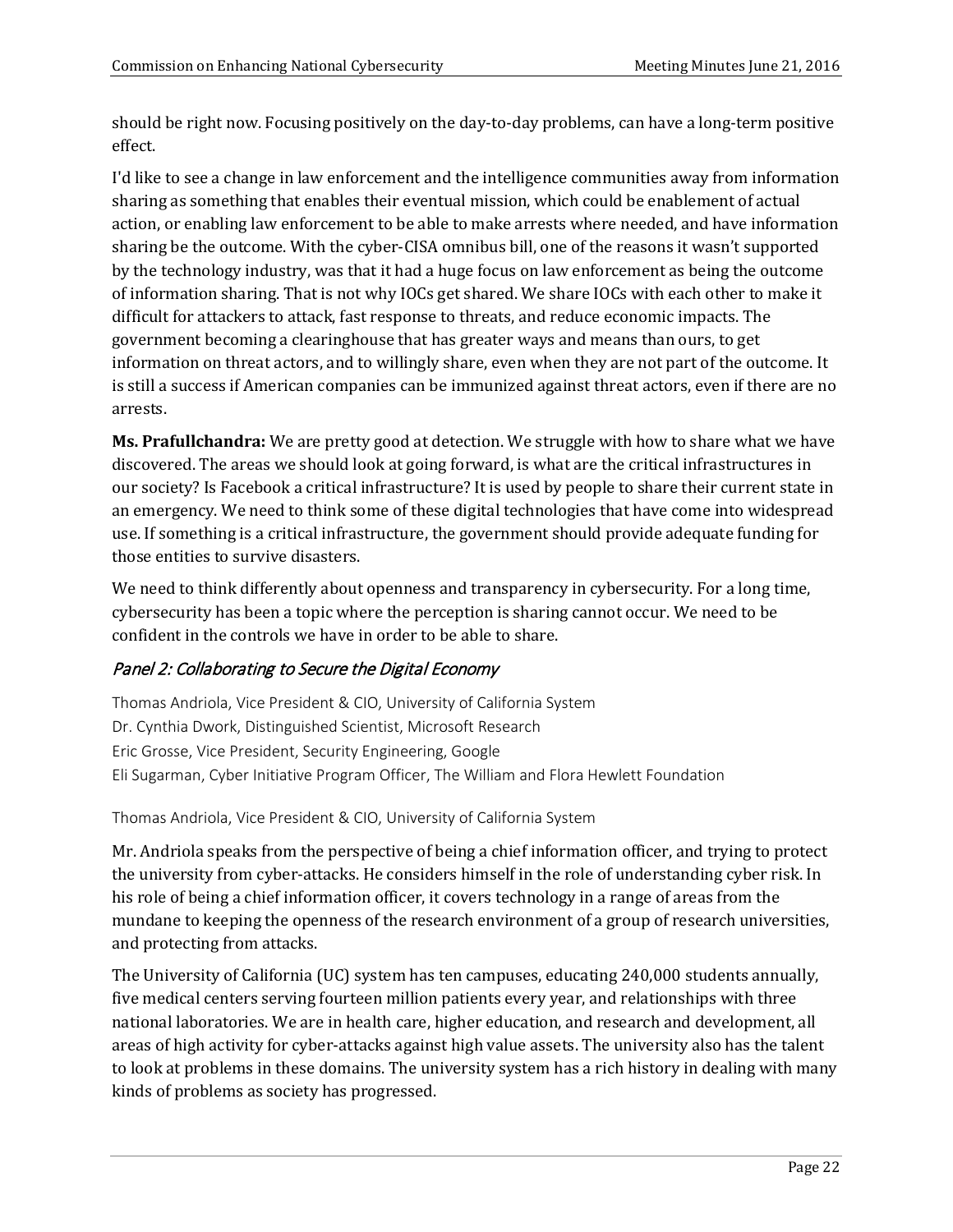There are challenges for a CIO in the university's openness to maintain exchange of ideas, etc. The nature of the university is such that openness and an atmosphere of collaboration must be nurtured and maintained, while maintaining security at the same time. At same time, there must be balances between openness, privacy and the need for security. These are significant challenges.

The university has many types of assets. It's not just personal identity, but also research data, and other things. Actors may keep information they obtain to act on possibly ten or fifteen years later. It is something the university must consider now. There was a very public attack last year that necessitated a public statement about what might have happened. There is a continuum from an under-appreciation of these risks to an over-reactive sense of urgency, and back to a place where we acknowledge it is a long term problem that needs a long term mindset.

There is a need to understand the level of risk that exists. The university has set up a governance structure that encompasses academic administration, business administration, faculty and technology. Prior to last year's very public event, it was only a technology conversation. It needed to become an institutional risk conversation. The university has adopted some international standards for assessing risk, measuring risk, defining the metrics we want to use, and placing values on assets. All assets are not equal. We are taking advantage of modern technology.

One reason higher education and health care attacks are more visible, is the way the industries are designed. They are more fragmented by nature, which makes them more difficult to protect. Technology has helped with coordinating intelligence sharing across locations. The university is moving away from thinking about campuses as separate locations, and thinking of the university system as a coordinated front. It has created great improvement in defending and responding against attacks. When there is a bad actor, there is visibility at all locations in the system. In an academic environment, or healthcare, where information sharing is natural, it is daunting but we're getting better at it.

The most difficult part is the cultural change. Raising awareness of everyone in the system from top to bottom is a challenge. Students today expect to have greater ability to be able to interact with the university digitally. They expect a trusted environment in which to conduct those transactions. Training programs at the university have helped with student understanding of security. There is information sharing in the university.

The university is a living laboratory of multiple organizations under one umbrella. We are doing a better job of information sharing. Intelligence information sharing is at a certain level today, but there needs to be a greater level of trust across the board. There are too many rules at an organizational level. The university has great relationships with local law enforcement, but it is not seamless. Trust exists during particular incidents, but not after.

We see information sharing as something that can be greatly improved on. It is the seminal challenge of the economy today. How do we think about challenges? How can universities around the country be used as part of the solution? How can we utilize the brilliant minds in security and adjacent fields to solve problems? Information sharing healthcare has grown tremendously in the last 15 years. Policy changes have fostered more exchanges of information. It has pushed everyone to be more innovative. Cybersecurity is not just a game of defense but also developing offensive strategies.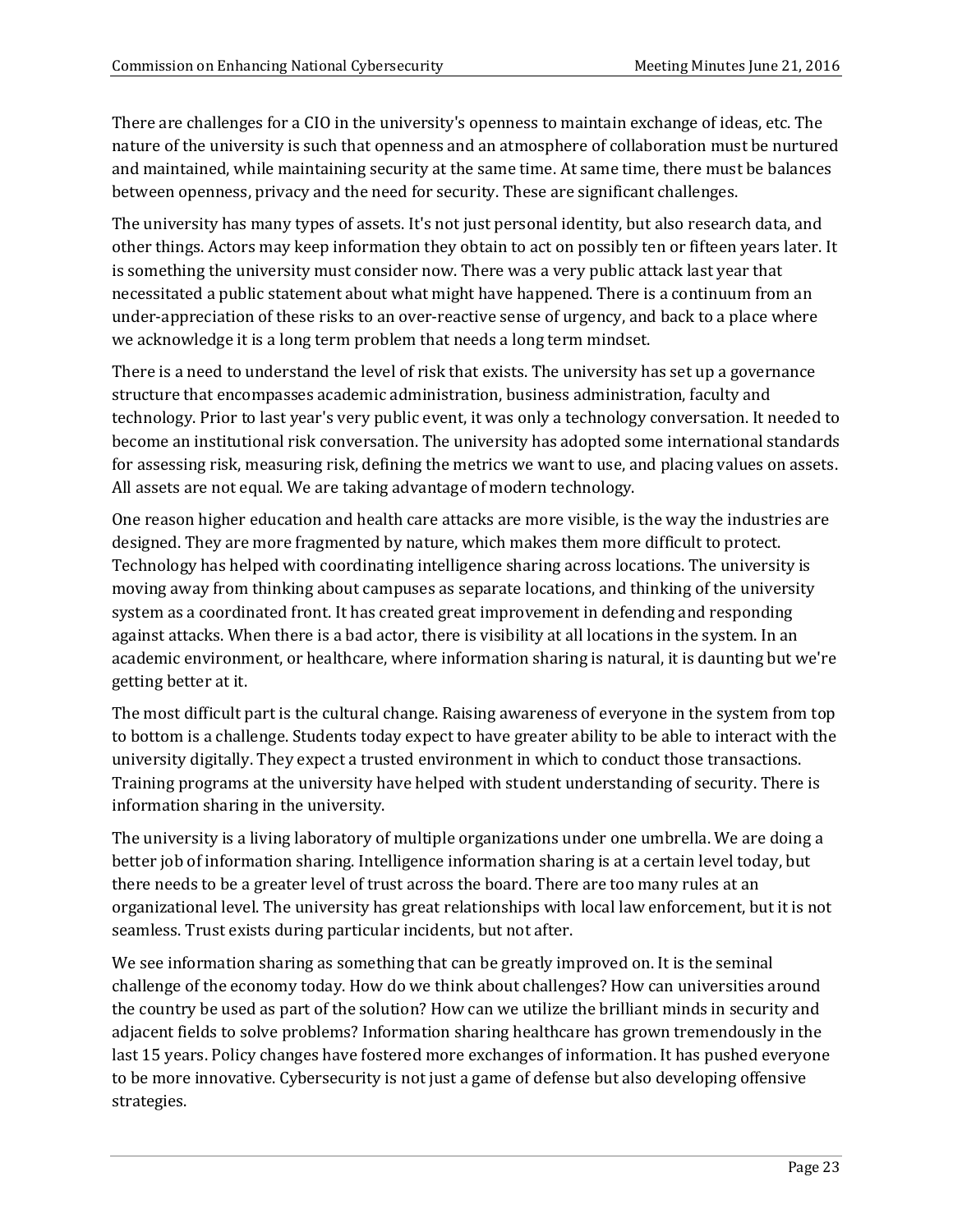Universities can be at the forefront of offensive strategies in this area. Universities can take the challenge of developing talent for the workforce of tomorrow. Universities can play a big role in long term talent development. Cyber risk and cybersecurity is the new norm. The university has been in CA for a hundred fifty years and has seen evolution from agrarian society to the present time. We are continuing to evolve as an organization. It is a long term game for the university. We must have protection and response strategies, and social research strategies. Preparing the workforce of tomorrow is a crucial part of innovation and growth.

### Dr. Cynthia Dwork, Distinguished Scientist, Microsoft Research

Differential privacy is a definition of privacy, together with a collection of supporting algorithmic techniques tailored to privacy-preserving statistical analysis of very large data sets. Differential privacy is a mathematical guarantee that an individual data contributor will not be affected adversely or otherwise by allowing his/her data to be used in any study or analysis no matter what other studies, data sets or information sources are available, now or in the future. At their best, differential privacy algorithms can make data widely available for accurate data analysis without resorting to data clean rooms, data usage agreements, data protection plans or restricted views. Nonetheless, data utility will eventually be consumed. The fundamental law of information recovery, which says over-accurate estimates of too many statistics can completely destroy privacy is a mathematical truth. It cannot be circumvented any more than can the laws of physics.

The goal of algorithmic research on differential privacy is to postpone this inevitability for as long as possible. Differential privacy measures and controls privacy loss accumulating over multiple analyses. This signal capability makes it possible to program in a differentially private fashion. In ordinary, non-private computation anything that can be computed, can be computed from multiplication and addition. But, that is not how programmers work. Algorithm design is the creative combination of appropriate computational primitives to carry out a sophisticated computational task while minimizing the consumption of key resources such as time and space.

Similarly, differentially private algorithm design is the creative combination of simple differentially private primitives to perform a sophisticated analytical task while also minimizing privacy loss and inaccuracy. As a rule, when the data set is large, the signal dominates the noise injected for privacy.

When the data set is small, this is not the case. This is correct. Think of the case of a data set of size one. To ensure privacy, the noise must dominate the signal. Differential privacy adopts a traditional cybersecurity mindset. Adversarial data analysts are assumed to be sophisticated cyber-actors with access to large troves of side information, easily accessed in the networked world and perhaps owned by the very companies or government agencies that have employed the adversary and that can be brought to bear in a privacy-protected information system. Differentially private algorithms are future-proof, even against such actors. Differential privacy is the wrong technique for finding a needle in a haystack, or for searching out terrorists.

These techniques are designed to preserve the privacy of everyone, even the needles in the stack. The goal is to solicit participation without fear of repercussion. Indeed, it is often the outliers that need the most protection. Nonetheless, the techniques can have applications in the context of finding bad actors, or patient zeros. First, it can provide the means for finding normal or typical behavior patterns in a privacy-preserving fashion. In other words, it can be used to define the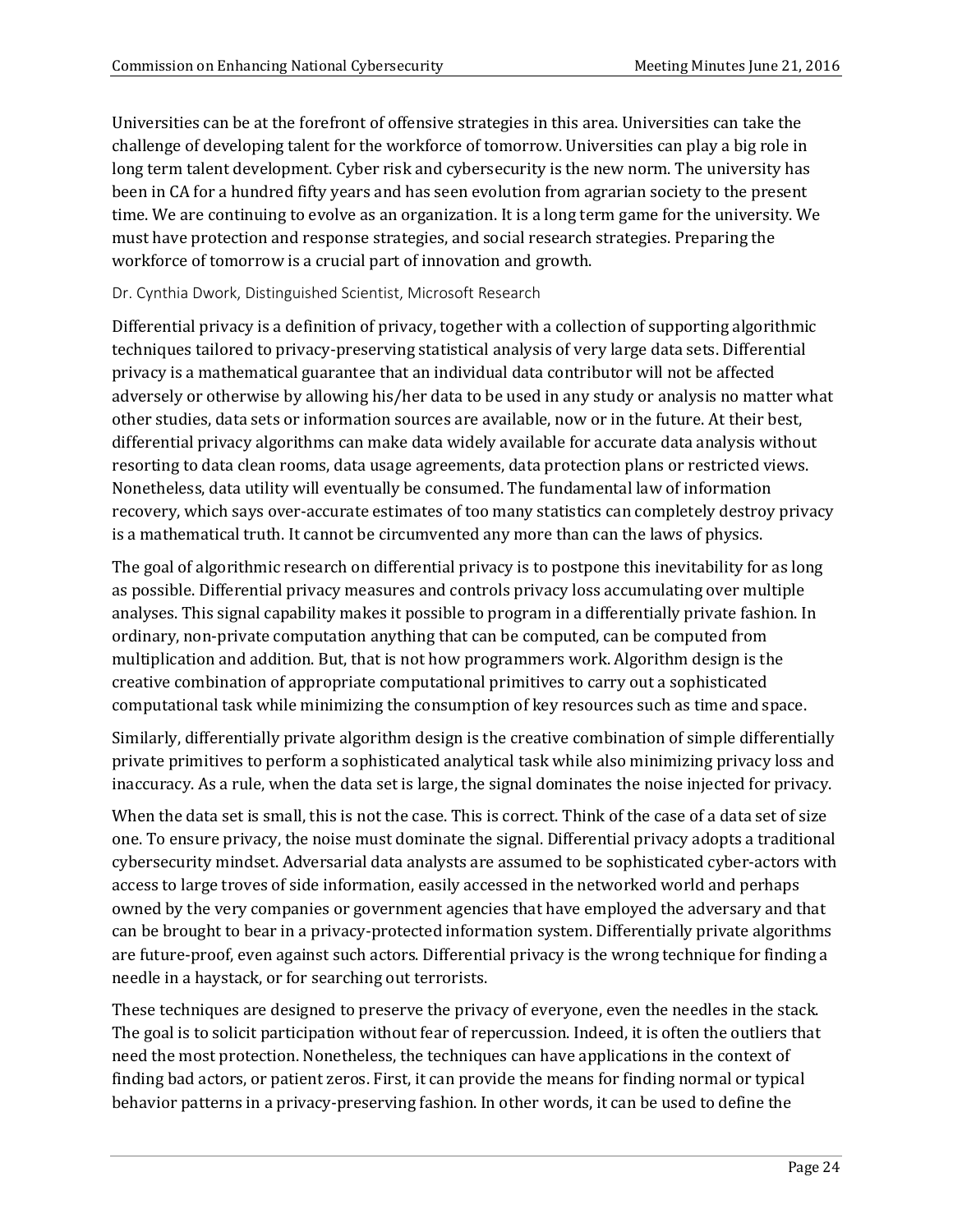"needles" by contrasting them with normal. Second, the approach can be modified to distinguish between parties for whom privacy is explicitly protected, and a targeted subgroup for whom it is not.

Google uses differential privacy to identify dangerous websites that are popular among Chrome users. Apple has deployed differential privacy in IOS 10 for a variety of data analytics, such as learning new terms for quick-type suggestions. The common factor for these two examples, one for cybersecurity and the other for a competitive user experience is compliance with a strong nontechnical privacy promise via adherence to a rigorous mathematical guarantee. Dr. Dwork closed with three policy recommendations:

- 1. Publish the epsilons. Differentially private algorithms are equipped with a privacy parameter, usually called "epsilon"; that caps the privacy loss. In a non-private algorithm, epsilon is infinite. By maintaining a registry of privacy loss similar to release registries, we stimulate competition to obtain better analyses at lower privacy costs we engage those who traffic in the data of individuals in the effort to protect the privacy of their subjects.
- 2. Establish a list of approved private data analysis techniques, and appropriate applications, and keep it current.
- 3. Consider restraint. In a data rich world, the challenges revolve around the tradeoff between what can be done and acceptance of the fundamental truth that overly accurate estimates of many statistics can destroy privacy. If we are interested in privacy, sometimes restraint might be the right approach.

#### Eric Grosse, Vice President, Security Engineering, Google

Over the past decade Mr. Grosse has built up a core team of over five hundred experts in security and privacy at Google. They have deployed comprehensive network encryption systems, usable consumer authentication systems, and have observed that they have been successful in stopping even high level actors from hijacking accounts. They have also conducted malware analysis that enables better detection and attribution at a level that not long ago would not have seemed possible. Mr. Grosse recently stepped down from leading that team to work with hardening open source software, to bring it to the same level of capability.

Today, we will talk about two themes. We can all agree a safe internet is good for everyone. We've seen how it has changed from a few dozen trusted machines sitting behind a firewall, to now there are 3 million smart phones added daily with complicated threats happening all the time. There are very complicated trust relationships and evolving threats. At Google, it is important to keep our users protected, but we also believe it is important to use our resources to help others.

Google has tried to lead the discussion of fixing vulnerabilities when they are discovered, and create and implement fixes to prevent further harm. There has been an evolution in the practice of vulnerability reporting from those who find vulnerabilities to those who can make the proper fixes and deploy them in time to minimize harm to users. It is a very challenging problem. We are looking for a way to get the word out without causing harm. Google is prepared to spend significant monetary resources on bug bounty programs. The money spent on those programs is larger than the amount of the bounty checks that get written. It takes many skilled engineers to process incoming reports. Google also does a lot of internal research looking for vulnerabilities.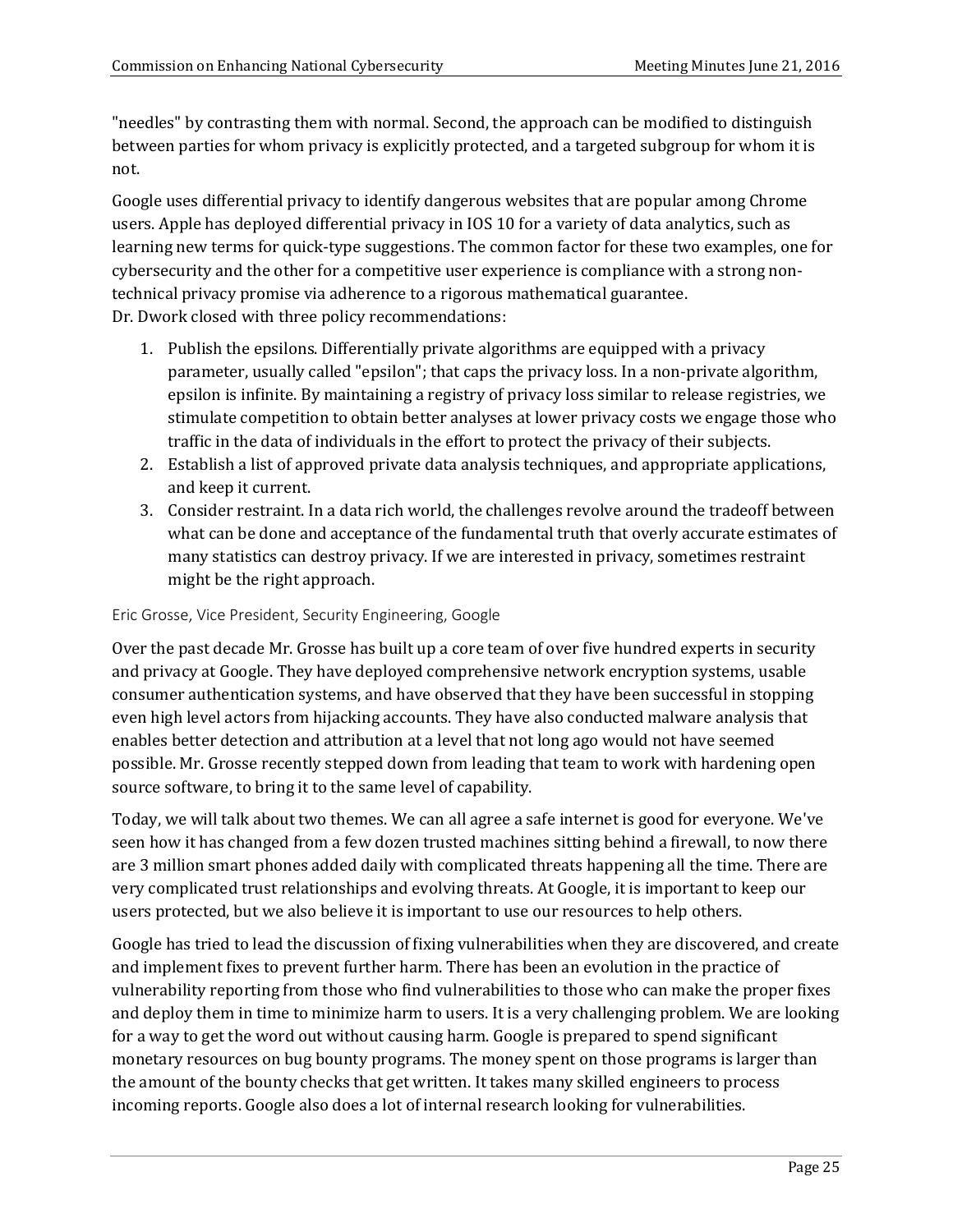Google spends a great deal of money investing in vulnerability research. Money is also invested in looking for vulnerabilities in other software. We think the vendor disclosure and repair process is important, and time is of the essence in these cases. Acceleration of the time scale in these cases has improved greatly in the last few years. Governments also have processes to uncover vulnerabilities, and there are processes in place to handle them.

In the first part of 2014, the President's review group on intelligence and communication technologies made a recommendation, and the President pledged to rebalance its assessment regarding favorable disclosure of zero day vulnerabilities to vendors. There are exceptions made for law enforcement and national security purposes. It has not been easy to assess the progress made by the government since 2014 vs what Google has been able to accomplish. Collaboration requires an accumulation of trust over time.

The government is missing an opportunity. The Information Assurance Directorate (IAD) approached Google when Android first came out and made them aware of some flaws within Android. The flaws were fixed. This is the type of relationship we'd like to see more of. These types of things may be happening now, but we don't hear about it happening. If the government is doing it, the government should take public credit for it. It may help cure the lack of trust that poisons the atmosphere today.

In public-private threat sharing, having the full context of the attack has been helpful. The best example, was Rob Joyce's talk at the Enigma Conference. He laid out rules of defense against attacks and what to do against them. His advice went beyond threat indicators, and was very helpful.

In addition to sharing these types of signals, transparency should be emphasized. It is a very important topic. In 2010, Google launched a transparency report that reported requests to Google from various governments around the world to remove or disclose user data. That type of transparency report, now being emulated by other companies, is very healthy as it gives people an understanding what is actually happening. It keeps things out of the shadows. People tend to be either oblivious and make the wrong risk decisions; or they over-exaggerate what the risks to them are. There is still a long way to go. It is helpful to have aggregate numbers, but we would like to see more.

Google has also worked to tell particular users when the government has made a request for their data. There are times when Google is gagged from doing so, and some cases it is easy to understand why. We don't want to tip off criminals who may be a flight risk. However, systemic, indiscriminate, and perpetual use of gag orders is corrosive to trust over time. Providers should be silenced from telling users about requests only when there is a need to do so, and not forever. I would urge the government to be more transparent to those users. This will bring more transparency to laws and bring more confidence in the system.

Eli Sugarman, Cyber Initiative Program Officer, The William and Flora Hewlett Foundation

Mr. Sugarman discussed the role of philanthropy and collaboration in the context of cybersecurity. The William and Flora Hewlett Foundation has made over 5.5 billion dollars in grants in complex policy issues including education, climate change and cybersecurity. The current cyber grant effort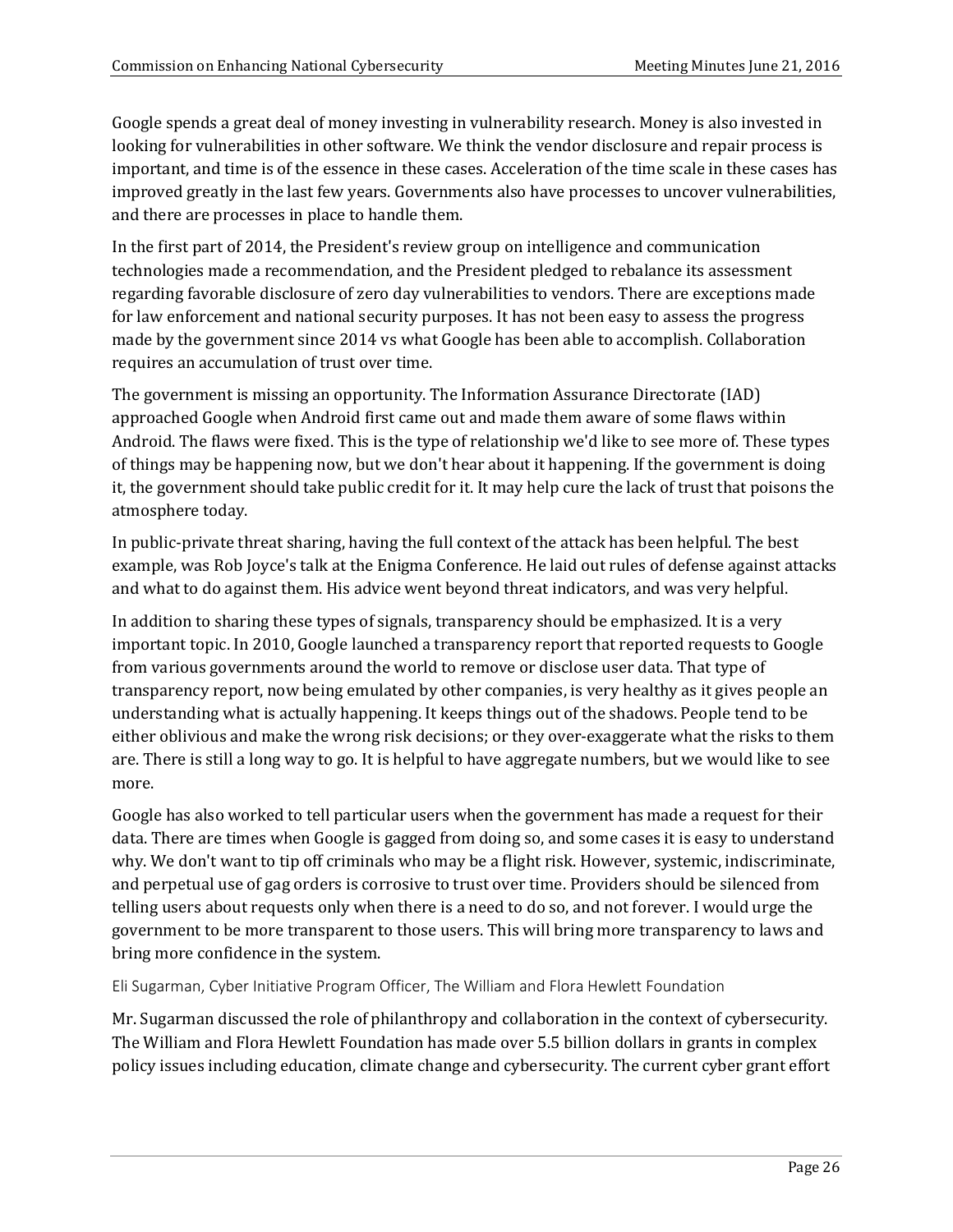started two years ago. It is a five year, sixty-five-million-dollar grant making effort to build a more capable cyber policy field that can offer solutions to the complex problems being discussed today.

Technology alone will not solve the cybersecurity challenges confronting the US and the world at large. As the current debate on encryption highlights, we need smart policy to frame critical choices and manage institutional networks and behaviors that operate in cyberspace. Policies frameworks help solve today's problems. They also help plan for the future. They must look forward and identify where the road we're on is going. So, despite the urgent need for these cybersecurity policy frameworks, universities, think tanks, and non-profits are starved for resources. One might then look to the government to fill the gap, but it may be difficult. Appropriations become difficult in the current political environment, and there are two other reasons the government is not the ideal primary actor.

However, government should be a partner. It is focused on day to day crises and is focused on protecting the nation, and certain classes of enterprises. Senior officials often want to play a longer term role, but often cannot due to the pressing demands of their positions. The government also faces a trust deficit with certain companies and stakeholders located both here in the Silicon Valley and elsewhere. The lack of trust makes it difficult for it to be the sole funder of certain types of policy research. Ideas and frameworks funded solely by the government in those areas would be suspect because of their origin.

Companies are driven by profit and commercial imperative. Some do try to serve the public interest, but are limited in their capability to do so. The private sector does fund some work on the broader internet issue set, often it is linked to government relations and other commercial imperatives. Internet and funding entrepreneurs are largely absent from this funding landscape. It used to be that individuals would spend large sums to support the public interest in order to mitigate the effect on U.S. society from the industrialization that they benefited from financially. Today, there are few leading innovators and entrepreneurs doing something similar and investing in a secure internet. Foundations have played a role in shoring up U.S. security in the past. A private foundation helped the U.S. invest in radar, which ultimately helped to win the war. This illustration points to the fact that there is an alarming gap in our ability to deal with cybersecurity challenges in part because the correct policy framework really does not exist.

There is an important role for foundations, philanthropists, and other donors to step in and collaborate. Many foundations are aware of the importance of cybersecurity but are unsure of what to do. A handful have made tentative beginnings by focusing on human rights and civil liberties issues, others focus on smaller pieces of the whole. The Hewlett Foundation Cyber Initiative is the largest foundation effort in cybersecurity. It is alarming to consider in the context of the need. An additional order of magnitude of funding is needed at a minimum to deal with cyber policy issues.

In conclusion, Mr. Sugarman offered some concrete suggestions:

1. The Commission is uniquely positioned to help the government engage philanthropic funders. It can make clear how acute the need is, what roles foundations can play, share information with foundations so that they can clearly identify risks, and help them identify with whom and how to collaborate. The Commission should be commended on its willingness to engage foundations in this arena.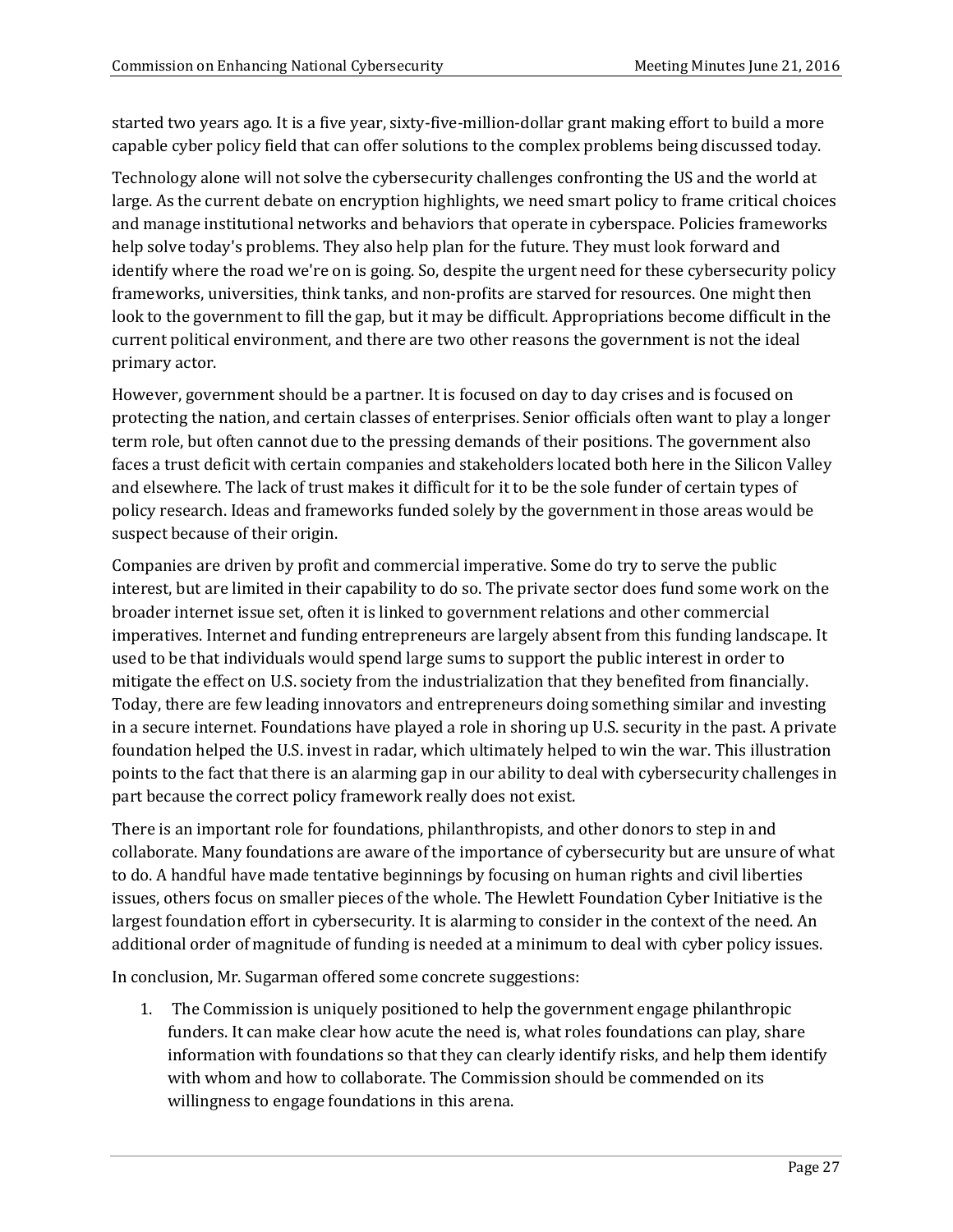- 2. Encourage the government on how to involve the private sector more creatively. Engaging civil society so that it builds trust, and encouraging collaborative effort is needed. It may be outside government's tool box, or its traditional comfort zone but it is needed.
- 3. There is a need to be transparent. We understand why law enforcement and government are reluctant to be transparent, due to the sensitive nature of their work.

More is still needed to increase transparency and dig into the issues together. The government can also assist with funding. The government can give mandates to the National Science Foundation and others to engage in more multi-disciplinary research in cybersecurity policy, to really make it clear that the technical disciplines and the humanities must be part of the solutions together. Given the way certain government funding is structured, it becomes unnecessarily difficult to make these types of projects happen. It can be one of the goals of the Commission to bring these two different funding streams together.

## Panel Two Discussion

Commissioners of the Commission on Enhancing National Cybersecurity

**Mr. Sullivan:** Differential privacy is exciting. Not many people may say that but not many people really understand it. It excites me because it feels like every company is becoming a data company. Companies are gathering and storing more and more data about their customers to develop insights for targeting advertisements or for other reasons. We're seeing more and more situations around the world where companies are aggregating large data sets about people. It leads to two things – one, people inside organizations are accessing that data in its raw form, and it becomes difficult to have good security.

The second is, governments also want that information once it's been accumulated. One of the solutions we talk about is, as has been in the messaging context is encryption. But in the absence of that context where companies want to have the data because it can add value to the products. It seems like there should be a role for differential privacy getting standardized and broadly adopted in how companies are translating and storing data in ways that is privacy protected for the consumer. Can you speak to that a little more?

**Dr. Dwork**: Differential privacy is a tool for statistical analysis. It's not necessarily the right tool for storing information that allows some users to be stored in a different fashion from others and personalize that approach. The kinds of things it can do in personalization, is to ensure that the information of one person does not affect how other people's information is treated. As an example, think about a movie recommendation system. If I'm going to recommend movies to you, I can have those recommendations appropriately reflect your tastes. After all there is no need to keep your recommendations private from you. However, the recommendations I make to you should not be affected by anyone else's preferences. That would be an inappropriate spilling of information. Those are the kinds that differential privacy can help with.

It's also the case that the approaches that Google and Apple use inject differential privacy into the data before it is collected. No matter how much anyone investigates that modified data, it will be impossible for anyone to learn anything about individuals who provided that randomized data. There are also techniques that involve processing data and then destroying it. It involves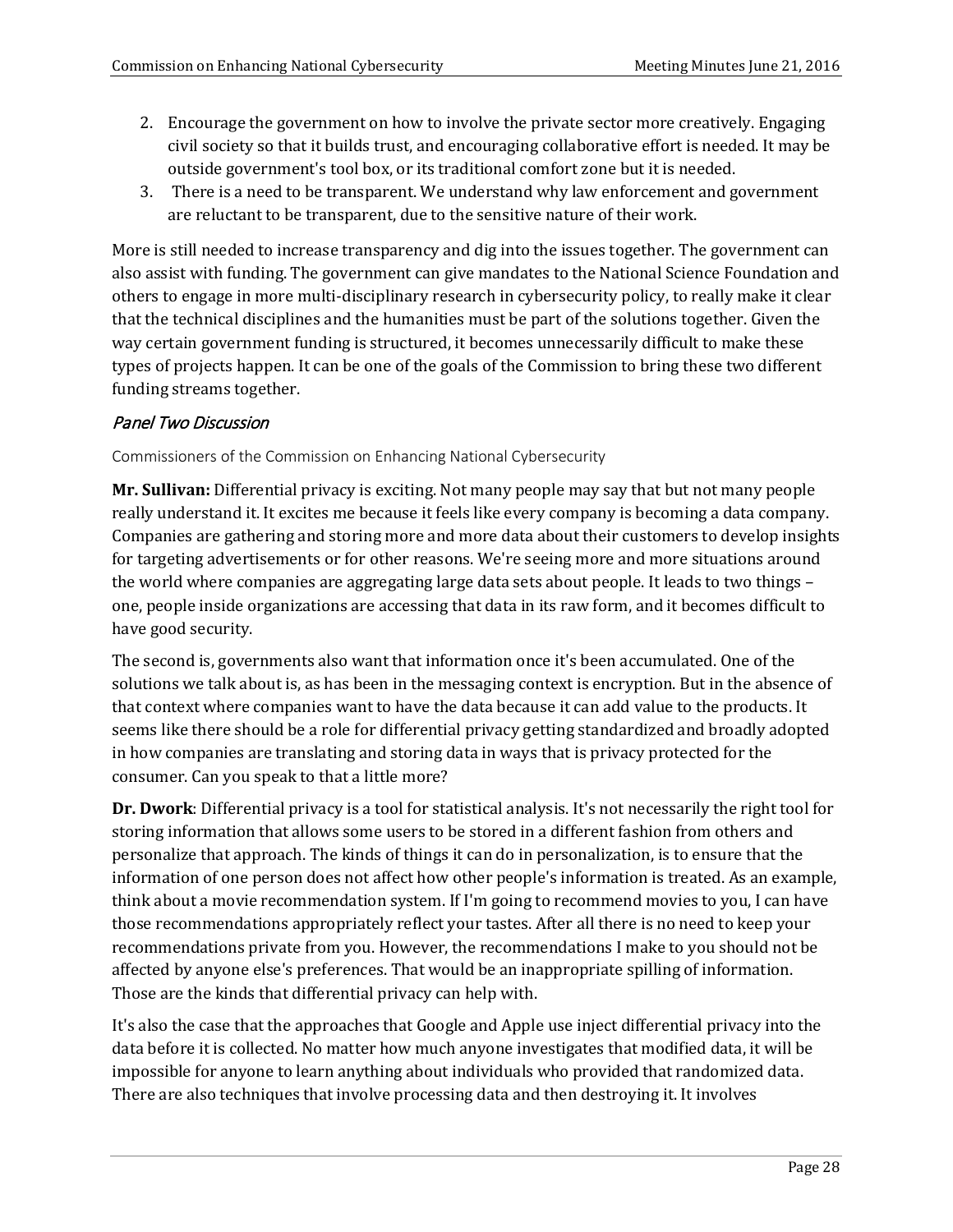maintaining some local state of information that measures statistical state that represents statistical properties without actually keeping raw data around. Does this help at all?

**Mr. Sullivan:** Where do you see it developing next, and becoming something that's adopted only by a couple leading companies?

**Dr. Dwork**: There are several projects working on particular sets of usage scenarios sharing a common theme, such as statistical analysis of social research data, for example. They are developing libraries for carrying out analyses for research being done in that field. Harvard is carrying out one such study in this area. Scientists, statisticians, legal experts, and social scientists would be able to work together. A long term library would evolve to include a collection of scenarios or settings.

**Mr. Sullivan:** There have been challenges in collaborating with academia, but conflicts exist in the self-imposed data collection rules. There have been cases where data limitations created shortcomings in research, and prevented full utilization of research and talent in research settings. It was unfortunate that academia was not really able to work with companies to really get a profound result.

**Dr. Dwork**: That would be a perfect setting for differential privacy. The data could be made available in a differentially private fashion. There would then be certainty the data is correct. When I spoke about libraries being constructed of various topic-specific unit, there would be one that would be specific to the type of online auctions people are interested in carrying out.

**Mr. Sullivan:** *[to Mr. Grosse]* You mentioned you spend a lot of your time working on hardening open source. I think we've seen a lot of really interesting work and investment through things like analytic foundation efforts, or what you've been doing at Google. What role do you see the government playing in getting involved and helping push this work forward?

**Mr. Grosse:** One way Google has tried to help in the open source world, is that Google extended the bug bounty program to include open source. But not in the obvious way, by just sending a check if a real vulnerability was reported. My sense was that since open source is done by volunteers, and it was unfair to impose the same time constraints on volunteers. We re-structured the bug bounty program in that area so that whenever a bug is found, fixed, and verified, then a check is sent. It has not really taken off as yet. It is something that government could have been funding, because all of us use open source widely in our systems including the government. It might be one more concrete thing the government could do - put more attention and money into programs of that type.

The government has a people with unique understandings of where the vulnerabilities in the world and where they are. Some must be classified, of necessity, but others could be shared with the people would are in positions to fix vulnerabilities. We encourage information sharing, not only with software vendors but also with the open source community to fix these problems.

**Mr. Sullivan**: One last question on a different problem. One of the things in the Commission's mandate is to focus on defense. I was excited about that, and then the DNC stories from the last week reminded me, there are frequently situations where nation-state conflicts spill over into private systems. It raised the question of what should the government be doing to secure private systems. To some extent the entire digital economy is critical infrastructure (CI) and that's possibly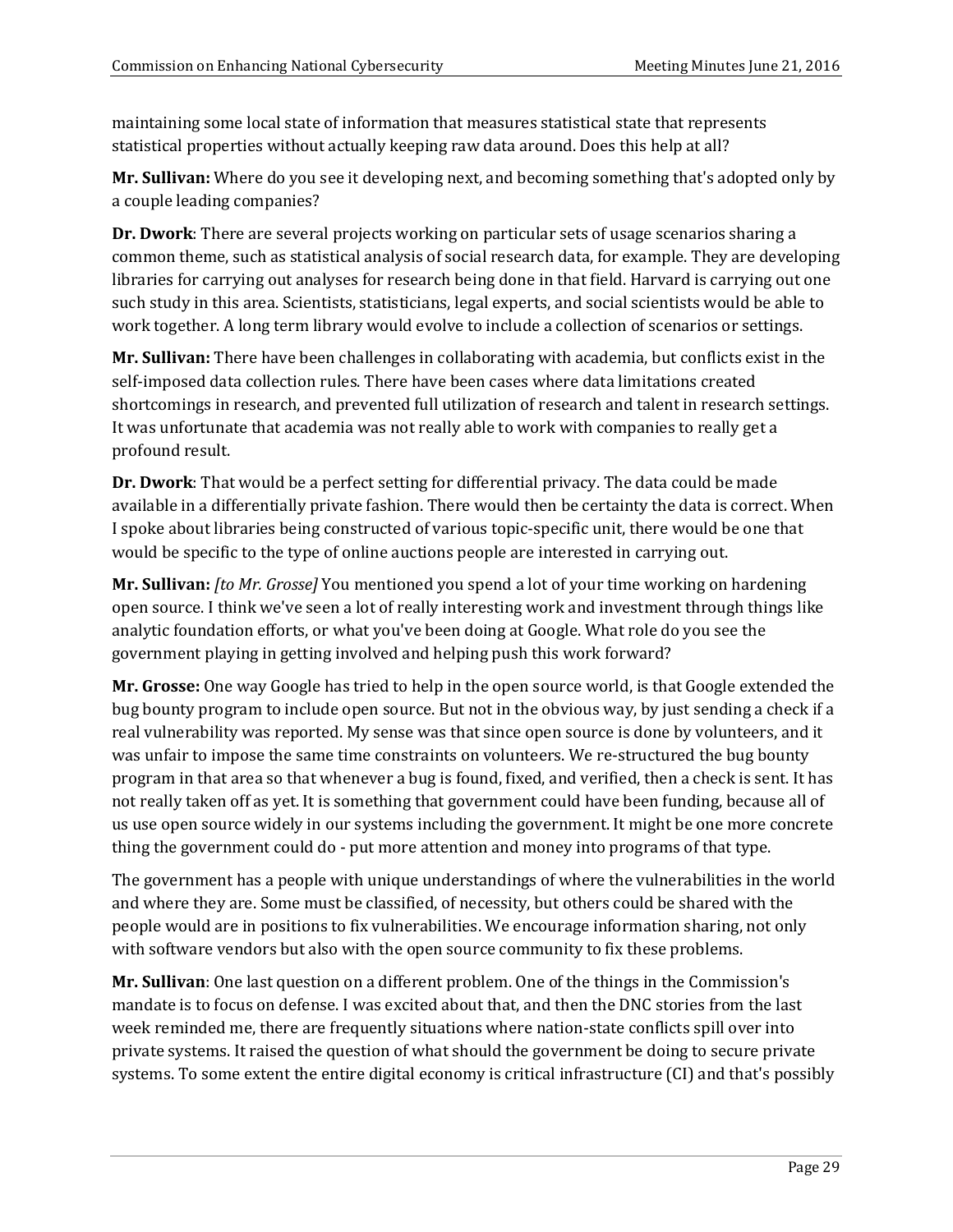just semantics. What role should the government have in helping private enterprise have a minimum of security?

**Mr. Grosse:** A couple of interesting points there. I have modest expectations of what the government should do to raise the security of the private sector. It's a huge problem, and probably the best thing the government can do is set a better example itself. It doesn't involve a lot of collaboration; it doesn't involve any risk of companies feeling over-regulated. If the government sets a really good example, and talks about that good example, that would be a healthy start.

I believe the role of the private sector is not to go on offense. This "hack-back" stuff is a bad idea. Vigilantes over the years have caused a lot more harm than good. The offensive role should be played by the government, and the responsibility should stay there. On the other hand, we can't have an effective defense, without running offense against ourselves. Defenses can get trained against our own offenses. Simulations can be an effective means of doing this. Red teams will need to be supervised. There needs to be a defined set of rules, to call the exercise at the right time. There needs to be follow up to these activities, and commit the resources to do what is necessary. Then there is a report, and the defense does nothing with the information. Often years later, the same methods work that would have been thwarted if report findings had been followed up on.

**Ms. Wilderotter**: I want to ask Mr. Andriola and Mr. Sugarman book-end questions on collaboration. You are involved in one of the largest education systems in the world. You also have a feeder education system called the Community Colleges System here in California. You are also in the heartbeat of technology and innovation all around you, especially here on this campus. Are there things you could be doing with the two school systems to really drive workforce development in this area? There is a shortage in this area. Are there policy incentives the government could put in place that would allow you to do more of that?

**Mr. Andriola:** The answer is yes, and we are just starting to talk about it. We can use policy incentives from either the state or federal government to help us to do that. When we look at the combined population of the three segments, let's not leave out the population of the Cal State system. There are approximately 2.5 million students from all different backgrounds, not just traditional aged learners and the opportunity to create awareness and an evolving workforce to address this challenge. We are in conversations now to bring this into the forefront on our campuses. Having dedicated programs would be most helpful.

**Ms. Wilderotter**: It would be interesting if for transfers into the UC system from the community colleges, there were some requirements for a computer science or network engineering degrees so that classes can be taken prior to students arriving on campus.

**Mr. Andriola:** The outcome doesn't always have to be a degree. Certificate-based programs can be used to get people into early positions in cybersecurity. These positions are also well paid, even at early experience levels. This can also be part of the workforce development initiatives.

**Ms. Wilderotter**: *[To Mr. Sugarman]* The concept of philanthropic funders is very interesting in the whole area of cybersecurity. Has the Hewlett Foundation thought at all about reaching out to other foundations to work collectively, and is there some government accelerator that can be put in place to help encourage it?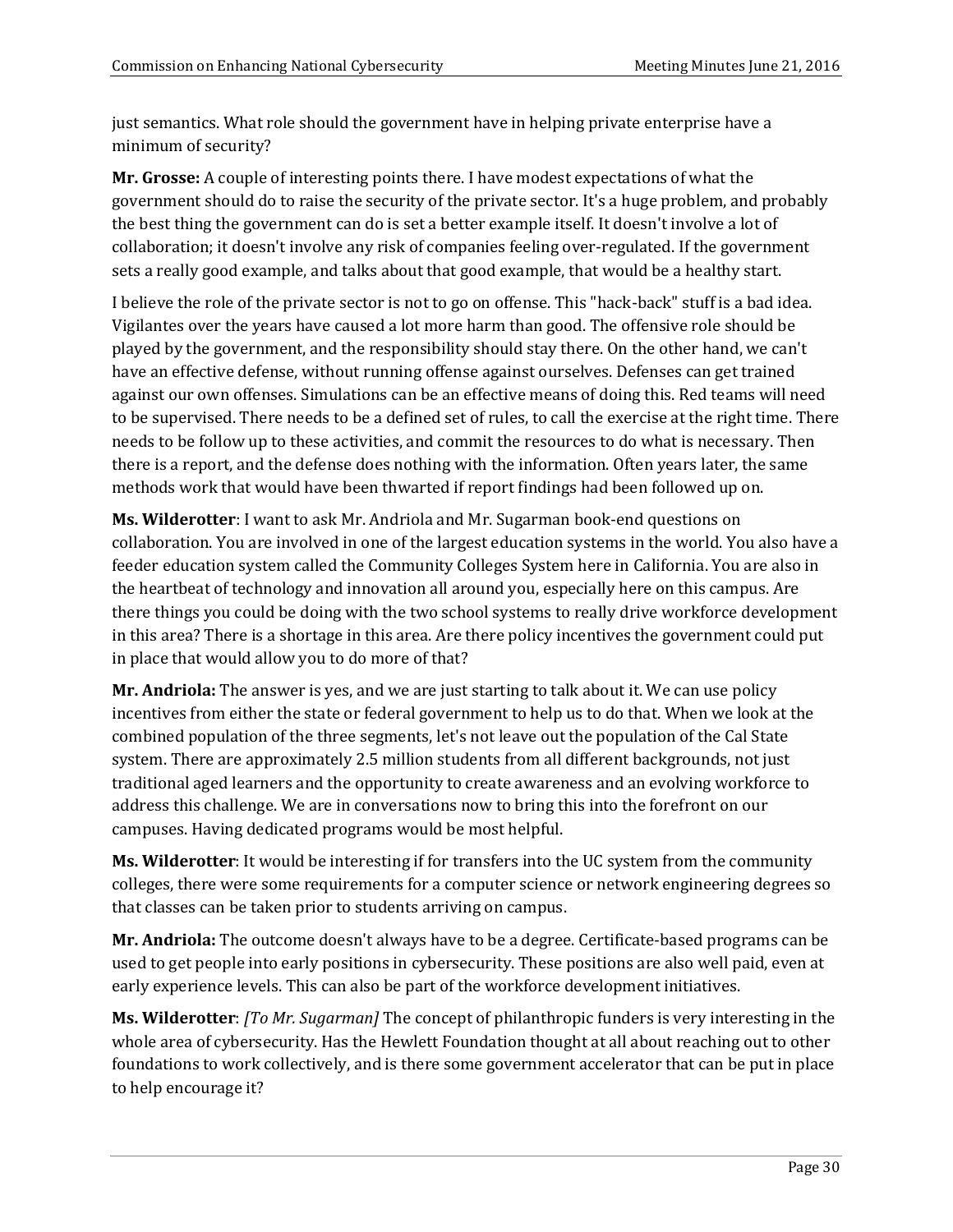**Mr. Sugarman:** It is a great idea, and yes, The Hewlett Foundation is actively engaged with other foundations to try to show them the salience of these issues, and concrete opportunities to make a difference with funding to fill gaps in the workforce. It depends on where one is trying to address needs. We are also talking to parties in Washington to utilize other messaging platforms and pulpits to call upon other philanthropies.

We feel called upon to be one of the voices saying we're doing this and here is the impact we're trying to achieve. We, of course, need more resources. One of the challenges is every foundation and government agency has reasons for doing what it's doing. It takes time to create convincing arguments. It takes time to get to know individual institutions, because there is no one size fits all solution. It is very individualized. There have been a few instances where we have been able to bring in other funders to partner on grants to specific grantees. We are thinking about how to make it scalable.

**Ms. Wilderotter**: Is there anything the government can do from a tax incentive perspective?

**Mr. Sugarman:** It highlights this area and makes it a call to action. In the past, the White House and others have highlighted policy challenges that are a national imperative and called on everyone in society, and particularly called out foundations asking for assistance. This is one way.

A second way is to helping to educate funders. These are complex issues. For foundation funders who are used to funding in a different area, the complexity can feel daunting. Information sharing in this area can assist. Giving examples of areas where specific funding is needed can be a big help. Education for foundations is worthwhile. Brokering relationships is also worthwhile. It can be fruitful to renew relationships in this area.

**Mr. Alexander:** Mr. Stamos talked about Facebook having 1.65 billion users. Contrast that to the population of the United States being about 300 million people, it's apparent that 80 percent of Facebook users are outside the U.S. Yet, the discussion we principally have about collaboration is set as U.S.-entity to U.S.-entity, when it seems what we really need to set is, how does the United States help create an international set of engagements on how we share here and abroad for companies that are global.

We can start the discussion here, but our government and this industry must work together to set this framework. I'm interested in your thoughts on how we should go about doing that nationally, and internationally, to help solve this problem that increasingly has become more difficult for commercial entities and our government. Any thoughts?

**Mr. Grosse:** When we talk about collaborating with government, we need to remember more than half of our users are outside the United States and that we must be even handed in our treatment of them. We are looking for collaborations on a basis where everyone who agrees to play by a certain set of rules has a seat at the table. It should not be politically motivated.

The US government has a lot of relationships internationally, and is in a better position than private companies typically are to handle these matters. There should be some recognition of legitimacy from people around the world. However, there are sovereignty issues. It is difficult for us really understand what other government sensitivities may really be. We have tried to help with the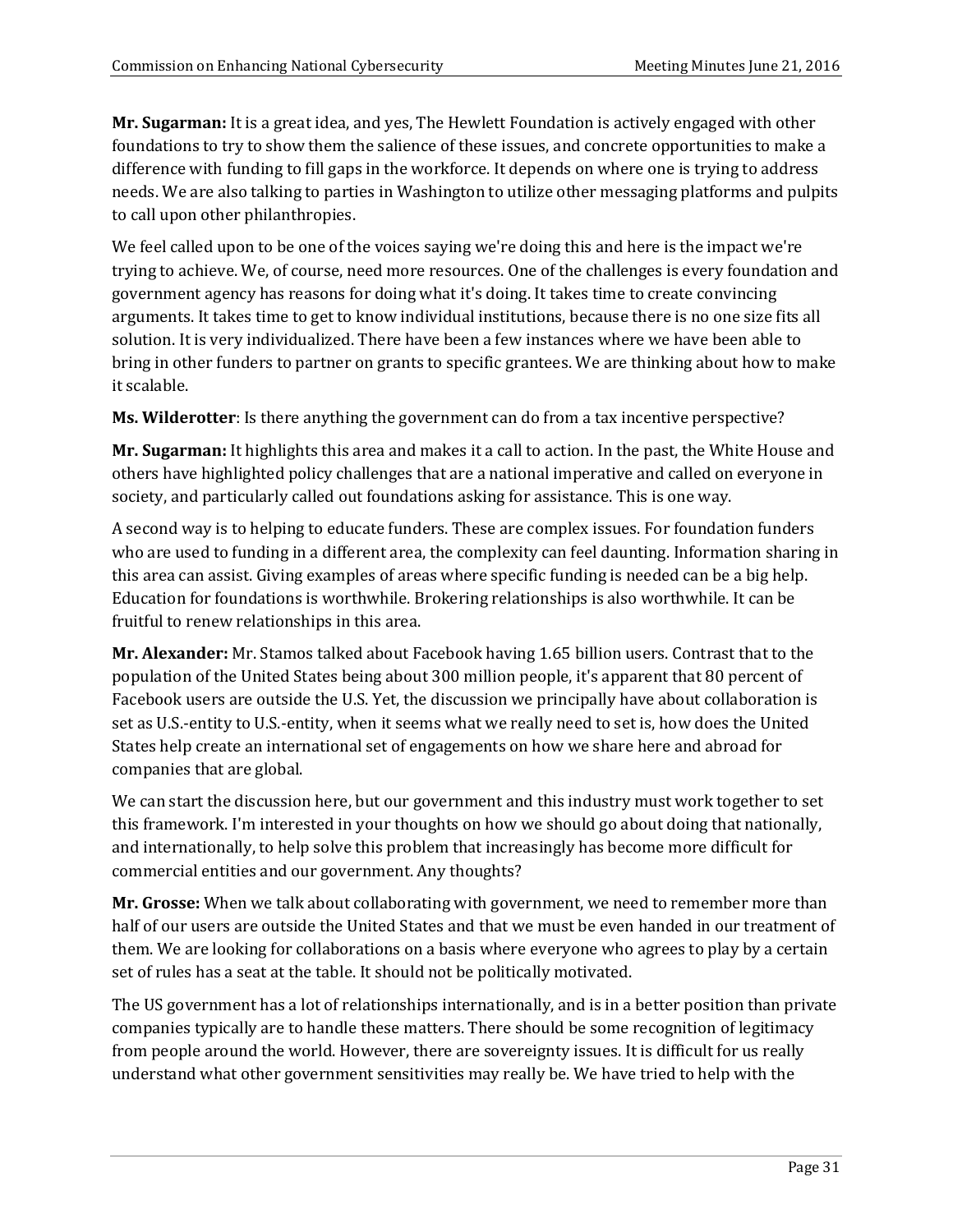Mutual Legal Assistance Treaty (MLAT) reform. This is one of the hot items, when we talk about public-private relationships.

Law enforcement is one of the places where it gets to be the hottest issue. If you think it's difficult for U.S. law enforcement to get what it wants when it wants, law enforcement outside the U.S. has a much more difficult time. Google has tried to assist with improvement to the MLAT process with some success. More improvement is needed. To go beyond law enforcement relationships to a broader sense of security, is a tremendously important topic.

**Mr. Alexander:** It seems that everyone has a different standard for what's private. Some countries say an IP address is private. Sharing IP addresses of attackers can raise privacy issues. There needs to be a standard to define what can and should be shared for government and industry, national and international, and either proscribe a path to such a working group or move that along. NATO recently declared cyber as a situational domain. It presupposes everyone has the same definition of what is going to be done in that domain.

Our government can't do it without industry support, and shouldn't without international support. The real issue is how do government and industry start this discussion in a more reasoned way to help move it forward with the best intentions.

The internet is now truly global. We need to understand how that happened. It seems to make the most sense to frame this in terms of economic growth around the world. There is another piece that needs to be mentioned. It seems at times to be a protectionist move, vs a civil liberties and privacy move. The playing field needs to be leveled by setting the framework correctly.

The biggest threats against the healthcare industry seem this year to be ransomware. It is the balancing test of investing to protect information vs how much we are willing to invest to protect assets. We make sure we know where our valuable assets are, how we protect them. We are not sure there is anything government can do, that it is not doing today. It is a serious issue.

**Mr. Grosse:** There are several research projects going on working on an international, multistakeholder approach. One of them is the Internet and Jurisdiction project. It is an international non-profit based in Paris. It is trying together the main corporate partners, governments in Europe and the United States, and the developing world. They are trying to identify use cases to share information between governments and companies while respecting constitutions and laws. It is an effort in its early stages and goes with academic research going on.

**Ms. Murren:** The discussion today points up the power a multi-disciplinary approach could have to solve some of these problems. There is a unique role that research universities and universityaffiliated research centers can play in convening the government, the private sector, and philanthropy. What are the barriers to expanding collaborative efforts in these areas? Privacy may be one of the concerns slowing collaboration in these areas. Other things include concerns about intellectual property rights and conflicts of interest that may exist with multiple parties working in the same area. Also, how can we identify work going on in other fields, while not technical, that may have applicability here.

**Mr. Sugarman:** Based on what I've seen at the foundation, in looking at universities and what we fund and why, and what are some of the barriers to their success, privacy is an issue. Good data, for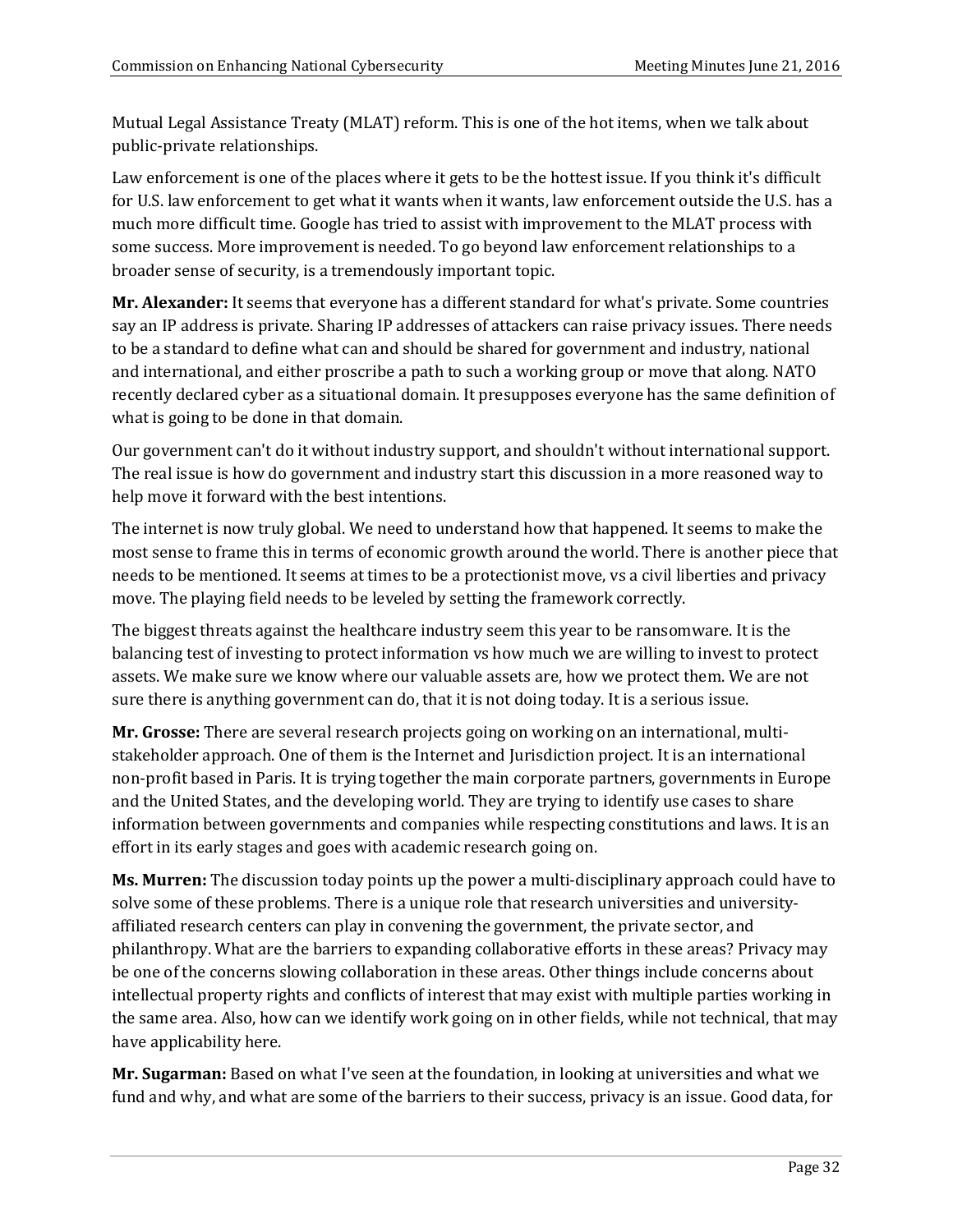whatever reason it is not shared, is often not available to academic researchers who are trying to connect it to policy frameworks. Representatives from companies may be better able to explain how to be more open with that information.

Government has started to see more openness, and acknowledgement it is the only one with certain types of information. It has been more willing to release some information in without compromising security. It is an ongoing challenge. It requires academics to seek out friends and experts and look outside their particular discipline. Attempts to bridge disciplines are often frowned upon. The Foundation seeks to fund those efforts that involve multi-disciplinary work.

**Mr. Andriola:** The research universities are getting better at multi-disciplinary research. It is being pushed by the philanthropic community, and government funding agencies are more interested in multi-disciplinary work. The trend for the university is it is a necessity to become better at it. There are many examples on the university's campuses where multi-disciplinary research is how to get ahead. The big societal problems are solved through multi-disciplinary initiatives. More multidisciplinary research in the future will be key to solving the big problems that society faces.

**Ms. Murren:** *[to Mr. Sugarman]* You talked about ways to unlock data. Privacy-preserving data analysis is exactly what that's all about. When we're talking about what role the government can play, investing more research in building the tools, and investing in educating people not only to develop the technology, but also to use the technology. People who have experience analyzing data have methods they use, and procedures they follow. When they now have to interact with the data through a privacy-preserving interface, it can be very challenging and disconcerting. There is now a fair amount of movement in the statistics community toward embracing these technologies, but it is slow. People need to be educated in how to use it and how to build it.

**Mr. Sugarman:** It is fair that multi-disciplinary research is becoming more mainstream. However, it remains a luxury of mid-career and more senior faculty members. For junior faculty members, PhD students, and post-doctorates, it is very difficult to engage in multi-disciplinary research because there are no jobs available at those levels. There are very few, if any, junior faculty jobs at leading research universities that entail research in cybersecurity.

Where can research in cybersecurity be published? There are two journals only just established in the last year. They are not well known yet because they are new. It is worth noting that the government can bridge the gap between the up and coming experts and getting them into a career trajectory that allows them to move up the ladder and ultimately become the department heads. They will be able to ensure multi-disciplinary research becomes inculcated from day one.

**Ms. Murren:** There are some interesting points being raised here on solving the problem. It may be worth exploring reframing the issue to incorporate the human element more effectively, then the philanthropic community and the messaging from foundations, to people that can participate in funding would start to expand dramatically. There might then be more interest from that part of the potential funding universe.

**Mr. Gallagher**: We've been talking about collaboration and the areas of collaboration mentioned today: research, policy, threat mitigation and detection. Have we forgotten any areas of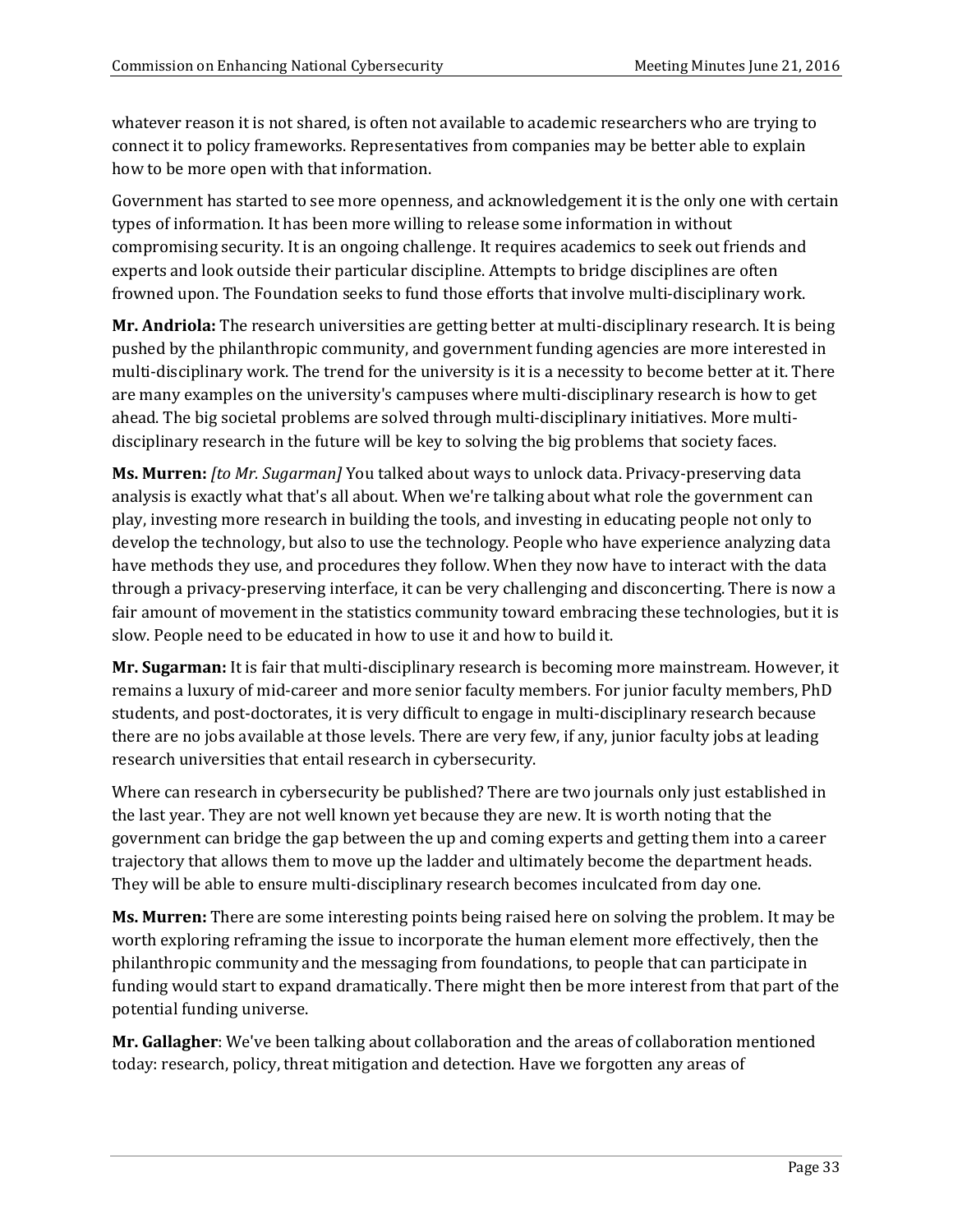collaboration? We have not discussed response and recovery. That is usually a very broad area of collaboration. Is there a "cyber Red Cross" opportunity that we may be missing?

**Ms. Murren:** One area in the private data analysis setting that comes up is eventually the data can no longer be used, or reduce its utility. Collaboration in deciding the questions to be investigated in the data so that as many people can get as much benefit from it as possible before its utility runs out is necessary.

**Mr. Gallagher:** The tricky thing for the government to consider regarding collaboration on incident response is a perception in the private sector that if the government comes in, it is adding collateral damage on top of dealing with aftermath of an incident. The problem for the government right now in order to be able to participate more is getting rid of the history. In aviation there are good safety reporting systems that avoid that damage. It takes the bad things revealed in the information it receives without blaming, and tries to make something better out of it. The cyber world needs some sort of similar mechanism. In previous workshops when this was discussed, it foundered because there were classified elements involved. Trust has not been able to evolve in that environment. We have not been able to find a way to go forward from that past.

**Mr. Andriola:** The word collaboration has been thrown out a lot today. In the community at the University of California, there are two words that go with the word "collaboration". One is "trust", and the other is "interdependency". We can trust each other, but if we don't have something in common, a shared goal or objective, collaboration doesn't need to happen. Whether in the policy framework or in the incentive programs or funding, create the interdependency we need around collaboration. If there is greater interdependency for people to work together, and there are incentives to do it, the collaboration will happen. The Commission can think about creating interdependency around these issues, and the incentives are there. Trust plus interdependency leads to better collaboration.

**Ms. Anton:** Universities are struggling with how open the university network is, with the thousands of faculty and researchers who use the network in a variety of ways, without them ever having been taught to deal with privacy and security. There are number of empirical studies taking place on campuses where they receive IRB approval without any real understanding what it means to secure the data, or what it means to preserve the privacy of sensitive data. We are not sure where those conversations need to take place. We have a huge university system. Where should those conversations take place? Companies do empirical studies. They have IRBs. Are there a set of best practices that should be shared across the nation for protecting sensitive data?

**Mr. Andriola**: When firewalls first came in, students and universities could not use firewalls because they needed to do research. Graduate students needed to have their machines directly on the internet to do experiments. We have moved past this fortunately, or perhaps unfortunately. We now assume all our networks are compromised, or malicious even behind the firewall.

There is not as big a gap now in companies as existed ten or fifteen years ago. We assume when someone comes into Google and plugs into the wall, there is no access to anything. It's like plugging into the internet anywhere in a coffee shop. We don't see the problem we used to see. We've given up trying to solve the security problem at the network level. Now, endpoints need to defend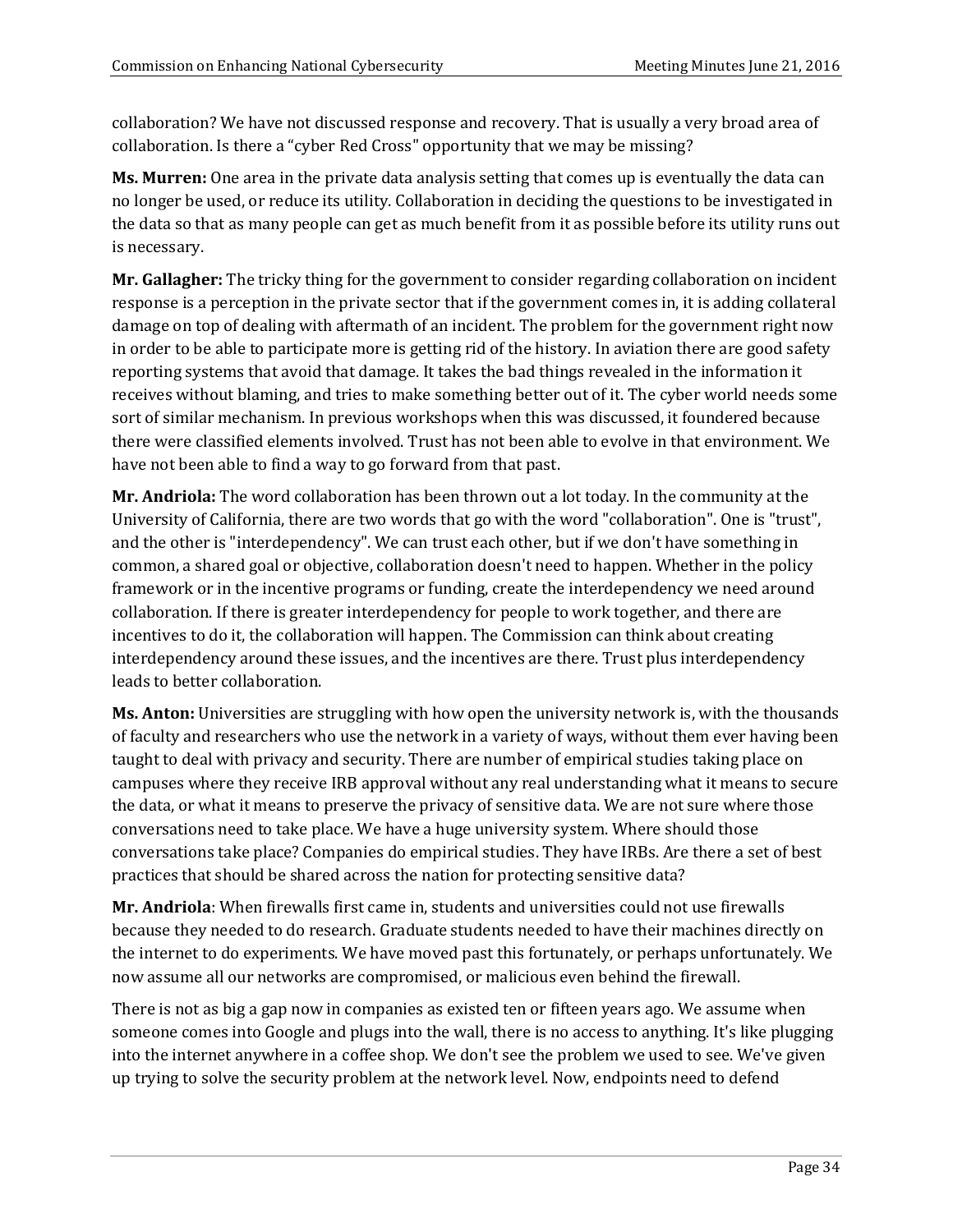themselves from a hostile network. That means the university can run its operation at the same level as we are.

**Ms. Anton:** I'm not sure that's at all comforting. What then is an ethical practice? If we expect our universities to train the future workforce in America, and the people are doing research at our universities don't know how to protect our information or don't even think about the fact there's a potential for the data they're collecting. Which can be extremely sensitive at times. They are oblivious to the consequences of that. I think we're talking about a broader conversation about that and who is ultimately responsible.

**Mr. Andriola:** There is a journey we're on. I won't say we're perfect. We had the crisis that was the opportunity for us to elevate this conversation. There are certainly mistakes along the way. It starts with having a multi-disciplinary conversation. We've defined this as the academic and business administrations, direct faculty members, because they are the ones who influence this problem not the administration, and the IT community. The IT community is so happy when I make the statement, I talk IT last. The fact we create those conversations, and we hash through very difficult conversations about how to weigh risk, and balancing risk, and how we balance privacy against protection. It is a very robust dialog that happens at each campus. There is a cyber risk executive at each location who is responsible to the chancellor for that topic. The CIO really owns and drives the conversation locally.

I was in a cross-functional meeting with faculty and other members of the administration, and one of the faculty members said, he got an email from the library document repository, and he wondered if it was fake. It means we made a little progress, so it was momentum for us to keep going.

**Ms. Anton:** What recommendation would you have for the Commission in terms of what we can do to make a difference nationally? Some universities have hospitals, some don't. There are many varying levels of security around the country.

**Mr. Andriola**: The report should deal with the economy at large. There doesn't need to be anything specifically dealing with universities and medical centers. When we talk about networks and open access, we're not that different than we were fifteen years ago.

**Dr. Dwork**: Aside from the security questions, there are questions about how the data are used and how they are treated. I think there is an enormous need for education along these lines. If we are going to be training people who handle lots of data, there are things they need to know that are not covered in a standard security class. The IRBs present a very delicate point here. One would not expect amateurs to roll their own encryption schemes. So, why would we expect them to understand the subtleties of working with data?

**Mr. Lee:** In listening to the discussion and the many references to workforce development and education. It strikes me that policy makers and legislators need education too. There is a famous course still taught at Berkeley on physics for future presidents. It involves the physics a policy maker or a president need to know. There might need to be a cybersecurity course for future presidents.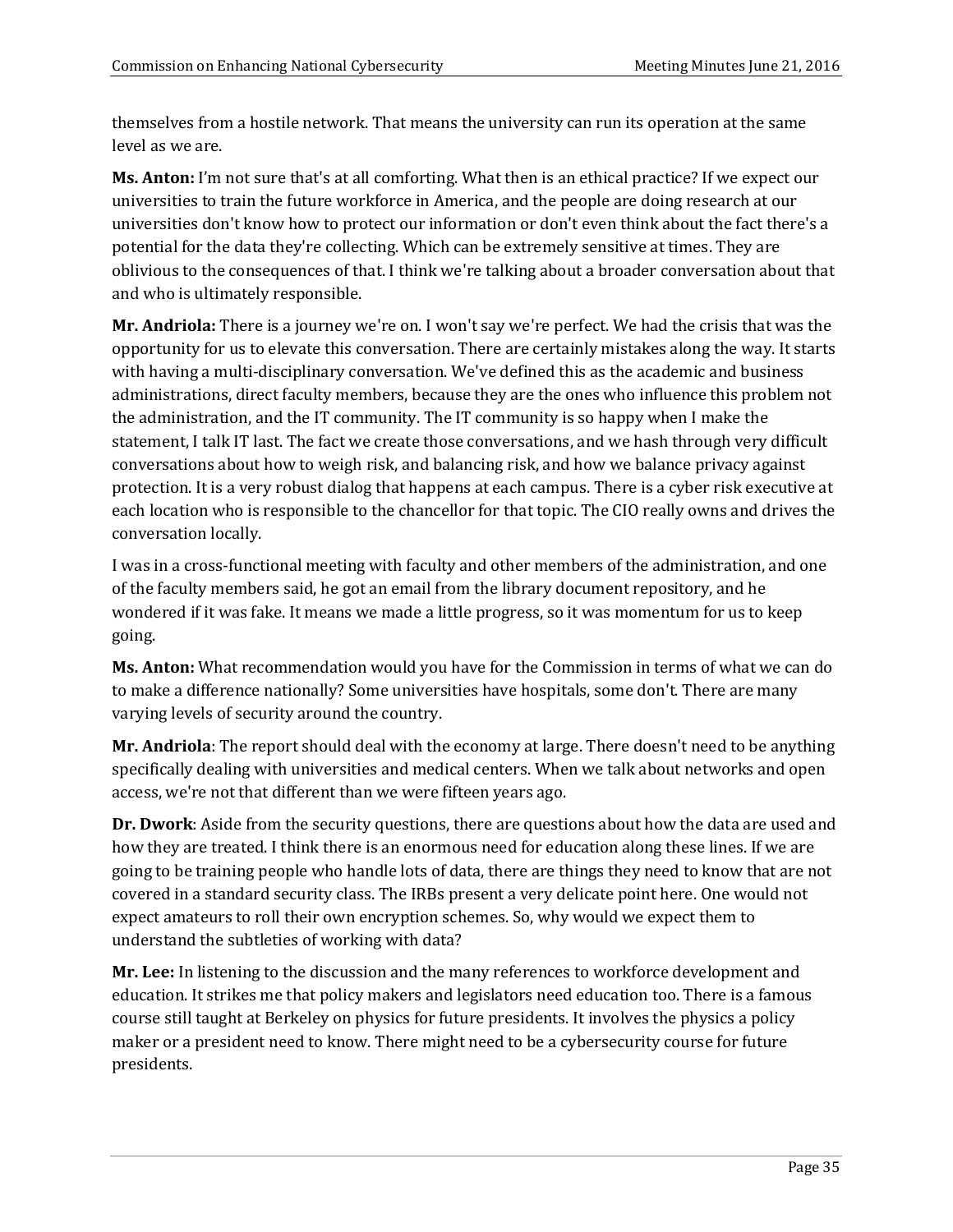**Mr Sugarman:** Several of the universities we support, including Berkeley and Stanford in particular, have tried to create boot camps, and training modules targeted at decision makers in and out of government. It is a huge priority, and as more universities start to do that we will start to see modular curricula available online and some great resources. There are courses on cryptography at Stanford. The University of Maryland just did a boot camp for journalists and newspaper editors to educate them because they play a key role in the policy debate. It is a great area where the Commission can call on universities. There is an appetite from policy makers for that training. There are several efforts underway to train congressional staff and members of Congress. It is hard to make sound policy without an understanding the technical and non-technical dimensions of an issue.

**Ms. Todt:** One of the tasks of the Commission is to formulate an R&D agenda. There has one that was created by the government, but focusing on collaboration. As a follow on to the points made by Ms. Murren and Mr. Gallagher, one of the reasons we have asked the four of you here is because you represent these sectors that when collaborative, what could we produce? What would you identify as priorities across these entities for the Commission to put forth as a recommendation and an action?

**Mr. Sugarman:** I think it's tough to prioritize because of the challenges here. On the educational front, we are trying to think about how to empower multi-disciplinary research and engage and provide the data and the experts, and all the connectivity there that is really required to generate relevant research. We are talking about real world challenges here, and that means we don't want to entrust academics to always toil away without having a conversation with those on the front lines about what to research. Having more of that conversation about how the Commission can frame the key tasks, and then the universities can really go after the research is a priority.

Another priority is rebuilding trust. Lack of trust has been an impediment to collaboration. Focusing on the trust piece, and focusing on citizens, companies and government. There needs to be more sophisticated conversations. Creativity can be applied here to find new ways to approach this issue.

**Mr. Grosse:** My top priority would have to be setting time bounds on gag orders. If we don't get that, we will not earn the trust of users domestically or worldwide. It is the most important thing I would ask of government.

**Dr. Dwork:** My top priority would be trying to expose what is being done with data, why, how often, where and by whom, both in research and in industry.

**Mr. Andriola:** I would say my top two would be how we move from university sponsored research into applied research, and then, this gets to the immense nature of this challenge: How we build agility in the ecosystem. Five years from now things will be different than they are today.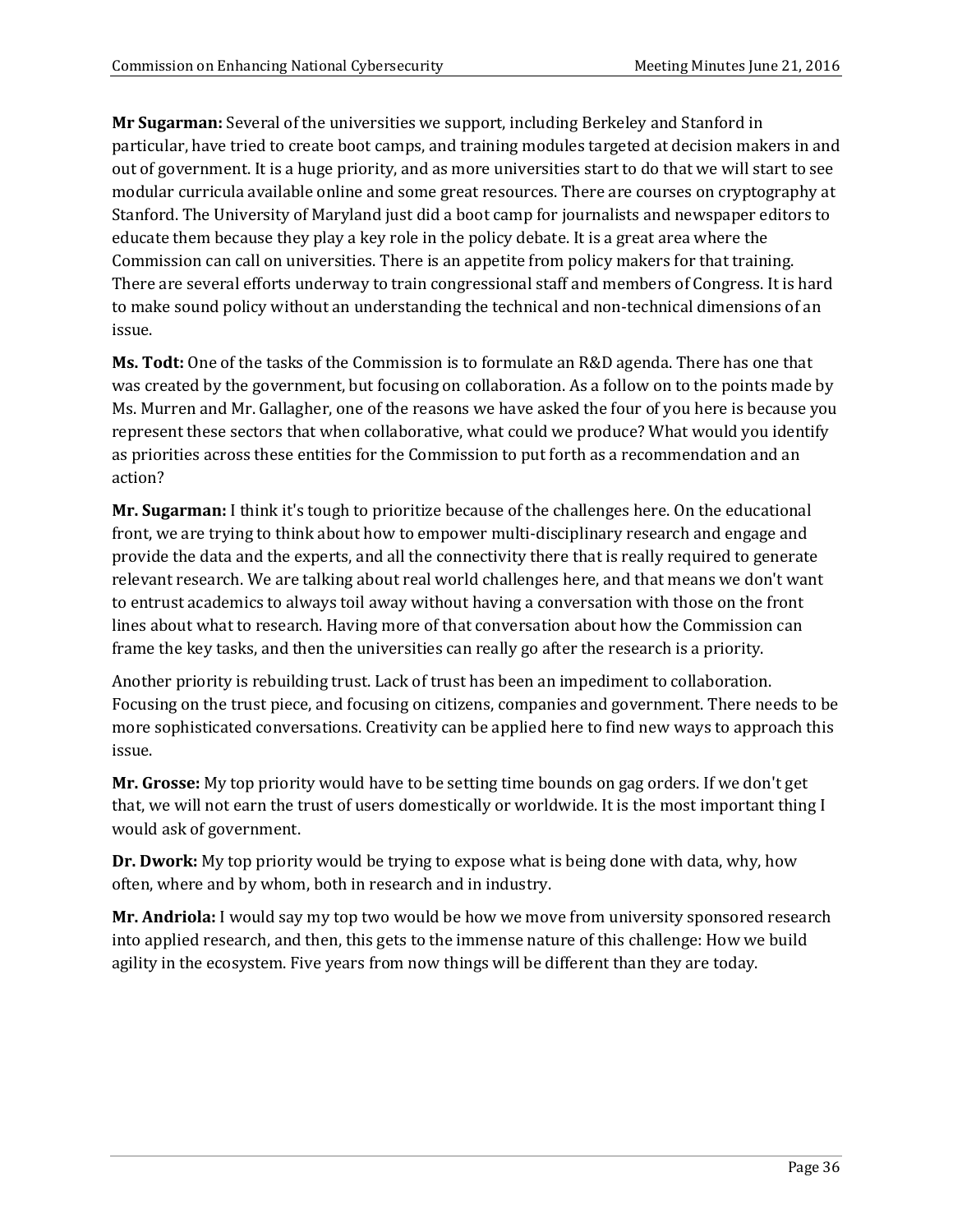# Panel 3: Innovating to Secure the Future of the Digital Economy

Gilman Louie, Partner, Alsop Louie Partners, former CEO, In-Q-Tel Mark McLaughlin, Chair, National Security Telecommunications Advisory Committee (NSTAC); Chairman, President and CEO, Palo Alto Networks Ted Schlein, Managing Partner, Kleiner Perkins Caufield & Byers (KPCB)

#### Gilman Louie, Partner, Alsop Louie Partners, former CEO, In-Q-Tel

Before there can be innovation, the right mental framework must exist for cybersecurity. We have either looked at cybersecurity either as an opportunity, or in a national security advisor capacity. Those mindsets at the extremes of the spectrum are the wrong mindsets. It focuses us on a very domestic series of solutions. However, the internet is not a domestic thing. There cannot be cybersecurity of any framework without international cooperation. It is not us vs. another nationstate, but focuses on the ability of other nation-states to have a common interest, to understand that cyberspace should be treated like any other resource. It impacts commerce, life and safety, critical infrastructure, the ability for nation-states and corporations and individuals.

The challenge is that there are many different points of view about what the future looks like. Privacy, definitions of what constitutes a national security issue, and what constitutes criminal activity all fall into this mix. There are many debates on these topics. Companies are left to guess what the future looks likes.

There is a common misbelief that an entrepreneur based in venture capital operates at internet speeds. But the reality is that it takes five or ten years to build a great enterprise. We're not investing to solve today's problems; we're investing to solve problems we project out five to ten years from now. Understanding the policy framework, and what the international view looks like, and the policy view are critical to making things happen.

There are a couple of important things to think about regarding innovation: First, innovation starts from a strong R&D base. If we look at previous studies in this area, all the people who study these things point to the fact that we need a national R&D agenda. There have been a couple attempts to create such an agenda. Historically, they have been underfunded and uncoordinated. Everyone has "cyber" in their name today. The word "cyber" has been hijacked, particularly in R&D circles, into a way to keep doing the same things. This will not work.

Many recommendations have been made on how to do this. It is critical for an R&D agenda to be based on a view of tomorrow's problems and consider what the world might look like in that tomorrow. It then can back into, what should our national priorities be that are shared common interests with other nation-states. This separates are military and intelligence activities from what we need to do to make it a safer and more secure place for operators to actually live in.

In speaking with some attendees prior to the meeting today about the idea that perimeters are really where defense should happen. The internet was designed to be unreliable and unprotected and the internet figures it out. IP addresses and packet routing get to the right place, and it doesn't matter how messy it gets in the middle. Today, given what has happened particularly in the last month, it's like telling everyone in the physical world that everyone should have guns and armored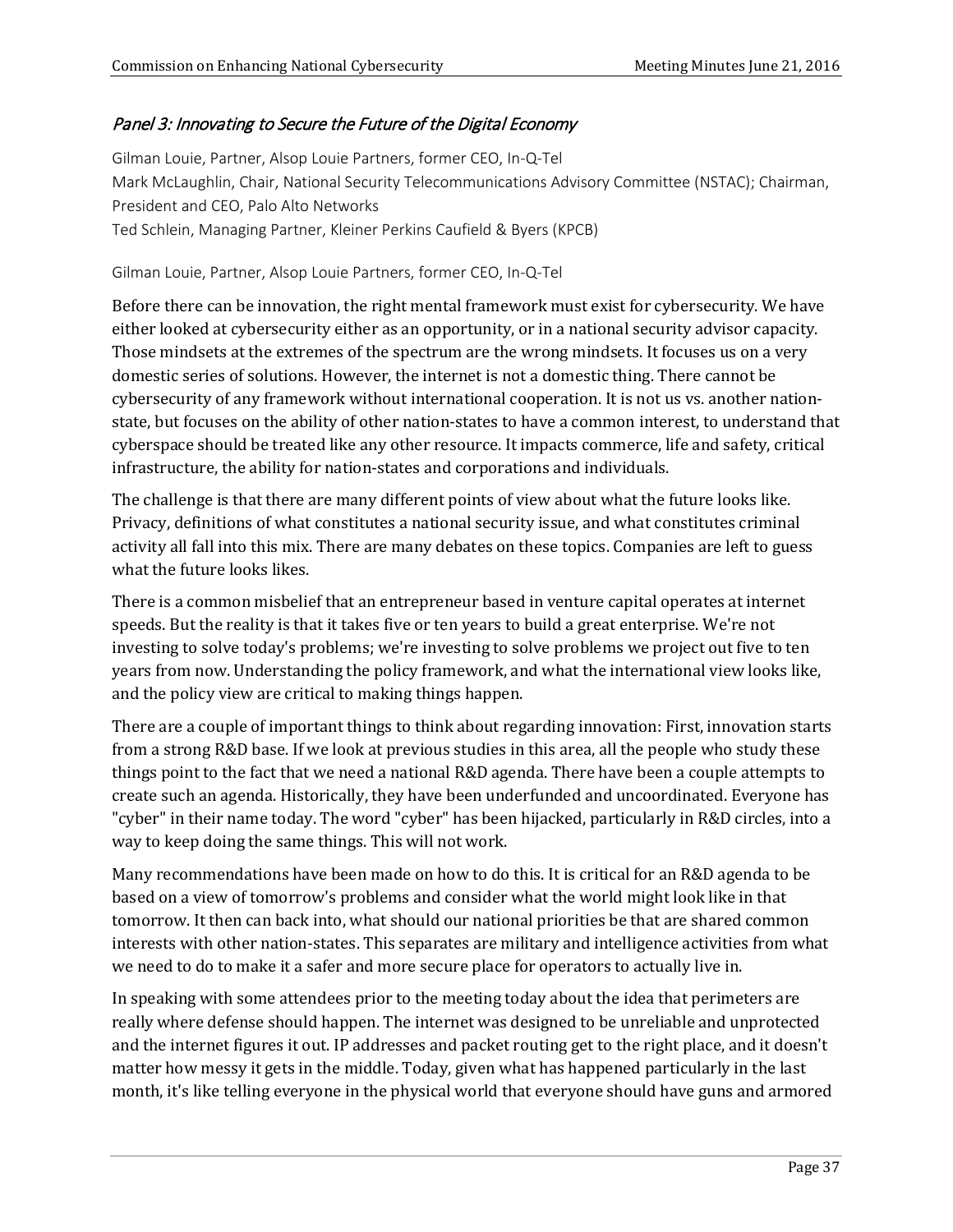vests. Nothing else is needed in the middle. It is ludicrous to think we should live like we are in the wild, wild, west. Yet, this is the way scientists and policy makers assume things should be. Other nation-states use various strategies to protect their populations from the internet. Some of them are very, very dangerous. The Chinese strategy is to have the master kill switch and create an alternative to the internet. It creates a vulcanization of the internet.

If nation-states try to take control over their little piece of what they think their internet should be, this global resource gets broken up into these little pockets of nation-state advantages. We will not be able to operate in such an environment, much less have commerce. All the things we worry about, trade protection and barriers, go away in this vulcanization model where every rule is different and every company that plugs into the net has to figure out what that matrix looks like. It is an impossibility. This Commission is very important. It is very important because we need to reframe the discussion. We need to clearly state and figure out activities and clearly organize those activities around responsible nation-states to clean the mess up. We're not in it alone.

Second, there are great federal agencies that are all trying to do the best job they know how to do. The reality is, the agencies we have chosen are not necessarily the right agencies to lead the charge if we want to have the United States be a trusted provider of technologies to make the internet safe. It should not be military or law enforcement agencies, but we should not use a strategy that says we're here to protect, but we're also here to break in. There is great expertise in those agencies, but they are the wrong choice for international engagement. We need to rethink how we think about lead agencies. We need to reframe commercial activities and the importance of information sharing in such a way that companies are incentivized and to remove the disincentives for sharing information.

Major financial institutions in the U.S. asked Mr. Louie to remove the cybersecurity check box because they do not want to have a reportable event. There are local, state, and federal rules that step on top of each other aiming at different objectives. We don't want to know too much. We don't want to have to report to shareholders, state attorneys-general or the federal government.

Everyone is in it for themselves, and everyone is incapable of protecting themselves. On the R&D front, there are great universities with great research grants. However, a more coordinated effort is required if we really want to put out a research agenda that is going to move the needle which starts the talent pool that enterprise can tap into, and finally move the ball forward. When we see hundreds of cybersecurity start-ups all pitching the same thing. This week it's "orchestration", but it's the same stuff, just renamed. We need to think about what the power of big machines can do against the cybersecurity threats we have.

Finally, the most important thing is to have international engagement. We might not get global agreement, but without bilateral agreements from allies on key issues, there is no hope of agreement across the board. We cannot bury critical cyber-issues, and big trade agreements that stand no chance of passing. The issues need to be separated from each other, and engage, and give this all our energy and focus. What the Commission writes about this will set the agenda going forward.

Mark McLaughlin, Chair, National Security Telecommunications Advisory Committee (NSTAC); Chairman, President and CEO, Palo Alto Networks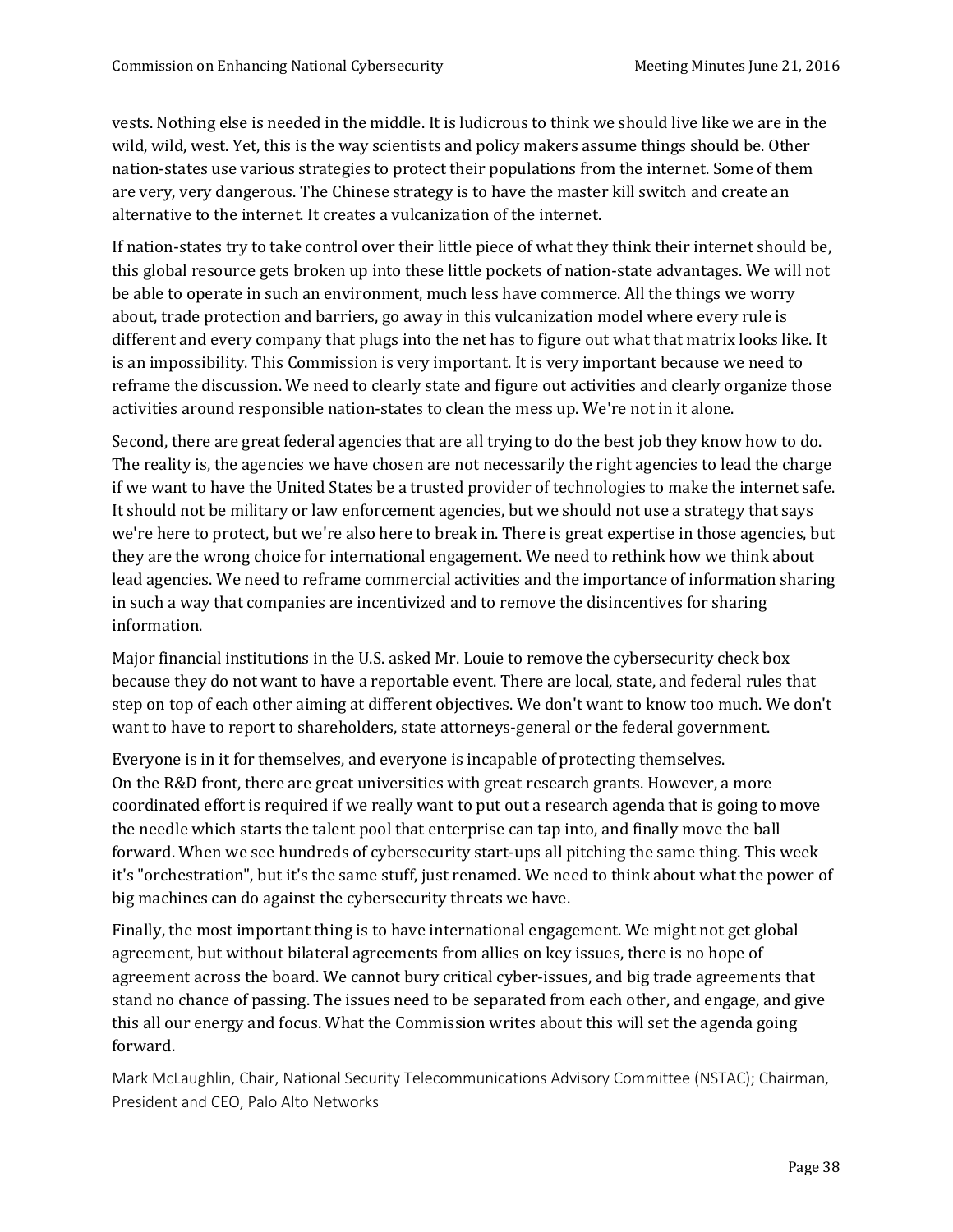It's important for us all to be focused on innovation to reverse the current dynamic in cyberspace where increasingly automated adversaries are dramatically outpacing what is increasingly manual defense.

If we want to regain leverage here against our adversaries, and try to reverse the unsustainable dynamic that we're facing today, I think we have to ensure that innovation is happening and innovative technologies are meant to operate together in very automated fashion within a big ecosystem and at the same time, do a lot more education for everyone starting with our kids, and also with highly refined processes from today.

So if I think generally about the cyber threat landscape, I want to talk about how we can collaboratively innovate to restore the trust in the digital age that comes more and more into question every time we see a successful breach or cyber-attack. As this Commission knows full well increasingly frequent and sophisticated attacks are leading some to question whether the technological foundation on which we're building our future of smart homes and self-driving cars is the new global digital economy may have some very deep structural flaws.

This is ultimately just a matter of trust. More and more we're living in the digital age which is fundamental I think for gross domestic product growth on a global basis. We're all relying on that. From retail transactions, to the operation of the financial system to the generation and transmission of electricity, these are increasingly interconnected through the internet and only really exist any longer as bits and bytes and there's not a lot of physical stuff left. That digital age is bringing an enormous amount of productivity increases in all these areas. However, it also brings new challenges and vulnerabilities. I think business, government, and military leaders know there is a very fine line separating the smoothly functioning digital society that's built on trust, and chaos.

At the heart of the cybersecurity battle, ultimately it is a math problem and one that's pretty easy to understand but challenging to correct. Unfortunately, today the math problem overwhelmingly favors the adversary. That's simply because the cost of compute power required for malicious actors to launch successful cyber-attacks has been decreasing dramatically for decades. I think we should assume that will be the case for the rest of our lives.

Couple that with widespread availability of black market malware, our adversaries are increasingly able to conduct automated successful attacks at decreasing to almost no cost. In the face of that automated onslaught, network defenders are generally relying on decades old technologies often cobbled together as multiple layers of point products. None of which are really designed to work together or communicate together, and that lack of automation and interoperability has become increasingly problematic as networks continue to grow in complexity.

This is only getting harder with virtualization, SaaS, cloud mobility, and the internet of things which were mentioned earlier. That increased complexity of enterprise architecture and independent security controls really create a dependence on one of the least scalable resources that any organization has, and that's people. We're doing a lot of manual fighting against a highly automated, machine generated attacker. As a result, we're simply losing on the economics of the cybersecurity problem. So, how do we how do we change that paradigm today?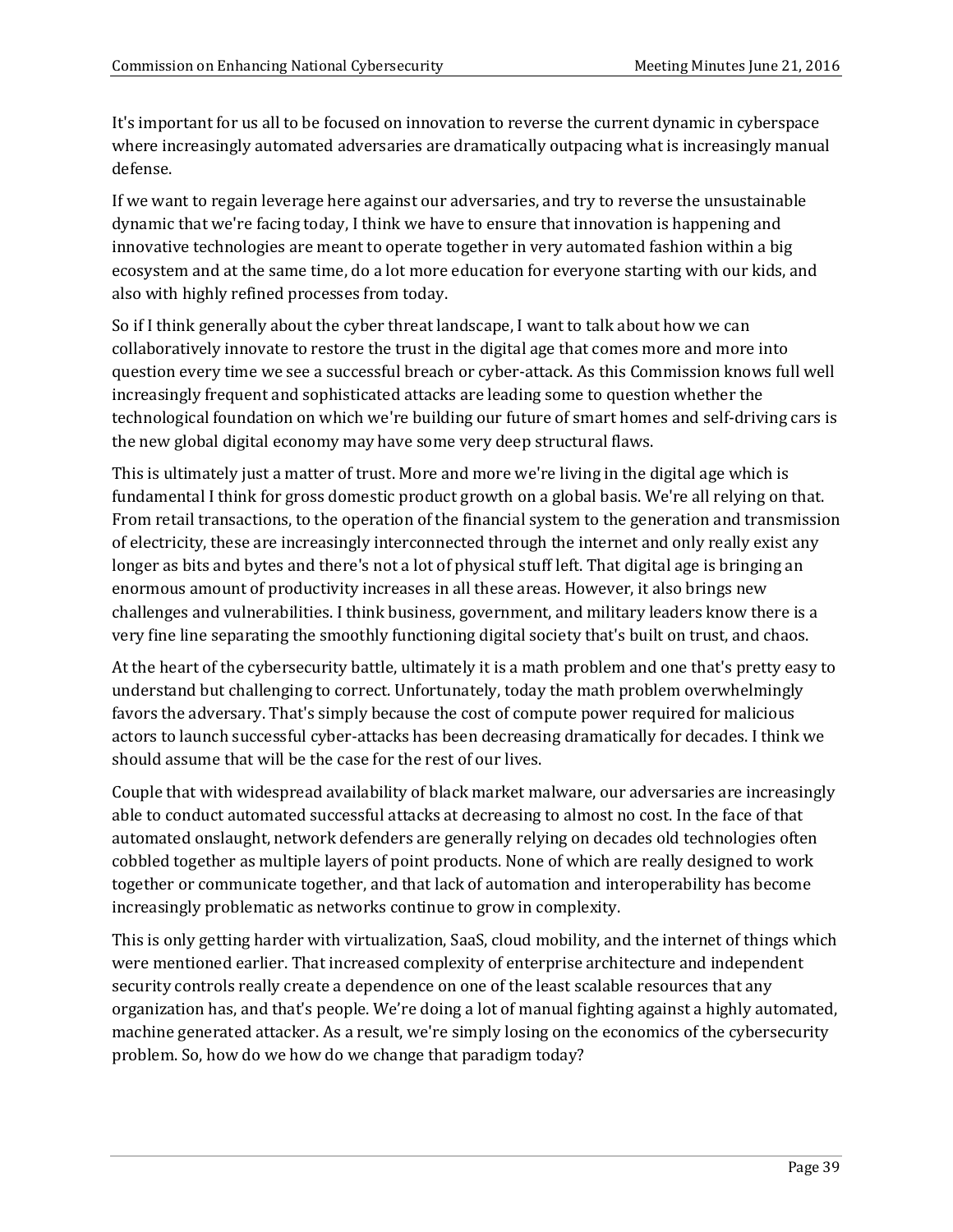Innovative approaches effectively applied to people, processes, and technology are one of the key principles in trying to drive a stronger prevention orientation. We can establish security as the default and try to regain some leverage against our adversaries. Prevention, ultimately, is about significantly decreasing the likelihood and increasing the cost for an attack.

We should not assume that attacks are going to go away, or that they're going to be stopped. They won't be. However, we should assume and be very diligent ensuring that the cost of a successful attack can be dramatically increased to the point where the likelihood of a successful attack will decline over time. If we're going to maintain our trust in the digital infrastructure and restore the loss, we have to focus on getting leverage from the attackers to make it more expensive in terms of resources, time, and personal impact, to launch successful attacks.

That leverage can be built into a few categories of innovation principles, and as you focus on innovation with the Commission as a means to enhance our security, I would recommend establishing a clear definition of what constitutes an innovator, applied to the following categories:

1. The first is technology. Innovators have to develop technologies that work seamlessly to enhance the security of individuals, enterprises, and a broader ecosystem. In other words, cybersecurity innovation in isolation is inherently less effective because a single technology that's built to solve one discrete problem does not solve what has to happen in a highly automated environment, where networks are at stake.

Simplification and automation are essential for making networks adequately defensible. Security technologies must be used as part of native platforms capable of automatic reprogramming based on new threat information, to prevent threats across all points of an attack lifecycle. It includes on the network, in the cloud, and at endpoints. The capability to deploy these preventive countermeasures automatically has to be consistent as well, no matter where data may reside. It could be in a data center, perimeter, at an endpoint, on a cloud, a public environment, cloud environment, private cloud environment, it really doesn't matter. What matters is, it has to be consistent.

Innovators also have understood that security technologies need to be fully integrated as part of a larger global ecosystem. More specifically, the innovators should work within the ecosystem to utilize information sharing, leverage open source integration APIs, and develop interoperable technologies capable of high automation, including through partnerships with complementary technologies from other third party companies, including their competitors.

2. Innovators must recognize that technology is not going to solve everything. However, if we're not also educating our people and executing processes in the right way we're still going to have a problem. We have to double down on increasing cyber-awareness and education for employees, for our children, ourselves, or anybody we have responsibility for, so we can reduce human vulnerabilities and ensure we're good on the next generation of cyber savvy citizens.

I would recommend educating children at the earliest possible age, so that cybersecurity is fundamental. They really don't realize the value of their information and what people are going to do to take it from them. That's just going to get worse and worse from a generational perspective.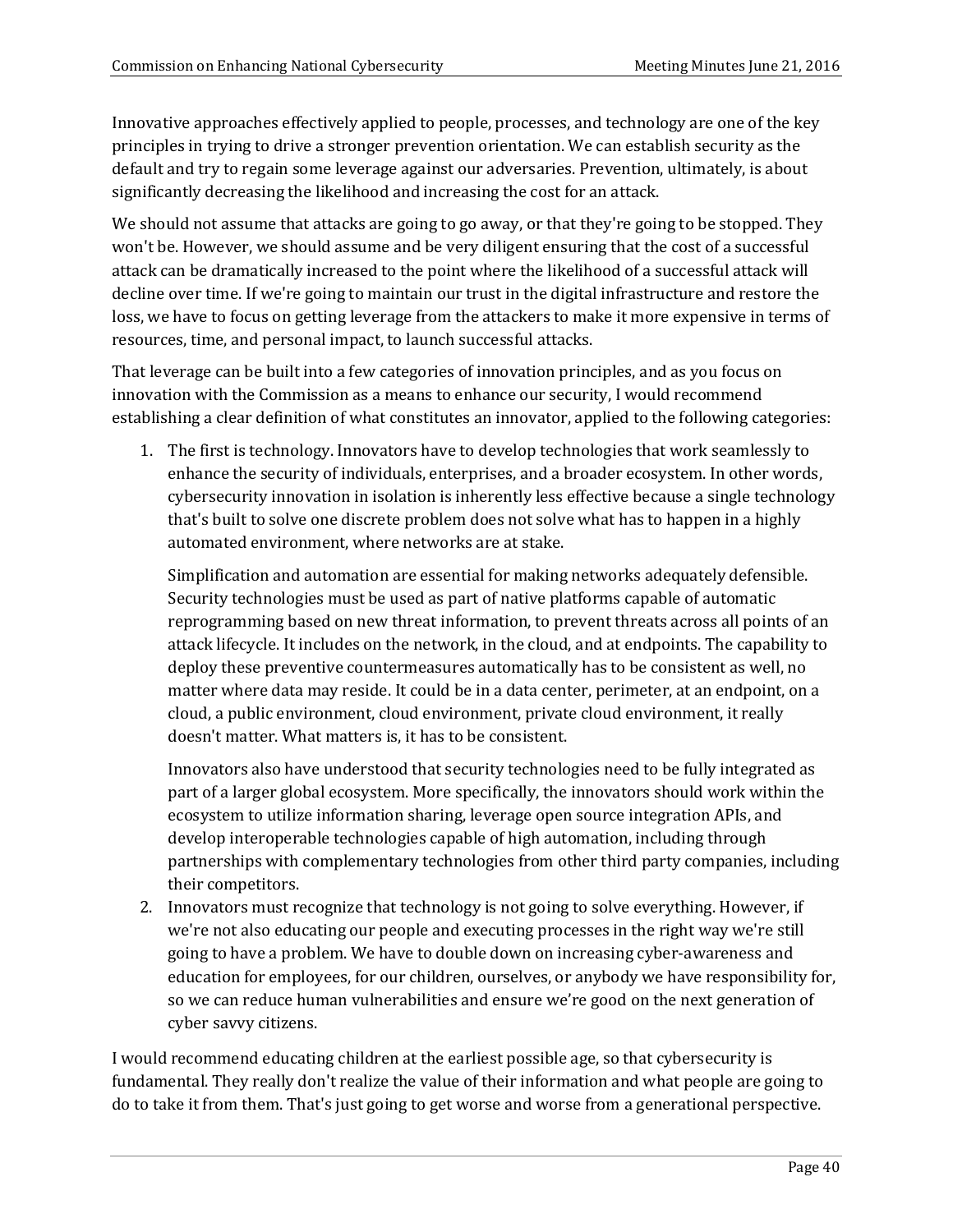Hands-on training with innovative security technologies being engrained in educational curriculum, is something that I would recommend. We have to leverage innovative technologies like long distance virtualized learning to educate more people and do it faster.

The space, unfortunately, is very uncertain as we forward. What's clear, is we can expect really radical changes in our digital lives in the not too distant future. Technologies that are currently breaking new ground or just over the rise, like big data analytics, quantum computing, artificial intelligence, virtual reality, very global Internet, digital money, and nano-scale computing are going to shape our world in the next three to five years at the outside in ways it's hard to imagine, and will definitely increase the complexity of the security challenges we face today. It's going to get going to get worse before it gets better. Keeping in mind a few network defender design principles are going to help us navigate that world, and would be something that I highly recommend.

Ted Schlein, Managing Partner, Kleiner Perkins Caufield & Byers (KPCB)

While I'm here today as managing partner of Kleiner Perkins, the views I'm representing are my own, based on over thirty years of working in the cybersecurity industry.

It's my view that the management of technology risks, in particular cybersecurity, has become critical to our increasingly digitized and connected society and economy. It's imperative for both national and international security and there will continue to ever be more a foundational requirement in other domains. I have five areas I'd like to discuss, with recommendations that I ask you to consider

My first recommendations are in the area of the measurement of corporate cyber risk. As we know in business, if we don't measure a program or a person, we never really know how we're doing versus our goals. I think the country should consider creating a risk preparedness index, or an RPI. It systematically measures the people, processes, policy, and technology configurations by each critical infrastructure sector of our country. This can be accomplished by using a NIST-based standard for each sector, and creating an independent entity that issues ratings much like Standards and Poor, or Moody's does for bonds. We would assign every commercial company an RPI score. These would be publicly available, and the belief is that consumer awareness will drive the necessary behaviors by corporate entities to increase the risk preparedness that's appropriate for their industry sector.

Public companies are also increasingly understanding risk, and thus forced to deal with their company's cyber posture. We should consider the companies in certain sectors be required to have a security expert on their board, much like we have financial experts as part of the audit committees. There should be at least a requirement that some subset of the board needs to be briefed on the company's security requirements and deficiencies on a quarterly basis. Finally, I believe that it should be required to report a security breach and all the necessary information about that breach. Who any entity reports this information to and how it's handled are going to govern in a future section.

Over the next decade, I believe some of the most defining issues that we're going to face as a nation are how we evolve our approach to dealing with cyber-attacks in both the private and public sectors. In order for us to properly execute in the event of an attack, as well as to evolve policies in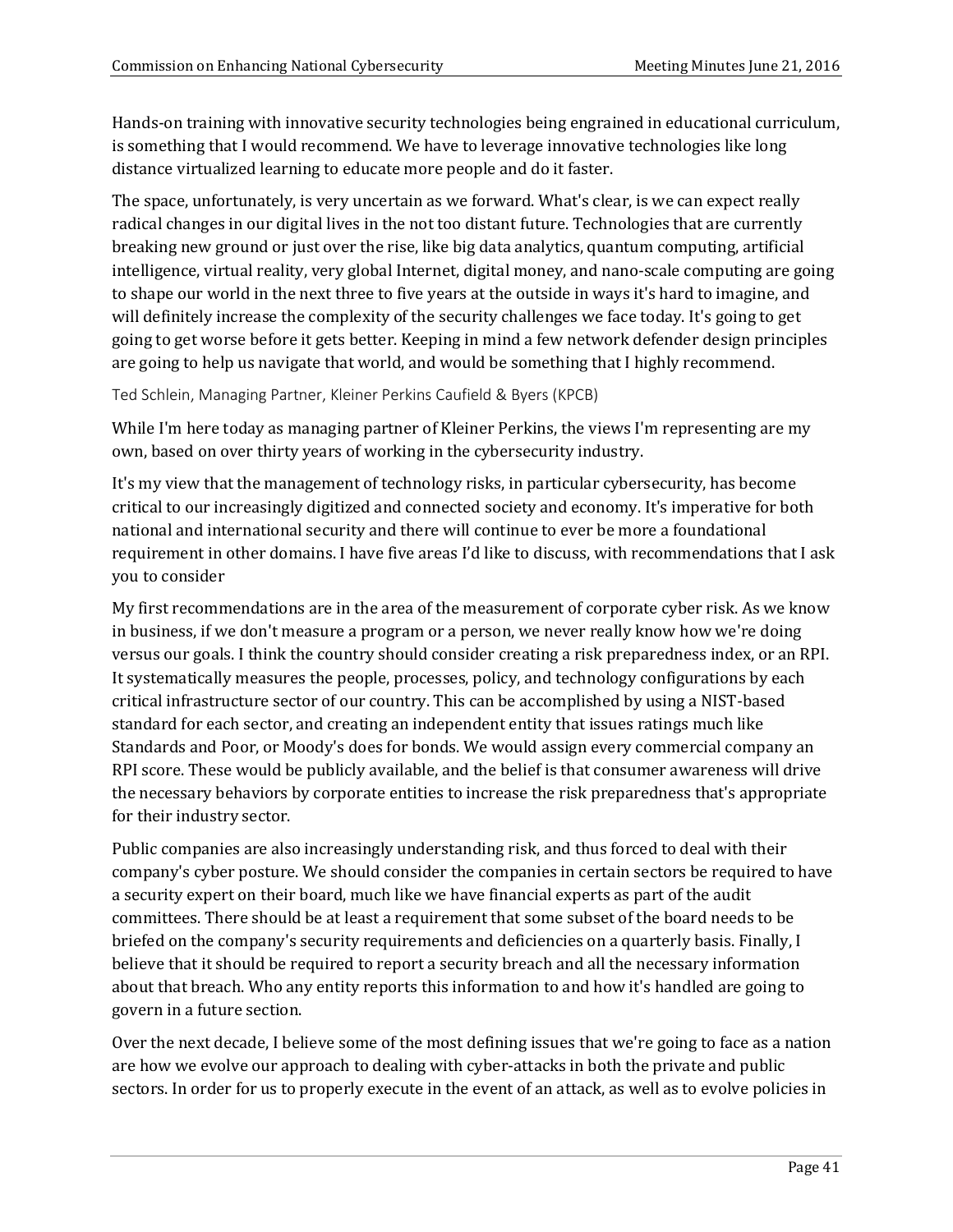Congress in real time, I'd like to propose a series of changes we make to our national security apparatus. We need to put in one place an under one management team the country's best and brightest security minds and technologists in order to effectively defend the country's interests.

I would propose removing the U.S. Cyber Command from the NSA and using it to create a combined U.S. cyber command that includes the FBI, the DHS, and other military branch cyber-assets and personnel into one unified command. This agency should be run by a secretary of cyber that reports the Secretary of Defense, with additional reporting to both the FBI and the DHS. I realize that the authorities of these various entities are quite different and that's going to need to be addressed.

We should create one campus for this new agency, and its purpose is to both defend and attack on behalf of the U.S. This agency would be at the disposal of the DOD for offensive purposes, FBI for domestic law enforcement issues, and DHS for the protection of private U.S. industry. In the case where this has international implications, these actions would need to be coordinated with the DOD. It would be the main interface with our international allies on cyber-issues as I could see a cyber NATO forthcoming.

We must recognize in the world of cyber there are no borders. We should also encourage and make the security clearance process easier to enable private citizens to rotate through this agency to establish a place for the best and brightest are able to shine on behalf of the nation. As we have huge amounts of talent not currently employed by the federal government, it could be very helpful to this cause if harnessed properly. By creating this agency, we get our best talent working on our hardest issues overlaid with the appropriate laws for each group's actions.

It will also be a great advisor to Congress about future policy changes that should be debated and decided. Because you'll have defense and offense, national and international, all represented in one place, you'll get an actual representation of what we deal with from a cybersecurity perspective as a country and also by private industry and how to update in real time circumstances. Like many I believe our best defense is going to be a good offense.

The FBI and the DHS sector of this group would be responsible for helping private industry fight back if needed, authorized, and warranted. This is the group that would be the recipient of the breach notifications by private industry and also be able to disseminate the appropriate information out to them as needed. Continuing to hone our ability to get better and better attribution for attacks against both the private and public sector is inherent for this capability to function. This will be a key ingredient for deterrence as well as for deciding on a proportional response. It should also play a part in assisting victim companies in dealing with potential liabilities.

Finally, as part of this initiative we should mobilize the higher education system in the country to produce more cyber-aware and trained graduates. In fact, we should put out the challenge that we want twenty-five to fifty thousand new cybersecurity graduates per year. This means students cannot be a computer science graduate unless they understand secure coding. Students cannot be network design graduates unless they understand secure network design and architecture, etc.

In order to effect this, the government will pay for any student who decides on the appropriate major, as long as when they graduate they work for at least four years at this new cyber command. This way the government gets great new talent and we help train a workforce for the private sector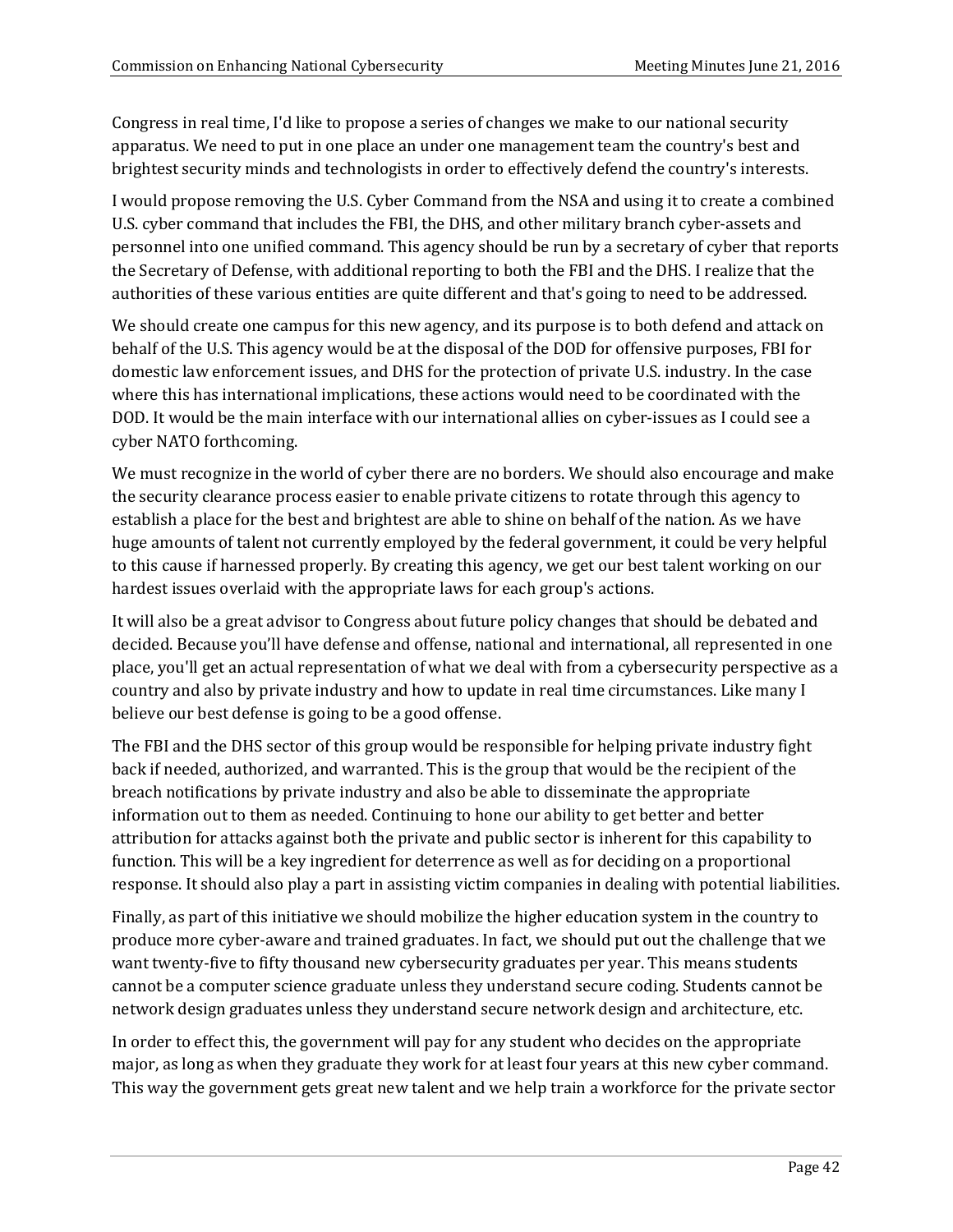that they desperately need. We have a dilution of expertise in the public sector, we have a trust issue with the private sector, and we have rapidly expanding national and international security issues that require more forward thinking policy. We also have a talent shortage in both government and private sectors that will only increase over time.

The federal government should be using its purchasing power to bring about change. The public sector is the largest buyer of technology in the country with the DOD being the single largest. This is a powerful tool and could be used to promote safer computing. I propose that the federal government not allow the purchase of any third party technology by any of its agencies, unless that commercial entity provides a detailed secure code audit report that adheres to NIST standards.

This will drive commercial software vendors to fix security holes before providing that technology to the market, which in turn benefits all customers. Further, no internally developed software by a government agency will be allowed to be deployed if it has not undergone a secure could audit, and is signed off on by the appropriate a chief information security officer. Finally, in this area, the federal acquisition rules covering purchasing and point of security technology should be reviewed for streamlining purposes so that our frontline agencies are able to deploy state of the art capabilities at a pace that is relevant to the demand of cyberspace, and not the confines of the physical domain.

One thing bears mentioning about the potential concerns with the evolving legal landscape due to cybersecurity breaches. Class action lawsuits aimed at private enterprises for not being able to defend themselves against a cyber-attack by a foreign nation-state are completely unrealistic. Most of our federal networks cannot defend themselves against similar attacks, yet the financial burden as well as the public shaming that goes along with such a case, calls out for tort reform in this area to create a safe harbor in certain situations.

Finally, regarding combating cyber criminals and thoughts on how the United States may be adjusting our thinking and approach toward curbing this ever increasing issue. At the core, being a cyber bad guy is just too good of a business model. One can wake up, not change from their pajamas, go into a living room, and make a few million dollars by lunchtime. It's a highly scalable business with great margins.

We need to fundamentally change the economics of how good a business this is, and we should do this with both a mix of technology and policy changes. We need a call for international cooperation to combat ransomware and cyber-extortion. Any country that harbors these perpetrators needs to be called out and appropriate action taken against them, including trade sanctions. The penalties on an international level for those caught conducting these crimes needs to be severe and strictly enforced.

# Panel Three Discussion

**Mr. Sullivan**: I noticed one kind of conflict in ideas is the right way to frame it. Mr. Louie posited the idea that the current agencies involved in cyber are not the right agencies to enable trusted technology, is a little bit inconsistent with the idea of unifying everything under a cyber command.

This is something I've also been thinking about because in the private sector, when something bad happens, there are two thoughts: One, who can help right now; and two, who can help prevent this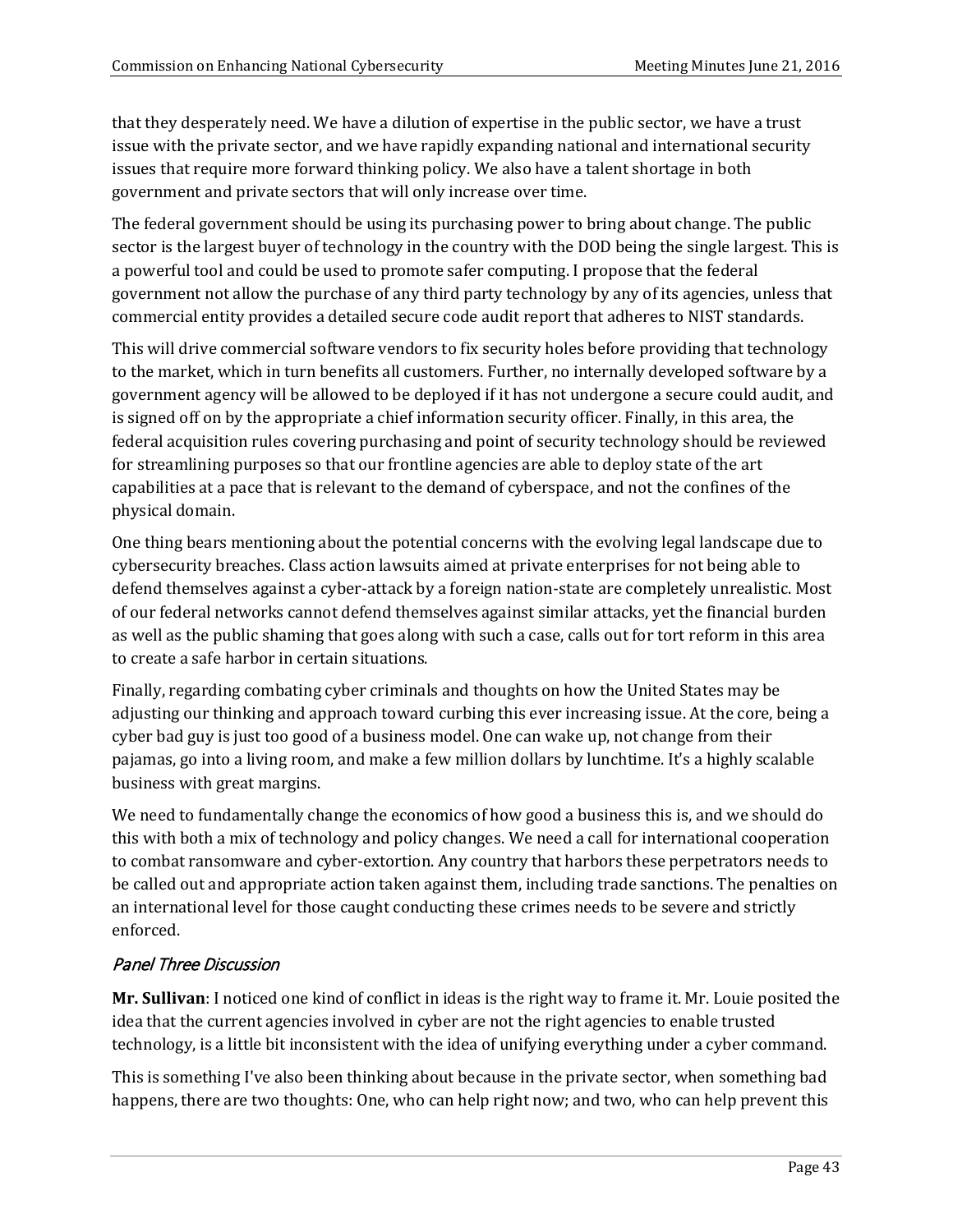from happening. Currently, there aren't any government agencies out there that are performing either function well. So, how does one think more deeply about the kind of conflict between these two approaches of creating a trusted technology organization that's separated from the attack world, versus putting it all together just so there can be one set of smart people in one place?

**Mr. Louie:** First of all, whichever approach we use, it's not going be easy, starting with framing cyber as an international resource, and cybersecurity as an international dilemma and crisis. That must be the starting point because if we don't start there we can't feel good about a domestic solution. It would be very difficult to implement at a global level without everybody going for what is in their best interests.

If each nation-state goes for what's in their best interests, we will not affect the changes that we need. It doesn't mean that we shouldn't have a coordinated military capability to deal with adversaries that are using military nation-state resources against us. If a nation-state moves on our critical infrastructure, it is clearly a military issue. If a nation-state's military moves on our commerce, it is also a military issue for the United States. The same is true for law enforcement.

The challenge lies in a world where everybody's dependent upon everybody else's pieces of equipment and little bits of chips and software that protects the world. There needs to be a foundation of trust. There is a reason why the words in my write-up were chosen as they were. Cybersecurity is a quality of service issue; we need to think about it that way. Yes, it has critical military implications, and it has criminal and law enforcement implications. However, if our first goal is to make the internet clean to allow for faster communications or lower latency, more trusted communications and transactions, and to be able to actually trust a block of code or an information stream that controls a physical device like a car, an airplane, the power grid, or a nuclear reactor; we need to make that quality of service high, not just for the U.S. but for everybody.

Here's a set of framings to think about: Nation-states should not pass rules for its companies doing business internationally that they would not want other nation-states to pass for doing business internationally. As Mr. Schlein has stated, we see the same sorts of gaps that we have around federal agencies. It's really hard to risk sharing information with federal law enforcement, if later they can come back and have the power of arrest.

It is very difficult to share your global technologies with the National Security Agency to make sure that those vulnerabilities are sealed, if potentially they're being exploited for nation-state advantage. It is very difficult to share information with law enforcement on the legal framework in the United States and not do the same thing with another nation-state which may not be an American ally.

All these agencies have a role. However, the organizing agency designated to protect this global resource needs to be non-military, non-law enforcement, and needs to focus on the global quality of service and the trust necessary to allow the Internet to function for the global economy to boost productivity and to move nation states forward.

**Mr. Schlein:** I'm not convinced that Mr. Louie and I are saying two completely different things. I come at this from the perspective of being the best in the world of both protection and offensive strategies. We can consolidate and put the best technologists and the most knowledgeable people in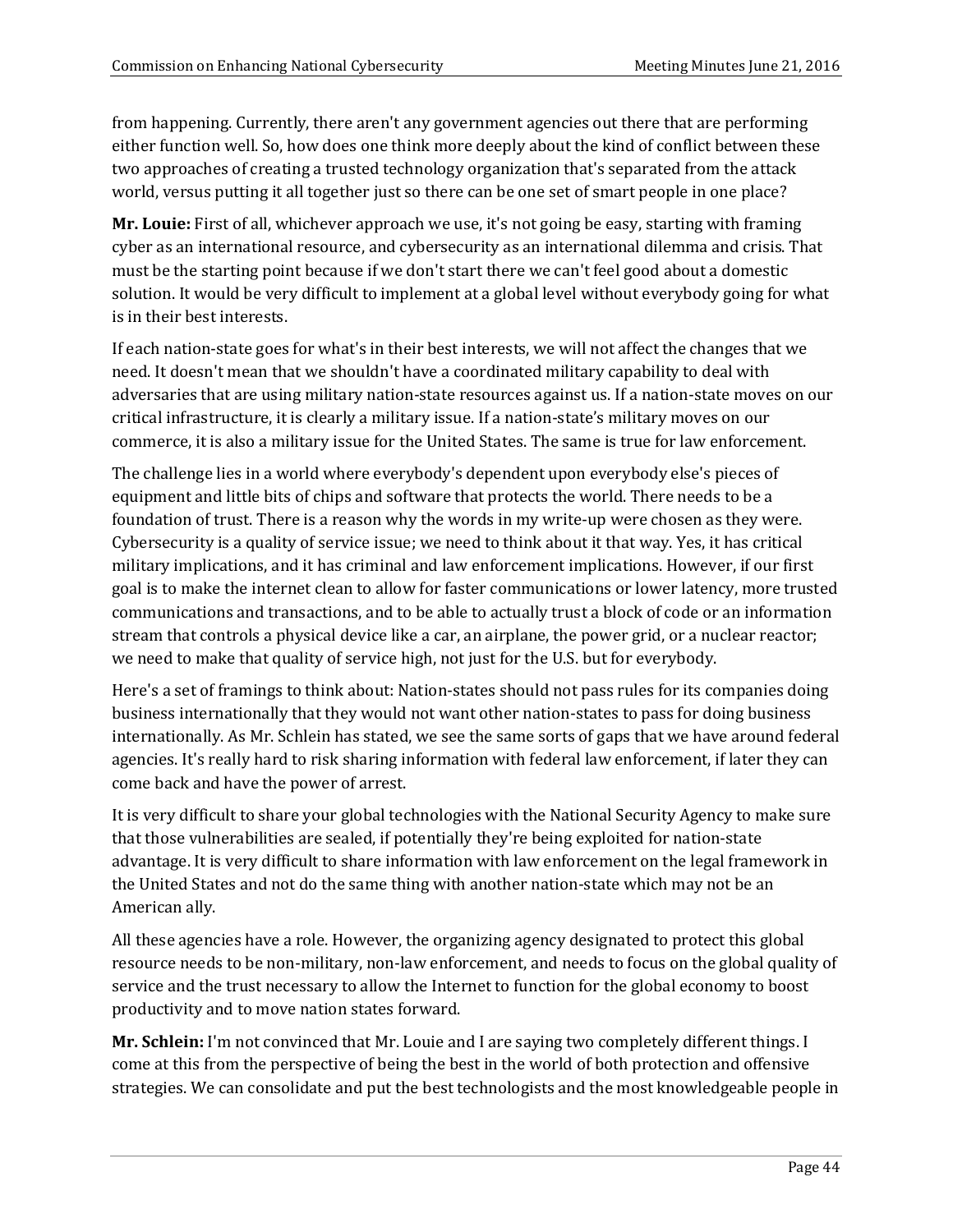the same organization overlaid by the rules of the road, rules of our country and the rules of engagement. There's no doubt in my mind that there's going to be some version of a cyber NATO, regardless of how it's going back and forth today. We're going to have to interact with our allies on these issues.

Who's going to do it? Who's going to represent all aspects of our nation to that group, to our allies? We are going to need one place to do it. It is very frustrating to see the inefficiencies that take place when one group in the government could solve a problem for another group in the government. But it doesn't happen because it's either politics or a set of rules and laws that are getting in the way. We need to create an organization and a system and a framework so that we would be able to deal with things in a much more streamlined fashion. I put forth one recommendation to do it, it needs a huge amount of modifications to make sure that we don't break any international laws or domestic laws.

**Mr. Sullivan**: I love the idea of an agency that's promoting a global quality of service around technology. I personally have trouble with that being a shared mission with an offensive component.

**Mr. Louie:** That's why they need to be separate. We have to have the world's best offensive capabilities. We have to have the world's best capabilities at breaking crypto. We all know the history. We need the best quality of law enforcement to protect our citizens from attack. It's true, we need to build those capabilities.

It's a completely different attitude than when going to an intelligence service of another country who knows my association with other intelligence agencies within the U.S., there's this cloud of doubt. It exists even with companies I invest in. As long as there's a cloud of doubt over U.S. companies which provide the technology used to protect everyone, there will not be progress.

We have to remove that cloud of distrust and separate those activities. The DOD, FBI, local law enforcement all need to have the best. However, they're not in charge and should not be in charge of positioning the U.S. and signing frameworks and standards for what safe, secure, quality service and trust on the Internet on a global scale should be.

**Mr. Sullivan:** In your mind, is there an agency that's carrying that mission right now?

**Mr. Louie:** If I couldn't create a new agency, I would look at the FCC, Commerce, or State, as better places to engage from using the resources of the other agencies and expertise to start as a building place. But again, I wouldn't start with DOD, and I wouldn't start with existing agencies that are currently considered lead agencies. Even DHS, as many of us inside the beltway don't consider DHS as a law enforcement agency. Unfortunately, the rest of the world has the perception it is.

**Mr. Sullivan:** Another topic I want to touch on that I think you all covered, was the concept of removing disincentives to sharing. I heard one concrete idea from Mr. Schlein regarding safe harbor tort reform, but what are some of the other ideas that you have? Assuming we do want to remove the disincentives to sharing and promote more sharing, what are the concrete things we should push forward?

**Mr. McLaughlin:** I think Mr. Schlein mentioned he wanted tort reform, some have already begun with removal of antitrust concerns, so there's been some progress on those lines. Removing stigmas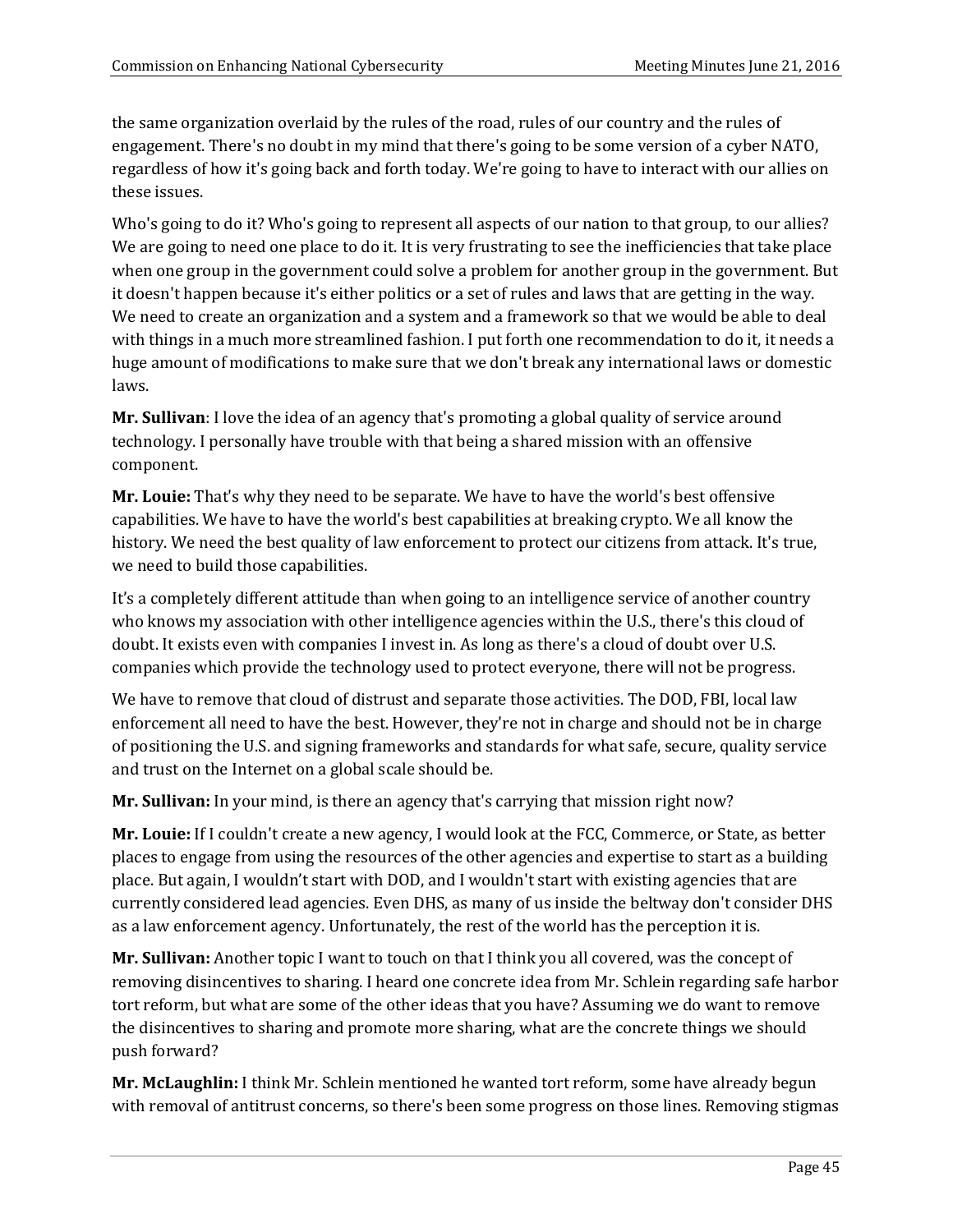that come if there has been a breach, and what happens as a result is important. I bring up the tort idea and other non-tort actions as well. But government actions against an entity who confesses and says something's wrong, will that then be used against them later? The balance needs to be there between allowing people to come forward and say an event occurred because we want to encourage that sharing to happen, while at the same time not allowing negligence to pass without consequences. I think that's the balance we need to strike.

**Mr. Schlein:** One thing we would ask ourselves, and I'm taking a little bit of a chapter from the FAA here, if an airline or an owner of a private aircraft, flies that aircraft, there's a set of rules that must be followed. If there's sort of a near miss in the skies, usually the pilots are grounded and a full investigation is done. So why if there is a breach in some area of critical infrastructure is that investigation optional?

I may not be using the right analogies here, but if by having that information we'd make ourselves safer, presumably that's why the FAA does it, using these investigations to make the skies safer. If investigations of critical infrastructure breaches end up making people safer, would people really want it to be optional? I just wanted to put that in people's minds to think about.

The other side of it though, is to make it worth their while. What do they get by sharing? If it's a one way street, it doesn't do a whole lot of good. While we're still early into the information sharing bill, we'll see how that turns out. If that benefit doesn't flow both ways, rest assured there would be very little information shared.

**Mr. Louie:** First of all, I love the FAA model. There's a lot of goodness in the FAA model which is not just about figuring out what's wrong, it's also about taking precautions after figuring it out and passing those bulletins out to every aviator, every airline, and every aircraft manufacturer as the most immediate best practice. I think we could do something like that in cybersecurity. Who we can share with is important in creating a neutral third party, and that third party could be an agency, it could be a nonprofit, it could be a  $501(c)(3)$ . If people are worried that if they share information, somehow it's going to be misused by a government institution in this country or another. Possibly they may not want to disclose something that they might be liable with; they need to be able to share anonymously.

There are other issues that relates to sharing, such as being to be able to get something from it in return, meaning best practices. For banks, one thing financial ISACs do extremely well is the big banks protecting the small banks. As soon the big banks get hit, they immediately contact the small banks. It is in nobody's interest to have small banks get attacked when big banks can protect themselves. They figured it out for themselves. However, we can't allow it to be on a case-by-case basis. The rest of the world doesn't have the financial resources that some of our bigger financial institutions have.

There is a broken mindset in the federal community regarding cybersecurity, and that is they alone have the good stuff. They have the TS, SCI, and classified material on cyber, and they can't let anybody know how they got that. They have to protect sources and methods. It's a problem, not because that information isn't good, but that mindset doesn't recognize that private industry in many cases has better information. Why? Because it's money. People go after money a lot more than they go after national security secrets.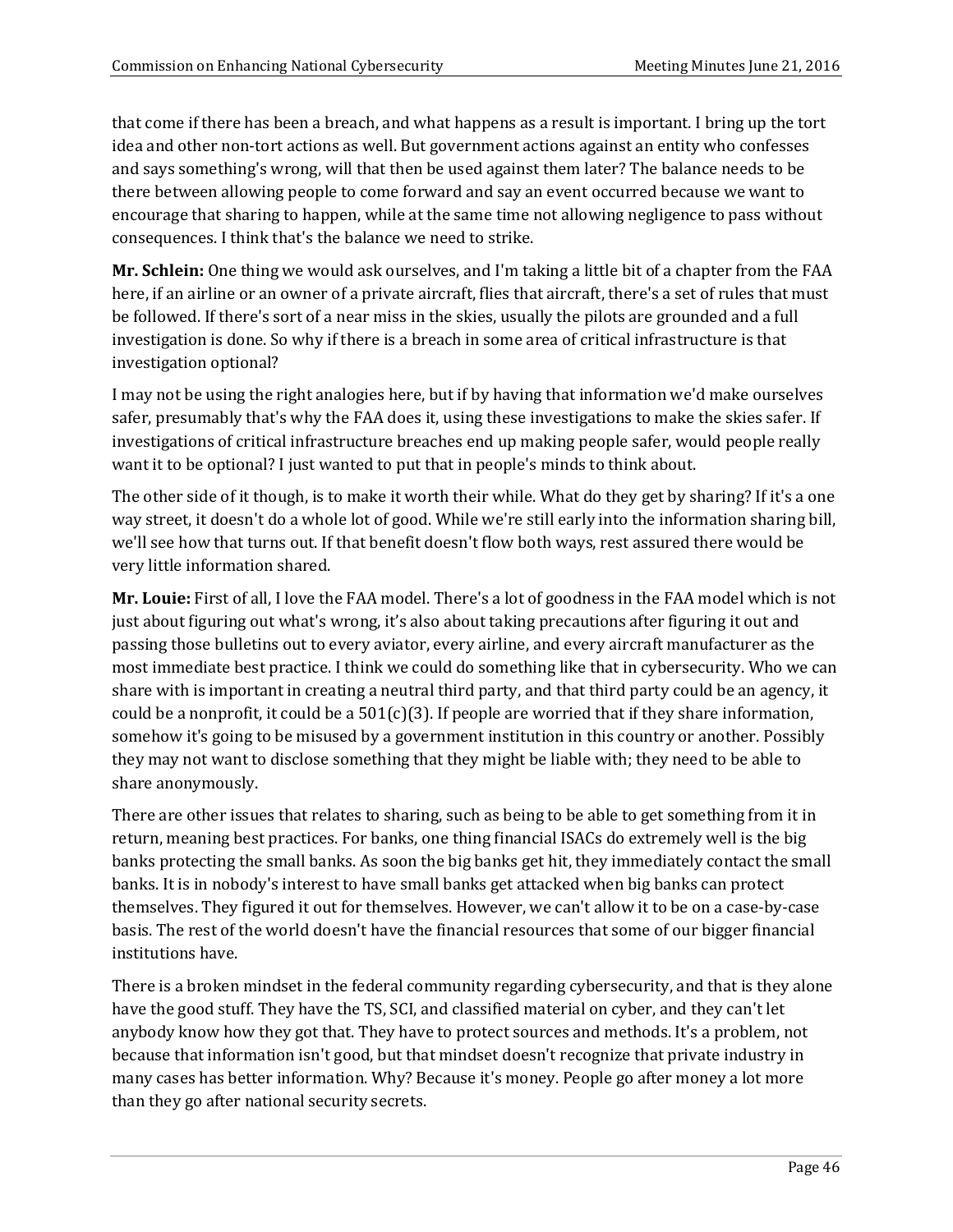We don't know how our big institutions and our commercial organizations with their surface attack areas, are being attacked globally because they won't share with us. We don't make ourselves approachable, since we think we've already got the best information. If this is true, our trust is greatly misplaced and we're leaving a huge gap in that information sharing regime. I'm not suggesting that classified information suddenly be unclassified, but we need a framework and a mechanism for everybody to throw their stuff in the pot at machine speed; so we can immediately protect critical infrastructure. That includes not only our national interest, but everybody who is a good and fair player globally.

**Mr. Sullivan:** All right I've got one last question and I don't want to miss this chance to ask. You used a phrase about solving future problems. As venture capitalists, security companies, and people looking at building products to solve future problems, we want to solve future problems as well. You've spent a lot of time looking at the technology landscape and where it's going. Too frequently, security involves bolting on after the fact. Someone comes up with a great idea then we think about safety after the fact.

What are the areas that we should be thinking about in terms of looking at general technology, and platforms and where they're going so that we're not continuing to bolt it on in six years? Right now, in the enterprise we've been talking about, suddenly we're in a borderless world and now our network level security program doesn't help us anymore. What are the areas that you think we should be looking at going forward?

**Mr. Louie:** Machine intelligence is one area. We have algorithms running machines that we depend on, or are part of the kill chain. Those algorithms and money are going to be huge vulnerabilities. We have machines controlling machines, and if there is no trust in that linkage because that code, those data streams, and packets, then really bad things are going to happen at the global scale. We are racing as fast as we can down that freeway to automate and put machine intelligence in everything.

Doing machine intelligence is like back in 1999 when everybody was putting ".com" on three letter words. Now, let's put machine learning on everything. I'm not saying machine learning isn't really transformational, but it's going to be a huge attack surface vector that we need to start working and investing in now,, and figure out how to protect that flow.

**Mr. McLaughlin**: Machine learning I think specifically is associated with the internet of things as well. That is another buzz term. With the ten billion more devices that can go get data that were conveniently put in the cloud in one place, we to have to figure that out as well.

Then, I think another area that is fast approaching is quantum computing. It is moving very quickly and has a lot of pros, both in the sense of machine learning, for what can be done with it; and a lot of ideas that will change things for encryption as an example. It will change the utility of those things in the future.

**Mr. Schlein:** Of course the issue with Mr. Sullivan's question is, as we attempt to repeatedly predict what may come true, the line keeps moving. I do think we're moving into a signature-less world where we're not focusing on detecting known bad signatures, which is kind of what we've done for the last twenty years. The focus will be on the data. The group that's able to get the most important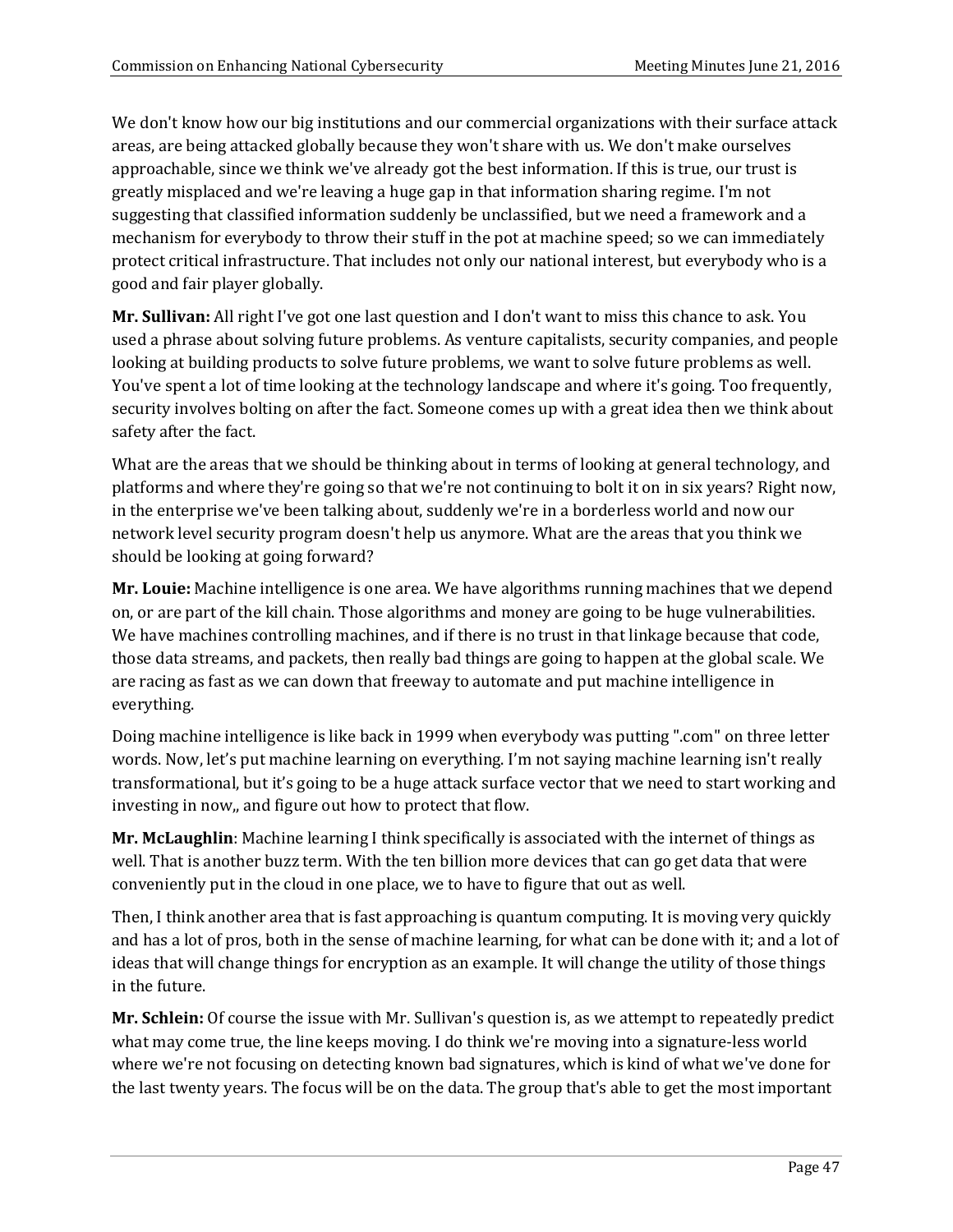data, process it, run it through the right behavioral models, figure out the anomalies, and doing that at line speed will win.

That process will not beholden to some sort of signature, and it will happen. I also think, as an industry, we will start to expand the DMZ. Meaning, that we will start to do a little bit more preemption of attacks. Most of what we've done as a security industry is just deflection, deflection, deflection. I actually think we'll start to lean forward more, and we will start to invent technologies that allow us to lean forward and bring the fight a little bit more to the bad guys, which gets at the cost issues that we were talking about earlier, namely raising the cost for being a bad guy, so it's not so scalable. I think that falls into this area of preemption.

However, I'm not so sure anything replaces education. The reason why I say this, I started a company a zillion years ago called Fortify Software. It was the very first time anyone thought to use secure code auditing and look at the source code. The reason to do it was to get to the root vulnerability at the source code level and remove those vulnerabilities, the result would be a piece of software that is far more secure. There's not a lot of debate about that. It should be engrained. It just should just be that way, and not thought of as an add-on. As a vice president of engineering. How could unsecure code be allowed? We are slowly progressing to the idea security must be builtin from the beginning, so it doesn't become a network operations problem later.

**Mr. Chabinsky:** Sometimes I feel like the Commission has been asked to set out the course for curing disease, not a disease but all disease. Then, we'll get people who will come in and say, "Well you better make it global", because it's of course a global problem. There is the opening shot across the bow of the top three things Mr. Louie would do.

The first is organize nations around a set of activities to clean up; in other words, the world has to start somewhere, right? Let's figure out a set of activities that maybe we could try out everything we've been discussing in the notion of cleaning it up. Mr. McLaughlin was very compelling when talking about the asymmetry that bad guys can act in an increasingly automated way and at huge scale. One guy wakes up in the morning who could control literally over one million infected machines, and to what aim?

Talking about Mr. Schlein's view of whatever we do, we'd better make it measurable and hopefully add in some deterrence and attribution at the same time while we go after the bad guys. This Commission has been asked to provide bold recommendations. When I hear all of that and pull it together, one thing that does come to mind is the fact that we have hostile actors that really are able to operate at scale in ways that really can happen in the regular physical world with these millions of computers. Recently, the U.S. government indicted seven Iranians for DDOS attacks against the finance sector. The government also indicted five PRC officers for economic espionage attacks.

Mr. Schlein mentioned ransomware as a terrible problem that folks are facing. Russia brought down the Ukrainian power grid with a DDOS attack, or actually with large scale infected networks. What all of those have in common on the cybercrime side, economic espionage, and potential use of the net for terrorism and warfare. It is this problem of large scale malware distribution which people commonly refer to as botnets, but it's really so much more than that. I'm wondering about this idea of organizing nations around a set of activities to clean up the net. Do you think it would be an ambitious, achievable, and worthwhile objective for us to come out of the gate and say the U.S. will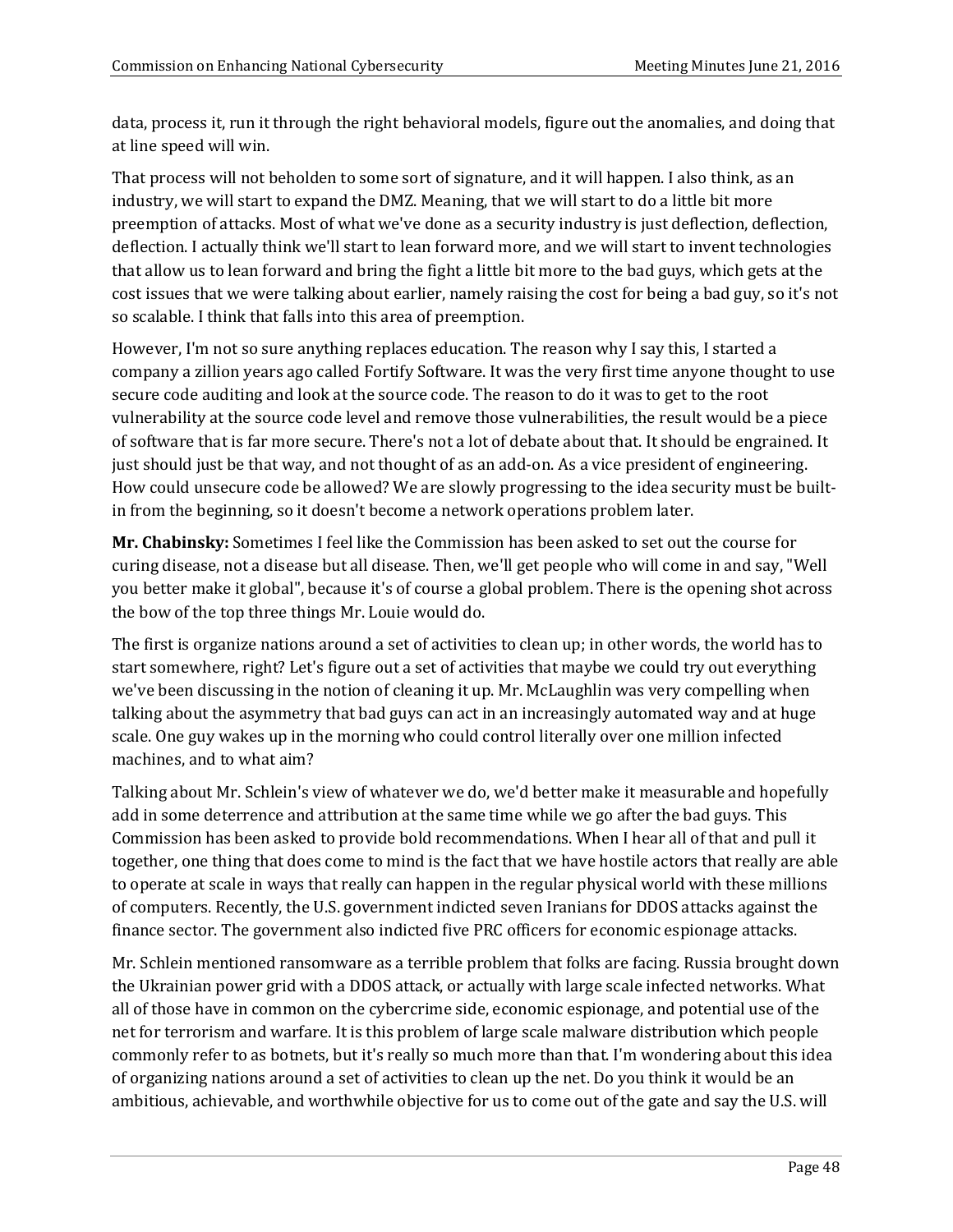have leadership with the private sector and the government, to entirely clean up botnets within two years?

**Mr. McLaughlin:** I think that would be an interesting and ambitious goal. One of the things that we tend to do, not surprisingly, is to get very, very, focused on the most advanced attacks because they are very painful. But the vast majority of attacks don't fit that category today, they are more common than that. All of them are caused by botnets and they don't cost a lot. Unfortunately, a lot of systems can't stop them and people fall prey to those. On this idea of raising the cost, if we could go in and eliminate a certain strata of attacks, or make them make them way more expensive or less way less effective if nothing else; we move people into the more sophisticated realm. It's not necessarily a great outcome, but a lot of attacks would be eliminated. I think that's an interesting idea.

As a side note to trying to test out some concepts like that that, we've been associated with something called the Cyber Threat Alliance. We brought some of our competitors together and said to them, what if we actually were sharing indicators of compromise, not the common stuff, not virus totals, the stuff that we think is top shelf? We shared that in a machine automated format using STIX and TAXII, and then whatever we do with it, we do with it. We all have the same levels information, so we've been doing that actually for the better part of a year with a few other security companies and it's up and running.

The second thing we did, was we actually know quite a bit collectively about campaigns. Sometimes, like botnet campaigns, the collective wisdom, not surprisingly, was greater than any individual wisdom. It was very manual in nature but done just to test the idea out. The Cyber Threat Alliance said we're going to go try to figure out everything we know about the CryptoWall 3 campaign. We got together as companies and pulled our resources on it, and after a while came out and said we now know eight hundred seventy-ish collected pieces of information about indicators of compromise around that campaign.

It wasn't easy, it took a while, but it worked and we went to the government. We went to a couple agencies in the government, gave them what we know about CryptoWall 3. Some of the agencies came back and shared what they knew, and gave us one hundred sixty-five things we didn't know. They said in the process they didn't know three hundred things the group shared. It took months, but nonetheless it got done. When that was finished, we turned around and we published a report on CryptoWall 3, and made the world knowledgeable about these thousand things, indictors of compromise that were not known yesterday.

It took the bad guys all of twenty-four hours to move the CryptoWall 4. The point was, they had to. One of the goals that we have with this thing is along the lines brought up by Mr. Chabinsky, is to say, what if we could actually track and work on five thousand campaigns simultaneously. The security industry, along with many larger companies possessing a lot of threat intelligence, could actually do that.

If they were doing five thousand campaigns at a time, that's really going to put the hurt on the bad guys. It's not going to put them out of business, but it's going to make them move, move, move every time that we show how an attack works. The defenses get stronger and stronger, and that will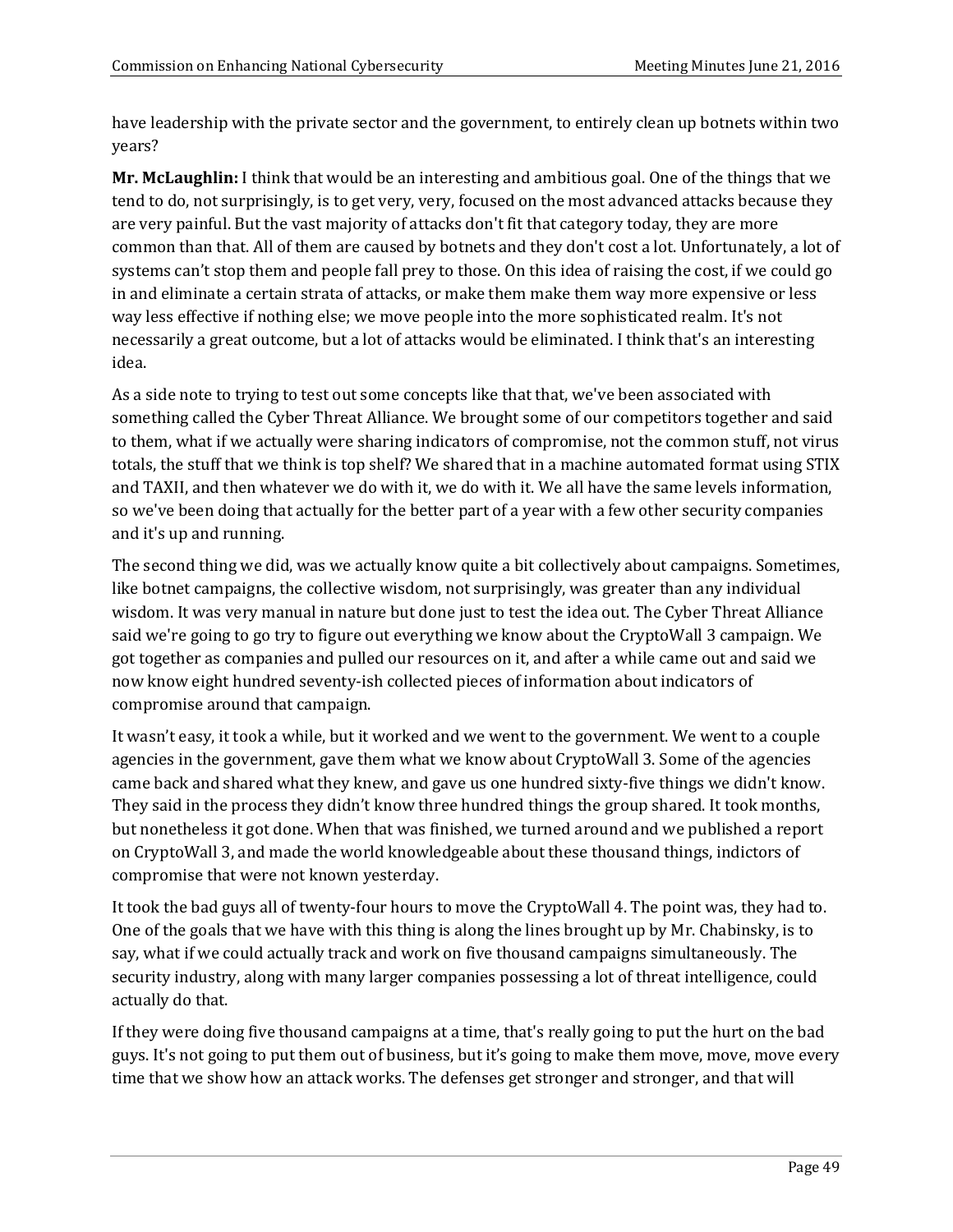increase the cost to them and start to get the wheat and chaff out of there. I think it's an interesting idea that could have a lot of benefit.

**Mr. Schlein:** To put some numbers behind the buzz, there's about a half a billion, if not more, compromised systems throughout the world. I think the going rate is about ten thousand for an hour can be rented for a dollar fifty. This is what makes it amazingly scalable. I love the audaciousness of what you want to do. I do worry about your ability to do it. I think it becomes a little bit of a whack-a-mole. There is some benefit to knowing where the bad guys are actually. I do think an area to try and get a solution would be to stop the efficacy of bots. Remember, they're automated at the end of the day. If we could separate the automated traffic from the human traffic, we could stop bots from mattering. That may be a more doable goal than trying to eliminate that half a billion that'll just move somewhere else.

**Mr. Louie**: Here are a couple thoughts. First, at the very high level, nation-states are not going to give up their ability to collect their own intelligence, nor are they going to give up their ability to prosecute military advantage including all the tools that we've talked about. On the other hand, there are enough challenges globally across the board at this lower level.

The point is not to eliminate it, but to significantly raise the cost and slow up the bad guys. There's two things: one puts a marker down that forces a conversation at nation-state levels, either bilaterally or multilaterally, about who's in who's not in, which is a worthwhile exercise in and of itself; second, it engages the common carriers. Because it is about the stuff in the middle now, not just about the end points.

Third, it promotes the research necessary as we raise the bar and to keep raising the bar, not just raise it one time to make that hop to the next level, but systematically making it much more expensive. It becomes not a dollar fifty, it's a hundred fifty; then it's fifteen hundred, and then ten thousand. If we take out the economic benefit of being able to do this, and we start securing the nodes and the pipes along the way; we say it's to everybody advantage to do so. It's not just the U.S., we need Singapore, we need China, we need Russia and all these other countries that are out there who may not historically be in our favor.

We all share a common interest. We need our financial transactions to happen, because the money must keep flowing. We need to make sure critical infrastructure and nonmilitary kinds of situation in times of peace to be safe and secure and we need to have trust. Some nation states will check out, but that's OK. If it gets to be on what I call the rhetoric of negotiations and the rhetoric of treaties, it's very easy to say we're against it. It's very easy to write a law that says something is wrong to do. It's a completely different thing to say we are committed to this, like we were to getting rid of smallpox.

We're going to raise that cost so that we can eliminate whole sets of bad actors, so those that I call the script bunnies are gone. The kids who are just constantly mucking up the system which slows everything are gone. The penalty quite frankly is, if you don't comply, we're going to put all the walls around your packets to make your packets go slower than everybody else's because you have bad hygiene.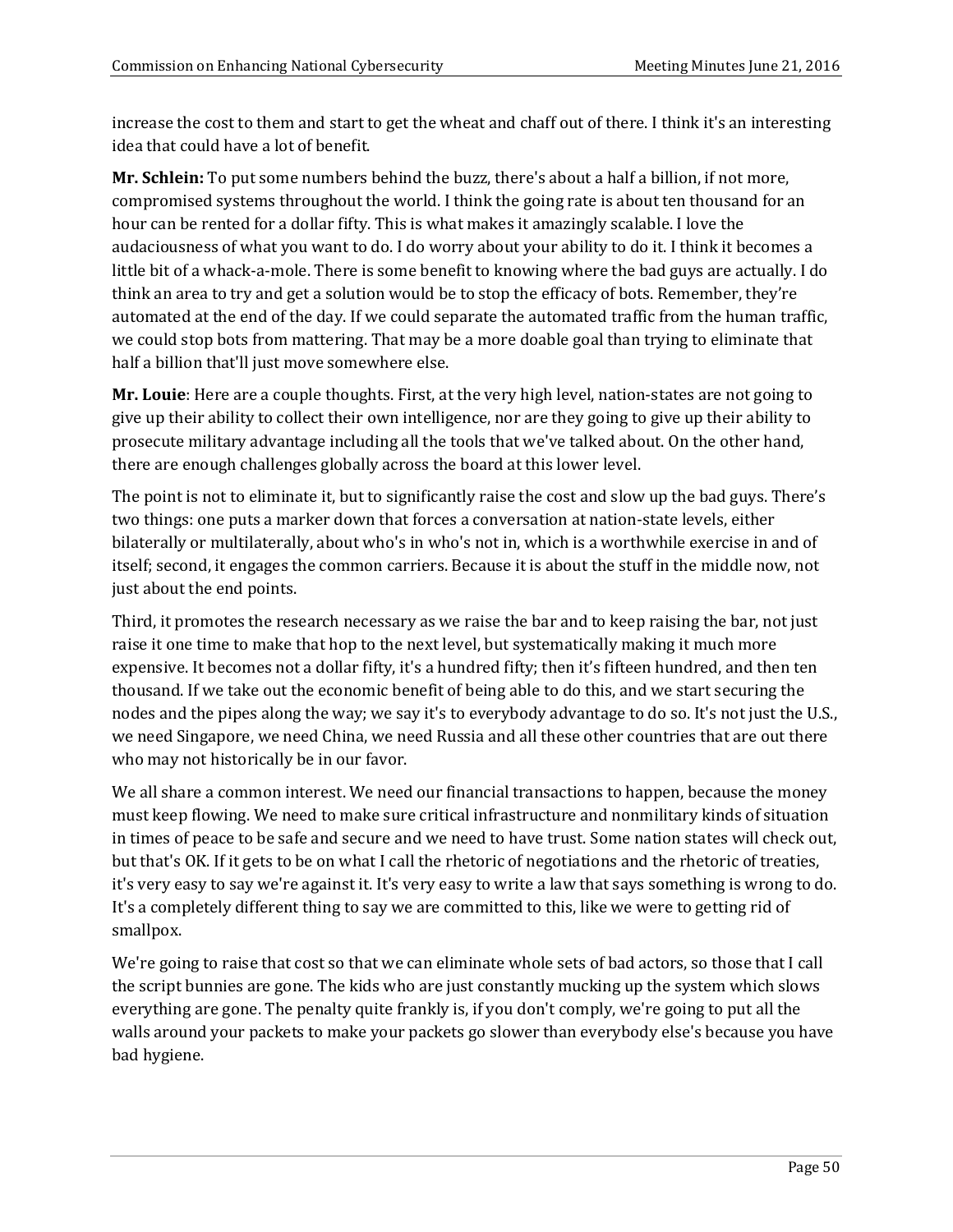It's like airplanes going from untrusted airports. Airplanes that go from untrusted airports get significantly more hassle than airplanes travelling from a trusted place to a trusted place. I think we have to pick the right fight, about the right set of goals. Sending something that creates global engagements also will lead to economic rewards for companies joining the fight. Companies who have innovative solutions, researchers who leave universities to create startups, and big companies are already in the game trying to figure out where to put R&D resources will all play, because it creates a marketplace. It's a great idea, but we need to make sure we frame it right so we don't set ourselves up for failure.

**Ms. Murren:** Your comments were already very unique and thought provoking. One of the things that I wanted to follow up on that you both mentioned is the area of corporate incentives. When we think about eliminating things like the SEC's requirement to disclose a material event relating to a cyber breach, or a legal remedy for a cyber breach for a company, how would you change the incentives to encourage companies to be good citizens? The frame of reference that I'm using to think about it would be to look back at manufacturing companies and how they treated things like environmental safety or consumer safety. So, how do you prevent companies from externalizing their costs in a way that doesn't damage their ability to actually fix the problem?

**Mr. Schlein:** The tax code can probably be used to do it to some extent. I think when I had originally come up with the idea of the risk preparedness index, about fifteen years ago, I had the insurance industry ready to vary insurance premiums based upon what the index had as well. If we use it as a proxy for why would companies do this good hygiene, what would in it for them? I think when we talk about private industry at the end of the day, earnings per share will matter most in terms of getting companies to do it properly. I would think of ways to help incent it, maybe the tax code, and the incentives that are around insurance premiums.

**Mr. McLaughlin:** This is also an area where the free markets are going to start working harder than they have as well, just from the competitive aspect of what is secure and what is not secure. We're starting to see some advertising across industries where security is a key component of what the company is saying. How they actually back it up might be a separate thing related to scores, or government seals of approval, or things along those lines, or getting reduced premiums on insurance policies. I think all these things would help.

More and more, it seems like there's so much information about cybersecurity in the in the realm of public knowledge. There's a market opportunity for companies to differentiate themselves based on how secure they are. Companies are starting to take that up. I'm not sure how much government incentive is needed for companies to do that versus the market just working.

**Mr. Louie**: I think there needs to be some level of safe harbor if parties are not negligent. I go back to the airplane example, if there is a bad airplane that where there was a known problem with the wings falling off, and an incident occurs where the wings fall off, the owner is negligent, and should be punished for it. If someone takes off in an airplane, and a missile shoots it down, it may or may not be negligence. It's someone shooting a missile at the plane.

The problem with cyber is a combination of multiple factors. I think there needs to be some level of standards and Mr. Schlein's ideas are worthy to be considered. What is a reasonable expectation of cybersecurity and trusts a consumer or company or an entity should have if they're using your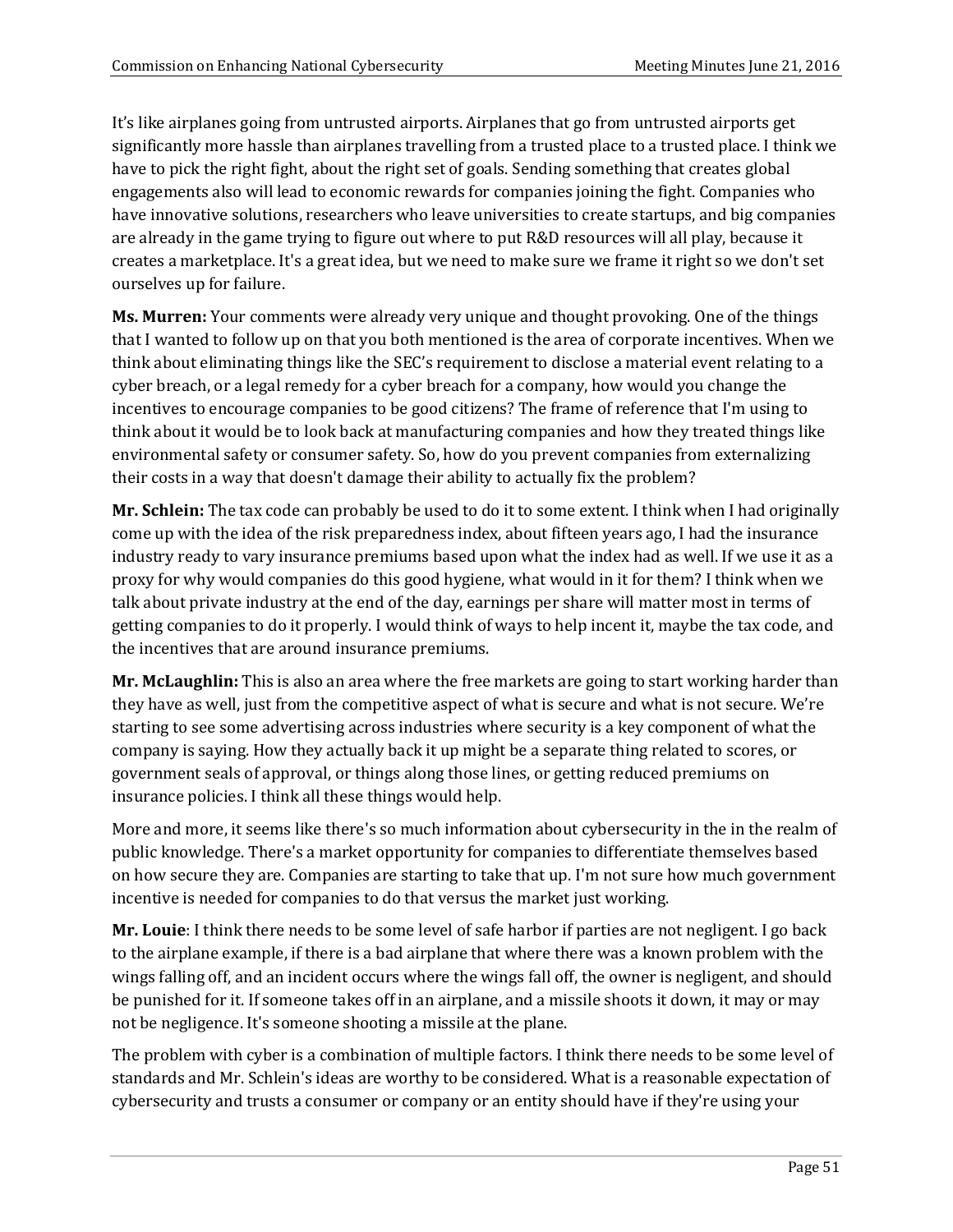service and product? As long as we follow that level of trust, companies doing the annual security audits, just like doing the required financial audits; then there should be a safe harbor because we should not incentivize the attackers to do cyberblackmail.

Cyber-blackmail says, "We're going to take your company out. We know you're going to have to report. You're not going to report to the New York state attorney, you have to report it to the FCC and we will make it a headline in The Wall Street Journal. So, we're coming after you unless you pay us off." That's kind of the model we have right now, because all the incentive goes to the attacker. If a company is negligent, didn't do that hygiene, didn't safeguard that data, it is still negligent and shouldn't get a free pass. However, if there's an attack and the company followed the rules, just like following an airplane accident, the disaster team would show up in this mythical new world that we live in, figure out how the attack happened, and it would keep it confidential. That safety warning was put out immediately as the best practice for everybody else. A cyber alert message goes out at machine speeds and our machines will all get updated to shut that wall off.

It's close to being right, but there's a lot of problems in the middle. It's always tricky but that's framing that we need to think about it. Cyber is one of the few places where the victim is guilty and the attacker is the winner and gets all the reward. We've got to change that equation pretty quickly.

**Mr. Lin:** You all emphasized the importance of international cooperation and coming to some consensus on some set of rules, and so on. I want to describe three different worlds and I want you to rank order them in order of your sense of desirability.

There are lots of other nations in the world. So, world number one: Everybody agrees with the United States, and says what the US wants for the internet and cyberspace is a really good thing and we all sign up to it.

World number two: The balkanized world that Mr. Louie mentioned, where there are like-minded blocks getting together. There may be some allies and some other nations with other views and they get together and form something like the Shanghai Cooperation Organization. They get together and make own different rules.

World number three: A world in which all nations engage in a negotiation. Since it's a negotiation, everybody has to give up something. In particular, the U.S. has to give up something that compromises on some of its core values.

Please rank or order these in your order of desirability. I believe that everyone's going to say number one is more desirable or at least better. I would certainly say number one is better, but to me, the interesting question is whether the number two, the balkanized world, or number three, the one where we all agree, but the U.S. has to compromise on certain values. Which one of those is the most desirable and whatever your answer is say why.

**Mr. McLaughlin:** The Geneva treaties exist to describe how prisoners should be treated. Nobody compromises on any of those principles whatsoever. Everybody agrees what's humane and civil, and that's how things are done. Not everyone follows the rules, but nobody's compromising their core fundamental principles that I'm aware of to agree to those things, including the United States. I'm not sure that the frame works.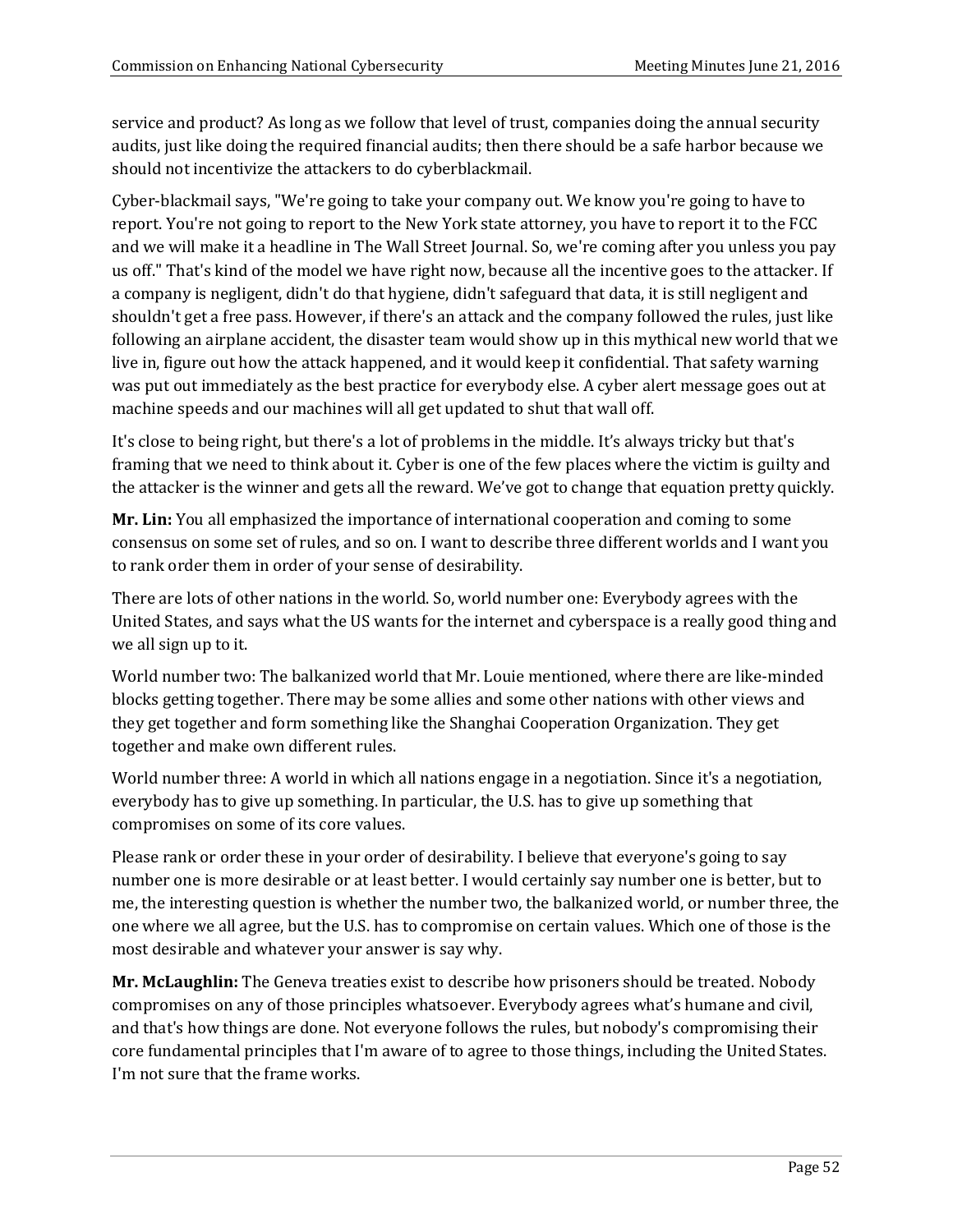**Mr. Lin:** You assert that there is a common core of values among all the nations that you would want to bring in the important nations in the world; on which there could be some fundamental agreement. Is that what you just said?

**Mr. McLaughlin:** It's possible, but it depends on how you narrow down what those sets of values are going to be. I'm suggesting that there are examples where almost all nations have agreed to things without compromising any of their fundamental principles because of what's at stake. The Geneva treaties is an example of international warfare. Everyone figured it out, and people usually follow them.

**Mr. Lin**: Fair enough. So you would believe, for example, that the nations of the world are more or less in agreement on the value of all free expression, free speech, access to information?

**Mr. McLaughlin:** There may be agreement on the importance of information, the importance of data, and the importance of GDP productivity, and things that go along with that. The common organizing principles in cyber are fairly short before everything starts to fall apart. There are cases where if there isn't a list of a hundred things that have been done historically when there start to get more than a few, we will be in world number three, and that would be my second choice.

**Mr. Louie:** I think there's some good thinking along those lines. That is, anybody's that's ever had to negotiate a trade agreement understands the difficulties of doing anything at a global scale. Whether it be land mines or global warming, there are lots of examples of global initiatives that have taken herculean efforts to get some group of nations to agree. There has to be a lot of back door discussions, quiet rooms, off the record. This is not something that any of our countries, at least on a bilateral level, may be on some small set of multilateral discussions that we can agree on.

The first topic is an easy one. Financial transactions should be protected. Most responsible countries would agree with that because nobody wants their bank transactions to go slower than anyone else's. That's a good one, that's pretty easy to agree on. We should do a level of activities to see reduced consumer internet fraud. Why? Because the U.S. is not the biggest victim of internet consumer fraud. China is, not the US.

If we can't even agree with Canada, Great Britain, or the traditional five "I's" who can we agree with? It starts with little steps but it starts with Mr. Lin's idea, which is the point of world number one. If you start with a U.S.-centric view, namely what benefits my country as the basis of a negotiation, it's flawed. We have to start with whatever is the common denominator that groups of countries can agree to. Even if they can't agree to exactly our words, maybe China or Russia creates some other version has a slightly different set of words but has the same results. As the world moves to a greater, connected world and machines control machines, it is in nobody's interest for any responsible nation-state to allow third parties or rogue actors to intervene to cause great harm. It is to nobody's interest. We are not talking about democracy. We are not talking about freedom of speech. We are talking about life and safety, and we can start there.

**Mr. Lin:** A New York Times headline can be deadly in China.

**Mr. Louie:** The art of negotiation and diplomacy has been going on for two hundred fifty years. We've got an agreement on rules of the high seas. We can come up with similar sets or frameworks on the internet, because it is to everybody's financial and safety advantage to agree on a set of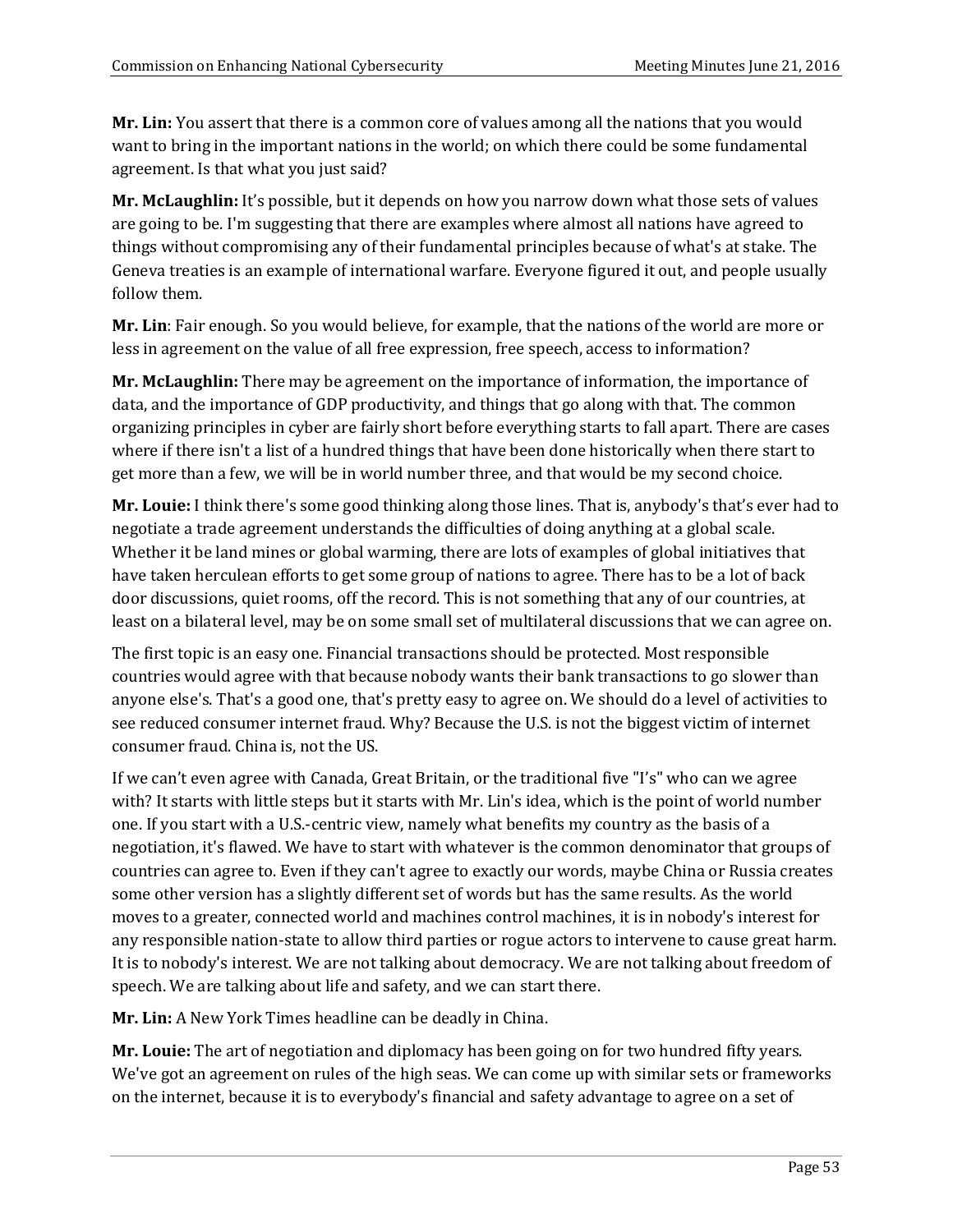common, agreeable values. Not every country is going to step up, I'd be happy if sixty percent of the countries do. Quite frankly, I'd be happy to have a third of the countries in the world would say this is what responsible internet usage looks like. It's at the foundation level, but it starts with us thinking about what is a fair and level playing field for everybody to play in and is not advantageous to the U.S. on these particular issues. I'm not talking about giving up military advantage, and I'm not talking about law enforcement.

**Mr. Schlein:** I probably am skewed towards where Mr. Louie is at, which is just around taking small steps first, and trying and get some common set of rules and understanding with a smaller group before trying to boil the ocean with everybody else.

On your world number three proposal, the answer is, it depends on what we're being asked to give up, and where we're being asked to compromise. Until the details of it are known, I'm not so sure we'd get to Nirvana with that one. I would definitely just focus on our allies to get started, and then and then go from there.

**Mr. Louie:** But even our own adversaries are sometimes adversaries, and sometimes friends. Look at the Trans Pacific Partnership (TPP), what China was willing to give up. We never in a million years thought they would even sign a piece of paper saying they would make the trades that they came to trade now. Whether they enact it or reenact it is a completely different issue. The TPP has its own set of challenges. However, there was a basis for our dialogue and there was at least some common ground and understanding that it was to neither country's interests allow this kind of behavior to exist.

It was hard and unfortunately it got buried in a set of negotiations which may not come to pass for other reasons. That's why I think we need to separate these issues, and make cybersecurity its own negotiation, and go back to the drawing table, have those quiet backroom discussions, then start to frame. We're starting with our allies and people we have shared interests with which sometimes means our adversaries and cut our deals.

**Mr. Schlein:** It is why I stress heavily the need to get attribution right and to focus on attribution. Sometimes, I think as a country we prefer not to do attribution because it's something we don't have to deal with and also get the punishments right. Attributions must be consistent and enforced. Both those things must be done together, whether it's done in a small group or a big group, it must be agreed upon and then enforce that way.

**Mr. Alexander:** I have two sets of issues, and I also have some comments. I won't make those comments now in the interest of time. First, on the insurance, I think about Mr. Schlein's comment on the insurance industry and where it is, and what Mr. Louie kind of echoed. I think you all agree with the fact that when a company is sued for not defending its network against a nation-state that even the government wouldn't be able to prevent, we're in the wrong place and in a liable situation.

One of the things that we have to do is put something down in writing some place and say it needs to be looked at. Is that what I'm hearing all you say? I just want to get that up because I do think when you look at Anthem and others with all the lawsuits that are coming at them, and look at what's happened to government, we've got to fix that.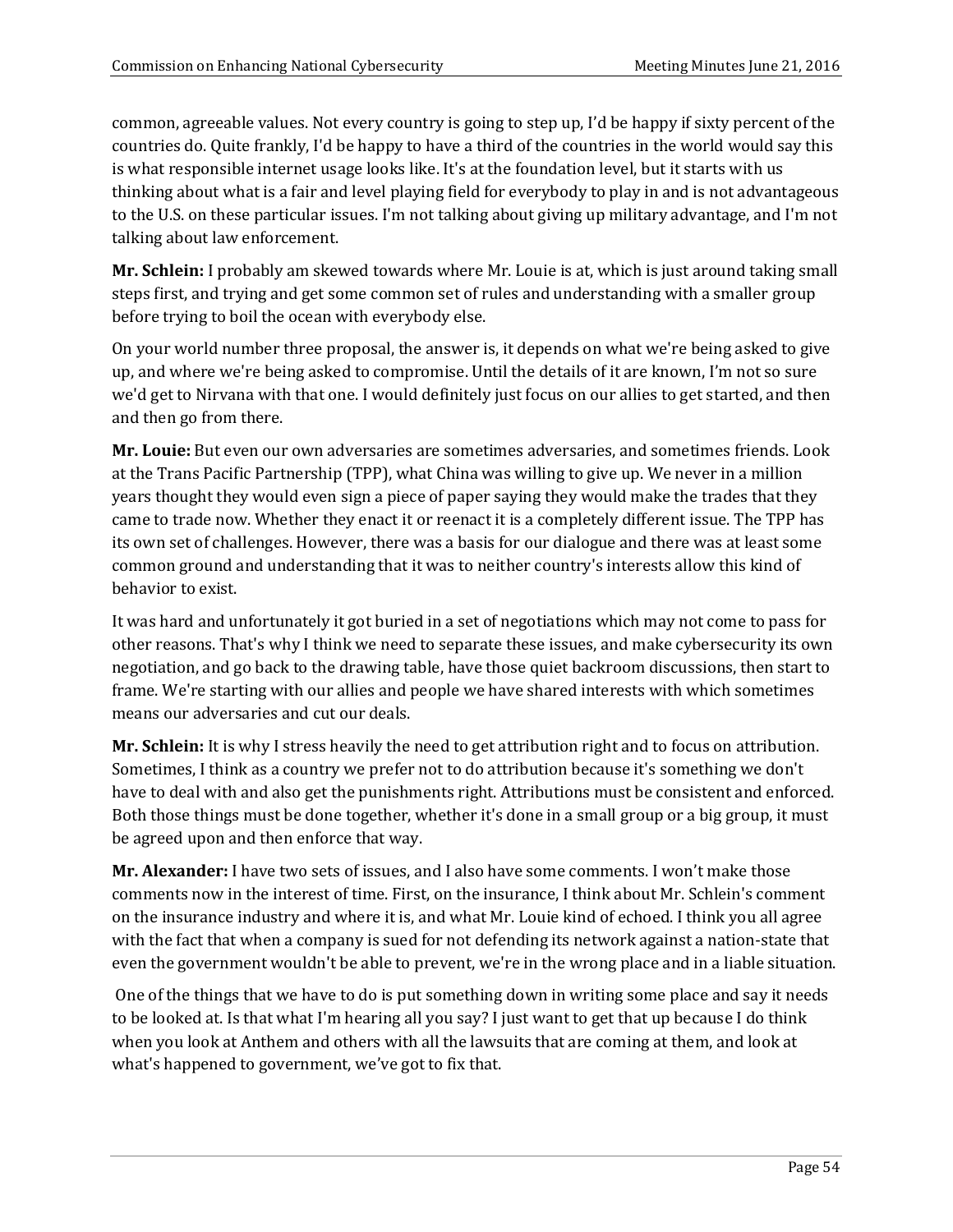The more important question from my perspective, stems from the earlier question this morning when we look at what Facebook has with 1.65 billion users, we pointed out that eighty percent of them are not from the U.S. How does the United States work with industry, how does our government work with industry, how does our government work with other governments, and how does industry work with industry? I agree in part that we don't have this right. But I think we need to get more resolution on some of these comments and I just want to put some things on the table to make sure I understand.

There are multiple layers that our government has to deal with. What Mr. Louie is pointing out, as I understand it, is who is it that negotiates with other countries about how we act in cyberspace. It's not the military, it's not law enforcement, and it's not potentially somebody in another law enforcement-like agency. It should be somebody else. That's the real key I think you're bringing up, is that fair?

#### **Mr. Louie:** That's correct.

**Mr. Alexander:** I do think though that our government has to engage other governments on behalf of industry in our nation on how the rules of the road in cyber are going to be written with respect to collaboration. It means that a company like Google or Facebook or Yahoo or whoever, isn't held to one standard here, another standard in this country, and a third standard over here. We ought to get one third, one half, or somehow come up with an equalizer that sets the stage right. My opinion, from working across the government, is while that entity would be a non-military, non-law enforcement, everybody's got to help. I do think though, that to couple with what you're saying with what Mr. Schlein brought up, I think he said a cybercommand should get more respect and so should its previous commander.

Actually what Mr. Schlein is saying is that on the military side, it's not organized right. I think you could look at that, but I also think, and what I would like your opinion about is, what we really need to do, is have a way of setting up a war game or some kind of exercise where participants figured out what's the right way for all these agencies to interact to accomplish these different sets of goals. I do think some of it is right and some of it is skewed. It's an important thing because what you both want to accomplish are things that we pointed out earlier that have to be done. We have to get our government to work with other governments to set the stage. We've got to provide cover for industry and it's got to be fair, and we've got to protect the network and we're not doing those.

**Mr. Louie:** We have multiple tools in the tool bag and it's clear that there's not one tool that can solve all the problems. Otherwise, we wouldn't need to commission, we could just go grab the tool and we'd be done. Even on the military front, we have great liaison capabilities with other nationstates. We think about nuclear code-handling, I'm chairman of the Federation of American Scientists, which was used to be called the Federation of Atomic Scientists, which was created in 1946. The whole goal was, as scientists, how to make sure the world is responsibly safeguarding all the nuclear stockpiles and use of nuclear materials.

Even in countries where we might end up in a very bad adversarial relationship, there is common ground to make sure that our militaries are talking to each other, particularly in cyberspace. An attack, just like the way we have in NORAD, potentially could be disguised as an attack by somebody else could be wrongly perceived as a first strike. The first strike means your network is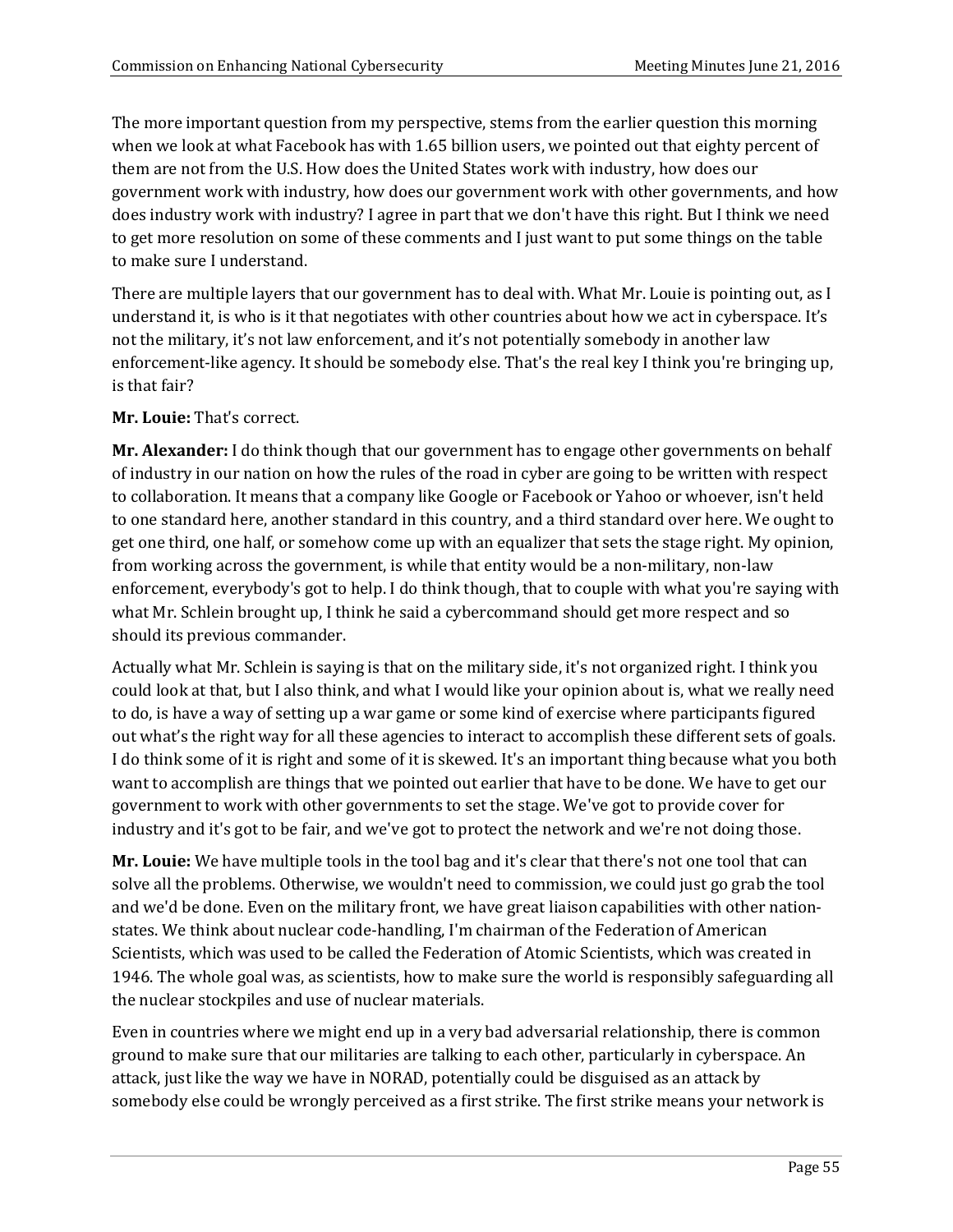going down before a real attack happens, and somebody gives you enough false information across all sensors to create the illusion of an attack. Is there time to take your hand off that red button in a world where we're going to have hypersonics? Is there time to choose to not press it?

That is the reality we're heading towards. Militaries, even adversarial ones at times like the U.S., Russia, China; and the nuclear states have something really serious to discuss regarding cyberspace. For better or worse, cyber is one of the classic first moves that people will use to launch an attack. We can engage on multiple levels: State Department, Commerce, Defense, law enforcement, and Interpol. When we consider the bombing attacks that took place in London, or Paris after the shootings; for the first seventy-two hours, all the countries in the EU cooperated with each other. There is a basis for cooperation in times of great distress. We have to figure out how to do it when it's not in a time of great distress, so we can prevent bad things from happening before they happen, so we're not in a mad scramble after.

I was on a mission to the EU right after 9/11, and we had this issue arise about privacy. The European view of privacy are very different than that of Americans. I won't say theirs is better than ours or ours is better than theirs, it's just different. We were trying to get personnel file records to deal with the potential terrorist threats of terrorists flying into the U.S. There was a lot of sympathy, but there was this different debate going on at the same time about whether they can share, is it appropriate to share, is it legal to share, what's the consequence of sharing. What some of us told the EU was if 9/11 happens in the U.S. again, it would be just like Pearl Harbor, and that's a bad thing.

In the U.S., we'll do a study and create a commission, find blame, fire a few people, we say they're disgraced, and we move on. We've done it time and time again as a nation to where every time there's a crisis, we do a study, we blame somebody, remove the person or people, and then we go on. We told the EU during our mission there, if a nation-state doesn't share with other nation-states and a thing goes bad; there isn't any firing, but they put the whole EU in jeopardy. The EU needs to figure out a basis for sharing information, in spite of personal preferences regarding privacy.

This dialogue is a very tough dialogue to have, it has lots of gritty complexity. However, we've got the best diplomats in the world, leaders who are willing to engage with others. We just have to raise it up to that level and not make it about technology. Unfortunately, the problem we have today with many nation-states, is they think this discussion is about the U.S. seeking an advantage for its technology companies, security equipment, and internet providers over others. We need to get beyond that and deal with these really heavy issues at each level of government where it's appropriate on an international basis.

**Ms. Anton:** We've heard a lot of different ideas. We've heard about if you fly a plane, you have to follow the rules of the FAA. We've heard about the SEC, Commerce, and State coordinating with our allies. We've had a proposal for a new secretary of cyber. DHS was established in response to 9/11 and when we read the 9/11 report, we see all of the things that went wrong. Our country is really great at establishing something very big, that's very bureaucratic in response to a really tragic event. I have a twofold question, number one, what is going to be the cyber 9/11 event that causes us to really do some of the things that the three of you proposing, and number two, do we need to have another bureaucratic agency to deal with these things? Or, is it simply a matter of, as General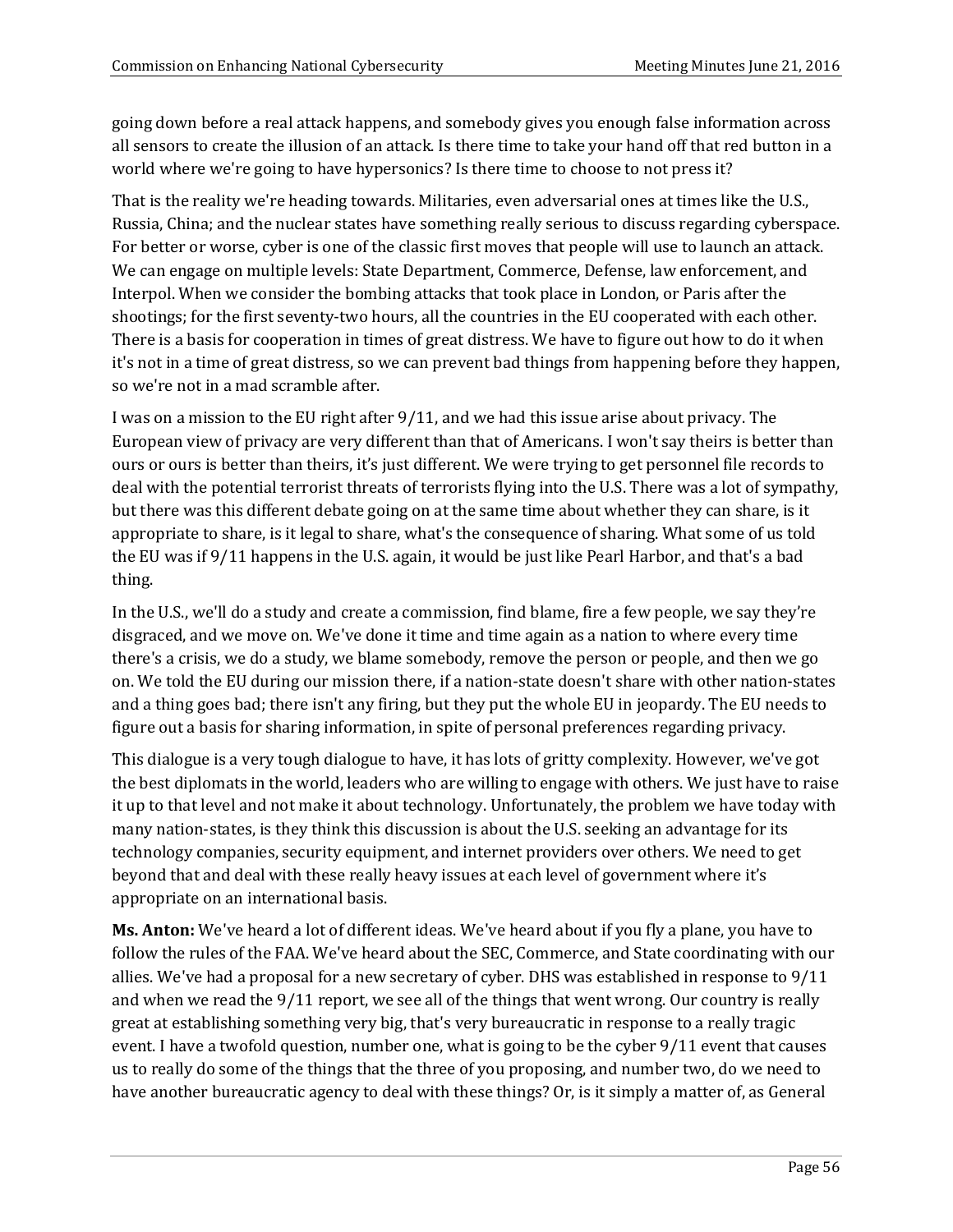Alexander was saying, really coordinating in such a way that we are really doing serious wargaming, and coordination, that we have all the protocols and we're good at doing what we need to be doing.

**Mr. Schlein:** I'll answer something you didn't say but you sort of implied using DHS as an example of how maybe gathering all these different agencies together didn't quite do exactly what we thought it was going to do. I thought about this as I formulated my proposal. DHS just took twentyone different, disparate groups and put them into one agency. I'm not proposing that at all. The likeness of this is I want FBI cyber, and DHS cyber, and I want U.S. cyber command. I think you're actually aggregating to eliminate the bureaucracy, rather than keep the bureaucracy that I think we will continue to have when you have law enforcement trying to break into something that they can't or don't have the technology to do, but it is to their benefit their national security or law enforcement to do that.

In the private sector world, we find the best person to solve the problem and we go solve it. Understanding full well we have laws and authorities that overlay problem solving efforts, and need to be respected. That's why I would argue it needs to be done centrally to coordinate it. Removing the bureaucracy and streamlining processes should be why we want to do it, from my perspective. As for what would amount to Armageddon, we all might come up with our different versions of that, but I've always believed that it will be a coordinated and systematic attack on the grid. It would be really interesting to see what happens to our society when we lose electricity for a few days. I was fascinated by hurricane Sandy, when the fighting that started to erupt about people trying to get fuel. If I had to pick one thing, I think ultimately fighting over fuel would cause more chaos than anything else.

**Mr. McLaughlin:** I'd say that there's a lot of 9/11 scenarios we can come up with. I think if there's going to be such a scenario, we would likely see it from a terrorist organization rather than a nation-state, just for self-interest purposes. It doesn't mean it wouldn't be any of those sorts of scenarios. The ones that are being tested all the time are really about the Information and Communications Technology (ICT) and Supervisory Control and Data Acquisition (SCADA) environments, and what can be done with IT technology relative to dams and electric power grids and those sorts of things. It's not hard to concoct scenarios.

I can agree with Mr. Schlein that it's better to try to simplify the bureaucracy rather than to create new ones here. However, in thinking about and listening to what we were talking about, one of the challenges of all this becomes defining missions. The mission of cyber command is different from the NSA, and different the FBI. Companies are aware of the difference when they call somebody and ask for assistance. Sometimes, the response itself depends on whether the request is made to a law enforcement agency, or a national security agency. The national security response to such a call may be to watch that for a little while longer before we do anything. Getting the missions harmonized may be kind of difficult.

It still seems working together would be somewhat helpful along those lines. There's just one other thing to sort of wrap things up. A common theme has come across is defining what's a common interest. When we're talking about our agencies working with other nation states, I think we're all saying the same thing, which is, that some level there's a common interest. Probably a financial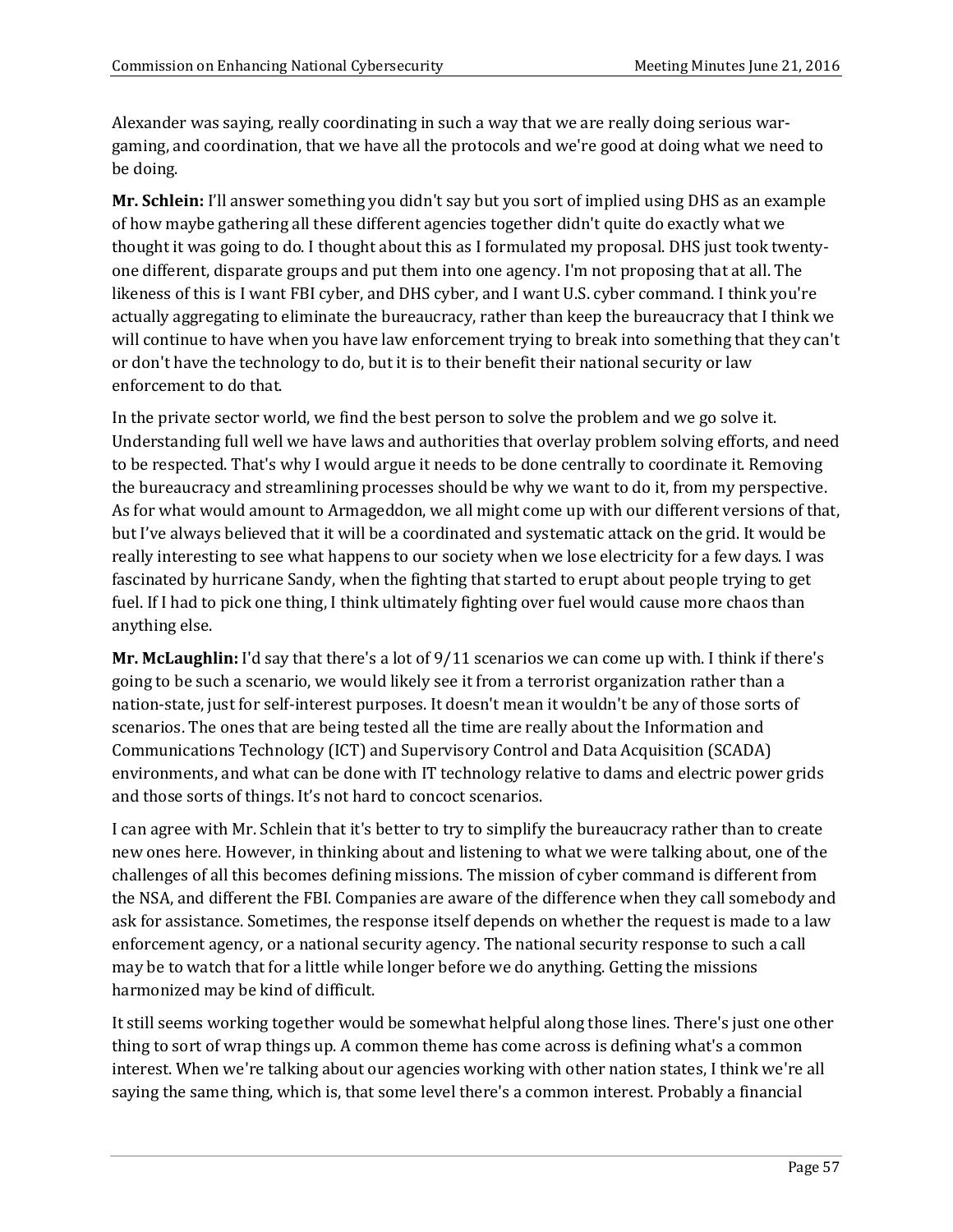interest, probably an interest in safety, and that's the place to start building trust and interoperability for things that we need for not only in our society across other nations as well.

**Mr. Alexander**: One of the things that Mr. McLaughlin asked, I just want to hit on this key point to make sure I got it right. The issue of sharing right now, there are barriers to certain agencies sharing with commercial industry. In my experience for the most part, I had to go through others to push their data out. For a whole host of reasons, it took more time. It tends to give people the perception that those with the data are not sharing. I don't know how to address it. It's a fact that's on the table, and it may be something that we look at going forward. Because there is a lot of sharing that goes on; even if it gets pushed around to multiple parties before it finally goes out. That, by definition, is not real time and is something we have to look at.

**Mr. Louie:** I would agree with you, General. There is a lot of sharing, even among federal agencies. However, there are a lot of barriers and they are constructed that way for good reason. If you think about it, when we're sharing information with the FBI and FBI prosecutes, it is a matter of due process for the defender to know where the information came from. They have that right, and we don't want to take away that right. We share with intelligence agencies who don't have the ability to prosecute about activity that's happening overseas. It's handled in a completely different way.

Some contracts are just really difficult to determine is that solvable. It requires a different level of thinking that just doesn't make the rules go away. This country stands for something, we can't get rid of the basic foundations of what our country's been built on, because the cyber threat exists. That's what makes it difficult and that's why easy solutions aren't so easy.

Another thought on the big attack. I think cyber, if it's done right by those involved, is a little bit like malaria. We should definitely raise the bar and make it difficult to act. In any event, crooks are not going to kill the golden goose that delivers the money. They don't want to take down the internet. They want to exploit it. The most reliable computer is the one that never crashes. It's the one that's totally trusted, and it gets milked and milked, and shaved a little bit. Anybody who screws up the existing system will get whacked. If I was an organized criminal, and if Mr. Schein was an organized criminal and he got greedy, that raises the stakes from a level three to level four. When that happens, I'm going to whack Ted. Why? Because what he's doing will kill the golden goose.

It's also true at nation-state levels. There doesn't have to be this massive event, other than an all-out war, that causes an extreme reaction. Look at what happened with Russia and Georgia, and why what happened, happened at Georgia. They keep the good stuff until it really matters. That's what nation-states do. There might actually be a digital Pearl Harbor if we're really dumb. We have the capacity to be that dumb.

I suspect what's going on is a slow bleeding, and a slow cost that creeps in like a cancer. It begins to create a level of distrust or Balkanization that we will all regret later. That's a much bigger problem than one event, because the one event happens and it's gone. But the cost of distrust on the internet, and the cost inhibiting the ability to put better goods and services, better capabilities on the internet and the danger of putting that stuff on an unprotected network, that's the true cost. Putting all of our information and our personal privacy at risk every single day is something that we need to figure out and solve.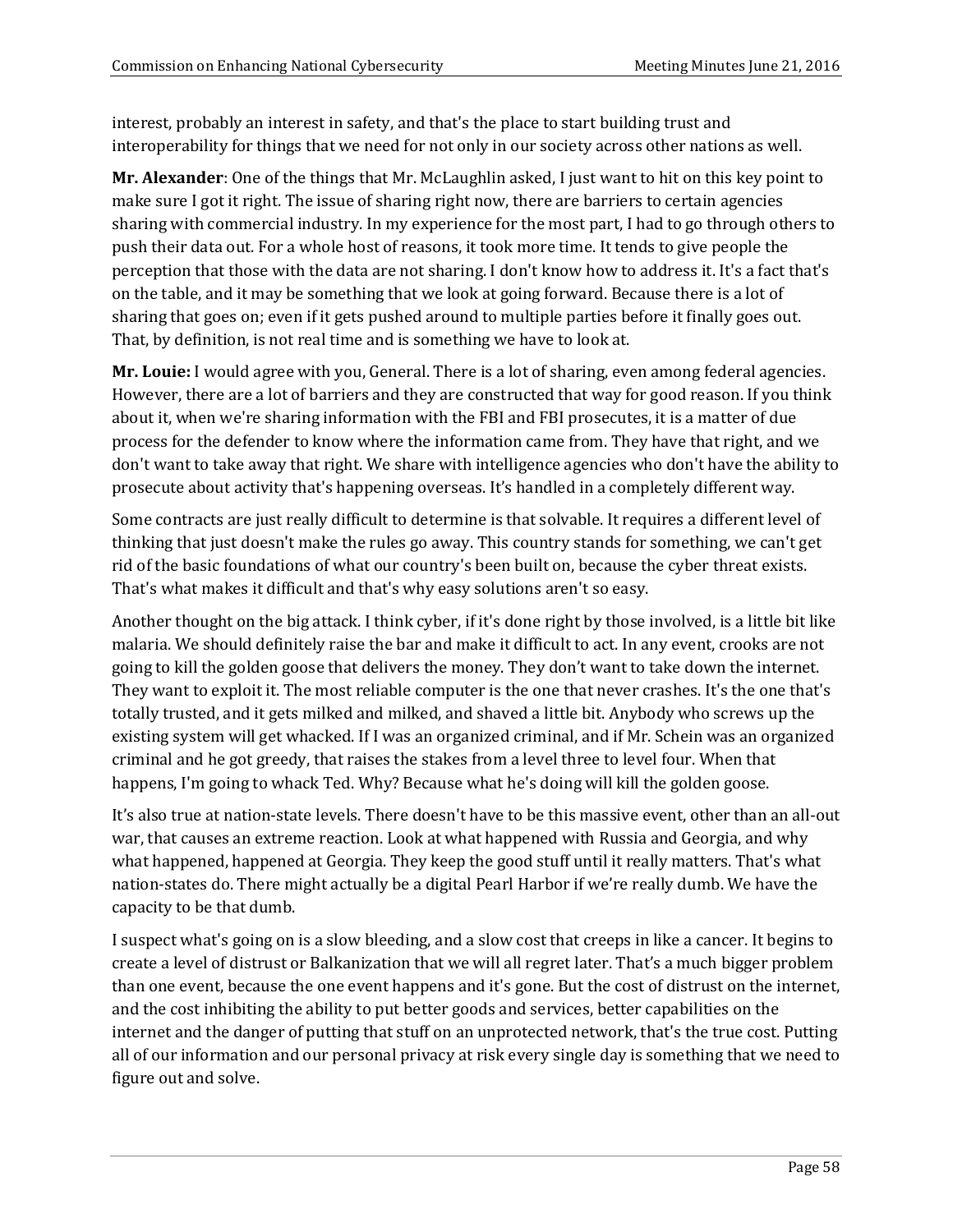**Mr. Donilon:** I would say one thing on our assignment, which is an express assignment from the President, has been to think about roles and responsibilities in the federal government. To better answer the question of who is responsible for what aspects of dealing with cybersecurity, to what degree increased centralization would be better, how we ensure access both in the government and in the private sector to the best information, the best ability to respond, to be resilient; we're going to be working very hard on the structural issues. With that I just want to thank you, just a terrific panel, and I really appreciate you doing this, given the energy and thought that you've put in your presentation is much appreciated.

# Center for Long-Term Cybersecurity (CLTC) Briefing

#### Steve Weber, Faculty, School of Information, UC-Berkeley

The notion of a transition memo, to me, naturally focuses people's minds on the 100-day window during which a new administration can make some really dramatic moves and profound decisions. What I would like to do is just highlight for you some of the thoughts I think that came out from today and have come out from some of our work and remark about the 1000-day window which I think this memo should address as well.

When we started this center we called it "long term cybersecurity", we had this sort of single motivating notion that we needed to go beyond the immediate concerns of today's and even tomorrow's attack, out to a longer and broader horizon of the issues and challenges that you are going to face are going to look very different than the ones we obsess about today. As has been said over the course of today, that argument doesn't in anyway represent the claim or notion that we don't have to worry the short term. The point simply is that it's a both/and proposition, not an either/ or. So, what we've tried to do is to get some insight, in a disciplined way, into what we believe the cybersecurity landscape will look like, and what cybersecurity professionals will need to deal with going out to that longer term trajectory.

We decided to focus roughly on the period between now and 2020. The year 2020 is not a long time from now and it's not what one would usually think of as a long term sort of projection. We thought it was the "sweet spot" where the implications of many of the technologies and the political dynamics that have come up throughout the day, that we already see today that are just becoming visible which start to play out in ways that actually could surprise us. A concrete example, I think was just raised in the last discussion of this panel. When this long term, corrosive lack of trust flips to a point where ambient insecurity has created a view among large numbers of users that we start from the position that we interact with the net from a position of distrust, rather than from a position of trust. That's a very, very different world for commerce, for relationships with government, for relationships between people and individuals.

So, how have we done this? Well, one of the things we have done over the last year has been to try to construct a set of scenarios, actually 5, that look at significant, plausible, challenging opportunities and threats in that 5-year timeframe. I'm not going to go through that work, it is readable on our website. Like all scenarios, they are not predictions. What we have tried to do is create some models that take key driving forces and exaggerate them a little bit and add the simplicity back.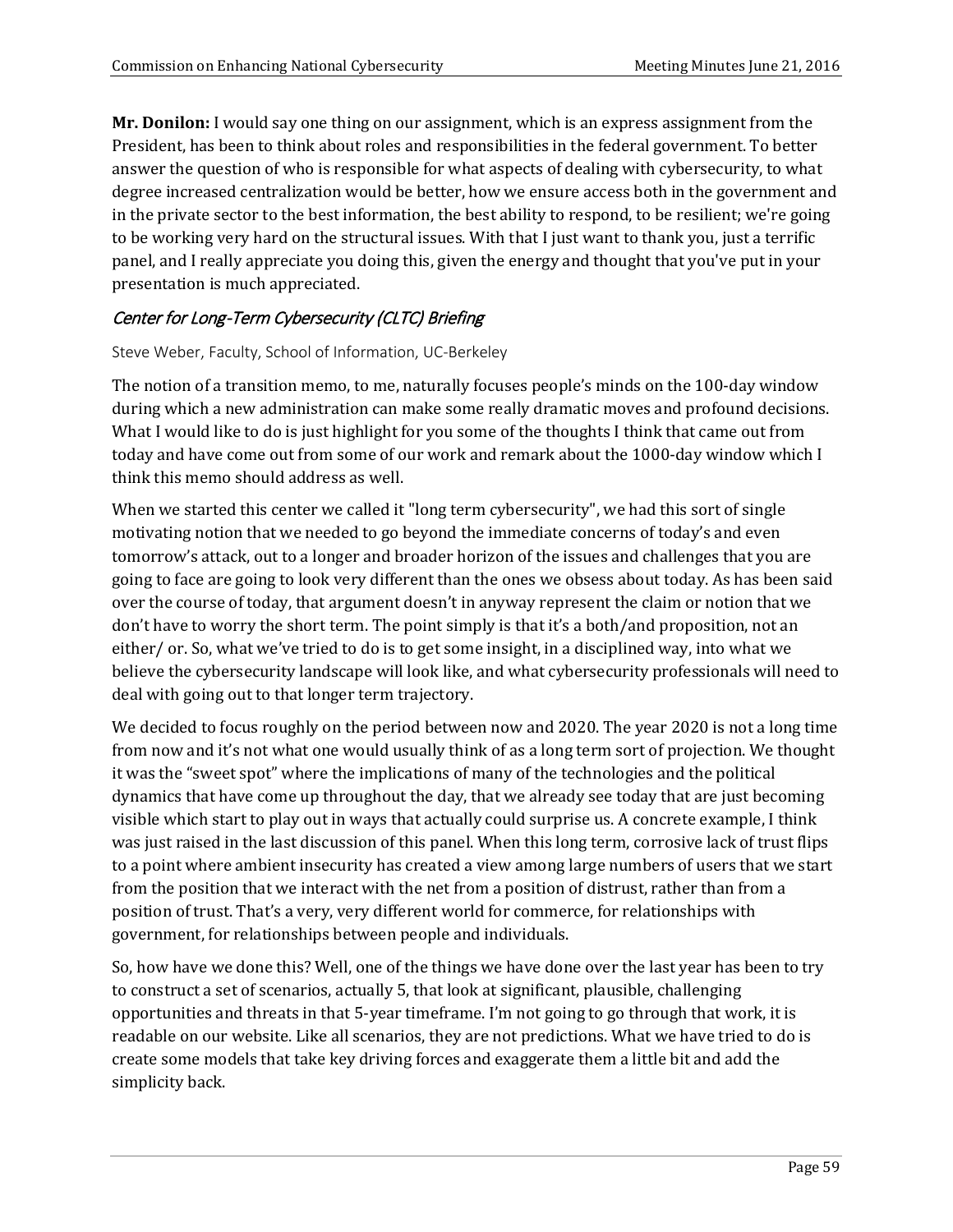What I would like to say is that the purpose of constructing scenarios, and the need for trying to prepare for what the future might be, is not to try to predict what that landscape is going to look like; but serves instead for the Commission to force people to ask the question: How would I know, empirically, if the world is moving in one direction rather than another? What indicators should I be looking for now to make those kind of big investments?

Many of the issues, or many of the policy proposals that came from today are things that would be hard to reverse with prior significant investments, including changes of institutions, which would be very, very hard to unravel, as we know. The business models of government policies that would need to come with those kinds of changes are not things that anyone is going to go along with lightly.

Second, and potentially more important, what the sort of output of that kind of work is, what is true across the landscapes of scenarios that we can possibly imagine? What is true regardless of how these factors play out? And, we came to a number of interesting conclusions about that in our exercise and I would ask you to do the same. I'm going to just mention one because I think it is very, very simple, but it also sits behind many of the challenges that came up today. There is an ongoing and ever increasing demand for features, performance, extensions of digital capabilities and that is going to continue to expand to fill the space of what is technically possible, and then go just beyond it.

That is the world that we have gotten used to and that single observation to me, at least, in light of the kind of vagaries of human behavior that go along with it mean that the digital realm will continue to be vulnerable, no matter what. That is a fact of life we are going to have to live with. There is no "silver bullet" out there. And, more importantly there isn't going to be one. I don't think that surprises anyone, in principle. But when you combine that argument with the observation about how deeply integrated these technologies are into human life, then I think we land in an important insight which could shape that 1000-day view. It's this, cybersecurity is now approaching the point where it is probably the most profound psychosocial economic impact issue of the next decade. That's going to be a very big deal.

We all know the internet has had a massive impact on nearly every facet of human life, whether we are talking about psychologies, socio-ability, and the economy. But, frankly, cybersecurity issues have not, for most of the people outside of this room, had that kind of impact on their lives. The ugly truth is, for individuals, it's largely been a nuisance or embarrassment. Sometimes a little bit of a financial toll, a source of fear and worry, but not a fundamental risk that changes how they live.

For firms, attacks of vulnerability are a worry, but not one that rises to that existential level for most firms. The kinds of things that keeps CEOs up at night. Unexpected shifts in consumer behavior, economic crises. I would say the same is true for most, not all governments.

Now, if that's about to change, and I think many of the things I've heard today lead me to believe that it is about to change, that has lots of consequences. It requires us to think very, very differently about how we are going to structure the conversation going forward. To say nothing about what you guys are going to propose about that 100-day window.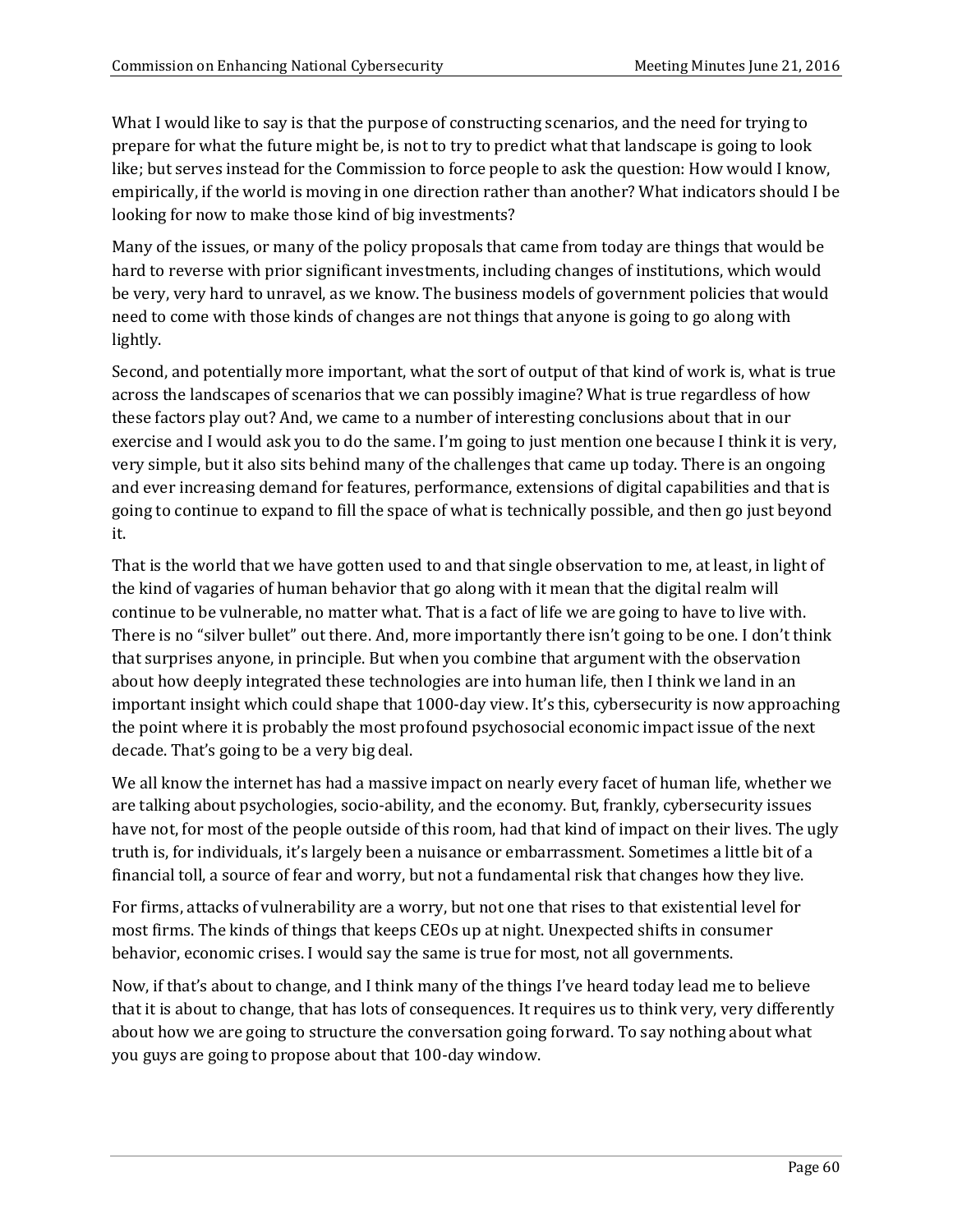I have to say I'm generally skeptical of analogies from the nuclear era. The Nuclear Deterrence Doctrine and the cyber realm strike me as very, very different. But, I think there is one analogy that is quite powerful and works exactly right. It has to do with the way an earlier generation probably experienced the period of the 1950's with regard to the nuclear threat. Thinking about what mutually assured destruction felt like, not in 1980, but in the 1950. The current global crises, and experience of day to day life with constant reminders of the nuclear presence in the world.

It changed how people thought about their lives, the sanctity of life, their families, the relationship with science and technology, faith in governments and their place on the planet. Consider in writing the Commission report how it will feel when cybersecurity enters into that arena of impact when corporations and governments come to know us better than we know ourselves. Memories and emotions become shareable, storable, and possibly changeable. These are the types of things that touch on the core of being human.

Ultimately, they rise to the level of the feeling we call security. Those kinds of things look like the sorts of unpredictable consequences that emerge at the intersection of humanness, and digital machines. That's what needs to addressed, more so even than the contemporary debates that are just getting started on issues like jobs being taken by robots, or artificial intelligence escaping the control of human goals and objectives. It would be disappointing if the Commission did not take on some of those issues.

From our perspective, the issues of cybersecurity start to take on a feeling like we have thought of climate change. It is an existential risk question that demands global commitment of political, economic and technical resources as well as changed behaviors on the part of billions of people. It is a ridiculously tall order. It also means we must consider more of the really ambitious, even audacious proposals that could really change the game. It may not be a position this Commission wants to take, but I hope the Commission will debate it. There is a place in this conversation, to quote Herman Kahn, "to think the unthinkable".

I heard a couple of ideas today that maybe unthinkable but need to be addressed. I'm going to comment on two of them: One, the notion of thinking about models of public health. We persuade people. We incentivize people, and sometimes we find ourselves in the position of coercing people to do things differently. Using seatbelts, vaccines, we were close to that on smoking. It is a very, very counter-cultural kind of view for the way we've come to think about internet society, or internet culture. Someone must address it.

Second, back in the late 1990s, David Eisenberg coined the phrase, "the stupid network" to refer to the end-to-end principle of internet organization. IT is so deeply embedded in the way we think about the internet, it seems unquestionable. There has been a lot of talk today about the notion that the stupid network means it is "polluted", almost like a cesspool. It may be time to put a question mark on that. We need to ask ourselves, As Mr. Louie asserted, do we need the level of certainty that guns and vests provide. Questions need to be raised about some of those long term cultural issues, and it should be done in a way that captures people's attention.

One further remark about the short term, and I'll stop. What has really stood out for me in the last year, as I have spent most of my time trying to understand this issue, is the need from the university perspective, the government perspective, and the industry perspective to work on one simple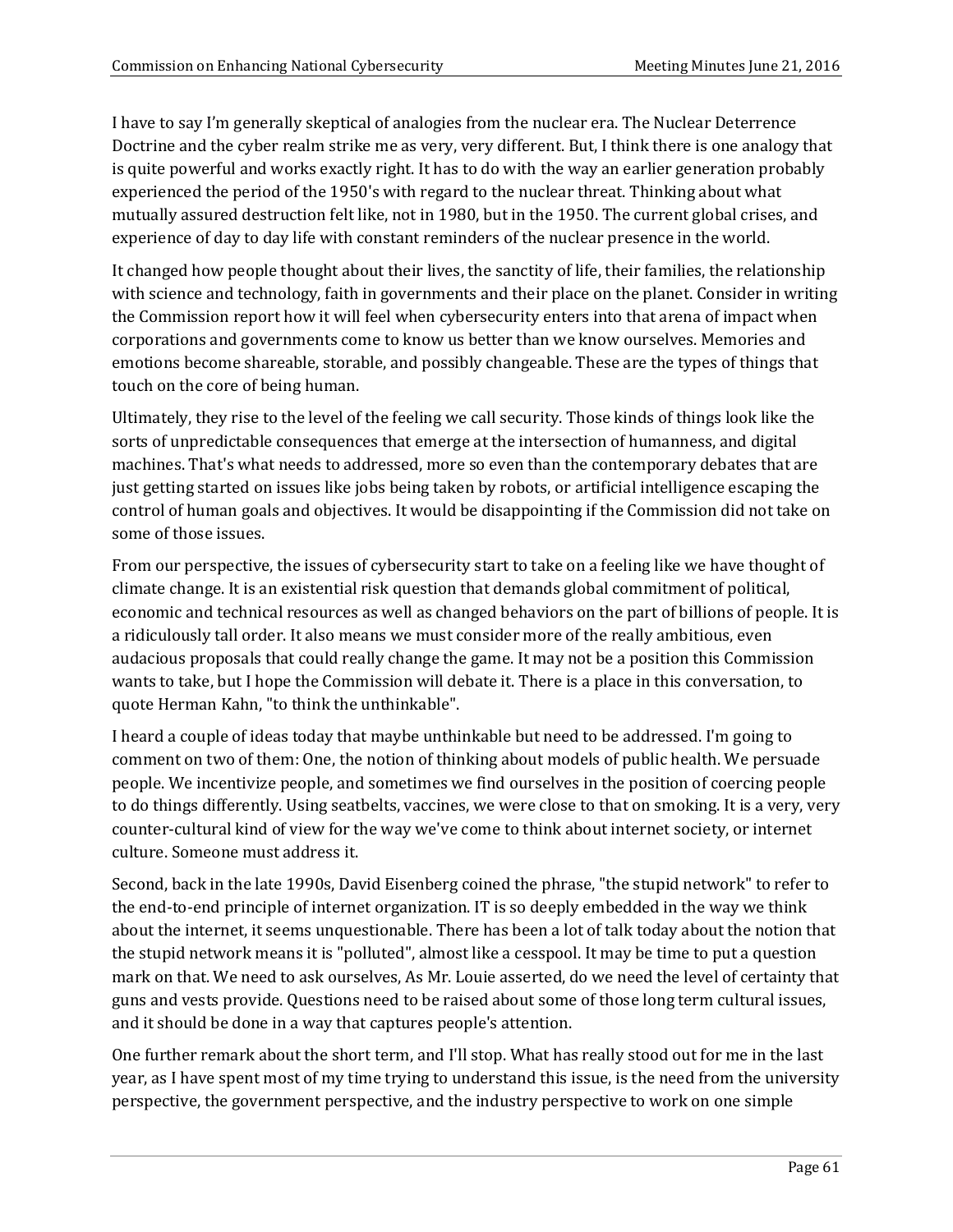principle – shortening the transmission belt from the results of basic research to policy and action and markets. There are risks to shortening it too much, such as getting caught in a beta software trap, or an interim technology trap.

We may not want to invest a generation's resources in the cybersecurity equivalent of hybrid cars, if we know a fully electric car is just around the corner. Right now we are heavily weighted on the other side, meaning technologies are taking too long to find their way out of the lab and into the product. There are useful analogies here, such as FDA. The FDA used to be overly risk averse in keeping promising new drugs from being released to the market. It took a lot of criticism for that. It has changed in the last decade, and in some cases now has taken a "risk prudent" position with a more experimental, and less precautionary mindset. It's a little different with people dying of untreatable diseases. Some of what I have heard today has lead me to believe people will come to feel similarly about some of these issues in the next couple of years.

It doesn't all have to be about new technologies, or scientific breakthroughs, some of it can be about simple applications, business models and common sense. Here is a concrete example: Anyone who has bought or sold a house in California will understand this. There are pages and pages of disclosures, that no one reads, that inform the buyer about repairs to the plumbing made thirty years ago. In the next few years, how many IoT devices will people have in their homes? Shouldn't those also be disclosed when the house is sold? Wouldn't that disclosure create a lot of different incentives for IoT customers and manufacturers to build their devices with a different mindset and business model relating to security? It means taking on the National Association of Realtors, which may not be the most favored way for technology people to spend their time.

However, the more we can shorten the transmission belt from basic research, to the devices, protocols, technologies, and network concerns that we know are coming, all the way down to the mundane devices, like the IoT devices people have in their homes, the better we will do. As it shortens, we will be creating the kind of incentives researchers need to actually do things that serve the public interest in an immediate and focused way.

# Public Comments

Russell Thomas, George Mason University, Zions Bank

Please refer to Annex B for Mr. Thomas's written statement.

Mr. Thomas has one recommendation for an initiative for novel R&D processes to promote institutional innovation. In the short five-minute period, I'm going to explain everything that's packed in that sentence. What is meant by "institution"? I will use an analogy of an orchestra or a band. The hardware, the software, the technology of the band is represented by the instruments. What the instruments play is the policy. How they play, the skills they develop, the range of performance, who they play to, represent the institutions. Using that crude analogy, I contend, ladies and gentlemen, that globally we are really great at instruments. We are somewhat great, but certainly prolific at musical scores. In practice we are pretty poor and we stumble a lot and we're pretty poor at being an orchestra over time.

The comments of the previous panel, and the comments of the previous speaker and in previous sessions of this Commission there have been example after example of changes recommended to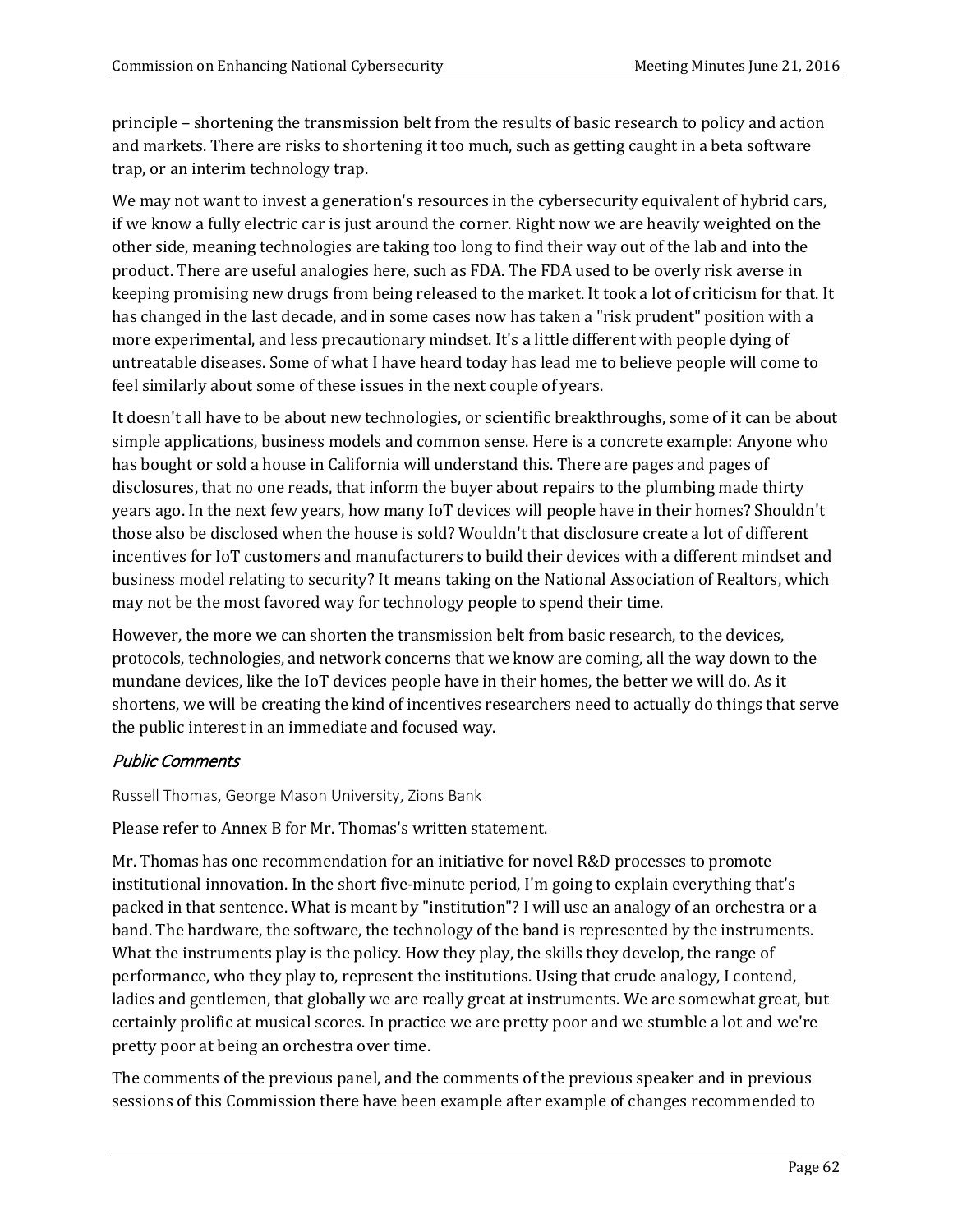this Commission that can be viewed either primarily or secondarily as institutional change or institutional innovation. I am hard pressed to pick one area that is purely technical or purely policy. Much of what the Commission is doing is either policy or institutional change. We can view the work of the Commission here as an act or process of institutional innovation.

Let's take another analogy. When you first started coding, you joined a big team. There was a problem of coding without a discipline. Software engineering was that discipline. It is the plan and the method that gives order to coding. When speaking about institutional innovation as a process, I'm advocating a process that gives order, productivity and fruitfulness to the process that we have not had so far. I would like to provide four brief examples to make this concrete:

- 1. When offering incentives, offer intrinsic incentives, that become self-managing. Instead of extrinsic incentives such as tax cuts, etc.
- 2. There has been research showing trustee certificates offer more incentives to bad guys to make the certificates visible than good guys. It is a contrary indicator to security. The trustee organization is well intentioned and well considered, but it shows the difficulty in coming up with good institutional designs.
- 3. There is no practice for vetting or testing any practice for cybersecurity, and therefore, no credible basis for saying any practice is any better than any other. What does it say about this process, the institutions being built around it, the mandates, how executives stand behind it?
- 4. Consensus and conventional wisdom are the enemies of innovation. We should not be starting with consensus; we should be starting by putting consensus at the end of the process.

I'd like to highlight a talk given hear at UC-Berkeley four or five months ago by Duncan Watts of Microsoft Research. He is famous for his research on social networks. He called for a problemoriented computational social science. By this he meant, let's pick "Goldilocks" problems. He gave the example of self-driving cars. The solution involved "knowing it when you see it", but the getting there was important and interesting. It may even involve dramatic new theories, new methods and new ways of organizing things. I would encourage the Commission to look at all the suggestions given to you and try to identify "Goldilocks" problems that might become focal points for novel, different, and unique R&D processes. The process of innovation can be a focus of research and development itself. We can learn from other fields. In my written report, I offer five or six examples. There is no need to wait on this. The Commission does not need to wait to conclude its work to begin doing this, as there are people already doing it. It would be great to point to examples of seedling projects that are already underway in the Commission's final report.

#### James Elste, University of Nevada, Reno

I wanted to provide examples of laws that are already on the books in Nevada that satisfy some of the topics we've been talking about regarding incentivizing businesses. These laws are written i[n](#page-62-0) a way that is future-proofed. The first law was written in 2009 known as Nevada's encryption law<sup>1</sup>. It

<span id="page-62-0"></span><sup>&</sup>lt;sup>1</sup> CHAPTER 603A - [SECURITY OF PERSONAL](http://www.leg.state.nv.us/nrs/nrs-603a.html) INFORMATION The relevant sections are[: NRS 603A.040](http://www.leg.state.nv.us/nrs/nrs-603a.html#NRS603ASec040) "Personal Information" defined and NRS [603A.215](http://www.leg.state.nv.us/nrs/nrs-603a.html#NRS603ASec215)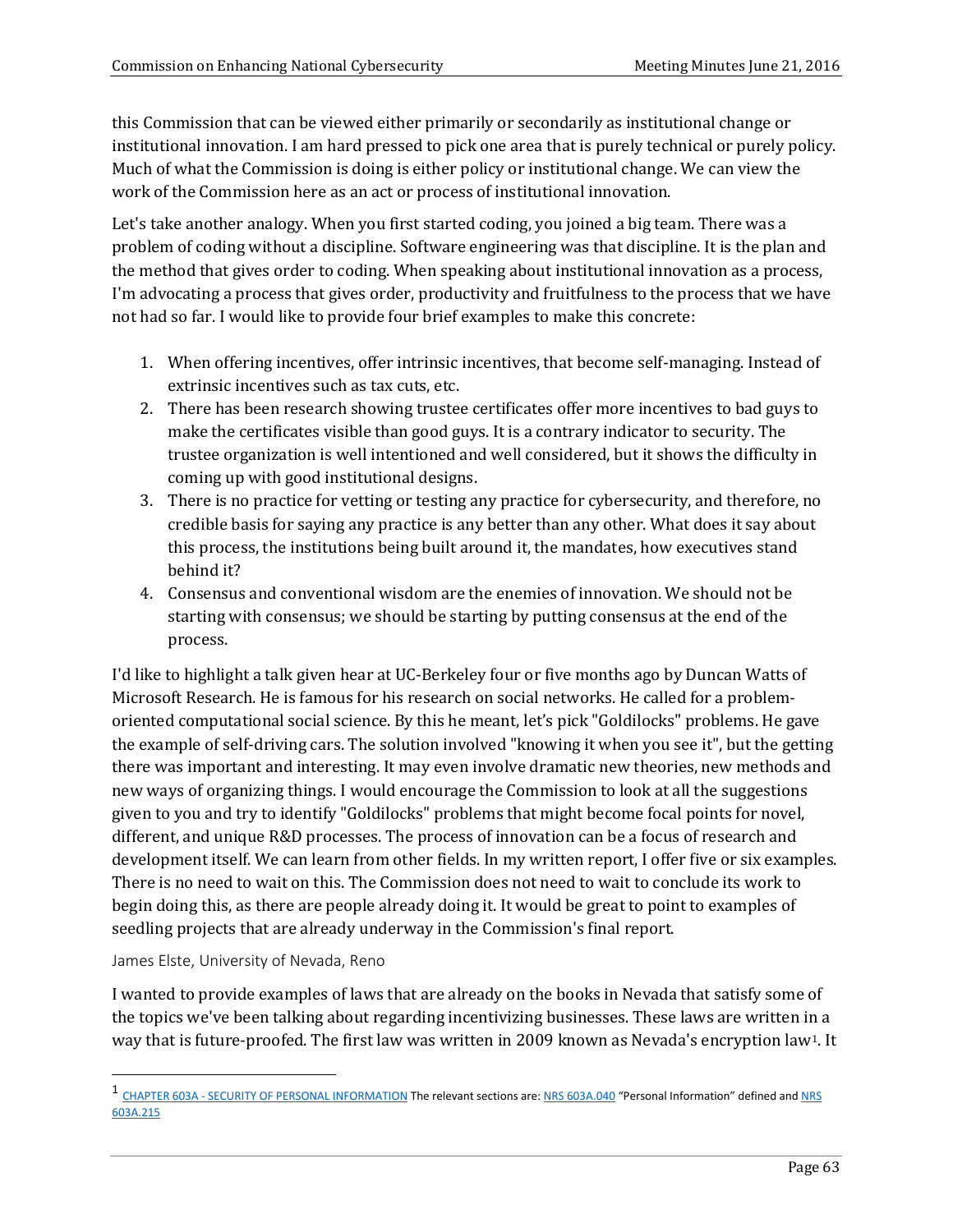provides safe harbor incentives for companies that encrypt PII. The safe harbor for companies comes into effect if a company has a breach, and it can show it was not negligent in its protection prior to the breach. If PII was encrypted during transport, the company will not be subject to civil litigation for that breach.

That law provides a very distinct incentive for companies to utilize encryption. The problem with encryption is, it has a shelf life. It changes. The way the law was future-proofed involved not embedding the encryption language. Instead, we embedded references to standards bodies. If companies comply with the standards, they are compliant with the law.

The second change we made to the disclosure was to change the definition of personal information. The definition of personal information was established years ago with SV-1386 years ago in California. Name, SSN, and more was covered. There was a freshman assemblyman in Nevada that was very interested in including driver authorization cards in the definition. Driver authorization cards are issued to non-residents. What was added to the law in Nevada does not exist in any other law to Mr. Elste's knowledge. An authentication mechanism was added to the user identification definition. Instead of the vendor owning the user id and password. The user owns the information and has the right to disclosure if the information is compromised.

We had a State Department delegation at the university of about five or six European countries to talk about the Data Protection Act and all the things that were going on in Europe. They were specifically interested in the laws being written in Nevada, and what the state has been able to put on the books. Lawmakers in Nevada make themselves accessible to citizens who want to propose laws. It was important for the legislators to understand why these issues were important. Assemblyman Flores had a very specific interest in protecting his constituents with legally protecting the driver authorization card. He needed guidance on how to incorporate language that would enhance the definition.

The University is developing a cybersecurity program as part of its workforce development effort. They use a public health analogy to make cybersecurity easy to understand for non-technical people. If we talk about anti-virus as an example, it can be likened to an anti-bacterial hand soap. What we are hoping to build to solve the workforce problem is a teaching hospital for cyber. Teaching hospitals are used to train medical students by allowing them to practice techniques on real patients under the supervision of experienced professionals.

In a cyber teaching hospital model, the academic institutions would teach basic skills. The mission is the practical application of those skills. The goal is to build effective "cyber physicians." To build a cyber teaching hospital is a simple thing. It is simple relative to a medical facility. We can do virtual cyber-interventions without having physical facilities. The patients for the cyber hospital are plentiful. We'll work with the state and support the state government and industry in Nevada. It means that in the state there is collaboration and it will make an impact. It is a brilliant way to bring people into the profession and get large numbers of highly skilled cyber practitioners.

# Meeting Adjourned

The Meeting adjourned at 4:28 p.m., Pacific Time.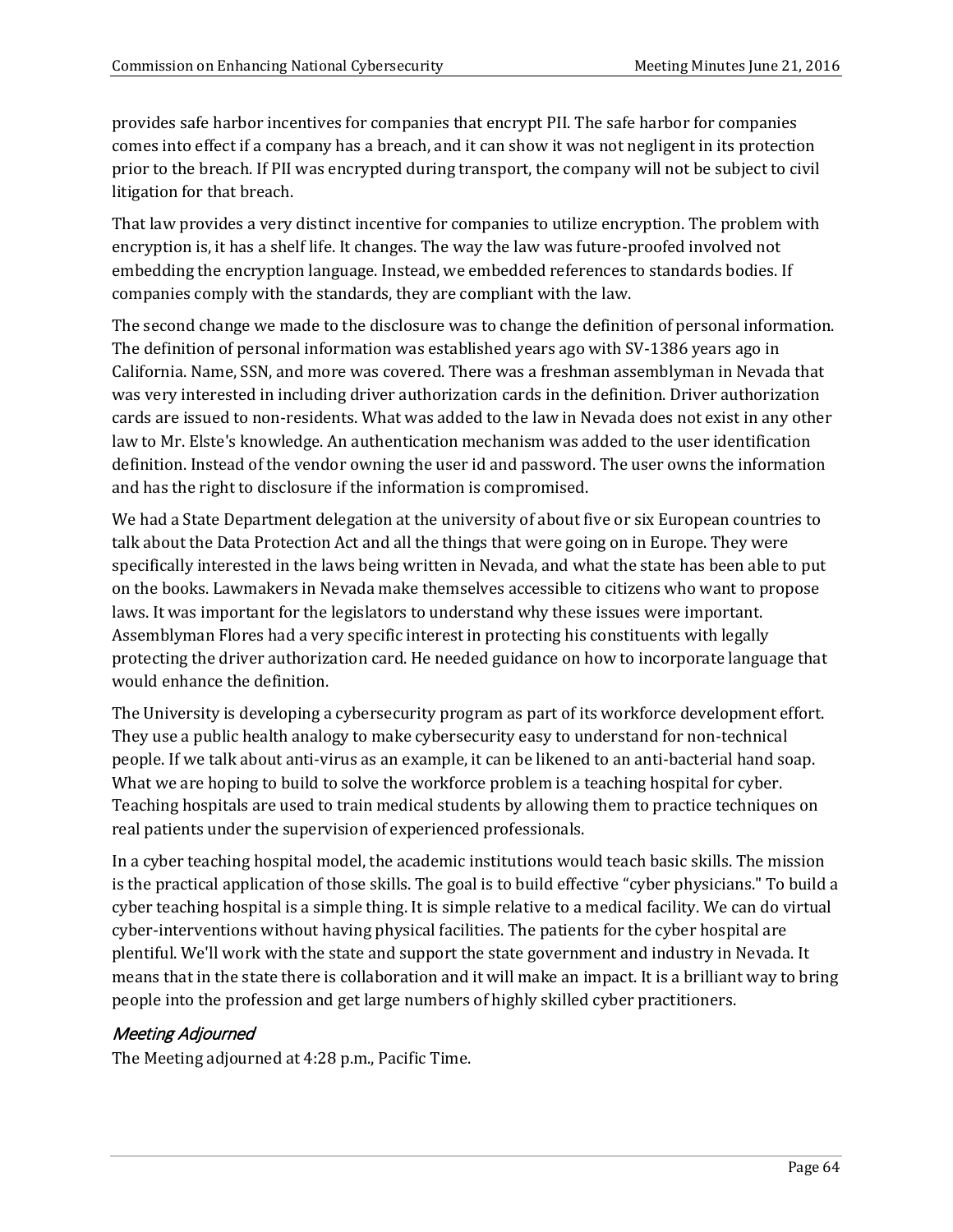.

The next meeting will be held in Houston, TX on July 14, 2016 discussing critical infrastructure, and state and local efforts.

I hereby certify that, to the best of my knowledge, the foregoing minutes are accurate and complete.

Tom Donilon Chairman Commission on Enhancing National Cybersecurity

These minutes will be formally considered by the Commission at its August 23, 2016 meeting, and any corrections or notations will be incorporated in the minutes of that meeting.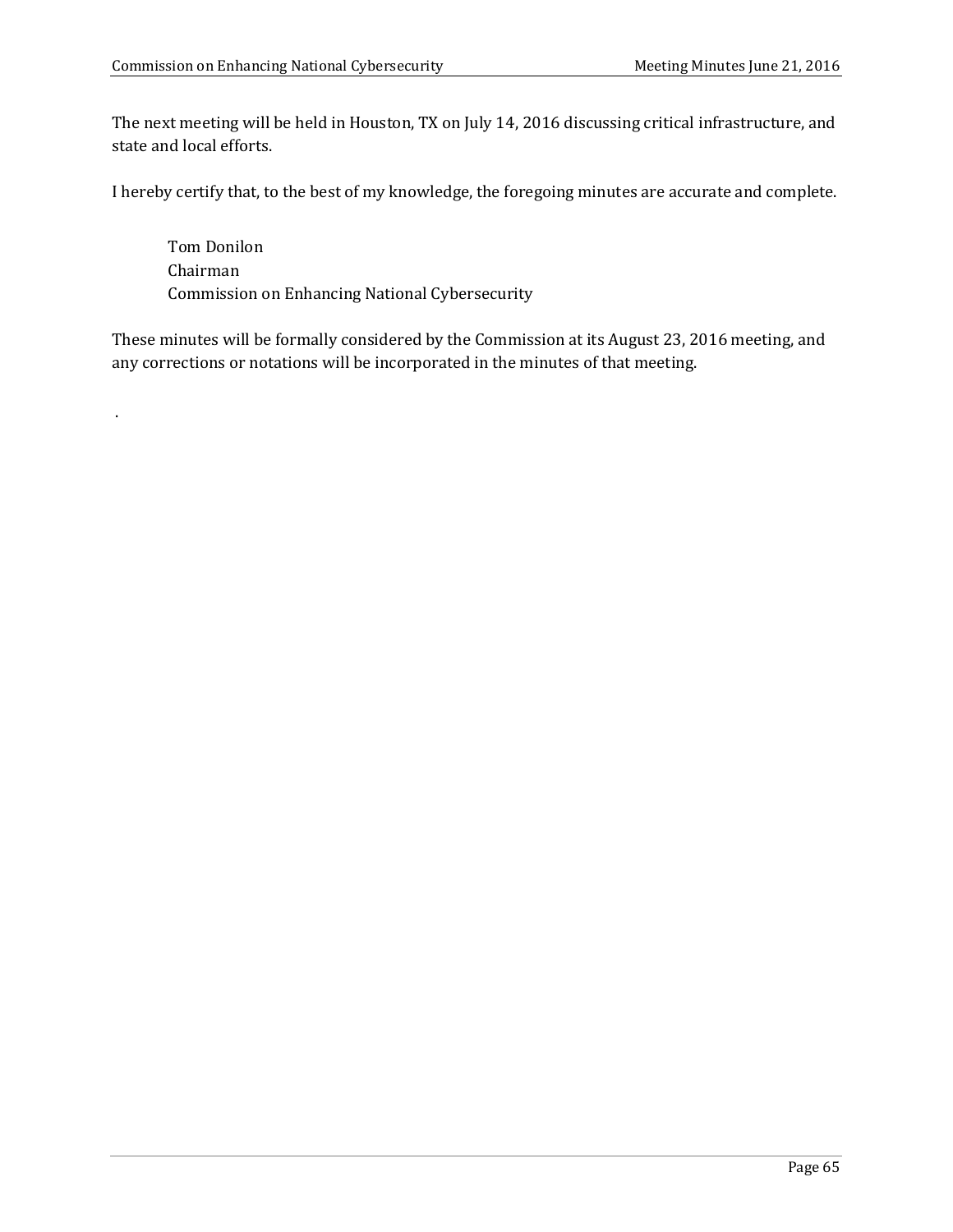| <b>Last Name</b> | <b>First Name</b> | <b>Affiliation</b>                                                                                                                                                   | <b>Role</b>                                                                                             |
|------------------|-------------------|----------------------------------------------------------------------------------------------------------------------------------------------------------------------|---------------------------------------------------------------------------------------------------------|
| Todt             | Kiersten          | <b>NIST</b>                                                                                                                                                          | Executive Director,<br><b>Commission on Enhancing</b><br><b>National Cybersecurity</b>                  |
| Donilon          | Thomas, E.        | O'Melveny & Myers, Vice<br>Chair, Former U.S.<br><b>National Security Advisor</b><br>to President Obama                                                              | <b>Commission Chair</b>                                                                                 |
| Palmisano        | Samuel, J.        | Retired Chairman and<br>CEO, IBM Corporation                                                                                                                         | <b>Commission Vice Chair</b>                                                                            |
| Alexander        | Keith             | Founder/CEO of IronNet,<br>Former Director of the<br><b>National Security</b><br>Administration, and<br>retired four-star general<br>who headed U.S.<br>Cybercommand | Commissioner                                                                                            |
| Anton            | Annie             | Professor and Chair of<br>Interactive Computing at<br>the Georgia Institute of<br>Technology                                                                         | Commissioner                                                                                            |
| Banga            | Ajay              | President and CEO of<br>MasterCard                                                                                                                                   | Commissioner                                                                                            |
| Chabinsky        | Steve             | <b>General Council and Chief</b><br>Risk Officer, CrowdStrike                                                                                                        | Commissioner                                                                                            |
| Gallagher        | Pat               | Chancellor, University of<br>Pittsburgh                                                                                                                              | Commissioner                                                                                            |
| Lee              | Peter             | Microsoft Research<br>Corporate Vice President                                                                                                                       | Commissioner                                                                                            |
| Lin              | Herb              | Senior Research Scholar,<br><b>Stanford University</b>                                                                                                               | Commissioner                                                                                            |
| Murren           | Heather           | Former commissioner on<br>the Financial Crisis Inquiry<br>Commission                                                                                                 | Commissioner                                                                                            |
| Sullivan         | Joseph            | Chief Security Officer at<br>Uber                                                                                                                                    | Commissioner                                                                                            |
| Harman           | Michelle          | <b>NIST</b>                                                                                                                                                          | Designated Federal<br>Officer (DFO),<br><b>Commission on Enhancing</b><br><b>National Cybersecurity</b> |
| Cooper           | <b>Betsy</b>      | Executive Director, Center<br>for Long-Term<br>Cybersecurity, UC-<br>Berkeley                                                                                        | Presenter                                                                                               |

# Annex A – List of Participants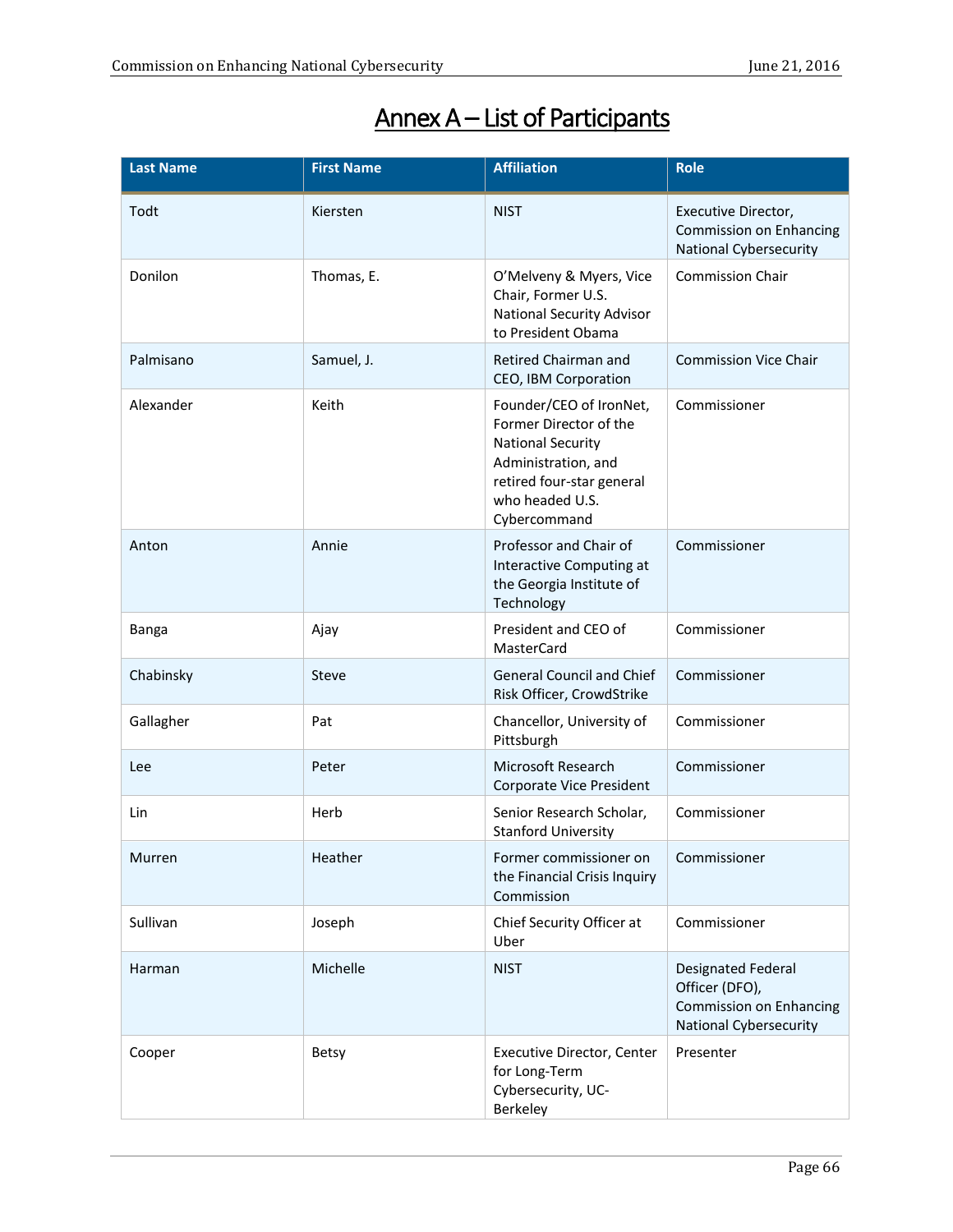| <b>Last Name</b> | <b>First Name</b> | <b>Affiliation</b>                                                                                                                                   | <b>Role</b>                       |
|------------------|-------------------|------------------------------------------------------------------------------------------------------------------------------------------------------|-----------------------------------|
| Gilman           | <b>Nils</b>       | Associate Chancellor, UC-<br>Berkeley                                                                                                                | Presenter                         |
| Belknap          | Geoff             | CISO, Slack                                                                                                                                          | Presenter                         |
| Heim             | Patrick           | Chief Trust Officer,<br>Dropbox                                                                                                                      | Presenter                         |
| Prafullchandra   | Hemma             | <b>EVP and Chief Technology</b><br>Officer, Products, HyTrust                                                                                        | Presenter                         |
| <b>Stamos</b>    | Alex              | CISO, Facebook                                                                                                                                       | Presenter                         |
| Andriola         | Thomas            | Vice President & CIO,<br>University of California<br>System                                                                                          | Presenter                         |
| Dwork            | Cynthia           | Distinguished Scientist,<br>Microsoft Research                                                                                                       | Presenter                         |
| Grosse           | Eric              | Vice President, Security<br>Engineering, Google                                                                                                      | Presenter                         |
| Sugarman         | Eli               | <b>Cyber Initiative Program</b><br>Officer, The William and<br>Flora Hewlett Foundation                                                              | Presenter                         |
| Louie            | Gilman            | Partner, Alsop Louie<br>Partners, former CEO, In-<br>Q-Te                                                                                            | Presenter                         |
| McLaughlin       | Mark              | Chair, National Security<br>Telecommunications<br><b>Advisory Committee</b><br>(NSTAC); Chairman,<br>President and CEO, Palo<br><b>Alto Networks</b> | Presenter                         |
| Schlein          | Ted               | Managing Partner, Kleiner<br>Perkins Caufield & Byers<br>(KPCB)                                                                                      | Presenter                         |
| Weber            | Steve             | Faculty, School of<br>Information, UC-Berkeley                                                                                                       | Presenter                         |
| Elste            | James             | University of Nevada,<br>Reno                                                                                                                        | Presenter/Public<br>Participation |
| Francoeur        | Jacques           | SJSU - LCoB Center for<br><b>Organizational Resilience</b>                                                                                           | Presenter/Public<br>Participation |
| Thomas           | Russell           | <b>George Mason University</b><br>& Zions Bank                                                                                                       | Presenter/Public<br>Participation |
| Chalpin          | <b>JP</b>         | <b>Exeter Government</b><br>Services                                                                                                                 | <b>Meeting Staff</b>              |
| Drake            | Robin             | <b>Exeter Government</b><br>Services                                                                                                                 | <b>Meeting Staff</b>              |
| <b>Barrett</b>   | Mark              | <b>Exeter Government</b><br>Services                                                                                                                 | <b>Meeting Staff</b>              |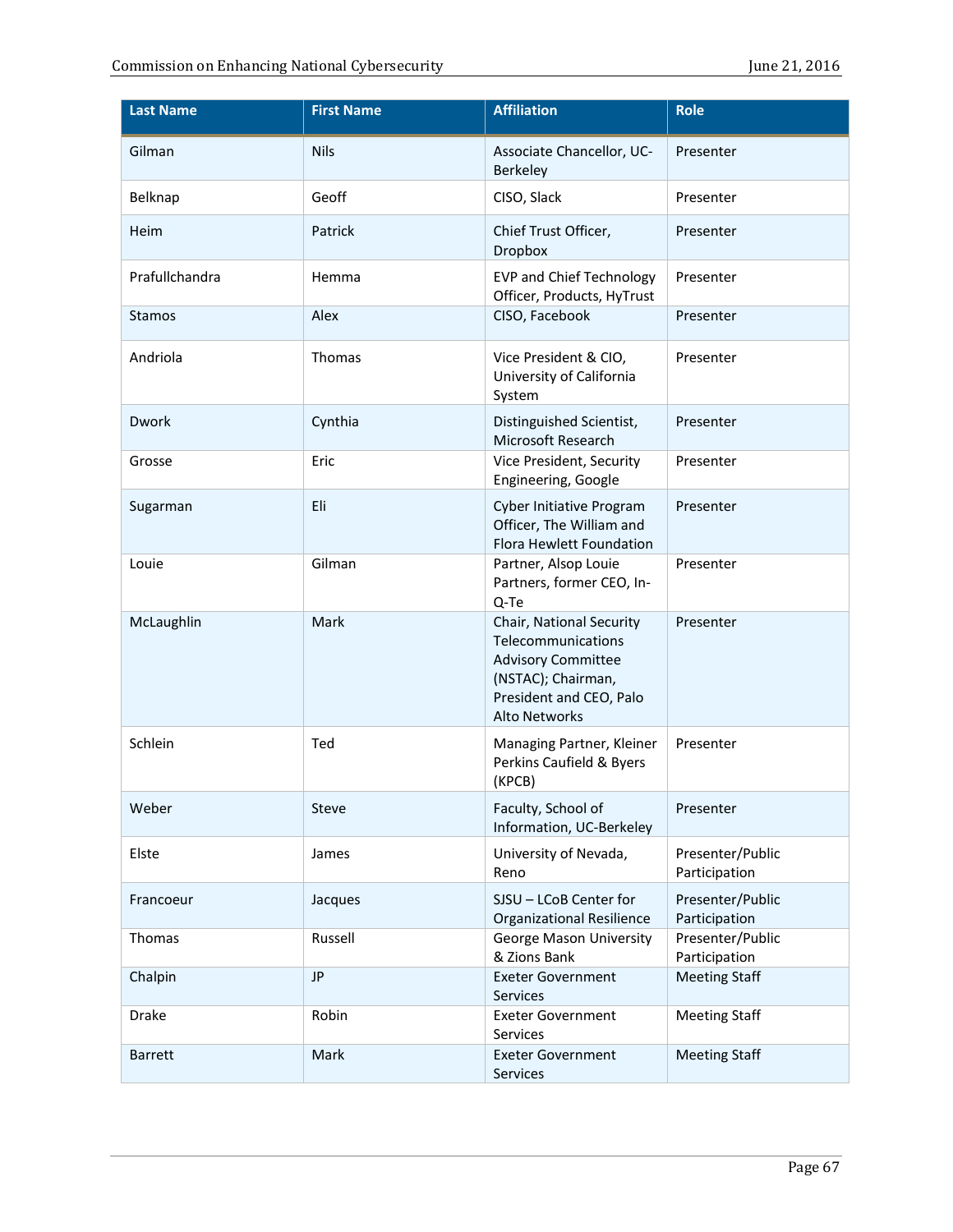| <b>Last Name</b> | <b>First Name</b> | <b>Affiliation</b>                   | <b>Role</b>          |
|------------------|-------------------|--------------------------------------|----------------------|
| Izadjoo          | <b>Mase</b>       | <b>Exeter Government</b><br>Services | <b>Meeting Staff</b> |
| Laszczak         | Tatiana           | <b>Exeter Government</b><br>Services | <b>Meeting Staff</b> |
| Walker           | Burden            | Commission                           | Attendee             |
| Scarfone         | Karen             | Self                                 | Attendee             |
| Landfield        | Kent              | Intel Corporation                    | Attendee             |
| Ward             | Steven            | Eli Lilly and Company                | Attendee             |
| Laguisl          | M.                | <b>UCB</b>                           | Attendee             |
| Silva            | Rob               | <b>UCB</b>                           | Attendee             |
| Conanan          | Chris             | <b>UCB HAPS</b>                      | Attendee             |
| Niejelow         | Alex              | <b>MasterCard</b>                    | Attendee             |
| Choi             | Jor-Shan          | <b>UCBNRC</b>                        | Attendee             |
| Goldhammer       | Jerge             | <b>UC Berkeley</b>                   | Attendee             |
| Mays             | Carla             | Mays Civic Innovation                | Attendee             |
| Zhi              | Chen              | Not indicated                        | Attendee             |
| Capelli          | David             | Tech Miami, Inc.                     | Attendee             |
| PoAn             | <b>Brien</b>      | NIST/KeyW                            | Attendee             |
| Henry            | Allison           | <b>UC Berkeley</b>                   | Attendee             |
| Reddie           | Andrew            | <b>UC Berkeley</b>                   | Attendee             |
| Dardi            | Vilerami          | Microsoft                            | Attendee             |
| Coito            | Joel              | <b>USCG</b>                          | Attendee             |
| Ackerman         | Byron             | Dropbox                              | Attendee             |
| Griffin          | Daniel            | Wells Fargo                          | Attendee             |
| Carlo            | <b>Brian</b>      | <b>UC Berkeley</b>                   | Attendee             |
| Borohovski       | Michael           | Tinfoil Security, Inc                | Attendee             |
| Spaulding        | Catherine         | Bay Area UASI                        | Attendee             |
| <b>Dziedzic</b>  | Craig             | <b>Bay Area UASI</b>                 | Attendee             |
| <b>Bryant</b>    | Justin            | Microsoft/Duke University            | Attendee             |
| Zhuo             | Haorae            | Berkeley Law School                  | Attendee             |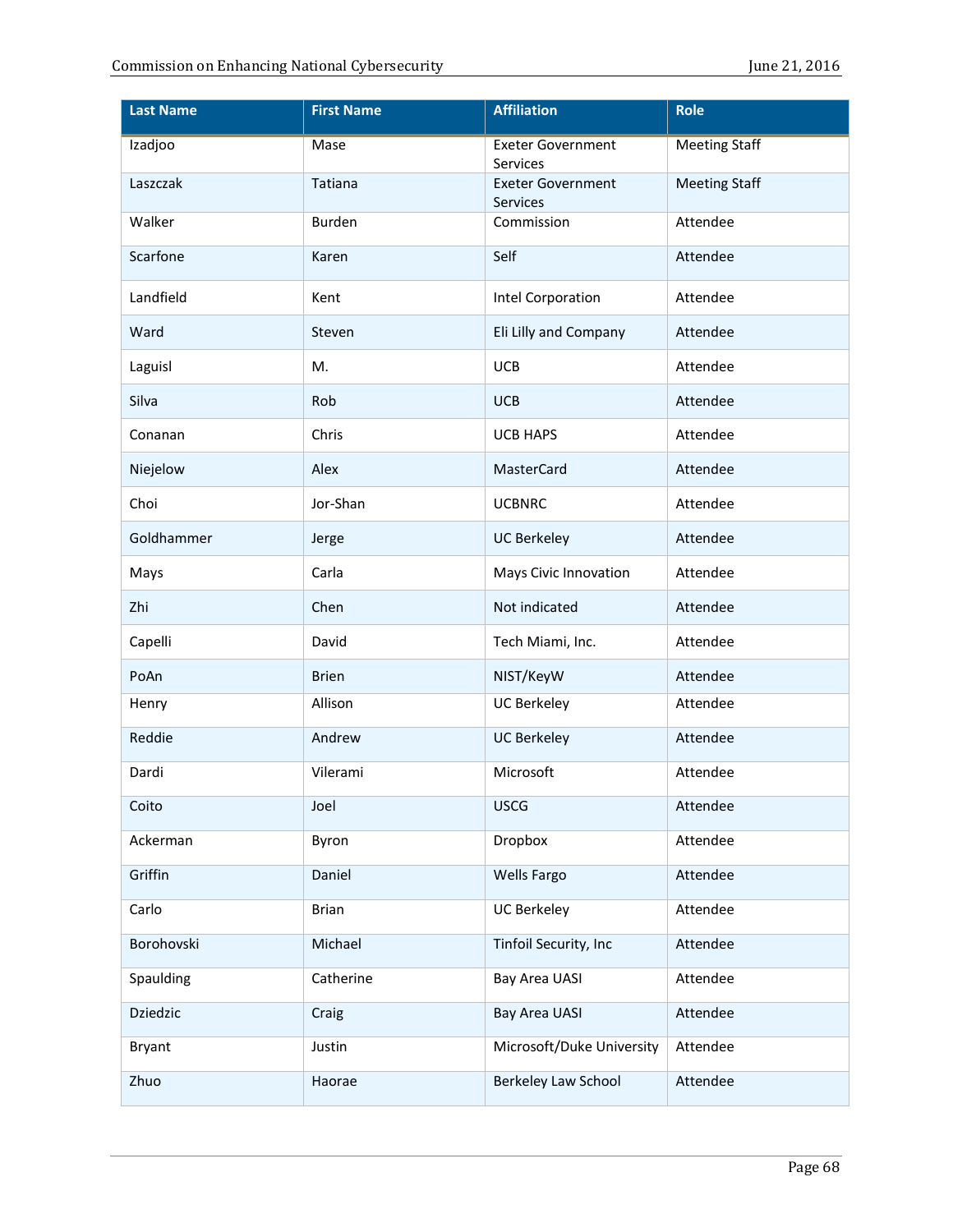| <b>Last Name</b> | <b>First Name</b> | <b>Affiliation</b>                                  | Role     |
|------------------|-------------------|-----------------------------------------------------|----------|
| <b>Startip</b>   | Josh              | <b>Commercial Service</b>                           | Attendee |
| Mari             | Karts             | <b>Build Applications</b>                           | Attendee |
| Landauer         | Carl              | Self                                                | Attendee |
| Ritter           | Michelle          | Not indicated                                       | Attendee |
| Not given        | Kaliya            | <b>Identity Woman</b>                               | Attendee |
| Portnay          | Erica             | Google                                              | Attendee |
| Zhane            | David             | Apple                                               | Attendee |
| Gheytanchi       | Ethan             | SMC                                                 | Attendee |
| Sheth            | Natasha Saggar    | Mossamah LLP                                        | Attendee |
| King             | Richard           | <b>Taylor Wessing</b>                               | Attendee |
| Blahner          | Susan             | self                                                | Attendee |
| Moelnagle        | Chris             | <b>UCB</b>                                          | Attendee |
| Berman           | Dr. Lawrence      | LR Berman Co. - alumna                              | Attendee |
| Warshawsky       | <b>Brian</b>      | <b>UCnP</b>                                         | Attendee |
| Kimmel           | David             | <b>Cyber Risk Partners</b>                          | Attendee |
| Stapleton-Gray   | Ross              | <b>Packet Clearing House</b>                        | Attendee |
| Lee              | Flora             | Not indicated                                       | Attendee |
| Wang             | David             | UCB i-School                                        | Attendee |
| Gray             | R.                | <b>UCB</b>                                          | Attendee |
| Yaeri            | Kim               | McKinsy & Company                                   | Attendee |
| Reynolds         | Corey             | Bay Area UASI                                       | Attendee |
| St. Pierre       | Jim               | <b>NIST</b>                                         | Attendee |
| Dodson           | Donna F.          | <b>NIST</b>                                         | Attendee |
| Rowland          | Peter             | <b>Packet Clearing House</b>                        | Attendee |
| <b>Baback</b>    | Kevin             | Pager Duty                                          | Attendee |
| Mather           | Tim               | <b>Cadence Design Systems</b>                       | Attendee |
| Lee              | Victoria          | <b>British Consulate General</b><br>- San Francisco | Attendee |
| Moornalt         | Lowell            | Self                                                | Attendee |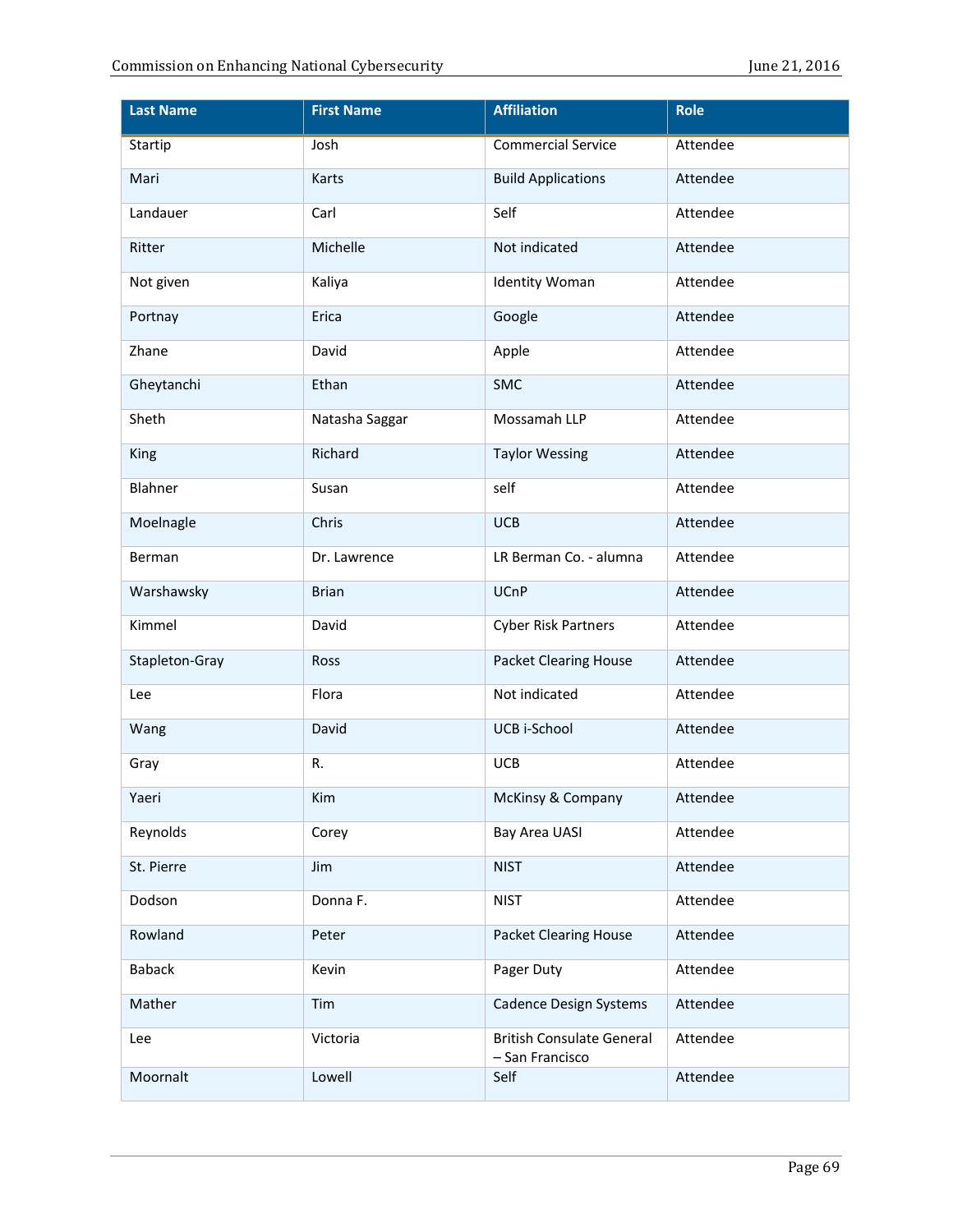| <b>Last Name</b> | <b>First Name</b> | <b>Affiliation</b>             | Role     |
|------------------|-------------------|--------------------------------|----------|
| <b>Bacchetti</b> | <b>Marina</b>     | <b>UC Berkeley/Alumna</b>      | Attendee |
| <b>Ng</b>        | Christian         | <b>UC Berkeley</b>             | Attendee |
| Villafana        | Beni              | <b>UC Berkeley</b>             | Attendee |
| Giarrelt         | Haley             | <b>LBNL</b>                    | Attendee |
| Post             | David N.          | UCB Alum; attorney             | Attendee |
| <b>Brooks</b>    | Sean              | <b>NIST</b>                    | Attendee |
| In               | Ramil             | Coryton & Burly                | Attendee |
| Lowe             | Marisa            | <b>Yale University</b>         | Attendee |
| Lacambra         | S.                | EFF                            | Attendee |
| Ball             | Ben               | <b>Crossmatch Technologies</b> | Attendee |
| Richard          | Natasha           | <b>RLI</b>                     | Attendee |
| Lu               | James C.          | <b>WL Harper Group</b>         | Attendee |
| Pollau           | Nate              | Sycamore                       | Attendee |
| Azgail           | Vined             | UC                             | Attendee |
| Jupenda          | Liladhar          | <b>UCB Library</b>             | Attendee |
| Rolzbough        | Lary              | <b>UC Berkeley</b>             | Attendee |
| Tomb             | Cliff             | <b>BAN</b>                     | Attendee |
| Yiontes          | Yaryan            | <b>UC Berkeley Law</b>         | Attendee |
| <b>Berke</b>     | Allison           | Stanford                       | Attendee |
| Gillis           | Ryan              | Palo Alto Networks             | Attendee |
| <b>Bornus</b>    | Michael           | Berkeley and Xseed<br>Capital  | Attendee |
| Doune            | Paul              | <b>UCB Grad</b>                | Attendee |
| Kalaman          | Carol             | <b>Touro University CatRTA</b> | Attendee |
| Zhou             | Wa                | FireEye, Inc.                  | Attendee |
| Wood             | Jan               | Thusia                         | Attendee |
| Skinner          | David             | LBNL                           | Attendee |
| Folkson          | Michael           | <b>RB</b>                      | Attendee |
| Rivelti          | Alexandria        | <b>UCOP</b>                    | Attendee |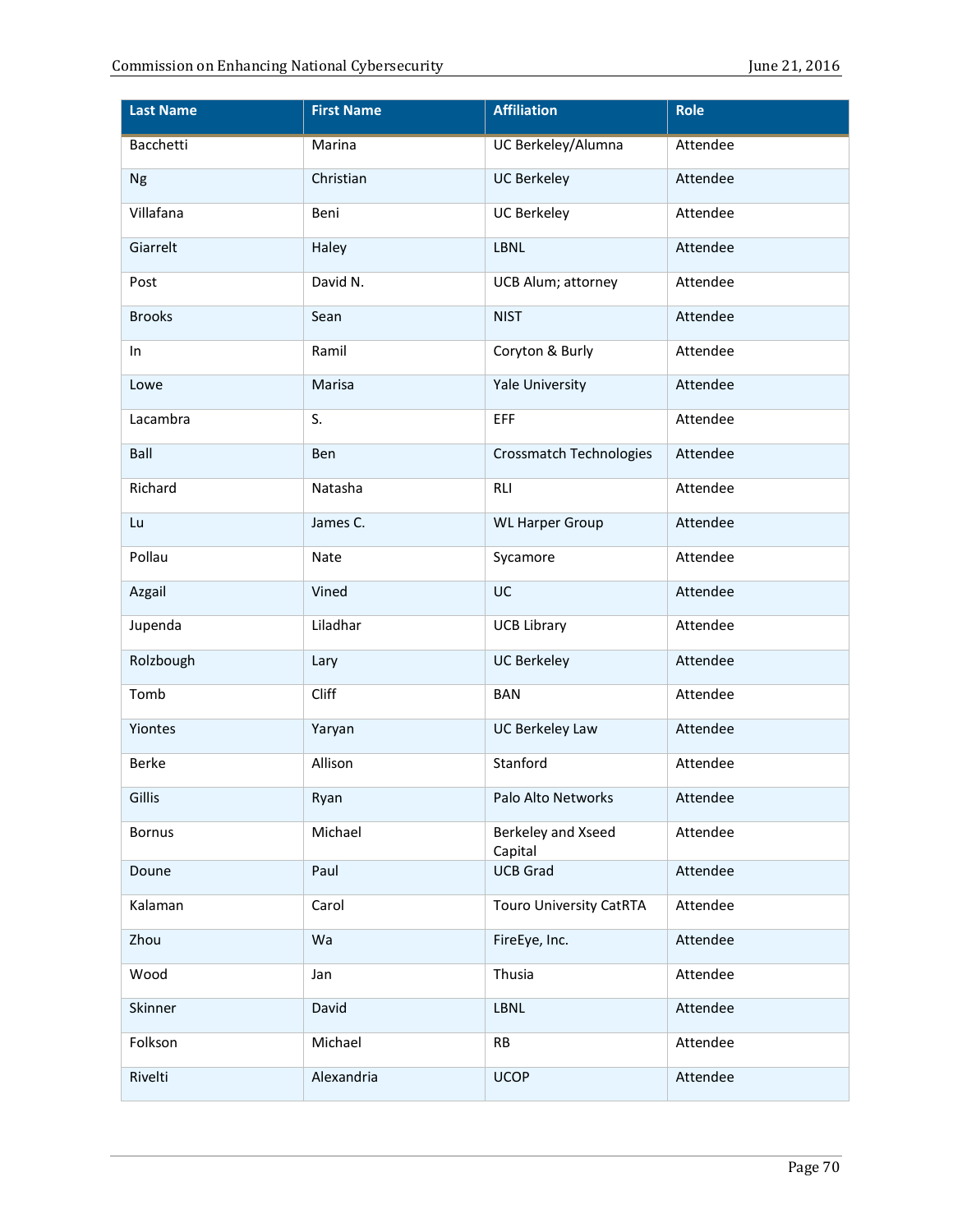| <b>Last Name</b> | <b>First Name</b> | <b>Affiliation</b>                      | Role     |
|------------------|-------------------|-----------------------------------------|----------|
| Zapata           | <b>Marlene</b>    | <b>Hewlett Foundation</b>               | Attendee |
| Oh               | Jeanie            | <b>UCB</b>                              | Attendee |
| Pham             | Sheila            | <b>Troutman Sanders</b>                 | Attendee |
| Christopher      | Jason             | Research IT                             | Attendee |
| Kamra            | Olivia            | <b>UC Berkeley</b>                      | Attendee |
| Garcia           | Marietta          | Perupetro SA                            | Attendee |
| Reibe            | Jonathan          | <b>CLTC</b>                             | Attendee |
| Kelly            | John R.           | Confluence Labs                         | Attendee |
| Mio              | Mark              | <b>Troutman Sanders LLP</b>             | Attendee |
| Andrus           | McKare            | <b>UC Berkeley</b>                      | Attendee |
| Gordo            | Blanca            | ICSI                                    | Attendee |
| Nonnecke         | <b>Brandie</b>    | <b>CITRIS</b>                           | Attendee |
| Stepanyan        | Arthur            | <b>SVIC</b>                             | Attendee |
| Kejaz            | George            | UC                                      | Attendee |
| Stine            | Simon             | HP                                      | Attendee |
| <b>Bhabtra</b>   | S.                | Not indicated                           | Attendee |
| Tierman          | Sean              | Intel                                   | Attendee |
| Carpenter        | Katherine         | Independent                             | Attendee |
| Westorer         | Scoitt            | LEWIS                                   | Attendee |
| Steiner          | Mary              | Alumnus, United Nations<br>Assoc. - USA | Attendee |
| Lightfoot        | John              | FBI                                     | Attendee |
| Moore            | George M          | MILS - CySec                            | Attendee |
| <b>Bradley</b>   | Janice            | Community                               | Attendee |
| Murrann          | Ben               | <b>LUCRUM Net</b>                       | Attendee |
| McGuire          | Peter             | self                                    | Attendee |
| Snupton          | Nancy             | Medtronic                               | Attendee |
| Thai             | Duy               | Duy Thai Law Firm                       | Attendee |
| Dauley           | Charles           | Kaiser Permanente                       | Attendee |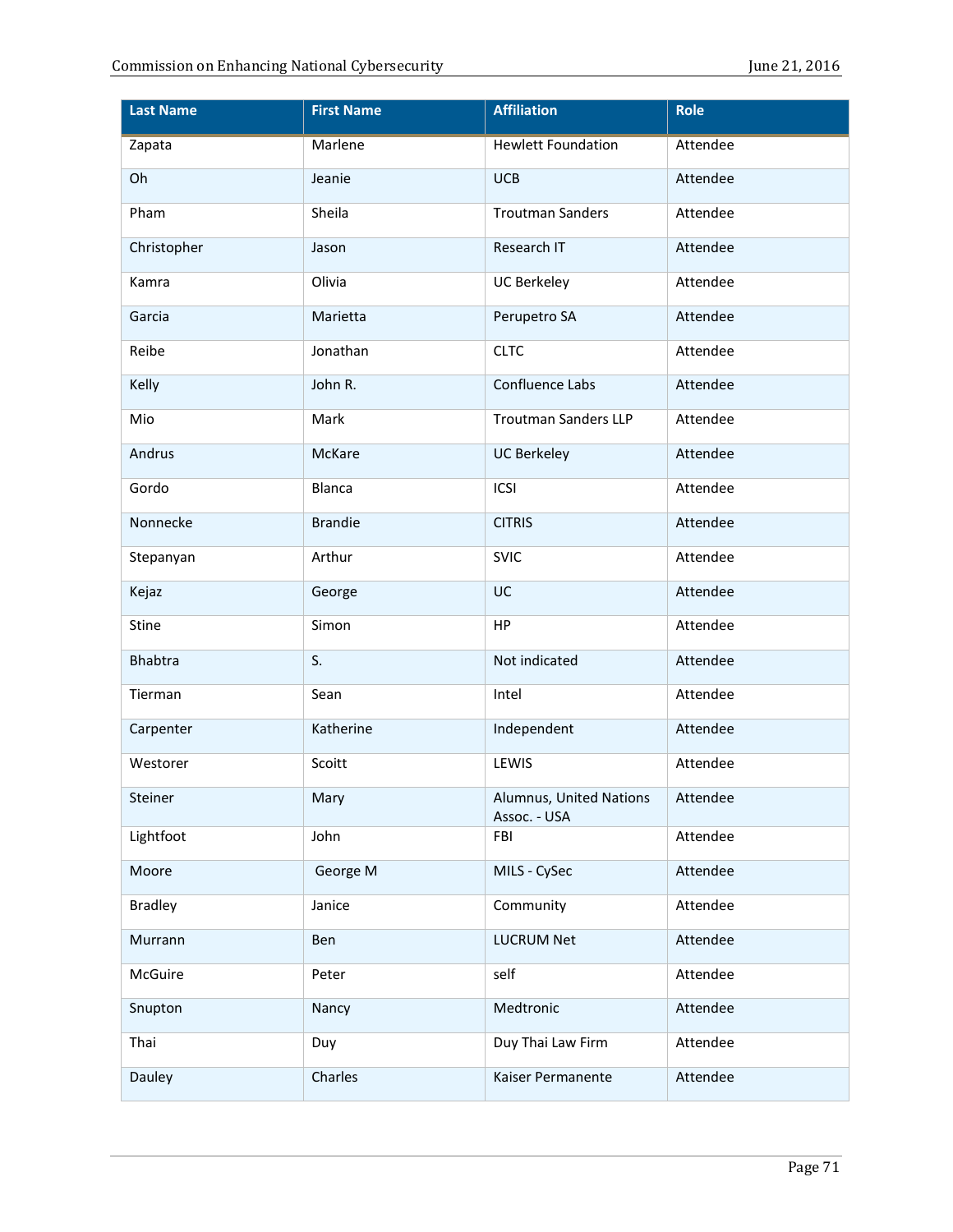| <b>Last Name</b>       | <b>First Name</b> | <b>Affiliation</b>                      | <b>Role</b> |
|------------------------|-------------------|-----------------------------------------|-------------|
| Zuidema                | Liz               | <b>MSFT</b>                             | Attendee    |
| <b>Krebs</b>           | Chris             | <b>MSFT</b>                             | Attendee    |
| Gerding                | Chris             | Self                                    | Attendee    |
| Irving                 | James             | <b>Hornblower Cruises</b>               | Attendee    |
| Edelson                | Eve               | <b>Berkeley Lab</b>                     | Attendee    |
| Hibhn                  | Julie             | <b>GAO</b>                              | Attendee    |
| Gonzales               | Yolanda           | Kaiser Permanente                       | Attendee    |
| Schanberger            | Irene             | Independent (self)                      | Attendee    |
| <b>Blachman Biatch</b> | Sophia            | <b>Healthy Communities</b><br>Institute | Attendee    |
| Blankenship            | Sabine            | German Consulate<br><b>General SF</b>   | Attendee    |
| Rochford               | Kent              | <b>NIST</b>                             | Attendee    |
| King                   | Rachel            | The Wall Street Journal                 | Media       |
| Menn                   | Joe               | Reuters                                 | Media       |
| Sposito                | Sean              | San Francisco Chronicle                 | Media       |
| Arnocdy                | Ben               | <b>Christian Science Monitor</b>        | Media       |
| Cave                   | Tony              | Not legible                             | Media       |
| Shinal                 | John              | <b>USA Today</b>                        | Media       |
| Cougan                 | Kate              | Not legible                             | Media       |
| McMillan               | Robert            | The Wall Street Journal                 | Media       |
| Yadron                 | Danny             | Guardian                                | Media       |
| Higgins                | Joshua            | Inside Cybersecurity                    | Media       |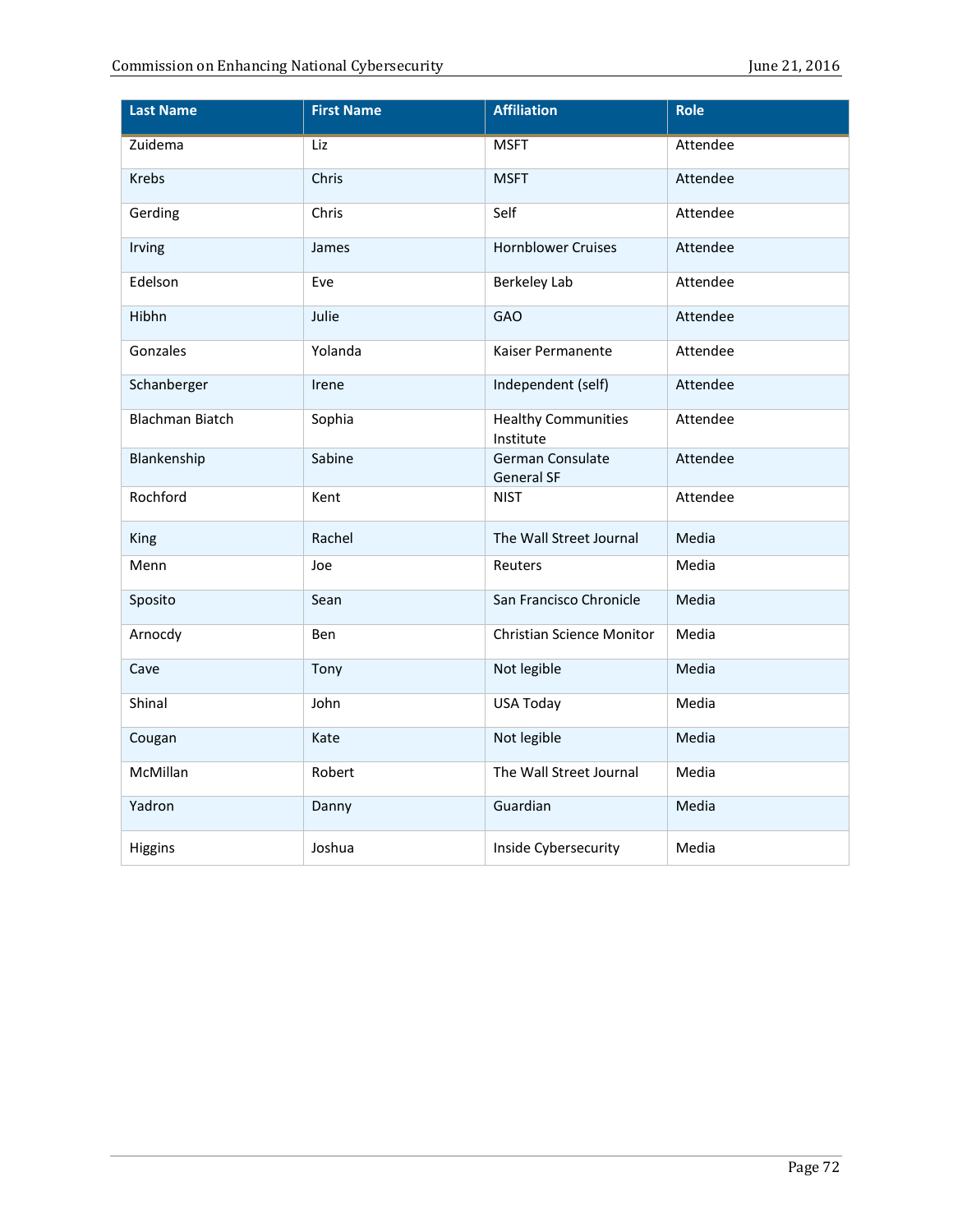# Annex B- Public Participation Statements

# **Public Statement to the Commission on Enhancing National Cybersecurity**

June 21, 2016

Russell C. Thomas[2](#page-72-0) George Mason University and Zions Bancorporation

### **Summary**

Cyber security desperately needs institutional innovation, especially involving incentives and metrics. Nearly every report since 2003 has included recommendations to do more R&D on incentives and metrics, but progress has been slow and inadequate.

Why?

Because have the wrong model for research and development (R&D) on institutions.

My primary recommendation is that the Commission's report should promote new R&D models for institutional innovation. We can learn from examples in other fields, including sustainability, public health, financial services, and energy.

# **What are Institutions and Institutional Innovation?**

Institutions are norms, rules, and social structures that enable society to function. Examples include marriage, consumer credit reporting and scoring, and emissions credit markets.

Cyber security[3](#page-72-1) has institutions today, but many are inadequate, dysfunctional, or missing. Examples:

- 1) overlapping "checklists + audits";
- 2) professional certifications;
- 3) post-breach protection for consumers (e.g. credit monitoring);
- 4) lists of "best practices" that have never been tested or validated as "best" and therefore
- 5) are no better than folklore.

There is plenty of talk about "standards", "information sharing", "public-private partnerships", and "trusted third parties", but these remain mostly talking points and not realities.

Institutional innovation is a set of processes that either change existing institutions in fundamental

<span id="page-72-0"></span><sup>2</sup> I am a Senior Data Scientist at Zions Bancorporation and PhD Candidate in Computational and Data Science at George Mason University. This statement is my own and does not represent the views or interests of my employer.

<span id="page-72-1"></span> $3$  Cyber security includes information security, digital privacy, digital identity, digital information property, digital civil rights, and digital homeland/national defense.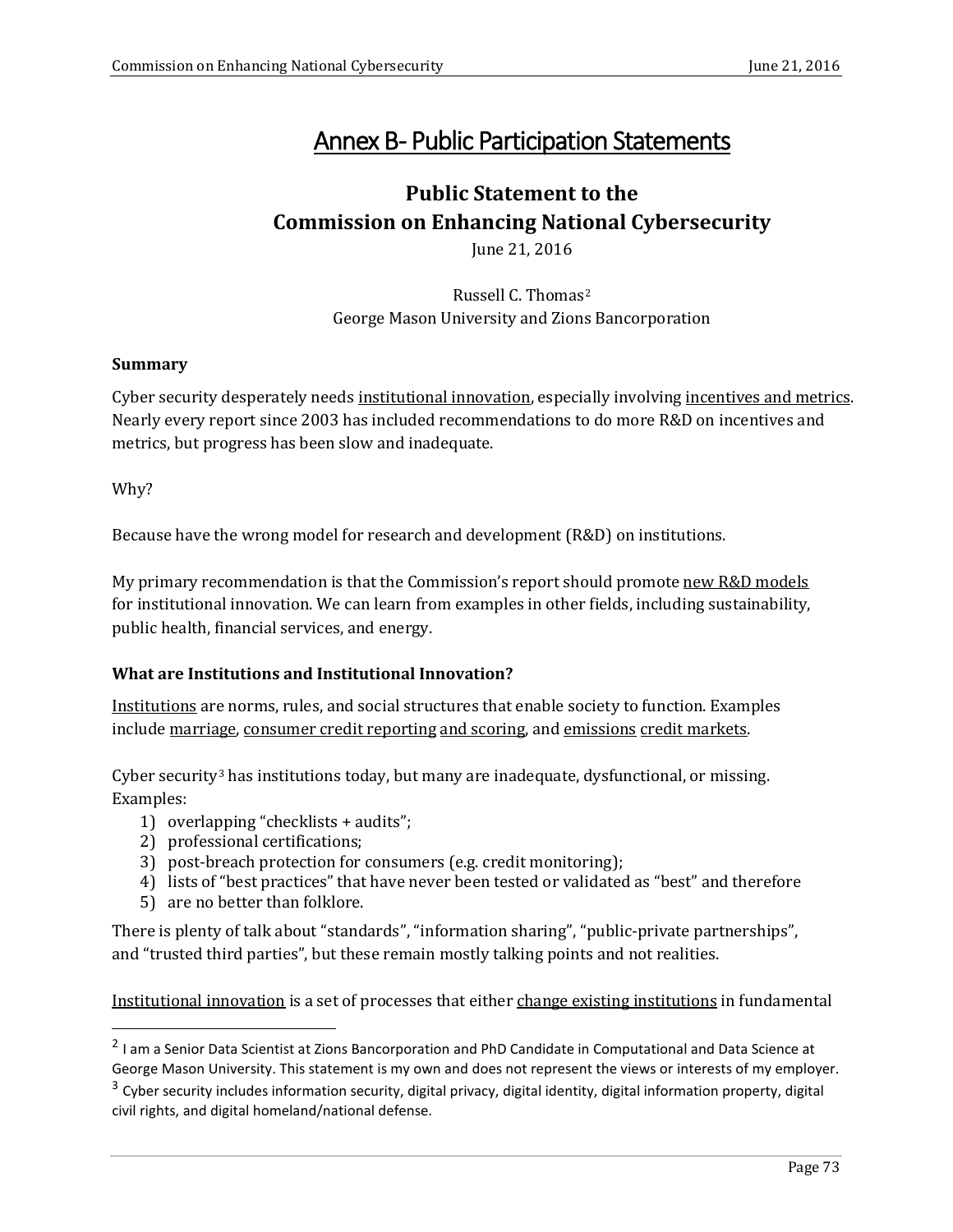ways or create new institutions. Sometimes this happens with concerted effort by "institutional entrepreneurs", and other times it happens through indirect and emergent mechanisms, including chance and "happy accidents".

Institutional innovation takes a long time – typically ten to fifty years.

Institutional innovation works different from technological innovation, which we do well. In contrast, we have poor understanding of institutional innovation, especially on how to accelerate it or achieve specific goals.

Finally, institutions and institutional innovation should not be confused with "policy". Changes to government policy may be an element of institutional innovation, but they do not encompass the main elements – people, processes, technology, organizations, and culture.

# **The Need: New Models of Innovation**

Through my studies, I have come to believe that institutional innovation is much more complicated $4$ than technological innovation. It is almost never a linear process from theory to practice with clearly defined stages.

There is no single best model for institutional innovation. There needs to be creativity in "who leads", "who follows", and "when". The normal roles of government, academics, industry, and civil society organizations may be reversed or otherwise radically redrawn.

Techniques are different, too. Fruitful institutional innovation in cyber security might involve some of these:

- "Skunk Works"
- Rapid prototyping and pilot tests
- Proof of Concept demonstrations
- Bricolage<sup>[5](#page-73-1)</sup> and exaptation<sup>[6](#page-73-2)</sup>
- Simulations or table-top exercises
- Multi-stakeholder engagement processes
- Competitions and contests
- Crowd-sourced innovation (e.g. "hackathons" and open source software development)

What all of these have in common is that they produce something that can be tested and can support learning. They are more than talking and consensus.

There are several academic fields that can contribute defining and analyzing new innovation models, including Institutional Sociology, Sociology of Innovation, and the Science of Science Policy.

<span id="page-73-0"></span> <sup>4</sup> For case studies and theory, see: Padgett, J. F., & Powell, W. W. (2012). *The Emergence of Organizations and Markets*. Princeton, NJ: Princeton University Press.

<span id="page-73-1"></span><sup>&</sup>lt;sup>5</sup> "something constructed or created from a diverse range of available things."

<span id="page-73-2"></span> $6$  "a trait that has been co-opted for a use other than the one for which natural selection has built it."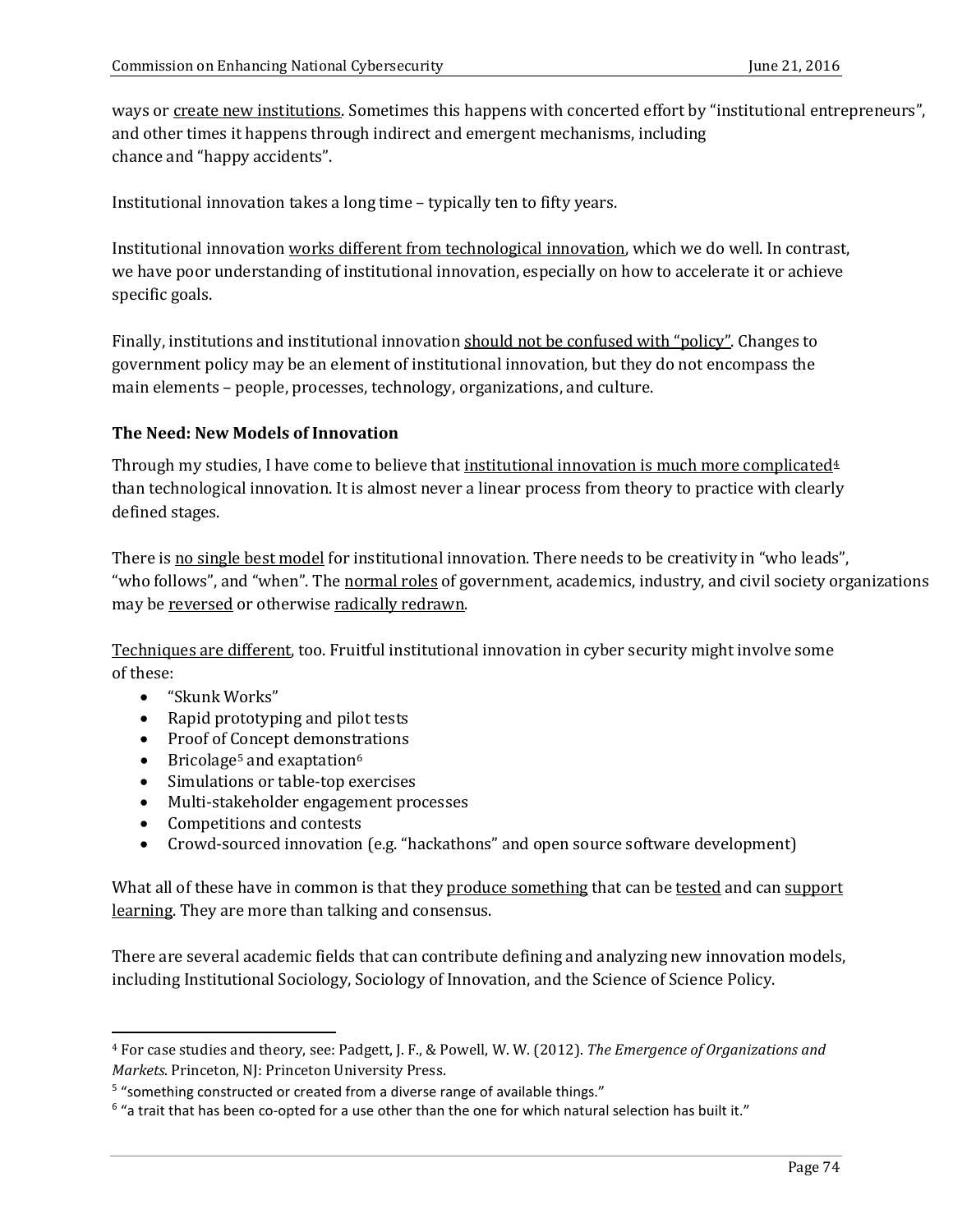# **Role Models**

To identify and test alternative innovation models, can learn from innovation successes and failures in other fields, including:

- Common resource management (sustainability)
- Epidemiology data collection and analysis (public health)
- Crash and disaster investigation and reporting (safety)
- Micro-lending and peer-to-peer lending (financial services)
- Emissions credit markets and carbon offsets (energy)
- Disaster recovery and response<sup>[7](#page-74-0)</sup> (homeland security)

In fact, there would be great benefit if there was a joint R&D initiative for institutional innovation that could apply to these other fields as well as cyber security. Furthermore, there would be benefit making this an international effort, not just limited to the United States.

<span id="page-74-0"></span> <sup>7</sup> See: Auerswald, P. E., Branscomb, L. M., Porte, T. M. L., & Michel-Kerjan, E. O. (2006). *Seeds of Disaster, Roots of Response: How Private Action Can Reduce Public Vulnerability*. Cambridge University Press.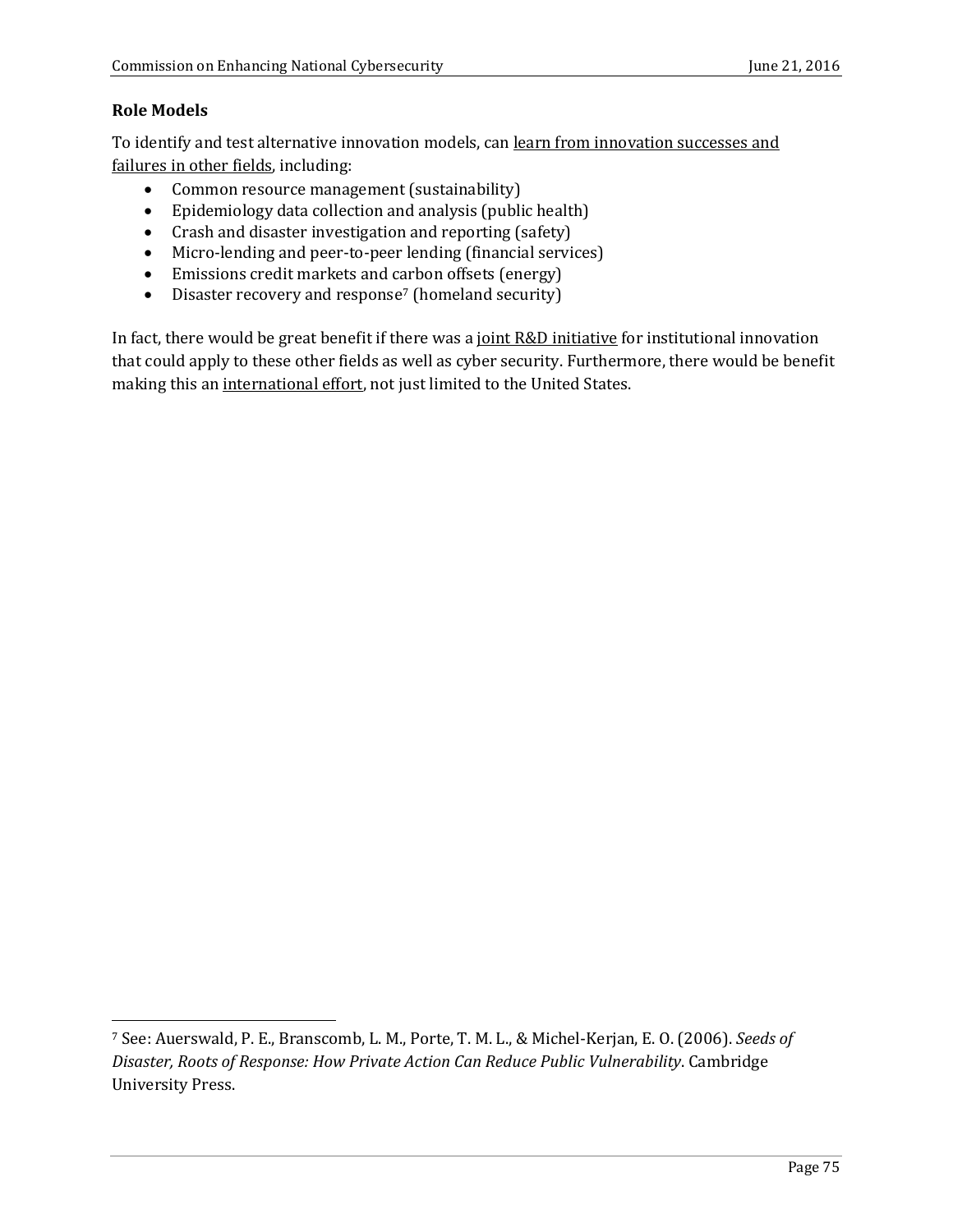

**Society for Maintenance & Reliability Professionals** 

### **Statement Provided by John Ferraro**

June 20, 2016

Commission Executive Director U.S. Department of Commerce National Institute of Standards & Technology The Commission on Enhancing National Cybersecurity 100 Bureau Drive, Stop 2000, Gaithersburg, MD 20899-8900

### **Subject: Open Meeting of the Commission on Enhancing National Cybersecurity – CA SMRP Comments on Enhancing National Cybersecurity**

The Society for Maintenance and Reliability Professionals (SMRP) appreciates the opportunity to comment to the Commission on strengthening cybersecurity in the digital economy. The maintenance and reliability of cybersecurity systems and critical infrastructure is essential to the security of our nation.

SMRP recommends that the Commission should focus on the promotion, development, and implementation of a strategy for evaluating the impact of the known as the Internet of Things (IoT) devices and systems as it pertains to cybersecurity and infrastructure for small to large-sized business.

#### **I. SMRP Introduction and Background**

SMRP is an over 5,000 member professional society formed in 1992 to develop and promote excellence in the maintenance, reliability, and physical asset management profession. SMRP members consist of engineers, operations managers, repair and reliability technicians, worksite and project planners, and other service providers. We are experts in specification, design, purchasing, installation, inspection, testing, maintaining, decommissioning, and asset disposal. SMRP members can help evaluate the impact of cybersecurity and cyberphysical impacts of critical physical assets.

Maintenance and reliability jobs are skilled positions that provide competitive advantages to the companies that have them. Companies with highly trained, certified engineers reap a variety of benefits, including lower operations and manufacturing costs, reduced onsite injury risks, reduced environmental risks, and increased net profits. Nearly every industry sector requires the services of maintenance, reliability, and physical asset management personnel, including energy, oil and gas, pharmaceuticals, automotive, government and military, petrochemical, education, and commercial. Our ranks are made up of senior reliability managers from such companies as Cargill, BP, General Electric, General Motors, as well as utilities, government facilities, and the organizations that support them.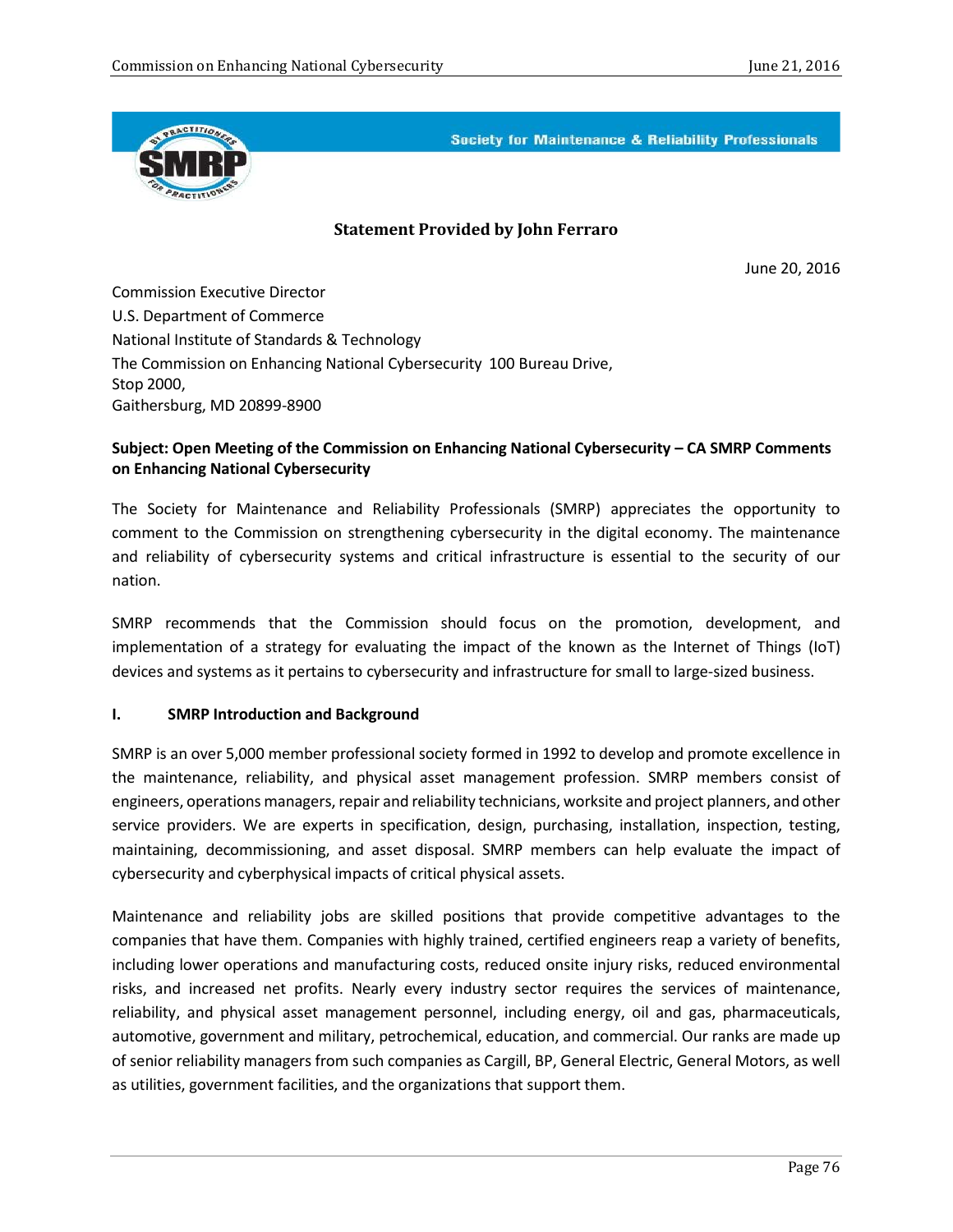SMRP members are uniquely positioned to identify the impact of cybersecurity implementation on the reliability of the infrastructure, generation, and commercial / industrial end users. SMRP has developed enhanced tools that provide best practice metrics, benchmarking and reference materials for maintenance and reliability improvement. SMRP's participation in global collaboration related tophysical asset management, which is a framework for managing complex systems, includes recognized certifications from reliability programs to asset management, such as the ANSI-certified Certified Maintenance and Reliability Professional (CMRP) as well as the Certified Maintenance and Reliability Technician (CMRT) and internationally organized Certified Asset Management Assessor (CAMA).

#### **II. Cyberphysical and Cyberinformation Advancements through IoT Devices**

With advances in cyberphysical and cyberinformation systems (known as the Internet of Things (IoT)), unparalleled opportunities for improved monitoring, operations, and reliability of systems have been made readily available to all aspects of personal, public, private, and commercial entities. However, through rapid advancement and deployment, significant cybersecurity issues and infrastructure vulnerabilities have arisen as organizations do not necessarily understand the impact of a full threat.

A majority of IoT systems are implemented as monitoring systems and related maintenance systems within organizations and via third party maintenance organizations. These have the possibility of producing weaknesses in information security (cyberinformation), which may include critical operational and financial information, and access to controls, which may include the ability to effect systems and infrastructure (cyberphysical). Specialized search engines, such as Shodan.io, can easily identify internet connected systems, including maintenance systems, which provide support for internet security professionals who are verifying the accessibility of their systems, as well as cybercriminals who are searching for vulnerable systems. A great many applications for all operating systems, such as those for supervisory control and data acquisition (SCADA) systems, are freely available that can access systems for remote monitoring and operation.

On November 15, 2013, a complex cyberattack was conducted on Target stores through credentials obtained from a third party HVAC service company. Once cybercriminals obtained access to a beachhead in the HVAC service company's contractor billing, contract submission and project management system, they were then able to use information provided via the portal to access Target's credit card terminals. From November 27 to December 18, 2013, cybercriminals gained access to over 110 million consumer credit cards via Target's email system.

At the present time, there is little to no understanding of the impact of cybersecurity issues resulting from third party vendors or on small to medium-sized manufacturing facilities.

#### **III. SMRP Cybersecurity Positions and Recommendations**

It is SMRP's position that while an emphasis on larger organizations is important for a last line of defense, preventing cyberattacks on small to medium-sized organizations, and those that provide services to large